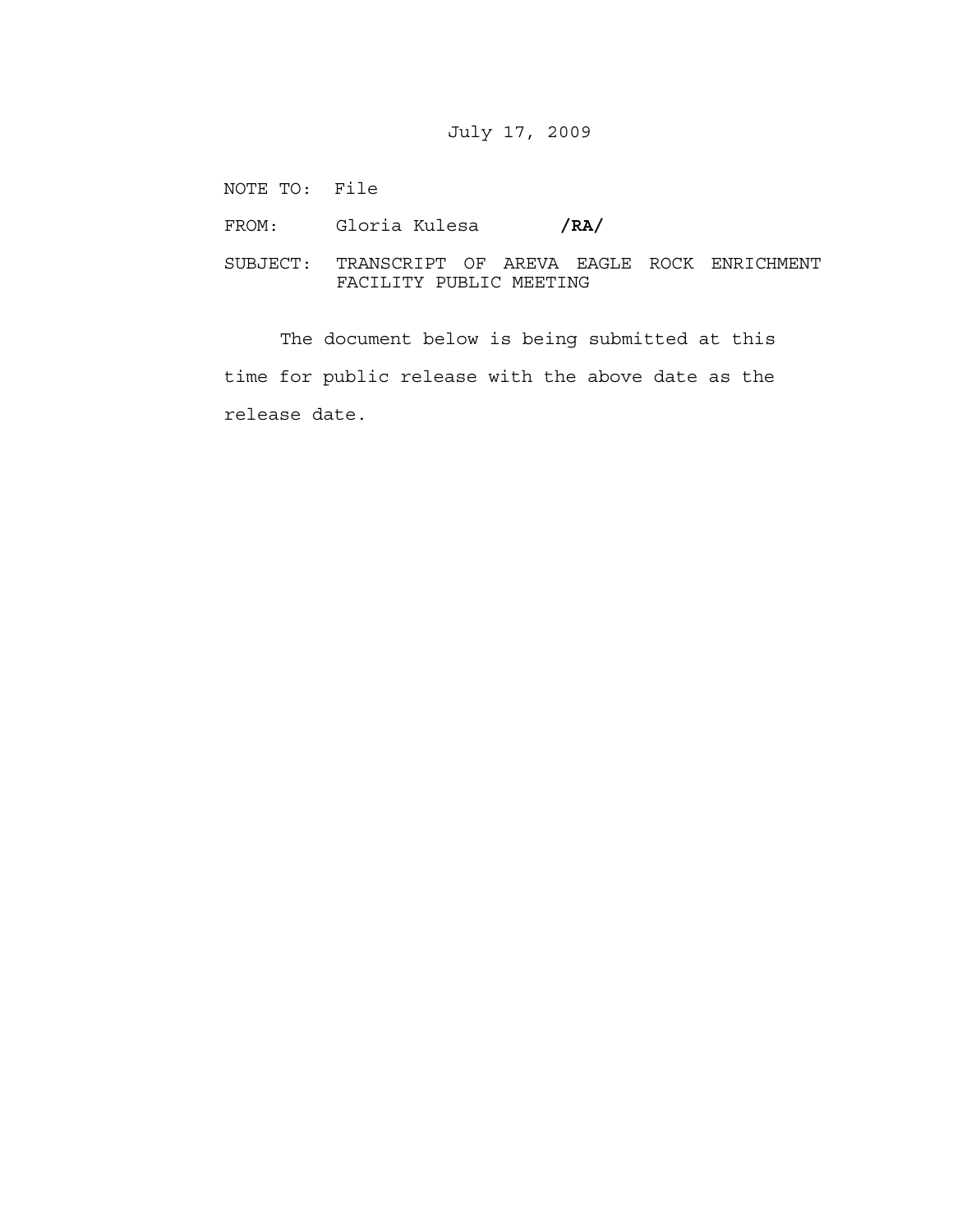## **Official Transcript of Proceedings**

## **NUCLEAR REGULATORY COMMISSION**

Title: AREVA Eagle Rock Enrichment Facility Public Meeting

Docket Number: (n/a)

Location: Idaho Falls, Idaho

Date: Thursday, June 4, 2009

Work Order No.: NRC-2879 Pages 1-12

 **NEAL R. GROSS AND CO., INC. Court Reporters and Transcribers 1323 Rhode Island Avenue, N.W. Washington, D.C. 20005 (202) 234-4433**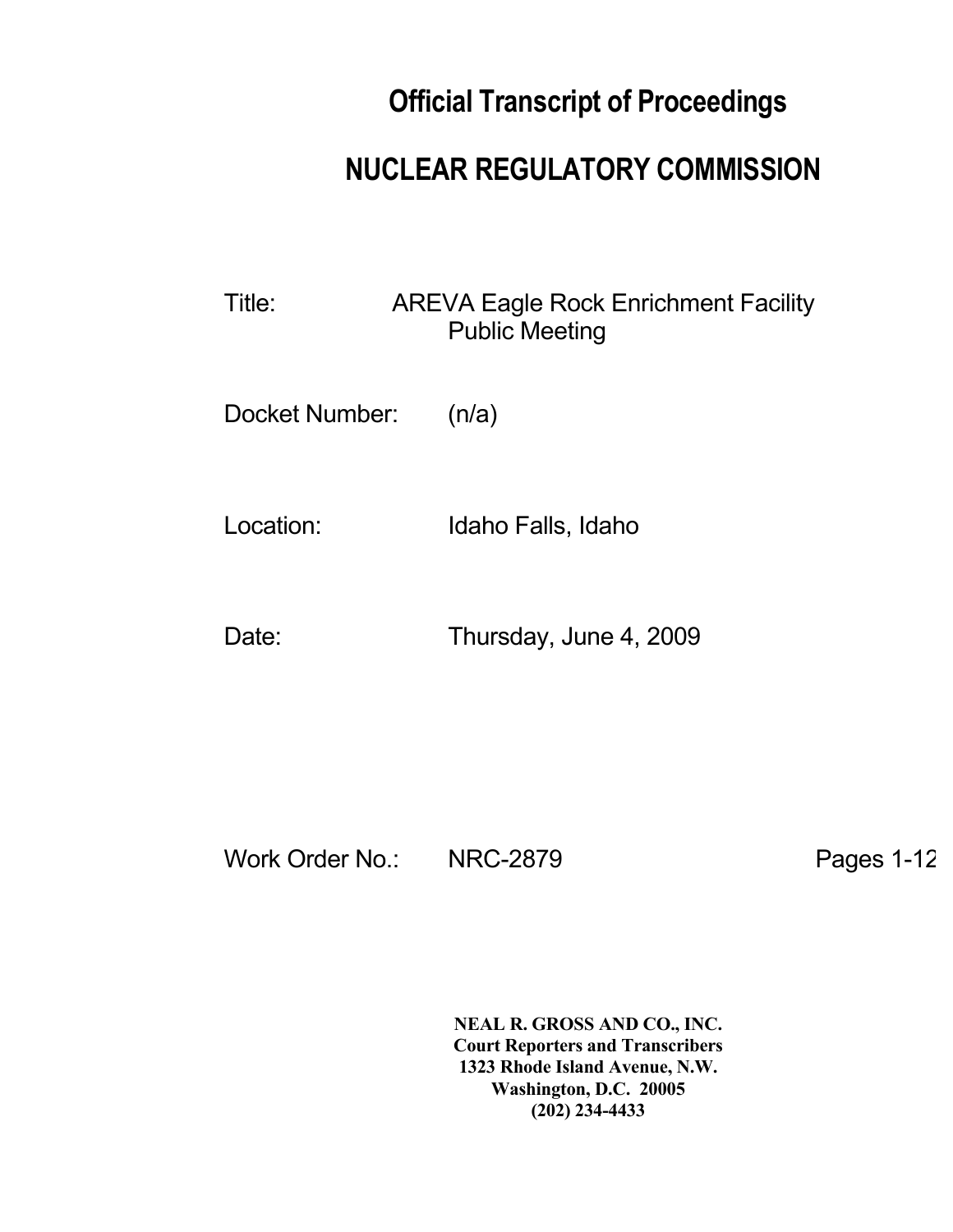|                | $\mathbf{1}$                                                                                                                            |
|----------------|-----------------------------------------------------------------------------------------------------------------------------------------|
| 1              | UNITED STATES OF AMERICA                                                                                                                |
| $\overline{c}$ | NUCLEAR REGULATORY COMMISSION                                                                                                           |
| 3              | $+ + + + + +$                                                                                                                           |
| 4              | AREVA Eagle Rock Enrichment Facility                                                                                                    |
| 5              | Public Meeting                                                                                                                          |
| 6              | $+ + + + + +$                                                                                                                           |
| 7              | Thursday,                                                                                                                               |
| 8              | June 4, 2009                                                                                                                            |
| 9              | $+ + + + + +$                                                                                                                           |
| 10             | Shilo Inn Suites                                                                                                                        |
| 11             | Idaho Falls, Idaho 83402                                                                                                                |
| 12             | $+ + + + + +$                                                                                                                           |
| 13             | The above-entitled meeting convened at                                                                                                  |
| 14             | 6:30 p.m., pursuant to notice, Chip Cameron, presiding                                                                                  |
| 15             |                                                                                                                                         |
| 16             |                                                                                                                                         |
| 17             |                                                                                                                                         |
| 18             |                                                                                                                                         |
| 19             |                                                                                                                                         |
| 20             |                                                                                                                                         |
| 21             |                                                                                                                                         |
| 22             |                                                                                                                                         |
| 23             |                                                                                                                                         |
| 24             |                                                                                                                                         |
| 25             | Reporter: Terry Sublette                                                                                                                |
| 26             | <b>NEAL R. GROSS</b>                                                                                                                    |
|                | COURT REPORTERS AND TRANSCRIBERS<br>1323 RHODE ISLAND AVE., N.W.<br>(202) 234-4433<br>WASHINGTON, D.C. 20005-3701<br>www.nealrgross.com |
|                |                                                                                                                                         |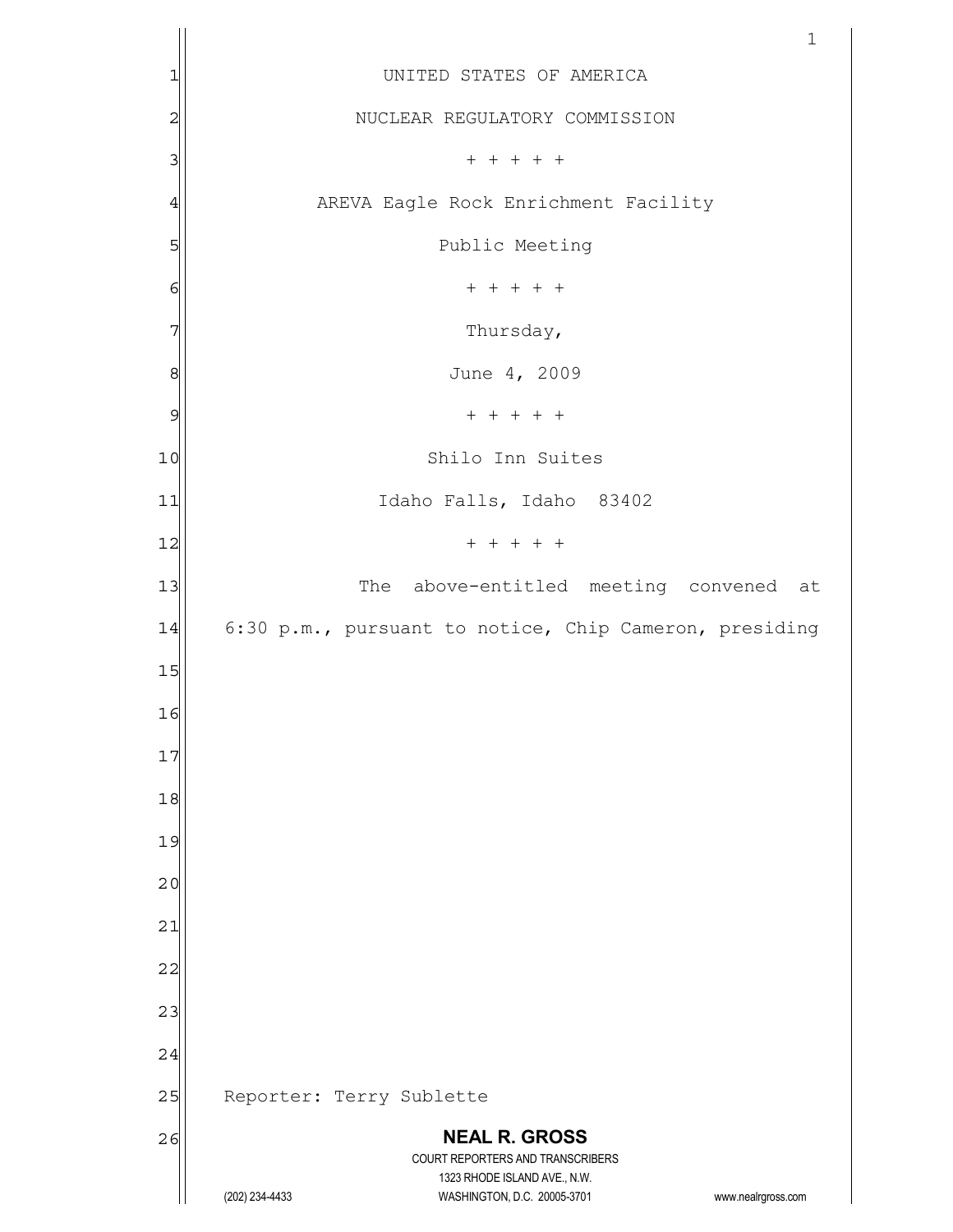|                |                |                                                             | $\mathbf{2}$       |
|----------------|----------------|-------------------------------------------------------------|--------------------|
| 1              | PANELISTS:     |                                                             |                    |
| $\overline{c}$ |                | CHIP CAMERON (facilitator)                                  |                    |
| 3              | PATTY BUBAR    |                                                             |                    |
| 4              | BREEDA REILLY  |                                                             |                    |
| 5              | ANDREA KOCK    |                                                             |                    |
| 6              |                |                                                             |                    |
| 7              |                |                                                             |                    |
| 8              |                |                                                             |                    |
| 9              |                |                                                             |                    |
| 10             |                |                                                             |                    |
| 11             |                |                                                             |                    |
| 12             |                |                                                             |                    |
| 13             |                |                                                             |                    |
| 14             |                |                                                             |                    |
| 15             |                |                                                             |                    |
| 16             |                |                                                             |                    |
| 17             |                |                                                             |                    |
| 18             |                |                                                             |                    |
| 19             |                |                                                             |                    |
| 20             |                |                                                             |                    |
| 21             |                |                                                             |                    |
| 22             |                |                                                             |                    |
| 23             |                |                                                             |                    |
| 24             |                |                                                             |                    |
| 25             |                |                                                             |                    |
|                |                | <b>NEAL R. GROSS</b><br>COURT REPORTERS AND TRANSCRIBERS    |                    |
|                | (202) 234-4433 | 1323 RHODE ISLAND AVE., N.W.<br>WASHINGTON, D.C. 20005-3701 | www.nealrgross.com |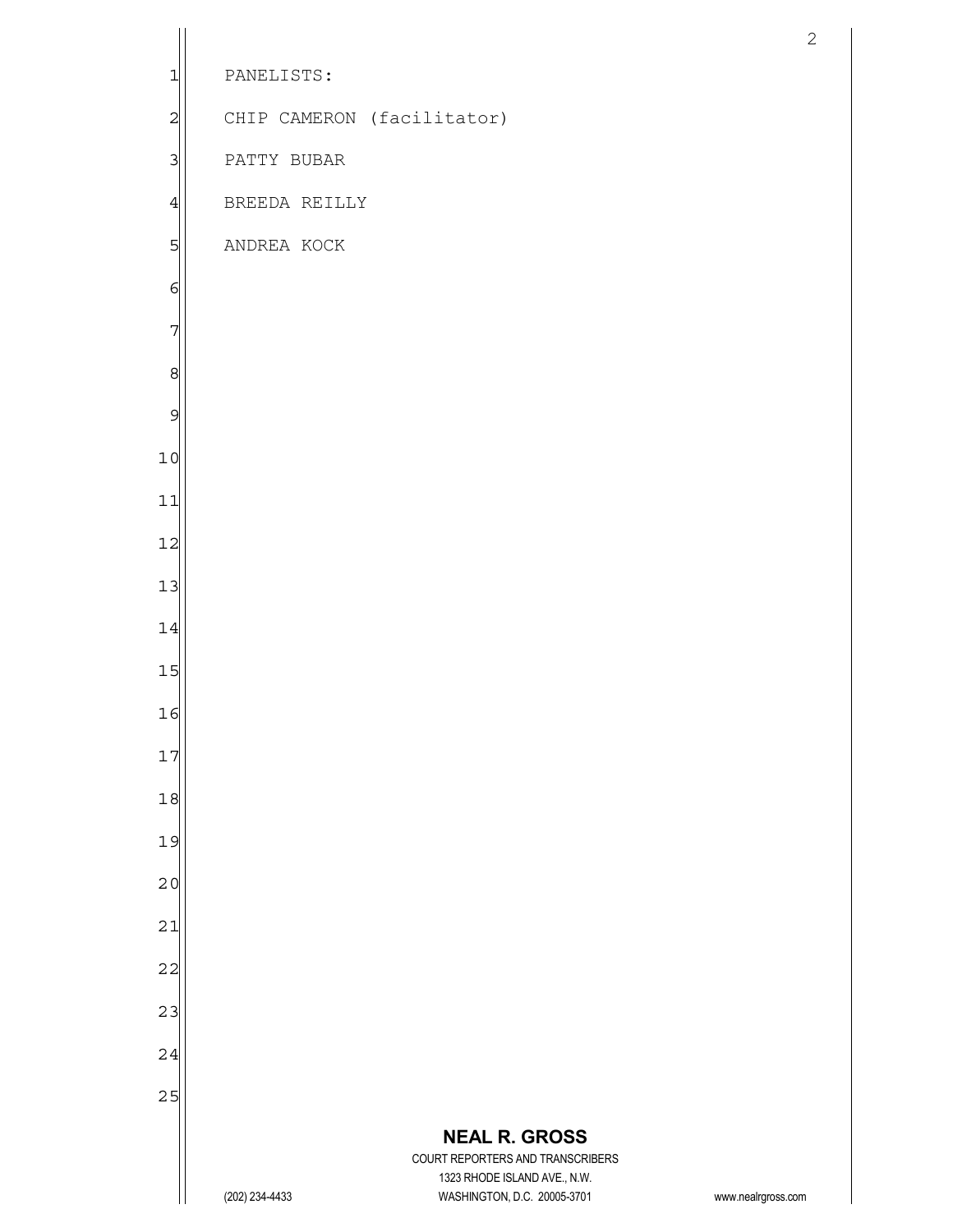|                |                          |                                                             | 3                  |
|----------------|--------------------------|-------------------------------------------------------------|--------------------|
| 1              |                          |                                                             |                    |
| $\overline{c}$ |                          | T-A-B-L-E O-F C-O-N-T-E-N-T-S                               |                    |
| 3              |                          |                                                             | Page               |
| 4              | Welcome and Introduction |                                                             | $\overline{4}$     |
| 5              | Chip Cameron             |                                                             |                    |
| 6              | Panel                    |                                                             |                    |
| 7              | Patty Bubar              |                                                             | $\mathsf 9$        |
| 8              | Breeda Reilly            |                                                             | 14                 |
| 9              | Andrea Kock              |                                                             | 19                 |
| 10             | Questions                |                                                             |                    |
| 11             | Comment Portion          |                                                             | 35                 |
| 12             |                          |                                                             |                    |
| 13             |                          |                                                             |                    |
| 14             |                          |                                                             |                    |
| 15             |                          |                                                             |                    |
| 16             |                          |                                                             |                    |
| 17             |                          |                                                             |                    |
| 18             |                          |                                                             |                    |
| 19             |                          |                                                             |                    |
| 20             |                          |                                                             |                    |
| 21             |                          |                                                             |                    |
| 22             |                          |                                                             |                    |
| 23             |                          |                                                             |                    |
| 24             |                          |                                                             |                    |
| 25             |                          |                                                             |                    |
| 26             |                          | <b>NEAL R. GROSS</b><br>COURT REPORTERS AND TRANSCRIBERS    |                    |
|                | (202) 234-4433           | 1323 RHODE ISLAND AVE., N.W.<br>WASHINGTON, D.C. 20005-3701 | www.nealrgross.com |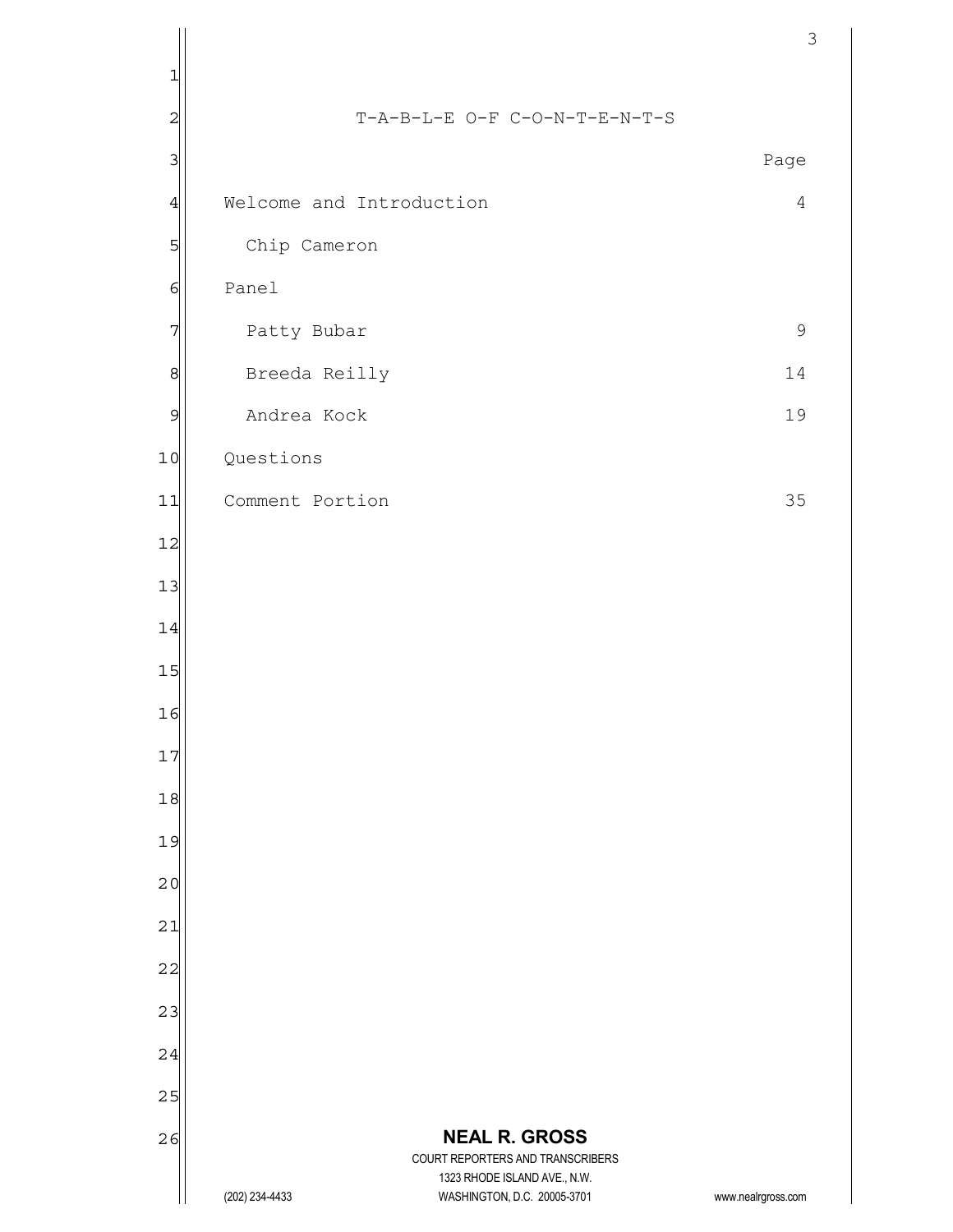|                | 4                                                        |
|----------------|----------------------------------------------------------|
| 1              | P-R-O-C-E-E-D-I-N-G-S                                    |
| $\overline{2}$ | 6:42 p.m.                                                |
| 3              | FACILITATOR CAMERON: Good evening,                       |
| $\overline{4}$ | everyone. And my name is Chip Cameron and I work for     |
| 5              | the Executive Director for Operations at the Nuclear     |
| 6              | Regulatory Commission which we'll be referring to as     |
| 7              | the NRC tonight. We'll try not to use a lot of           |
| $\,8\,$        | acronyms, but we will use that one, NRC. And it's my     |
| $\mathfrak{S}$ | pleasure to serve as your facilitator for tonight's      |
| 10             | meeting.                                                 |
| 11             | Our topic tonight is going to be the NRC                 |
| 12             | Evaluation Process for an application that we<br>had     |
| 13             | received from the AREVA Company to build and operate a   |
| 14             | uranium enrichment facility in Bonneville County and     |
| 15             | it's being called the Eagle Rock Enrichment Facility.    |
| 16             | So we're going to tell you a little bit about the NRC    |
| 17             | review process, what the NRC looks at in deciding        |
| 18             | whether to grant an application such as the one that     |
| 19             | we received from AREVA and also how you<br>can           |
| 20             | participate in the NRC evaluation.                       |
| 21             | Tonight we're going to focus on<br>the                   |
| 22             | environmental part of the review. The NRC staff is       |
| 23             | going to be telling you about the entire review          |
| 24             | process. But we're really focusing on<br>the             |
| 25             | environmental portion of that review tonight.            |
|                | <b>NEAL R. GROSS</b><br>COURT REPORTERS AND TRANSCRIBERS |

1323 RHODE ISLAND AVE., N.W.

 $\prod$ 

(202) 234-4433 WASHINGTON, D.C. 20005-3701 www.nealrgross.com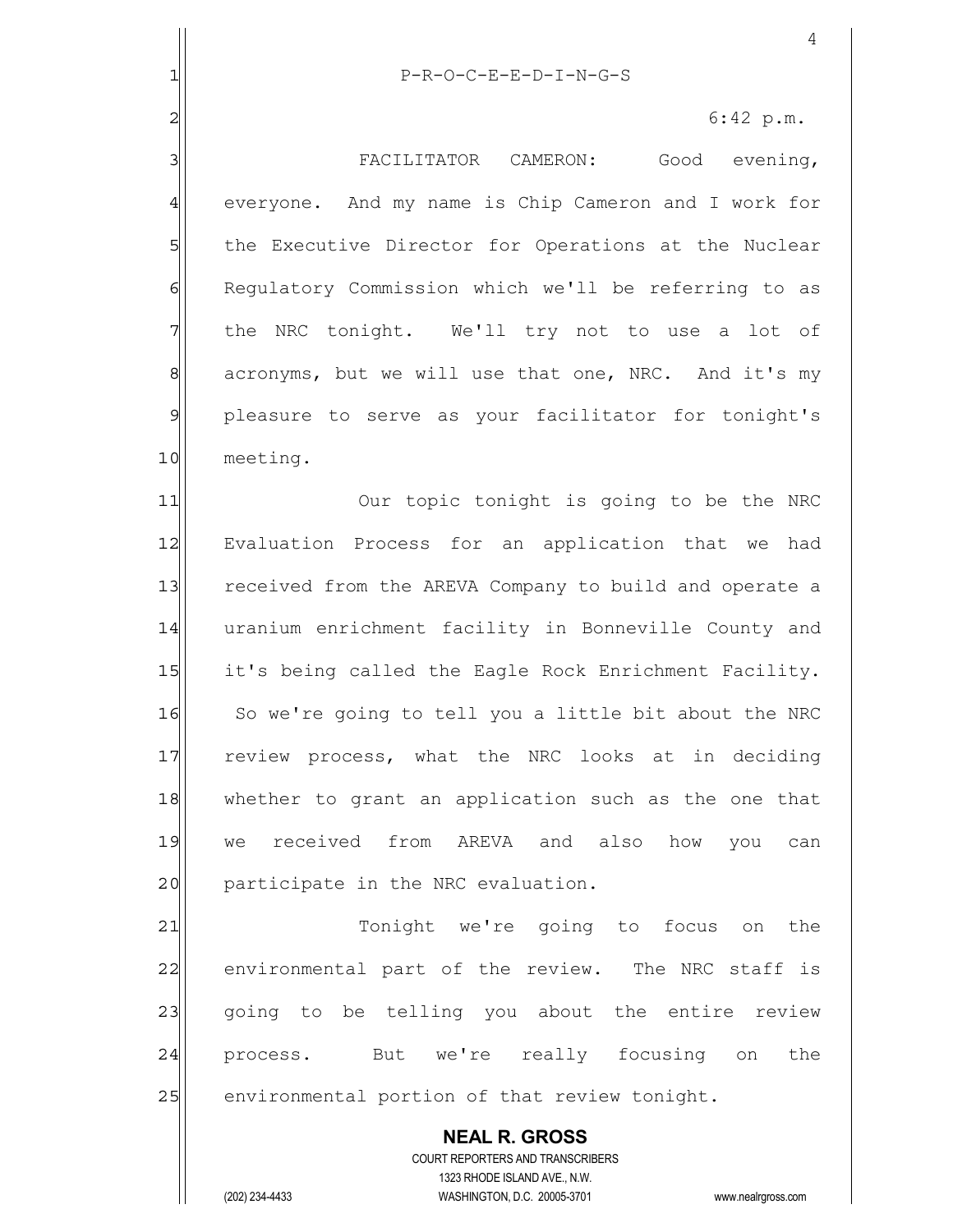1 Before we get into the substance of 2 tonight's discussion, I wanted to tell you a little  $3$  bit about the format for the meeting, some simple 4 ground rules to help us to have a good meeting and to 5 introduce the NRC staff to you.

6 6 The meeting is basically going to be run 7 in two segments. The first segment we're going to 8 have a few brief NRC presentations for you to give you 9| some background on the NRC review process and we 10 should have some time for a few questions after that 11 before we get to the second part of the meeting which 12 is an opportunity for the NRC staff to listen to you, 13 your comments, your advice, your recommendations, 14 concerns on what the NRC should look at in developing 15 its environmental impact statement.

16 and 16 Now the NRC is also accepting written 17 comments on these issues, but we wanted to be with you 18 here tonight in person to talk to you about them. 19| Anything that you say tonight will have the same 20 weight as a written comment.

21 and as I mentioned we'll have time for 22 | some questions before we get to the comment portion. 23 If we can't get to all of your questions because we do 24 | need to hear from everybody who wants to speak 25 tonight, the NRC staff will be here after the meeting

 **NEAL R. GROSS** COURT REPORTERS AND TRANSCRIBERS 1323 RHODE ISLAND AVE., N.W. (202) 234-4433 WASHINGTON, D.C. 20005-3701 www.nealrgross.com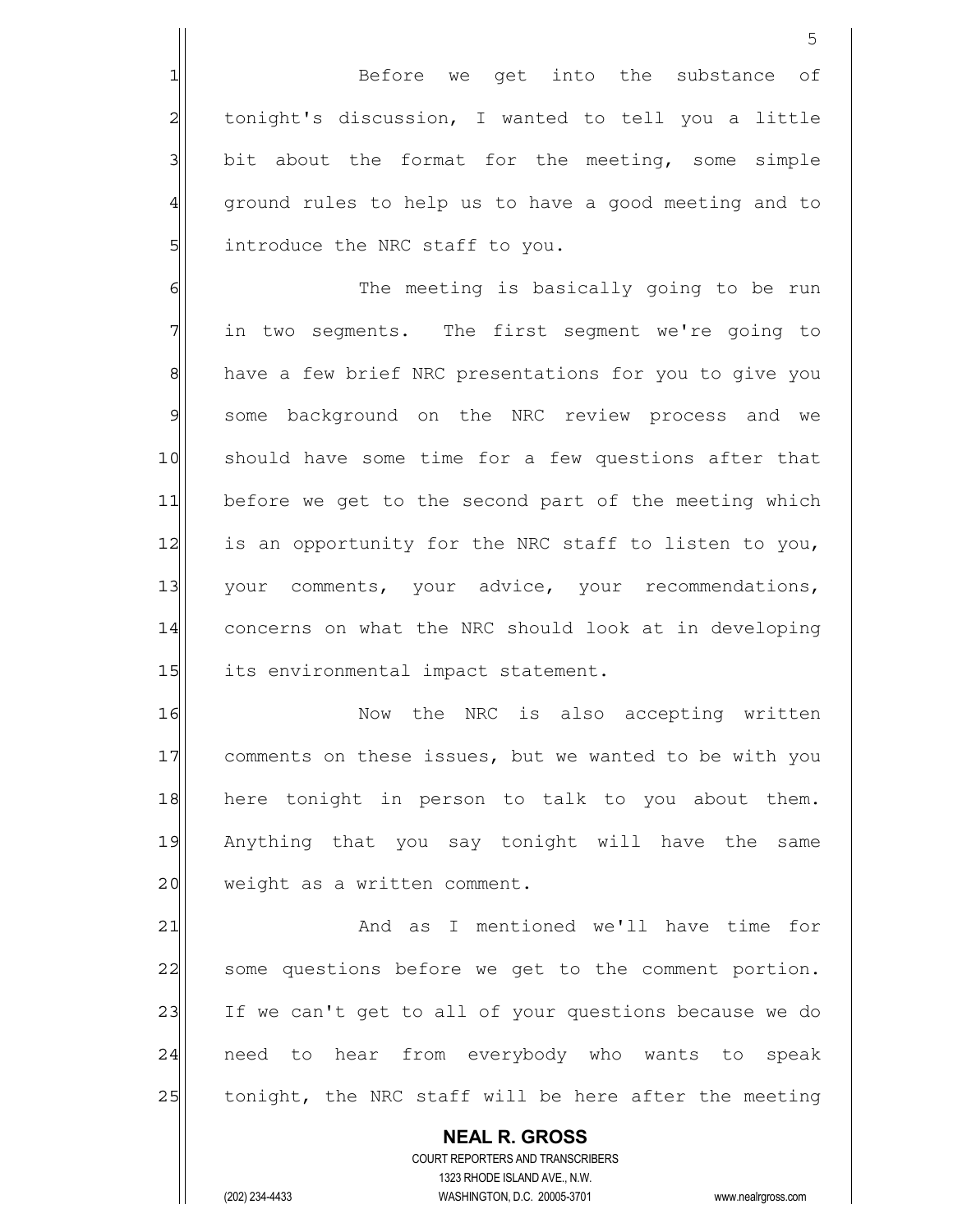1 to talk with you about whatever questions you might  $2$  have that did not get answered.

3|| I'm going to ask you to follow some simple 4 ground rules tonight. First of all, please hold any 5 | questions that you might have until we hear from all 6 of the NRC presenters. When we do get to the question 7 || period, if you have a question, just signal me and 8 | I'll bring you this cordless microphone and if you 9 could just introduce yourself to us and we'll try to 10 answer your questions.

11| And I would ask that only one person speak 12 at a time for two important reasons, one, so that we 13 can give our full attention to whomever has the floor  $14$  at the moment and, secondly, so that we can get a 15 clean transcript. We have Terry Sublette with us 16 tonight. And Terry is our court reporter. We're 17 taking a transcript of the meeting and that will be 18 our record and your record of what has transpired here 19 tonight. And if we only have one person speaking at a 20 time Terry will know who that is. So let's follow 21 that particular ground rule.

22 Another ground rule I would ask you to 23 follow is try to be brief in your remarks tonight. We 24 have a number of people signed up to speak and I want 25 to make sure that we can get to everybody within a

 **NEAL R. GROSS** COURT REPORTERS AND TRANSCRIBERS 1323 RHODE ISLAND AVE., N.W. (202) 234-4433 WASHINGTON, D.C. 20005-3701 www.nealrgross.com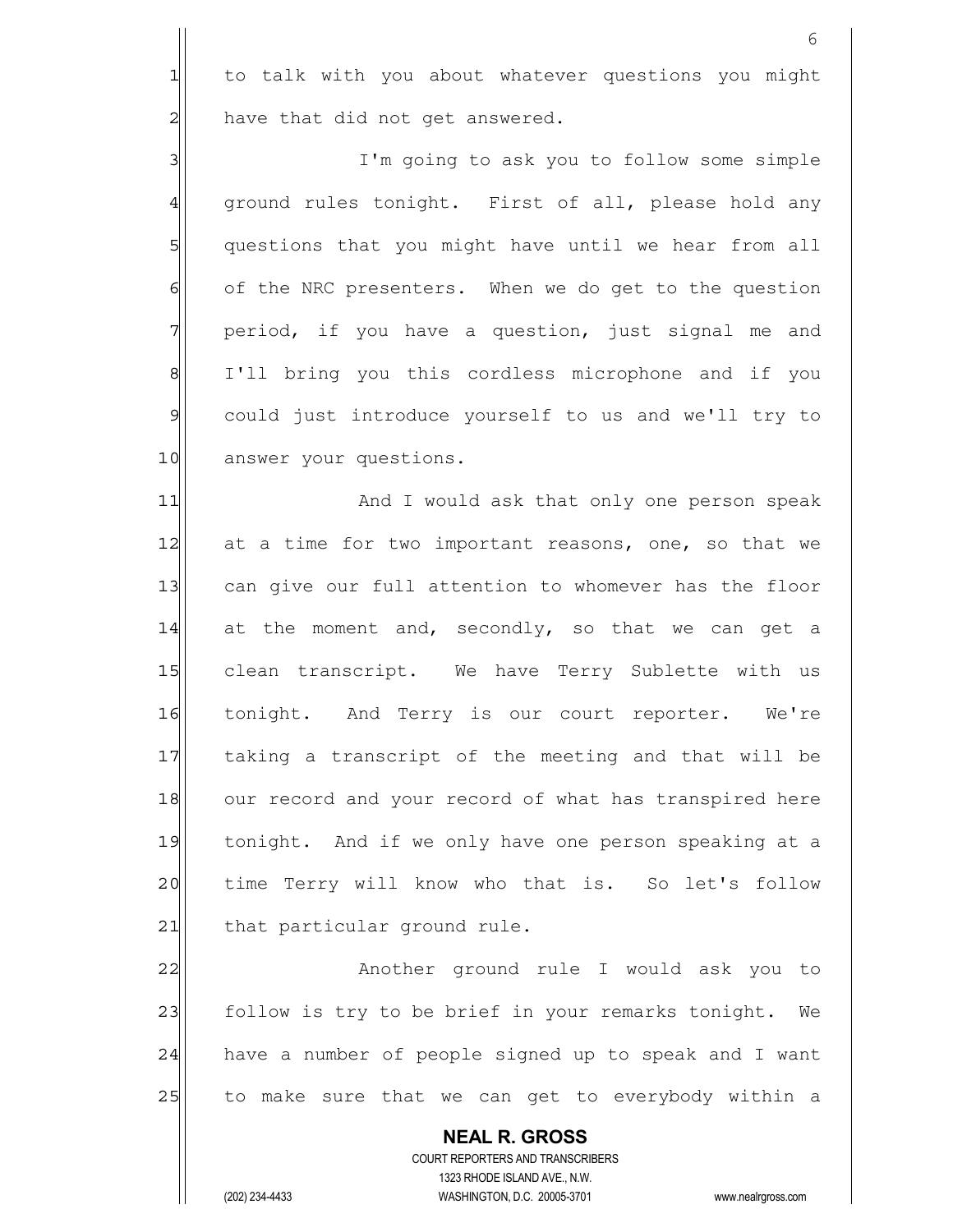1 reasonable time period. So I would ask you to follow 2 a five minute guideline in your comments tonight and 3 | that should give you enough time to summarize whatever 4 you have to say. We will accept written statements 5 5 5 5 tonight that we will attach to the transcript and will  $6$  be an official comment and if you want to amplify on 7 your comments then you can use the written comment 8 mechanism to do that.

9 9 The NRC staff is here to listen to your 10 comments tonight. So they're not going to be 11 responding to the comments you're giving tonight. But 12 they will carefully consider those comments and those 13 | will be summarized in a report that the NRC will be 14 issuing on this particular meeting.

15 and I guess a final ground rule is often 16 it doesn't need to be said, but just in case is please 17 extend courtesy to everyone here tonight. You may 18 hear some opinions tonight that differ from your own 19 opinions and just please respect the person giving it.

20 And now let me introduce the NRC staff who 21 are going to be talking to you tonight and I want to 22 give you at least a brief idea of what their 23 experience has been and we're first going to hear from 24 Patty Bubar who is the Deputy Director of the Waste 25 | Management and Environmental Protection Division at

 **NEAL R. GROSS** COURT REPORTERS AND TRANSCRIBERS 1323 RHODE ISLAND AVE., N.W. (202) 234-4433 WASHINGTON, D.C. 20005-3701 www.nealrgross.com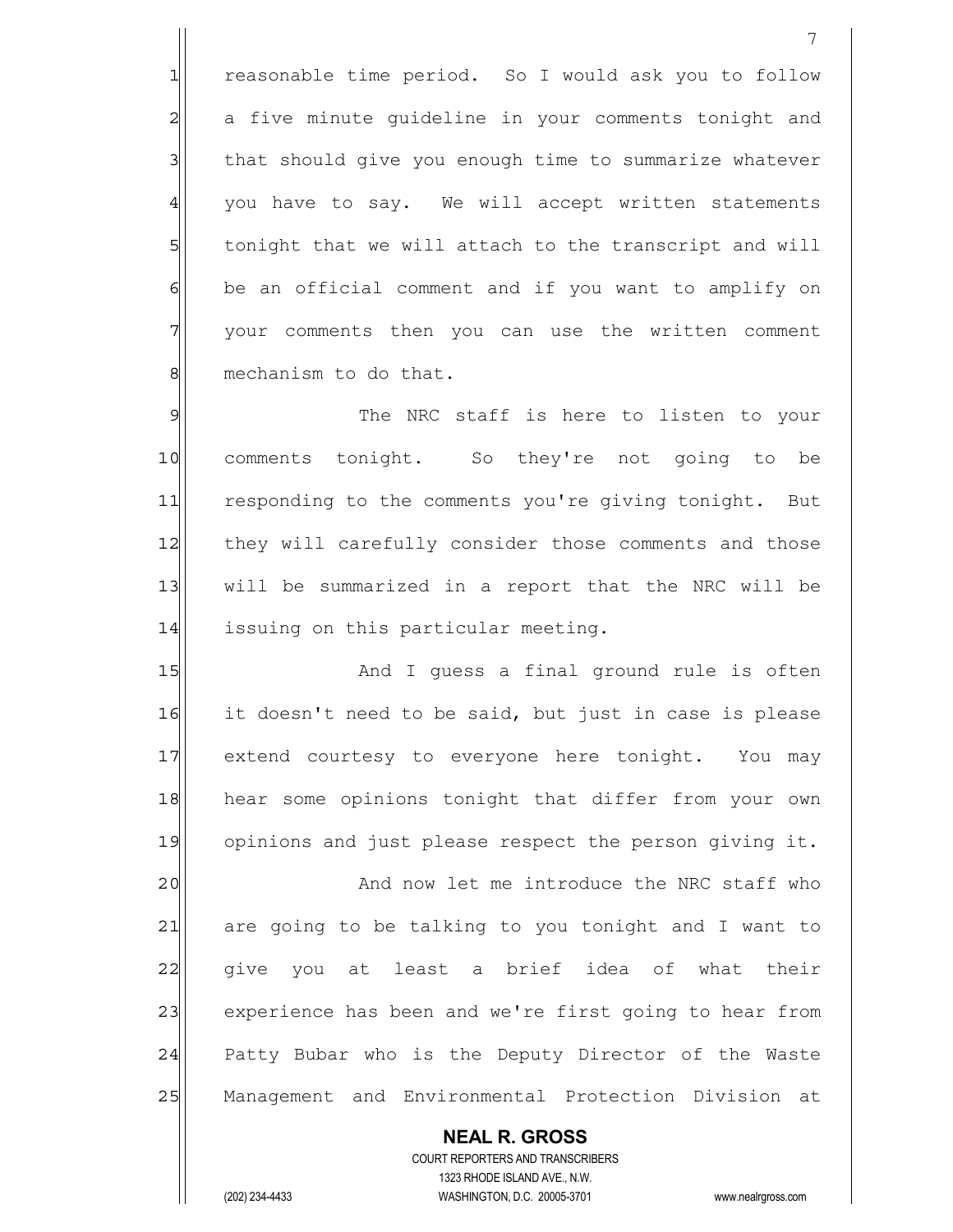1 the NRC and she's going to give you some background on 2 che NRC and its mission.

3 Patty has had considerable experience in 4 Federal Government. She's been with the NRC for two 5 | years. It must seem probably a lot longer though, 6 doesn't it? Two years now, but she came to us from 7 The Department of Energy and she also has worked for 8 8 the United States Environmental Protection Agency. 9 She has specialties in environmental protection, waste 10 disposal, and public outreach.

11 After we hear from Patty, we're going to 12 | go to Breeda Reilly and Breeda is the Project Manager 13 for the safety side of the review of this application 14 and she's in the Advanced Fuel Cycle Branch of the NRC 15 and she's going to tell you about the overall process 16 and the safety review that the NRC will be performing.

17 She's been with the NRC since 2005 and 18 Breeda came to us from the Environmental Protection 19| Agency where she was with the EPA Office of Emergency 20 Management. In addition to being the project manager 21 for the review of this application, she's been the 22 project manager for several license amendments and 23 license renewal reviews and her specialty is chemical 24 safety.

25 and after we hear from Breeda, we're going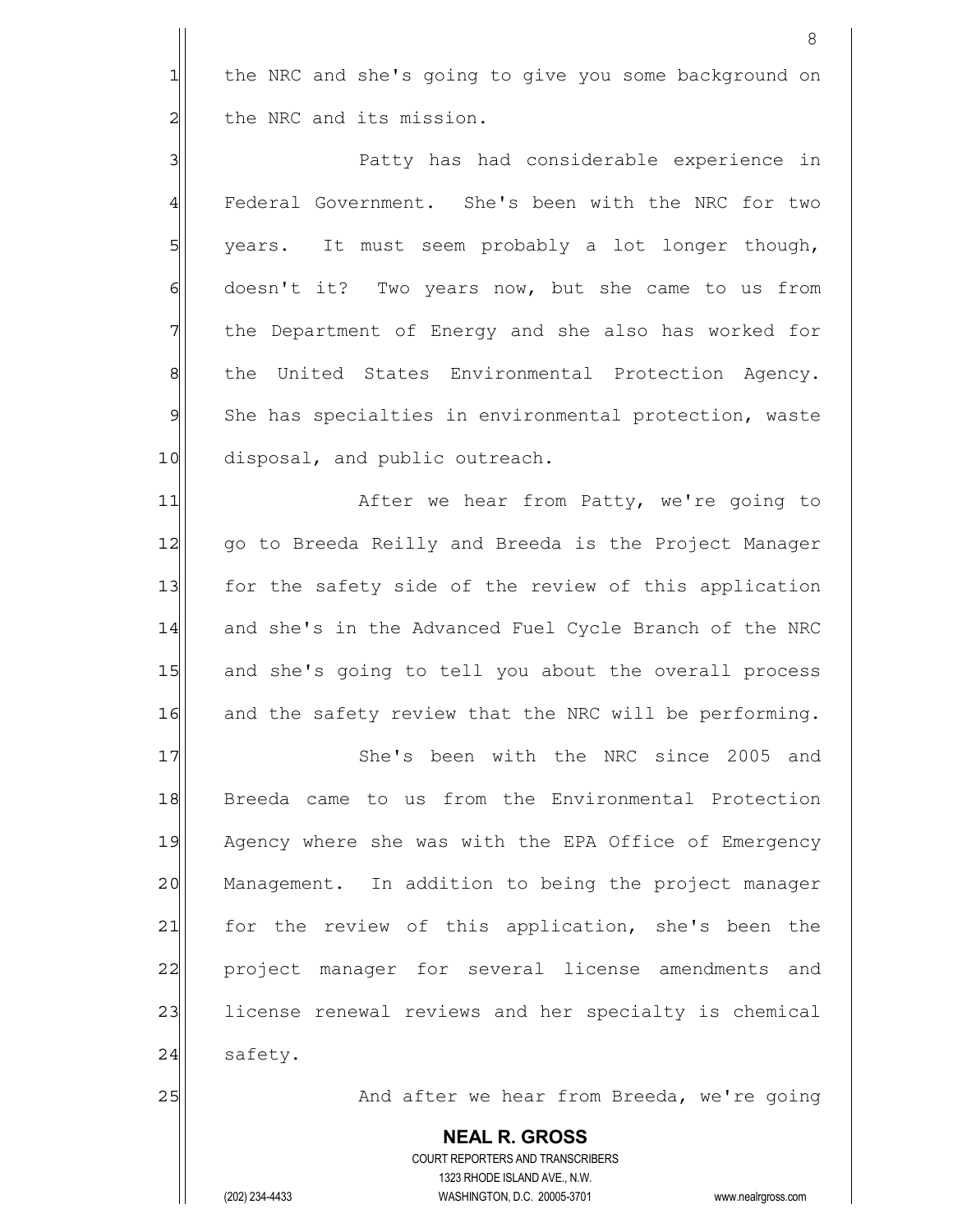1 to go to Andrea Kock and Andrea is the Branch Chief of 2 | the Environmental Protection Branch in Patty Bubar's 3 division and Andrea is going to focus on our emphasis 4 tonight which is the environmental portion of the NRC 5 **5** review.

6 6 And in terms of Andrea's background, she's 7 been with the NRC for 13 years and she's had varied 8 8 experience at the NRC, including being one of our 9 inspectors out in the field inspecting NRC licensed 10 facilities. She also was the lead staff on the Safety 11 Culture Initiative at the NRC and Andrea's background 12 is in health physics, particularly as it relates to 13 radiation and the environment.

14 And with that, I'm just going to thank you 15 all for being here tonight and helping us with this 16 decision and I'm going to turn it over to Patty at 17 this point.

18 MS. BUBAR: Thank you, Chip. Good 19 evening, everyone and thank you for coming. I'm going 20 to try to use this microphone just because it will be 21 easier for me to look at the slides.

22 As Chip said, I'm just going to spend a 23 few minutes discussing with you a little bit about 24 what the Nuclear Regulatory Commission does, what our 25 mission is, who we are and who we aren't, just lay the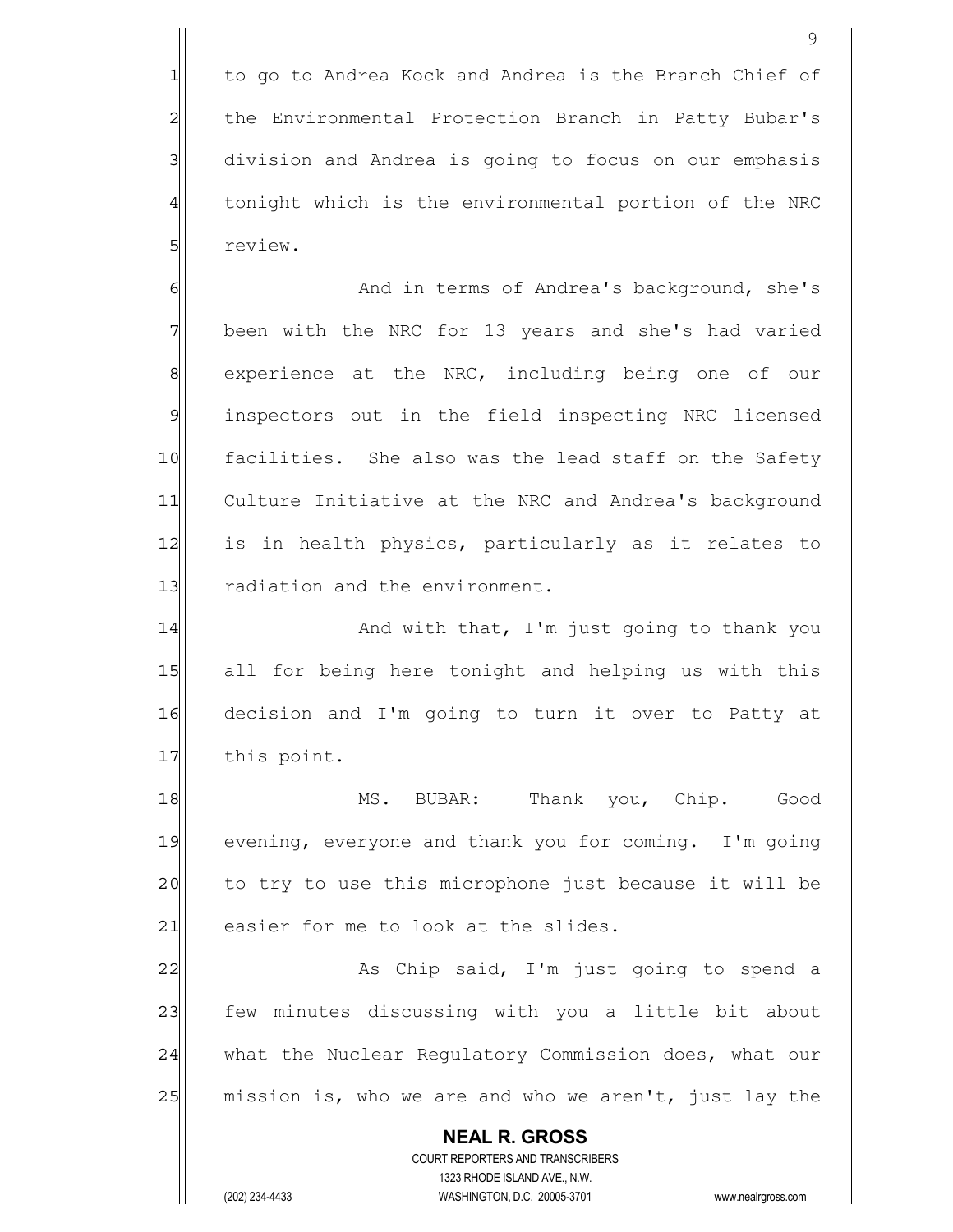1 groundwork for the next two speakers and describe a  $2$  little bit about the process and why we're here.

3 3 We are a commission and we were 4 established by a piece of legislation in 1974 called 5 5 5 bless Energy Reorganization Act. We are an independent 6 6 6 6 regulatory agency and basically what that means is our 7 T commissioners are approved by the Senate. Our 8 8 8 chairman is selected by the President. But on a day-9 to-day basis, we do our work independent from either 10 the Executive or the Congressional branch. Of course, 11 we submit our budget to the Office of Management and 12 Budget and we have Congressional oversight provided to 13 us, but different from Cabinet level agencies, we are 14 an independent commission and our mission is safety.

15 We requlate the commercial uses of nuclear 16 material and our mission is to protect people and the 17 environment. Our makeup is we have five commissioners 18 with one of them being a chairman. Currently, we have 19 four commissioners. So we are one commissioner down 20 and one of those commissioner's term is up at the end 21 of June. So at that point in time we'll be two 22 commissioners down.

23 | We have a new chairman recently appointed 24 by the President. Commissioner Jaczko was appointed 25 as the Chairman. The Chairman before that was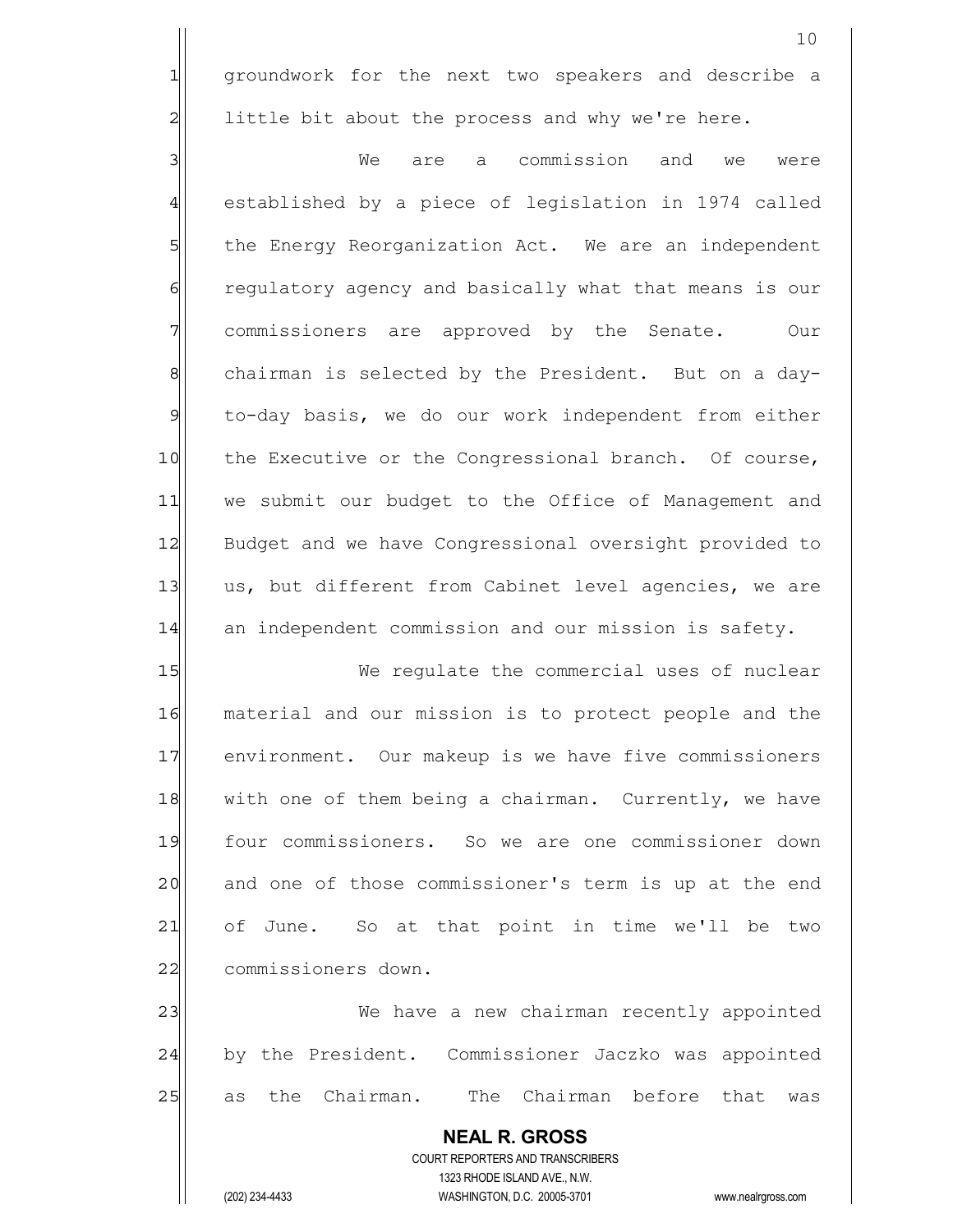1 Chairman Klein and he went back to being a 2 commissioner. So our general makeup is four 3 3 commissioners and a chairman. Right now, we have a 4 chairman and three commissioners.

5 S 6 6 the former Atomic Energy Commission which this Energy 7 Reorganization Act addressed were assigned to the 8 Department of Energy. So we are not the Department of 9 Energy. We are the independent regulatory agency.

10 We have a little over 3,000 staff. Our 11 headquarters is in Rockville, Maryland which is a 12 suburb of the Washington, D.C. area and then we have 13 regional offices in four states, Pennsylvania, 14 Georgia, Illinois, Texas. We have actually one or two 15 regional employees with us this evening also.

16 || Our regions house the inspectors. So 17 after or if and when an license is issued, inspections 18 go on on a regular basis and those inspectors are 19 housed out in the regional offices.

20 As I mentioned, our mission is to license  $21$  and regulate the nation's civilian use of byproduct, 22 source and special nuclear materials and to ensure 23 adequate protection of public health and safety and to 24 protect the environment. So this process that we're 25 engaging in is part of carrying that mission out.

 **NEAL R. GROSS** COURT REPORTERS AND TRANSCRIBERS 1323 RHODE ISLAND AVE., N.W. (202) 234-4433 WASHINGTON, D.C. 20005-3701 www.nealrgross.com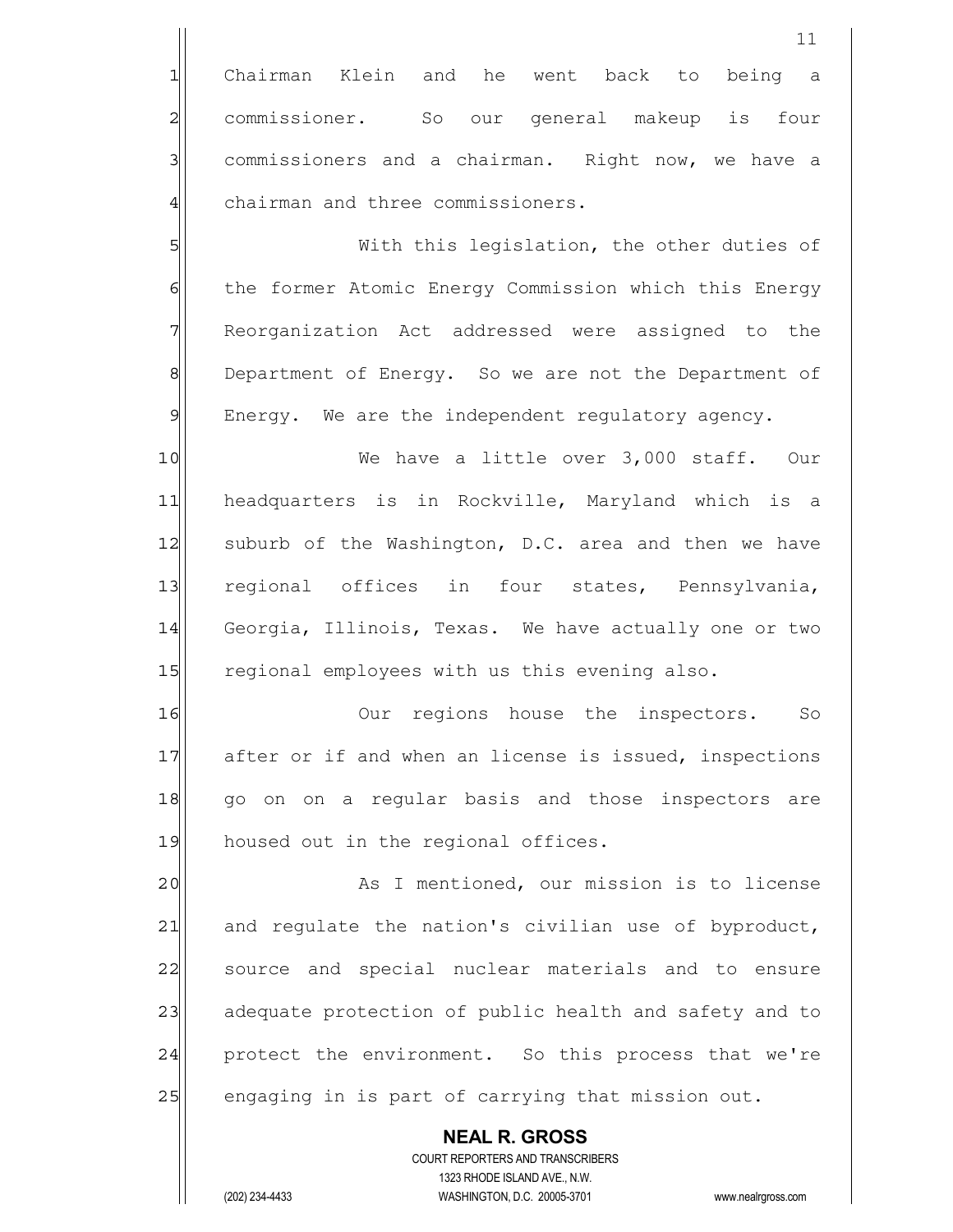12 1 We regulate several things. We regulate 2 power reactors, nuclear materials, nuclear waste and 3 3 | nuclear security. What we're talking about tonight is 4 mostly nuclear materials and nuclear waste. 5 Solution of the donest do. We do not build or 6 promote nuclear facilities. We do not own or operate 7 7 nuclear power plants or any nuclear facilities. We 8 8 are the regulator. We do not regulate nuclear weapons 9 and we don't operate in facilities. We do not 10 regulate radon or x-rays. 11| Our mission is done in a very public way. 12 We place a high priority on keeping the public and 13 stakeholders informed and engaged in the process. 14 Hopefully, you can get on our website fairly easily 15 and see some of the things that we do do, have any 16 questions that you have answered. You can find 17 meeting dates, transcripts, access the Electronic 18 Reading Room to find publications and documents. So 19 we hope that the website provides you an entree into 20 understanding our process. But certainly with regards 21 to the AREVA application all of us here this evening 22 want to answer your questions and give you our 23 business cards so that if there are any follow-up 24 questions that you have will also be able to be 25 answered.

 COURT REPORTERS AND TRANSCRIBERS 1323 RHODE ISLAND AVE., N.W. (202) 234-4433 WASHINGTON, D.C. 20005-3701 www.nealrgross.com

 **NEAL R. GROSS**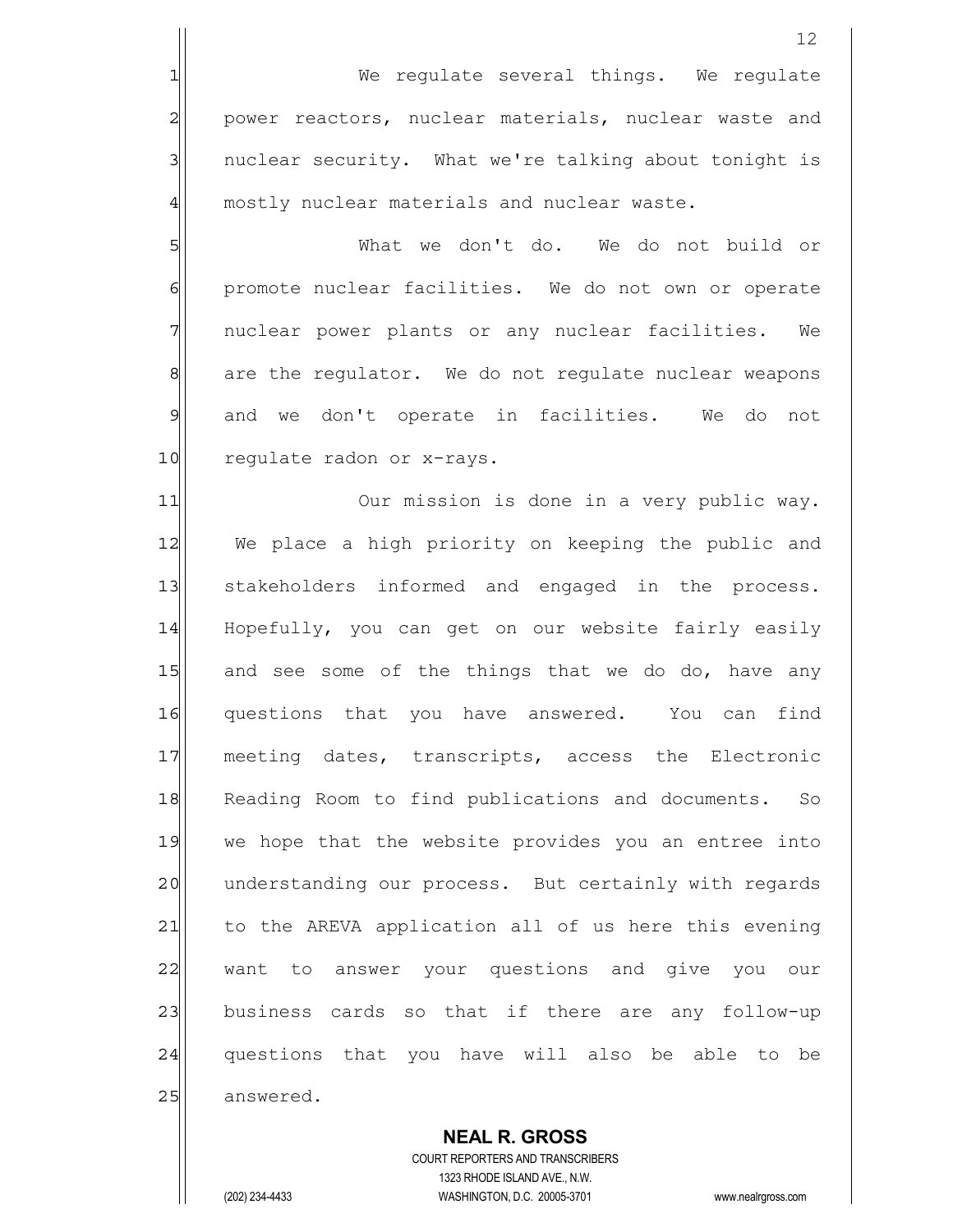1 We place a high value on dialogue and 2 communications, dialogue with other federal agencies, 3 state agencies, Congress, everybody who is listed 4 there. This week while many of us have been out here 5 we have made an attempt to visit with many of the 6 | Idaho State agencies, the Bureau of Land Management, 7 other federal agencies that we know that we've got to 8 8 8 coordinate and cooperate with. So our daily business 9 is done by coordinating and cooperating with other 10 government agencies as well as industry groups and 11 public interests groups and, of course, you 12 representing the public this evening.

13 Just one more slide on why we are here. 14 As part of the licensing process, we conduct an 15 environmental review. AREVA has submitted an 16 application to us that has a safety report and an 17 environmental report associated with it. Breeda and 18 Andrea will discuss a little bit about what we do with 19 each of those reports and we do our own independent 20 review. But as Chip had said, we are focusing on the 21 environmental review this evening.

22 and we want your input. This is a scoping 23 meeting on the environmental impact statement which we 24 have just begun. We are at the beginning. No 25 decisions have been made. So hopefully this evening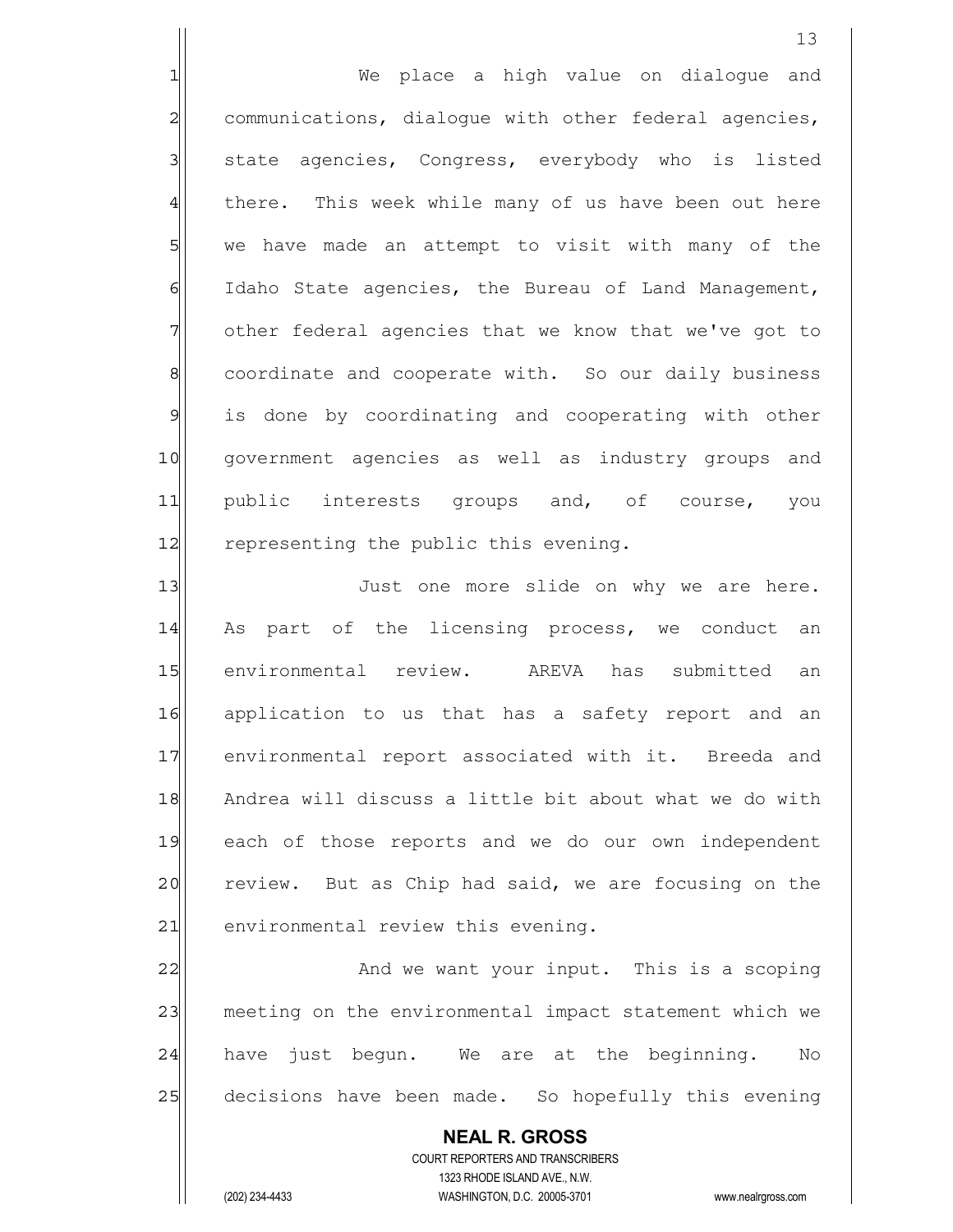**NEAL R. GROSS** COURT REPORTERS AND TRANSCRIBERS 1323 RHODE ISLAND AVE., N.W. (202) 234-4433 WASHINGTON, D.C. 20005-3701 www.nealrgross.com 1 after we've gone through just a little bit of 2 presentations to make sure that there's a good 3 background on why we're here, we're then going to open  $4$  it up and we value your input, particularly on the 5 | environmental impact statement. 6 6 So with that, I'm going to turn it over to 7 Breeda and she will describe the safety review 8 | process. 9 MS. REILLY: This evening I wanted to just 10 spend a few minutes talking about our licensing review 11 process and give you a little bit of background on the 12 license application. 13 I don't know. This probably isn't a very 14 good graphic, but our intent was to show the location 15 of the facility. It's west of Idaho Falls, a little 16 bit north of Route 20. And this graphic came out of  $17$  the environmental report. So if you want to see that, 18 you can get that report off our website. 19 As Chip alluded to, we've received the 20 license application from AREVA for a uranium 21 enrichment plant to be located about 18 miles west of 22 Idaho Falls in Bonneville County. The plant would be 23 called the Eagle Rock Enrichment Facility. 24 | I just wanted to explain a little bit 25 about where the Enrichment Facility falls in the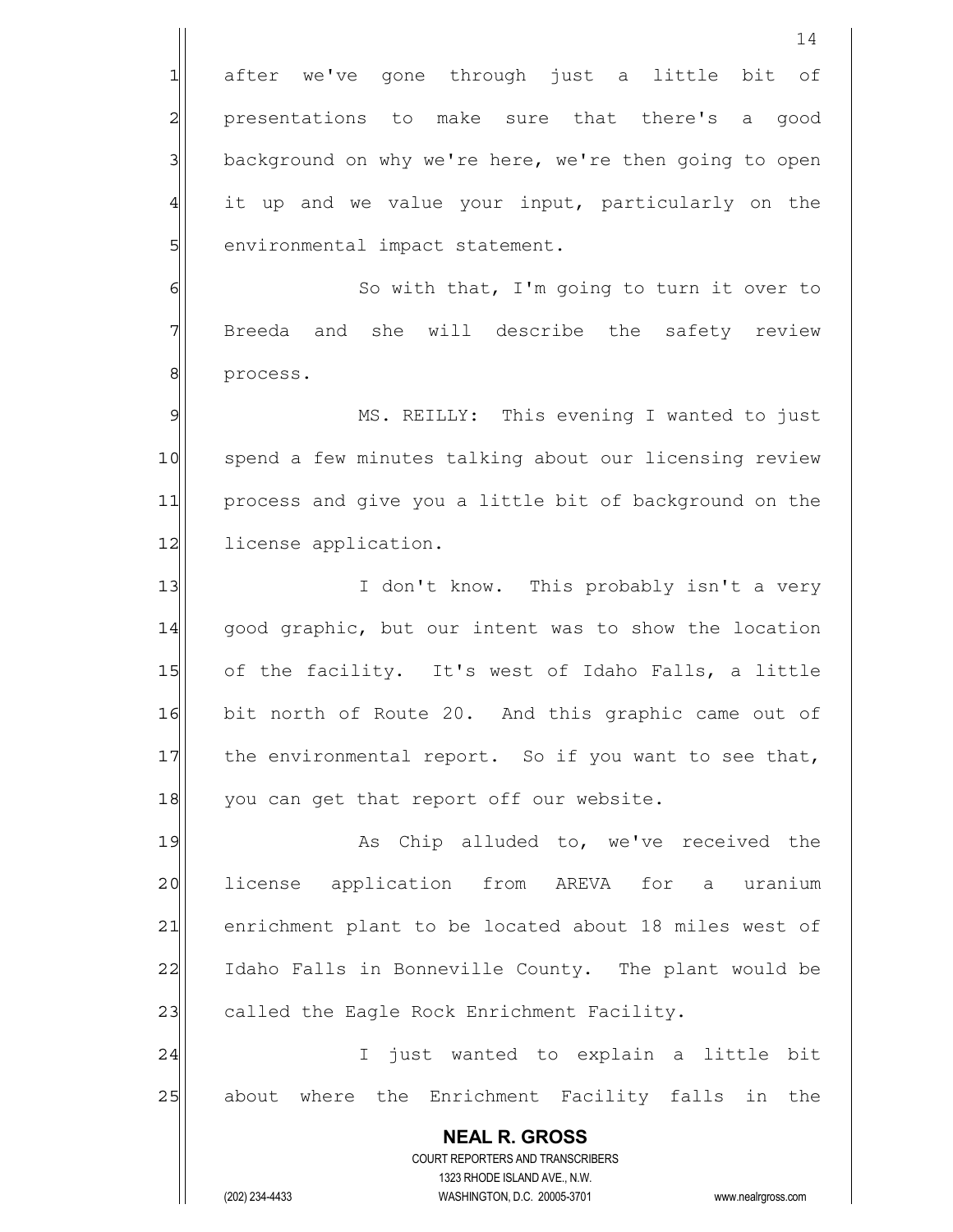1 process for creating fuel for power plants. Uranium 2| is a naturally-occurring material and it has two 3 isotopes, U235 and U238. Fuel for nuclear power 4 reactors uses the U235 isotope. U235 occurs at a 5 Solut concentration of about 0.7 percent naturally in the 6 form that's naturally occurring. So the enrichment 7 Process is a way of concentrating the U235 isotope to 8 a concentration that can be used for fuel for power 9 plants. The concentrate is about three to five 10 percent.

11 AREVA submitted their application to us in 12 December of 2008. Our review team took a look at that 13 application to determine if it's a complete 14 application. That's what we call our acceptance 15 review. The application was accepted for review in 16 March.

17 In April, AREVA submitted a revision to 18 their application basically asking if they can double 19 the capacity of the plant to 6.6 SWU plant and a SWU 20 is a unit of measure that describes the capacity of 21 enrichment of the plant. The staff also reviewed that 22 revision and accepted that for review, determining 23 that it was a complete application. So, right now, 24 the NRC safety and environmental reviews are underway. 25 This graph is intended to depict the

 **NEAL R. GROSS** COURT REPORTERS AND TRANSCRIBERS 1323 RHODE ISLAND AVE., N.W. (202) 234-4433 WASHINGTON, D.C. 20005-3701 www.nealrgross.com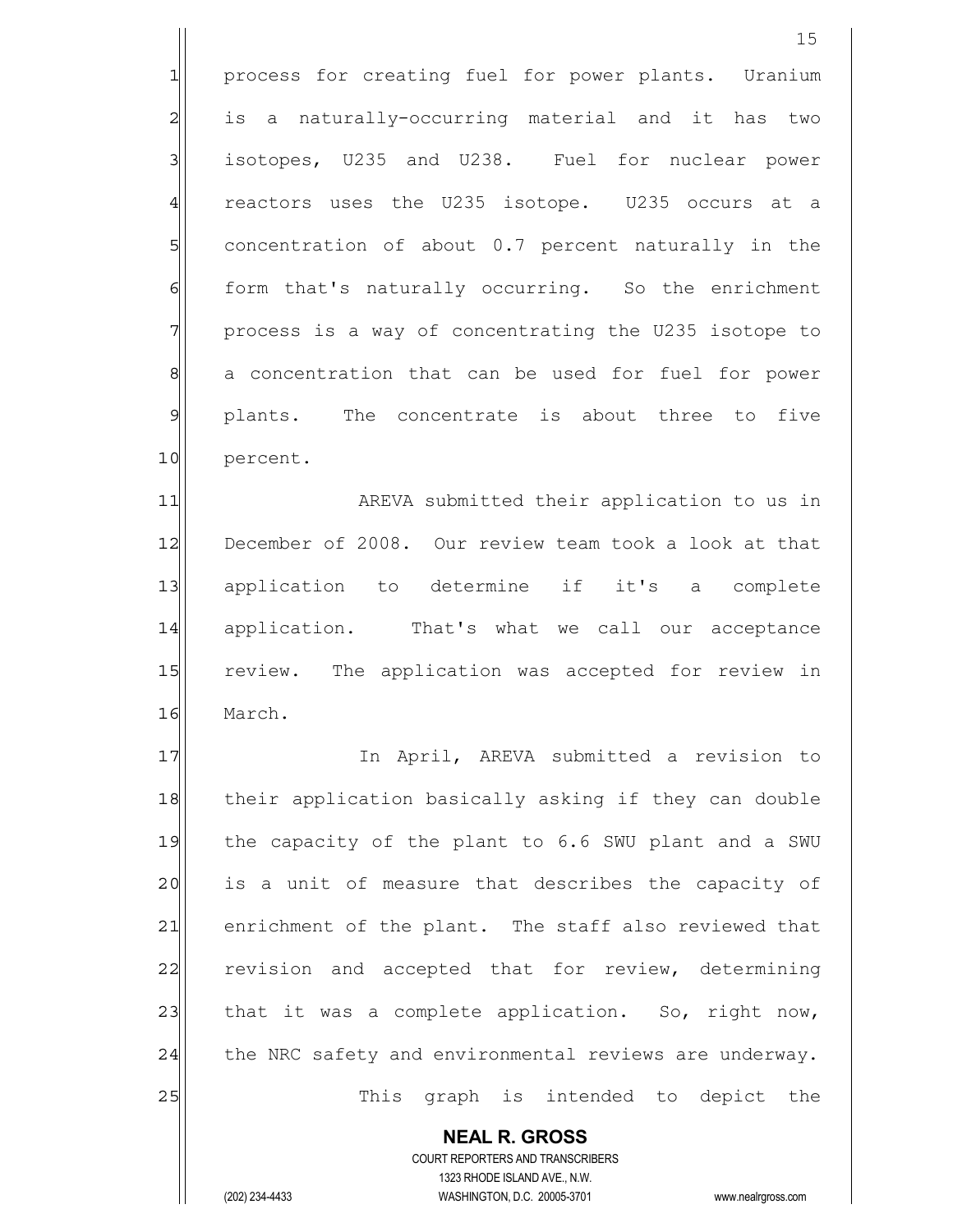**NEAL R. GROSS** COURT REPORTERS AND TRANSCRIBERS 1323 RHODE ISLAND AVE., N.W. 1 licensing process. The two reviews, one is the safety 2 review and at the bottom there's the environmental 3 3 review. Those reviews occur in parallel. And what 4 I've noted here on this graphic is in the oval boxes 5 5 5 5 are the places where the NRC makes documents available 6 6 6 fo the public and the square green boxes are the 7 points where the public can have input to our process. 8 8 So I'll talk a little bit about the safety 9 review. The safety review involves looking at 10 different disciplines. We have a team of people who 11 look at fire safety, chemical safety and a number of 12 different issues and their findings are published in a 13 report called the safety evaluation report. 14 and then parallel, the environmental 15 review is looking at environmental impacts from the 16 proposed projects and then there are several steps in 17 that. Tonight we're in the box that's called scoping 18 activities. But there will also be a draft 19 environmental impact statement and a final EIS, the 20 environmental impact statement. 21 | In the middle pathway, there's also a 22 formal hearing process that's a court-like procedure. 23 It's an independent review of the staff's safety 24 evaluation and environmental reviews and it starts 25 | with the issuance of a hearing order that describes

(202) 234-4433 WASHINGTON, D.C. 20005-3701 www.nealrgross.com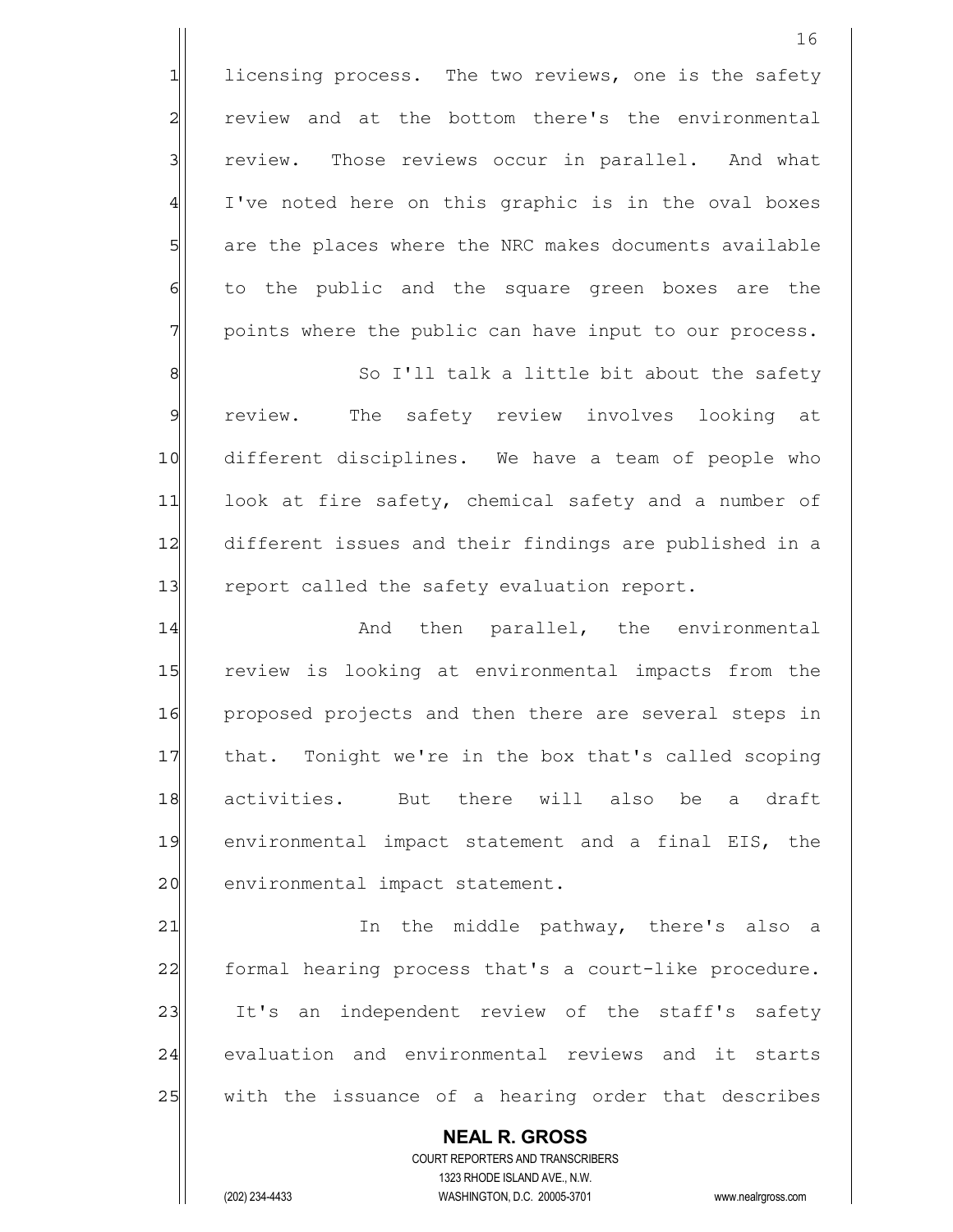17

4 start after the staff had finished their safety 5 | evaluation report and the final environmental impact 6 statement.

7 and the Commission doesn't reach a 8 8 decision on the license until that hearing process is 9 complete. So from the time that we accept the 10 application until the time is complete is about a 30 11 month process.

12 I just want to talk a little bit about 13 | some of the details about the safety review. We look 14 at the applicant's qualifications. We look at all 15 their safety programs, the fire, the radiation 16 protection, chemical safety. We look at both typical 17 operating procedures as well as accidents and we look 18 at any additional things including decommissioning 19 plans.

20 Some example review areas include 21 management and organization. We look at the 22 integrated safety analysis. We look at the various 23 programs and physical protection and security and our 24 reviews address both normal operating and accident 25 conditions.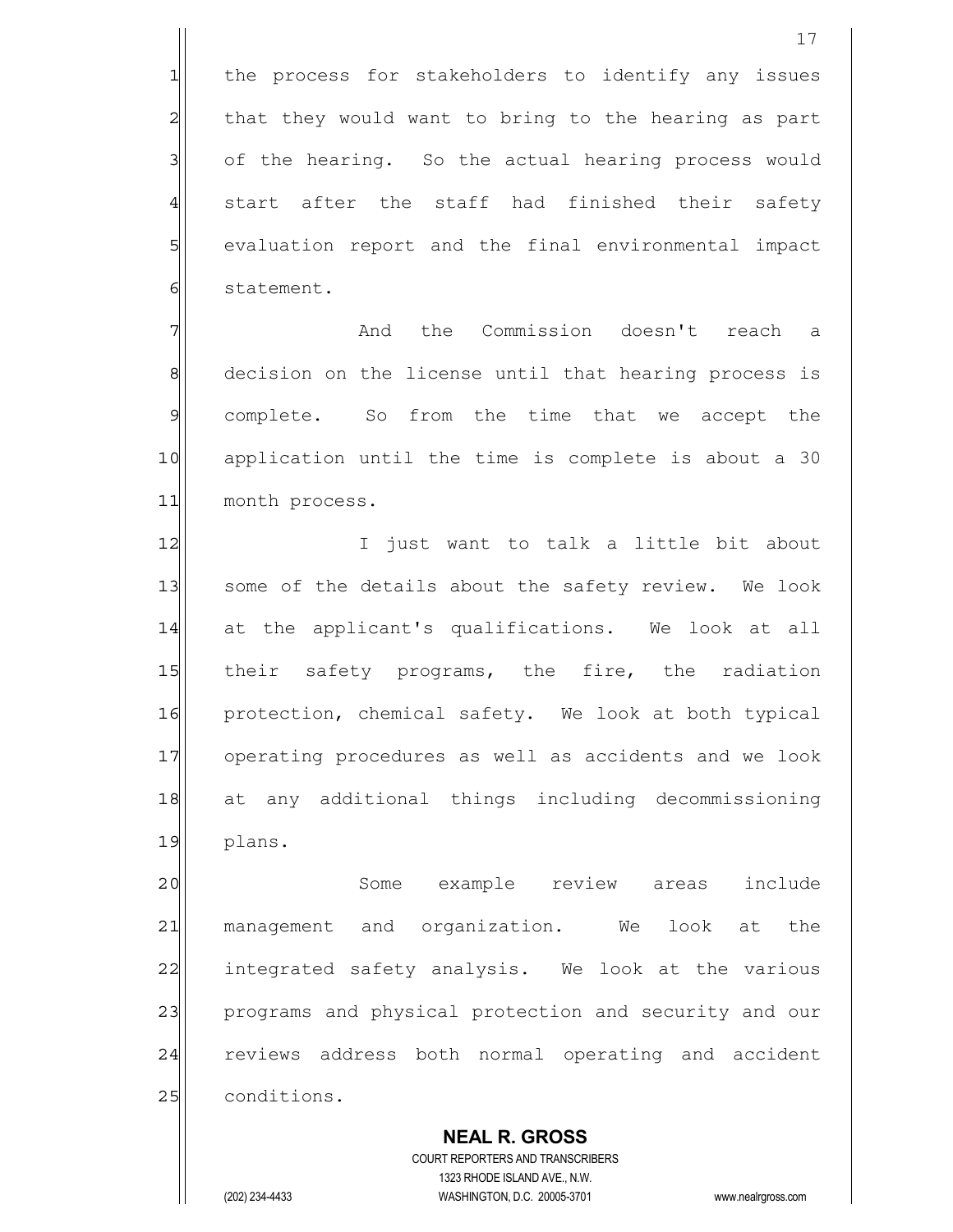1 The NRC's technical review is expected to  $2$  take about 18 months from the time that we accepted 3 1 the application. So we're about two months into that 4 process. Our staff will review the application. 5 We'll look for any gaps in the application and we'll 6 6 ask the applicant for additional information to fill 7 1 in those gaps and then ultimately our safety review is 8 documented in the safety evaluation report. And as I 9 mentioned the hearing is required for uranium 10 enrichment plants.

11 as I showed in that graphic, the public 12 | will have several opportunities to provide input to 13 the licensing process. There will be an opportunity 14 to petition for hearing. I quess we're expecting that 15 to occur shortly and that would be published in our 16 *Federal Register* and it would explain the process for  $17$  petitioning to be part of the hearing.

18 The other opportunity is the process we 19 have tonight. As part of the environmental review 20 process, we have the scoping meeting. We'll have 21 another meeting and Andrea will describe that for when  $22$  the draft EIS is completed.

23 | Some other opportunities are once we've 24 finished our evaluation and published our 25 environmental impact statement and safety evaluation

 **NEAL R. GROSS** COURT REPORTERS AND TRANSCRIBERS 1323 RHODE ISLAND AVE., N.W. (202) 234-4433 WASHINGTON, D.C. 20005-3701 www.nealrgross.com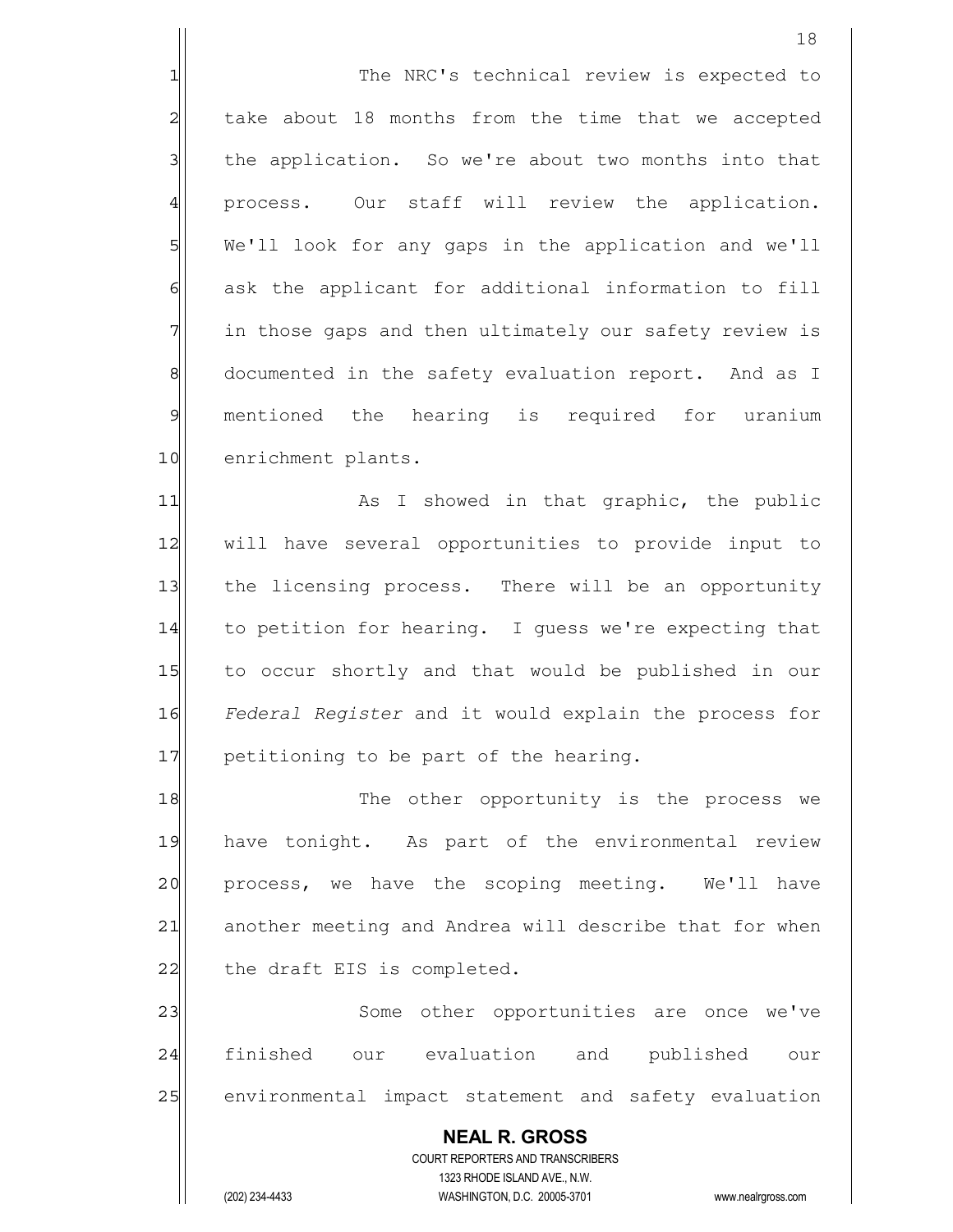|                | 19                                                                                                  |
|----------------|-----------------------------------------------------------------------------------------------------|
| $\mathbf{1}$   | report, we'll have a meeting to discuss those findings                                              |
| $\overline{c}$ | and once a decision on the license is made, then if                                                 |
| $\mathbf{3}$   | the license is issued, we'll have a meeting to talk                                                 |
| $\overline{4}$ | about the construction inspection program that would                                                |
| 5              | occur before the facility would begin operating.                                                    |
| 6              | These are two websites where you could                                                              |
| 7              | find information about the AREVA application.<br>The                                                |
| $\mathbf{8}$   | application includes the environmental report and the                                               |
| 9              | safety analysis report and they're available through                                                |
| 10             | our websites.                                                                                       |
| 11             | And that's the contact information<br>for                                                           |
| 12             | myself and for the environmental project manager,                                                   |
| 13             | Gloria Kulesa. I'll turn it over to Andrea.                                                         |
| 14             | MS. KOCK: Thank you. Good evening. I'm                                                              |
| 15             | the last speaker before we do what we came here to do                                               |
| 16             | which is to listen to your input tonight. So I'm                                                    |
| 17             | going to try and be very brief.                                                                     |
| 18             | My name is Andrea Kock as Chip indicated.                                                           |
| 19             | I'm the Chief of the Environmental Review Branch. My                                                |
| 20             | branch is responsible for developing the environmental                                              |
| 21             | impact statement which is part of the licensing                                                     |
| 22             | process as Breeda explained. I'm giving this                                                        |
| 23             | presentation on behalf of Gloria Kulesa who is the                                                  |
| 24             | project manager in my branch who is responsible for                                                 |
| 25             | the development of the environmental impact statement.                                              |
|                | <b>NEAL R. GROSS</b>                                                                                |
|                | COURT REPORTERS AND TRANSCRIBERS                                                                    |
|                | 1323 RHODE ISLAND AVE., N.W.<br>(202) 234-4433<br>WASHINGTON, D.C. 20005-3701<br>www.nealrgross.com |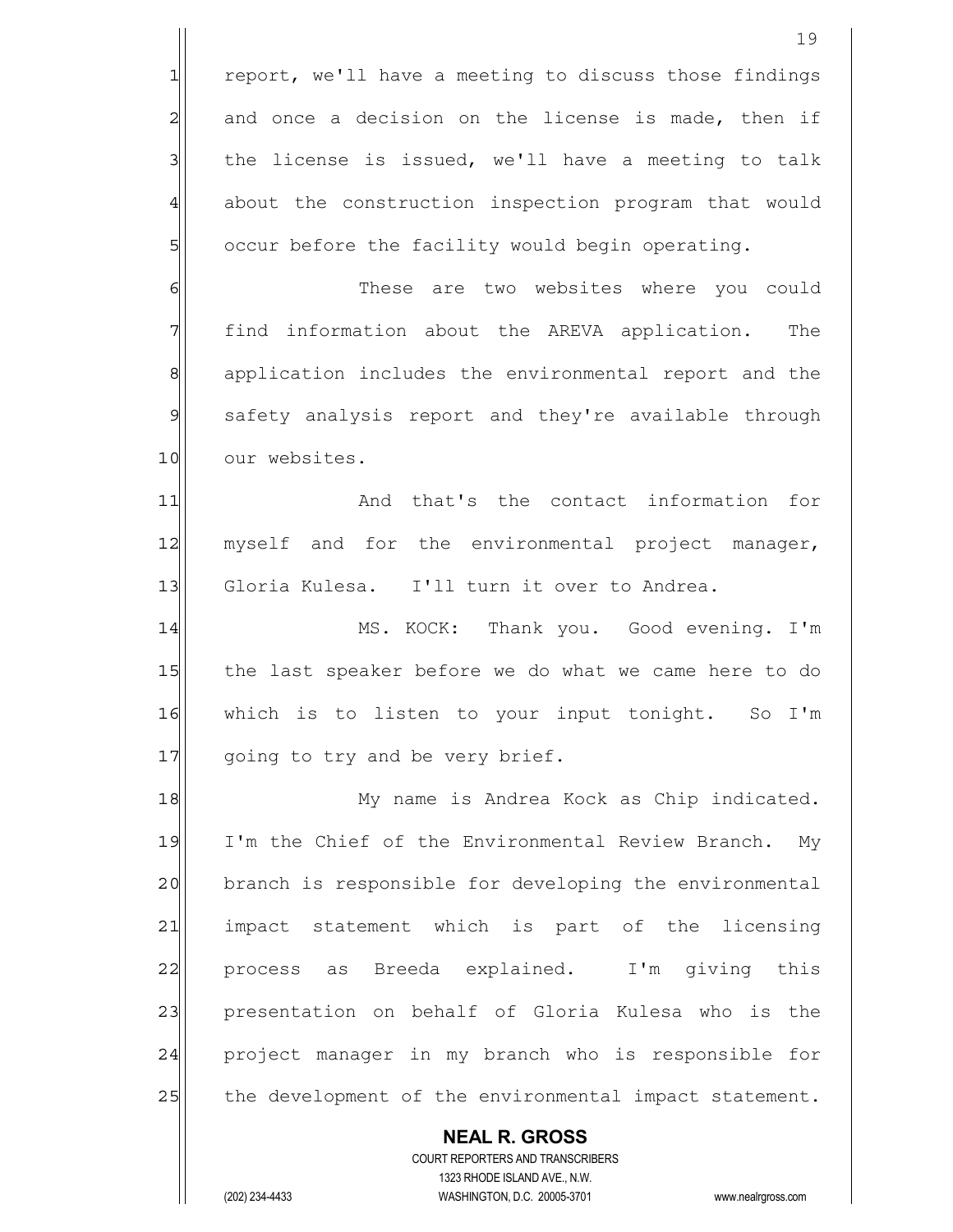$1$  Unfortunately, she couldn't be here.

2 So my place is responsible for developing 3 3 1 shis environmental impact statement which is part of 4 our licensing process that Breeda kind of told you 5 about. And what I'd like to do is explain to you why 6 we're here tonight and then give you an overview of 7 our environmental process so that you understand how 8 and when you can provide your input and then give you 9 a sense of what the types of issues are that we look 10 at in the environmental review so that you know that's 11 the kind of information that we're looking for your 12 input on. And then I'm going to tell you after 13 tonight what are the next steps, kind of where are we 14 qoing with all of this, so that you have an 15 understanding of that.

16 and what I really want to convey is that 17 Your input is critical for our review and it will be 18 taken seriously and it will be reviewed thoroughly. 19 And then the other thing I'd like to leave you with is 20 that we'd like this to be an iterative process. So 21 our interaction with you doesn't stop after tonight 22 and to that end we have several steps within our 23 process where you have an opportunity to provide input  $24$  to us. So we don't want this to be a one-time thing. 25 Why are we here? Well, Breeda explained

> **NEAL R. GROSS** COURT REPORTERS AND TRANSCRIBERS 1323 RHODE ISLAND AVE., N.W.

(202) 234-4433 WASHINGTON, D.C. 20005-3701 www.nealrgross.com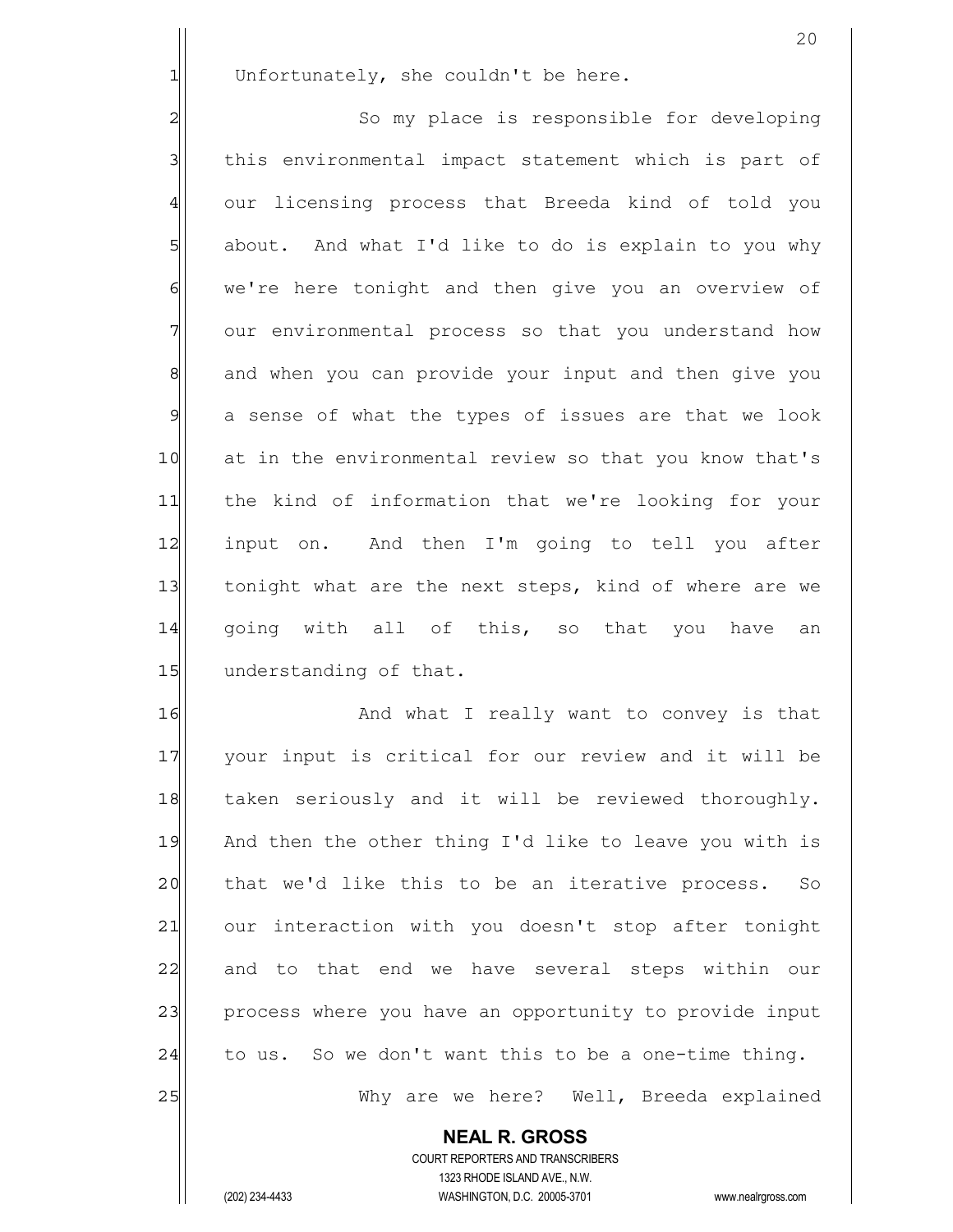1 that there is an environmental review process and we 2 look at the environmental impacts of construction and 3 3 operation of AREVA's proposed facility as part of our 4 environmental review. Our environmental review is the 5 | licensing process and as Breeda explained there's two 6 6 parallel paths. My group completes the environmental 7 impact statement and Breeda's group completes the 8 safety review.

9 So a critical part of the environmental 10 review process is doing what we're doing tonight which 11 is gathering your input and getting your comments and 12 the thought is that since you live here or you work 13 near here, you really have some good insights for us 14 on what we need to consider as we move through this 15 process and look at what the environmental impacts are 16 of building this facility. And that's why we really 17 want to reserve the bulk of this meeting to listening 18 to what you have to say so that we're sure that we're 19 considering all we need to think about when we're 20 cooking at the environmental impacts of the facility. 21 So beyond just the good sense of listening

22 to the people who live and work near here when we're 23 | looking at the environmental impacts, there are some 24 | laws that do require us to involve the public in our 25 process. The first one that's listed there is the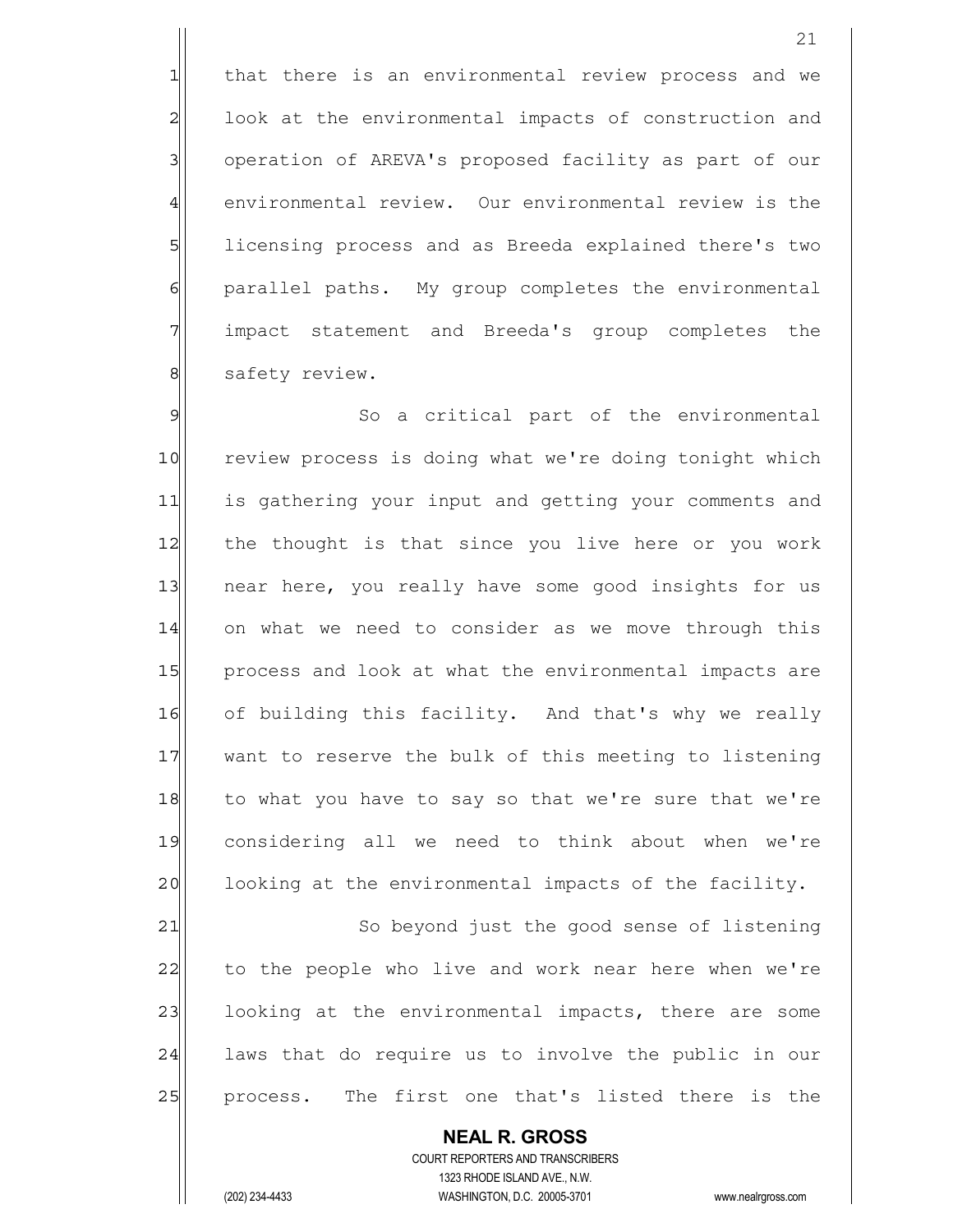1 National Environmental Policy Act and that is the 2 legislation that requires federal agencies to consider 3 1 the environmental impacts of the decision that we make 4 when we're making decisions on whether to issue 5 licenses.

6 6 And then the NRC has its own requirements  $7$  for environmental reviews that are 10 CFR Part 51. 8 | And those requirements mirror what's in the National 9 Environmental Policy Act and they also require us to 10 come out and involve the public in our process.

11| Our regulations actually require that we 12 complete an environmental impact statement for uranium 13 enrichment facilities such as this facility. And 14 that's the most comprehensive kind of environmental 15 review that the NRC undertakes.

16 And our quidance, that's listed there too, 17 What we call our NUREG 1748, also echoes this 18 requirement or quidance to our staff that we involve 19 the public. So we're really here to listen to what 20 you have to say, gather your inputs so that we're 21 making sure we're not missing anything when we look at 22 whether to issue AREVA a license from an environmental 23 standpoint.

24 This is a really busy slide. I'm not 25 going to go through all of it with you, but what I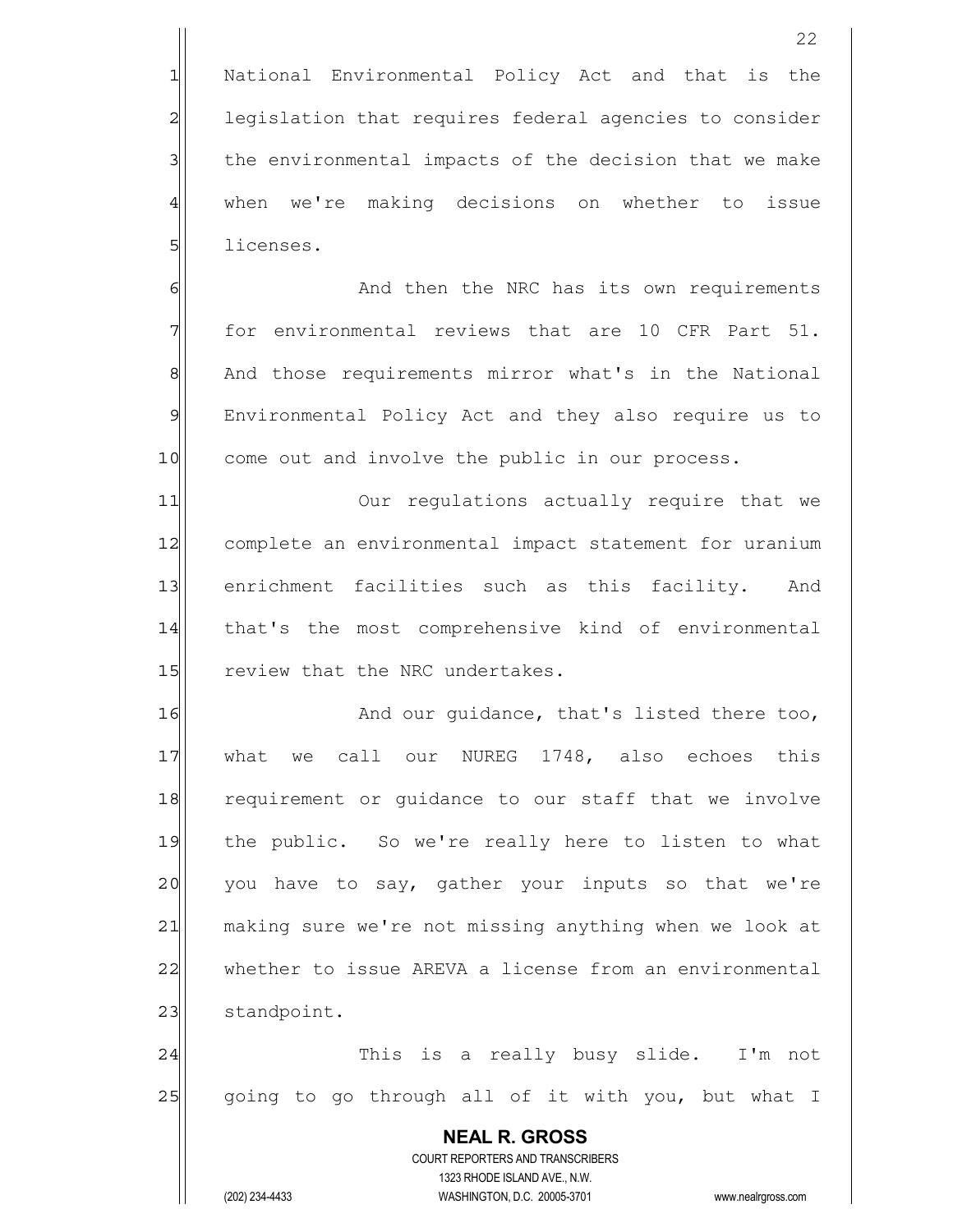1 wanted to point out are the blue boxes here that show 2 where you have an opportunity to provide input into 3 our process. And the first one there is the scoping 4 meeting which is tonight and the purpose of the 5 SI scoping meeting is for us to come and listen to what 6 6 people who live or work near the facility or have some 7 The interest in the facility have to say about what the 8 NRC should consider when we complete our environmental 9 impact statement.

10 After tonight, we'll take what you have to 11 say. We're going to consider your comments and the 12 | NRC actually does its own independent review of what 13 the environmental impacts of construction and 14 operation of this facility would be. We also look at 15 What AREVA has evaluated to be the environmental 16 impacts of the facility. We consider all of that and 17 we'll put out a draft environmental impact statement 18 at that point once we've considered all of that 19 information.

20 20 That's what's in the second blue box there 21 in this diagram and we're shooting to do that around 22 the wintertime, this coming winter in 2010. At that 23 point, we'll put the draft document out for public 24 comment. You'll have an opportunity to provide your 25 comments on the document and then we'll do a public

 **NEAL R. GROSS** COURT REPORTERS AND TRANSCRIBERS 1323 RHODE ISLAND AVE., N.W. (202) 234-4433 WASHINGTON, D.C. 20005-3701 www.nealrgross.com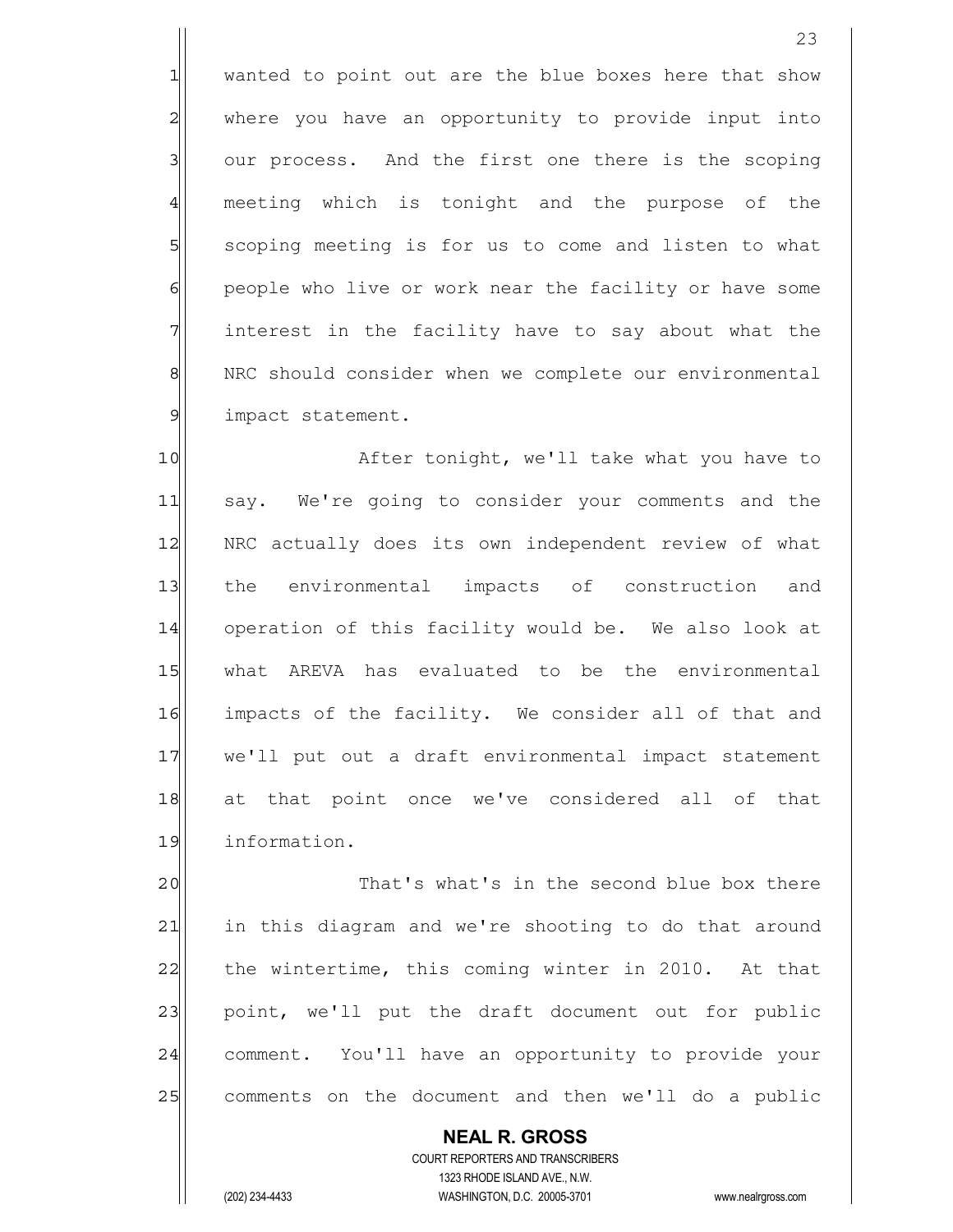1 meeting where we'll gather your comments actually on  $2$  the draft document at that point. So that's another  $3$  avenue you have to provide input into our process.

4  $\parallel$ 5 Breeda spoke about briefly and so I won't repeat what  $6$  she had to say about the hearing process at the NRC  $7$  and that, of course, is the third way that you have an 8 8| opportunity to provide input into our process. And 9 Breeda told you that the safety evaluation takes about 10 18 months and similarly the environmental impact 11 statement also takes about 18 months to complete.

12 These are the different steps I told you 13| about and the first one there is the scoping meeting 14 that's occurring tonight. The other thing I wanted to 15 15 tell you about was what is a scoping meeting. The 16 purpose again is for you to come and provide your 17 input into what we need to consider and while I did 18 mention that scoping is required per the National 19 Environmental Policy Act and per NRC requirements, the 20 primary purpose of this meeting beyond those 21 requirements is to make sure that we're listening to 22 your input and considering it thoroughly.

23 and we're hoping that the comments that 24 you provide us help us to focus and refine our review. 25 So I've listed here on this slide the sort of things

 **NEAL R. GROSS** COURT REPORTERS AND TRANSCRIBERS 1323 RHODE ISLAND AVE., N.W. (202) 234-4433 WASHINGTON, D.C. 20005-3701 www.nealrgross.com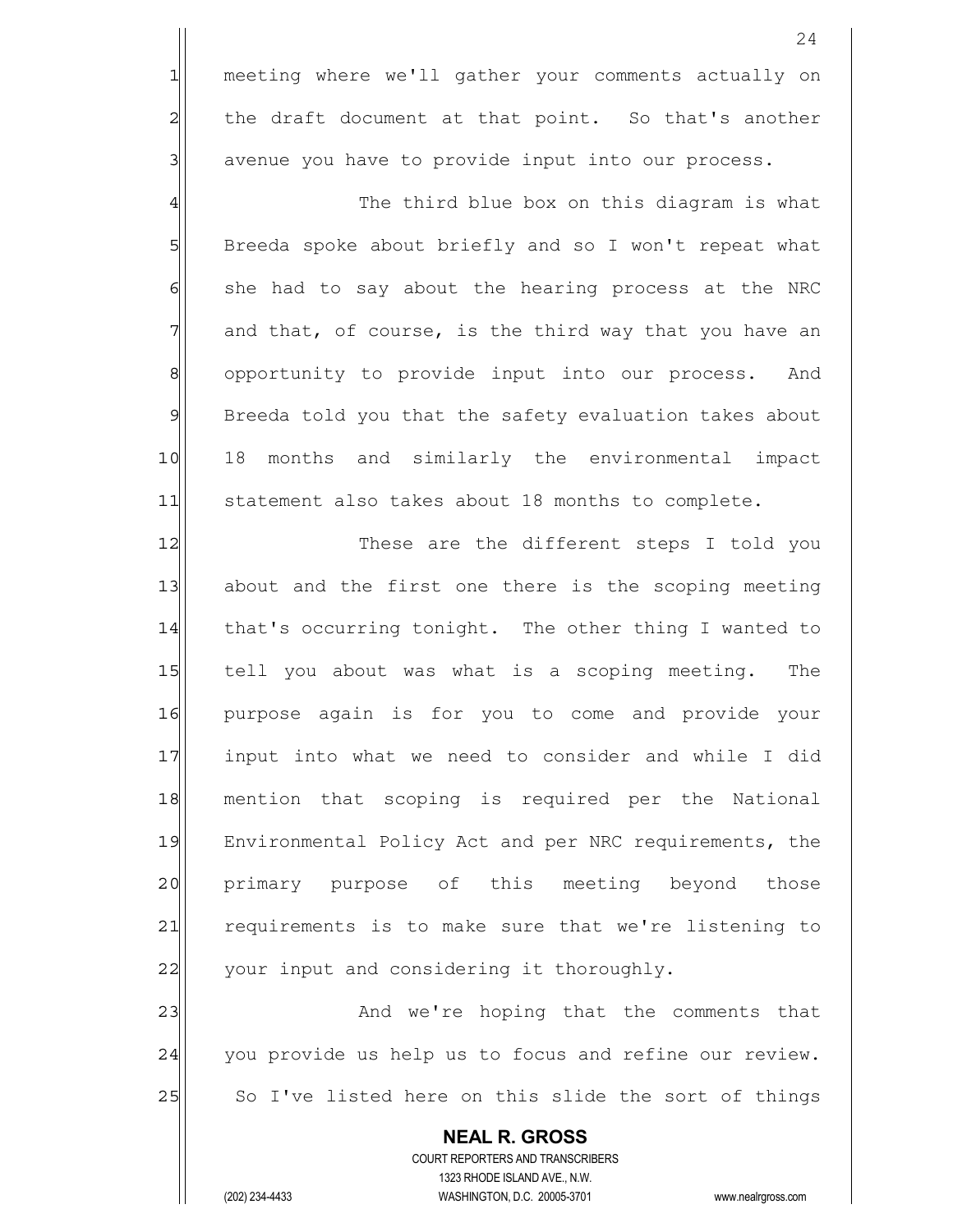1 that we're looking for your input on. And one of them  $2$  is what are the significant impacts to the environment 3 3 of building this facility. For example, you may know 4 that there is an endangered species that lives on the 5 | site currently and that building this facility might 6 6 have an impact on that species and that's an important 7 The interpoonup the NRC to consider. So we're looking for 8 | vour input on that kind of information.

9 9 The other thing that is listed there is 10 your comments might help us to actually decide what's 11 | not so important for us to look at. For example, this 12 may not be the case in this particular case, but the 13 site may be proposed at a very rural facility where 14 maybe we don't need to look so closely at what are the 15 noise impacts because there's not a lot of people 16 around there. Of course, we'll look at noise, but 17 your comments may help us very quickly move on from 18 that and really focus our review on what's important. 19 So if you have comments to that end, that would be 20 very useful for us as well.

21 I have here identify alternatives. Now as 22 part of AREVA's environmental report, they have to 23 provide what are the alternatives that could be 24 explored for producing enriched uranium. This could 25 be using a different technology. It could building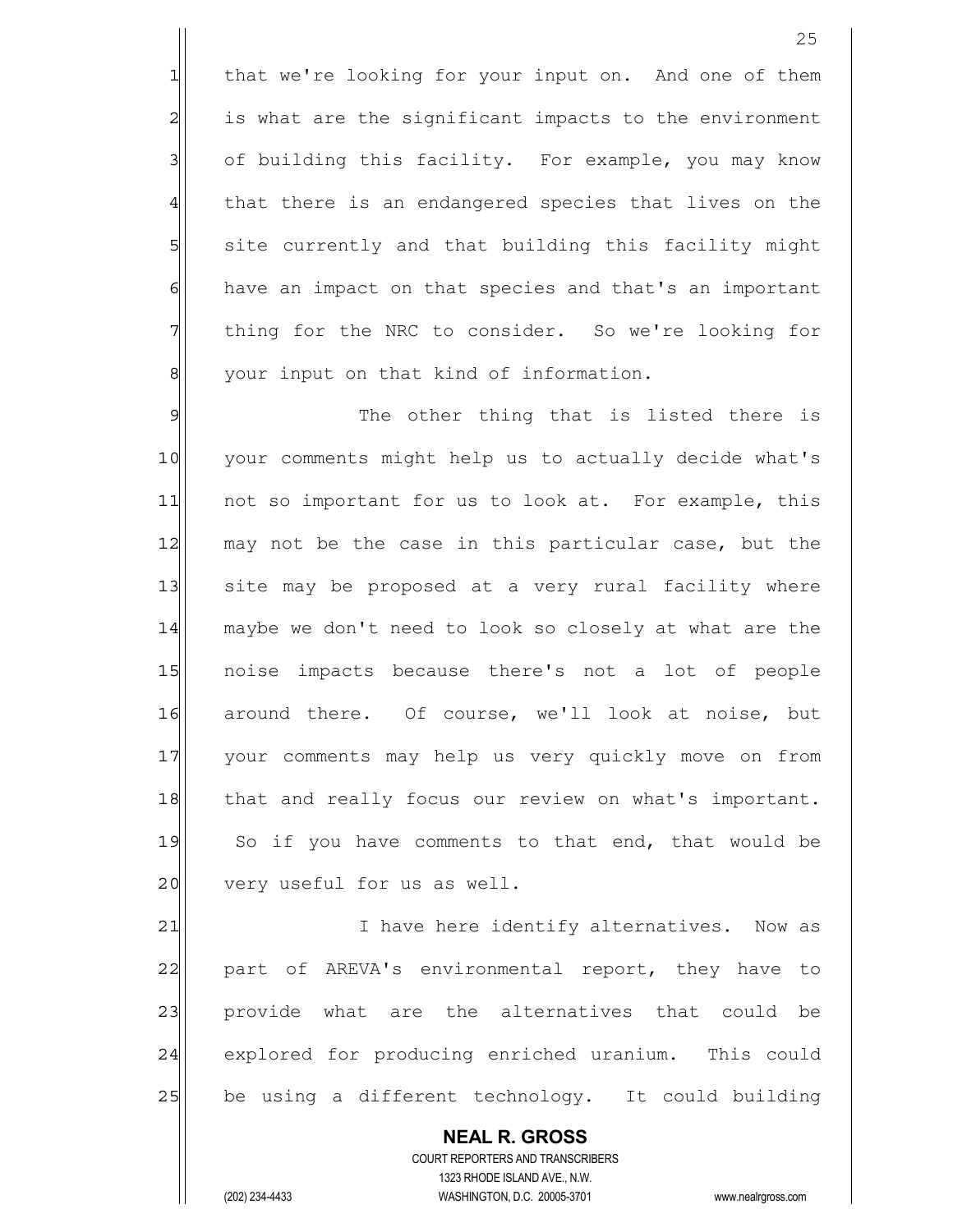1 the facility at a different location. So we're also 2 looking for your input on are there alternative ways 3 | for AREVA to meet the purpose of this facility. We 4 | need to consider that in our review.

5|| Solution on this and the last thing I would mention on this 6 6 slide and Patty alluded to this is that AREVA has to  $7$  interact with not just the NRC but other state, local 8 agencies and interest groups in looking to get a 9 license for this facility. The NRC is committed to 10 reaching out to those groups so that we're not 11 duplicating efforts and that we're being efficient and 12 that we work together with those groups. But if you 13 have information about a state agency or a local 14 agency or interest group that the NRC should be 15 interacting with, that would also be very useful for 16 us to know.

17 That pretty much covers what scoping is 18 and what we hope to gain tonight by listening to your 19 comments. This slide just shows again where the 20 scoping process falls within our overall environmental 21 impact statement process.

22 The other thing I wanted to leave you with 23 is what is an environmental impact statement. What  $24$  are the kinds of things that we look at and again I'm 25 telling you this in an effort to help you understand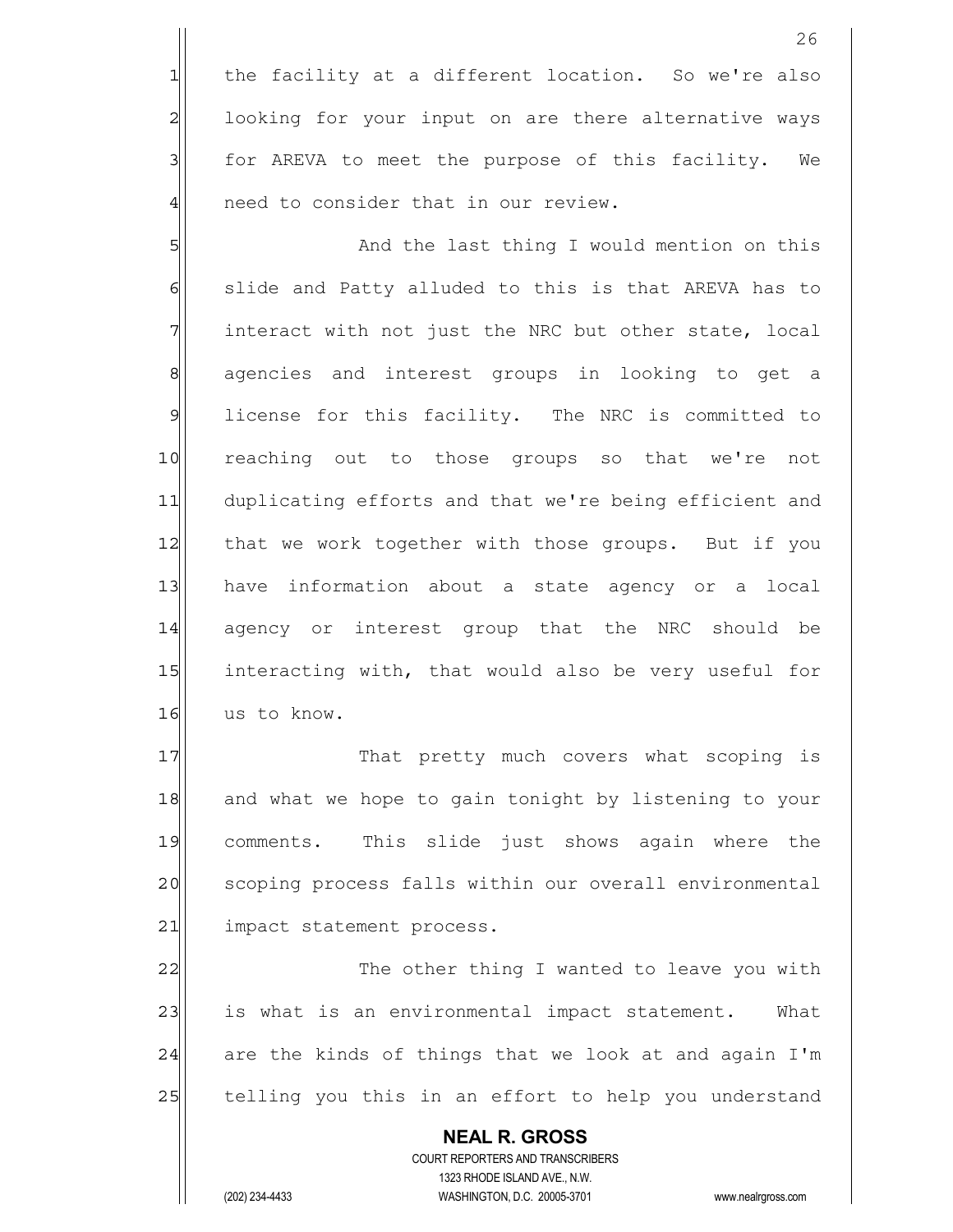1 the types of things we're looking for your input on. 2 An environmental impact statement is a comprehensive 3 3 | evaluation of all of the environmental impacts of the 4 facility starting with construction of the facility 5 5 5 5 through operation and continuing to when this facility 6 is shutdown some day. What are the environmental 7 impacts of that shutdown?

8 8 And the environmental impact statement 9 again is an input into our licensing process. So it 10 provides both you and the people at the NRC who need 11 to decide whether to provide AREVA with this license 12 what are the environmental impacts of building the 13 facility so that we can consider that in our licensing 14 decision.

15 The EIS is really built into five main 16 areas. We look at what is the proposed action that 17 AREVA is proposing with this facility. In this case 18 it's the enrichment of uranium. What is the need of 19 the facility? We look at, I already mentioned, 20 alternatives. That's part of our environmental 21 document. We look at the affected environment. So we 22 look at what does the environment at the site look 23 like right now and that's important for us to know and 24 if you have information on what's out there right now 25 it's important for us to know that because we want to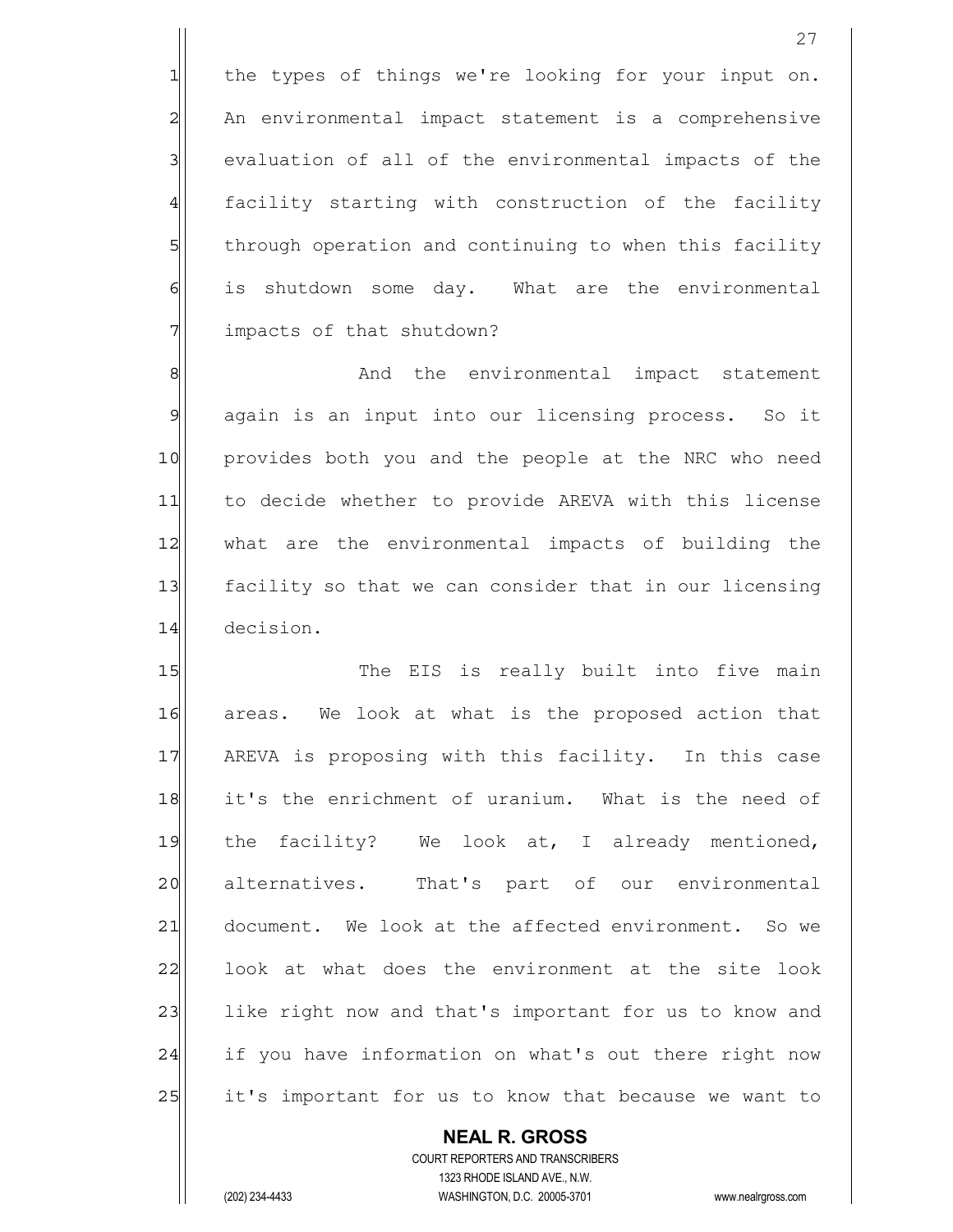1 know how that current environment will be affected by  $2$  building and operating this facility.

3|| We, of course, look at the environmental 4 impacts of the facility. And then lastly if we do 5 find that there are significant impacts to 6 6 6 construction or operation of this facility AREVA may 7 | propose to mitigate those impacts. So those are 8 8 8 really the five main topics that we include in our 9 environmental impact statement and give you an idea of 10 the kinds of things that we're looking for your input 11 on.

12 A little bit more on environmental impact 13 Statements. I think I mentioned that we look at the 14 whole life cycle of the facility from construction all 15 the way through decommissioning and shutdown. This 16 slide gives you an idea of the kinds of areas that we 17 look at ranging from air to economic to water issues 18 and waste issues.

19 One important thing to keep in mind is 20 that the environmental review is a little bit broader 21 than the safety review. We do look at some of the 22 same issues that the safety side looks at. So the 23 things that you would automatically look at when you 24 think of what are environmental impacts or what are 25 the impacts on the water, what's the impacts on the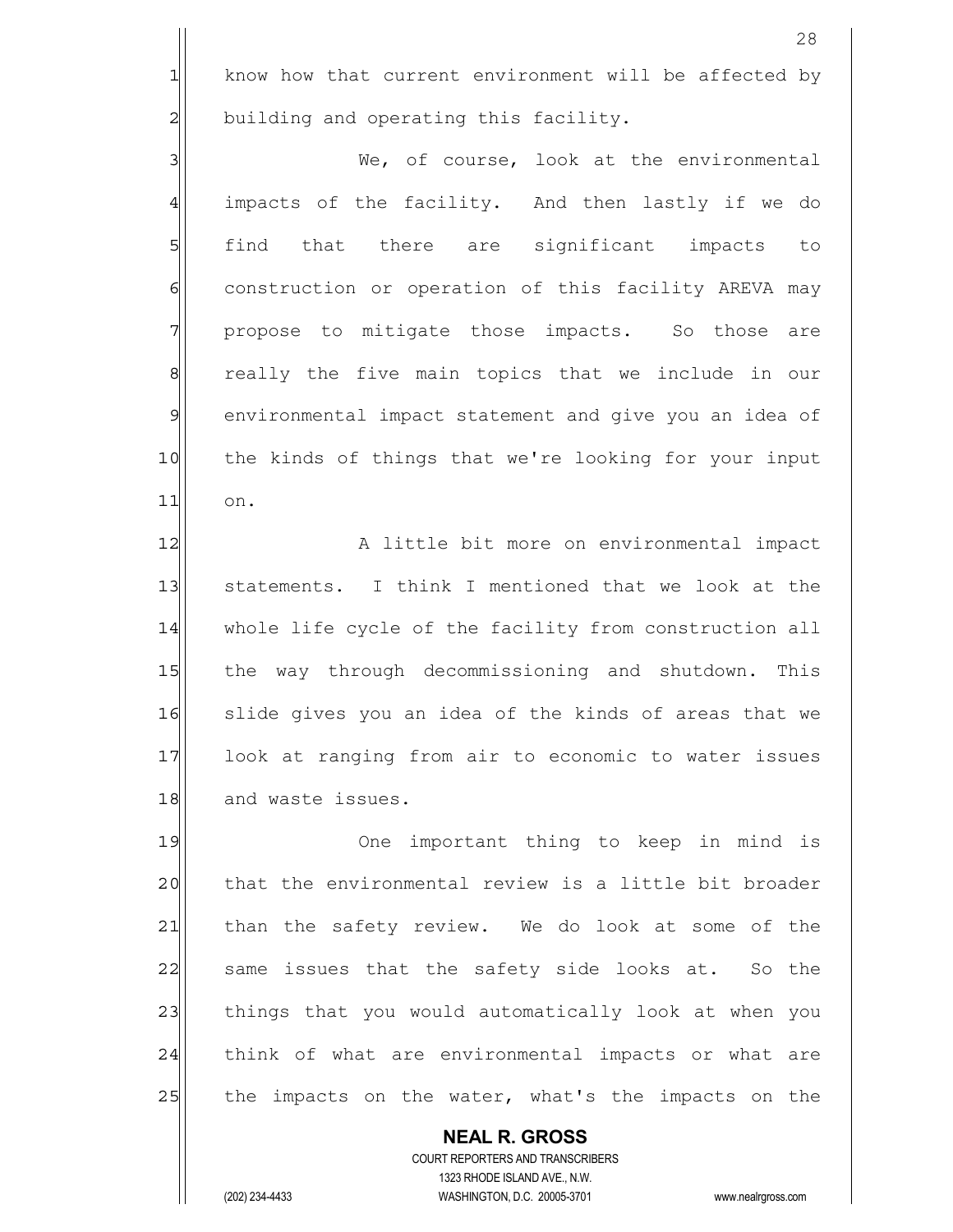$1$  air. We kind of go beyond that and we look at things 2 like socioeconomic impacts. So this facility may 3 3 bring additional jobs to the community. That may 4 bring additional people and that may have an impact 5 on, for example, the school systems. So that's  $6$  something that we look at in our document.

7 The Unit of the Look at cultural resources in our 8 8 8 document and we look at something called environmental 9 justice which is will this facility have an impact on 10 any minority or low income population that would be 11 inequitable to the rest of the population. So the 12 | thing to keep in mind is our environmental impact 13 Statement is a very broad document and looks at a wide 14 variety of topics.

15 And then the last thing there is we look 16 at direct, indirect, short-term and long-term impacts. 17 So a direct impact is the type of thing you would 18 think of. This facility is putting effluents in the 19 air. What is the direct impact on the air?

20 We look at indirect impacts which are more 21 like the socioeconomic issues that I kind of alluded 22 to. It's a step removed from a direct impact. So the 23 facility may bring jobs which may have some impacts on 24 the community either through the economy or through 25 the school system or the health care system.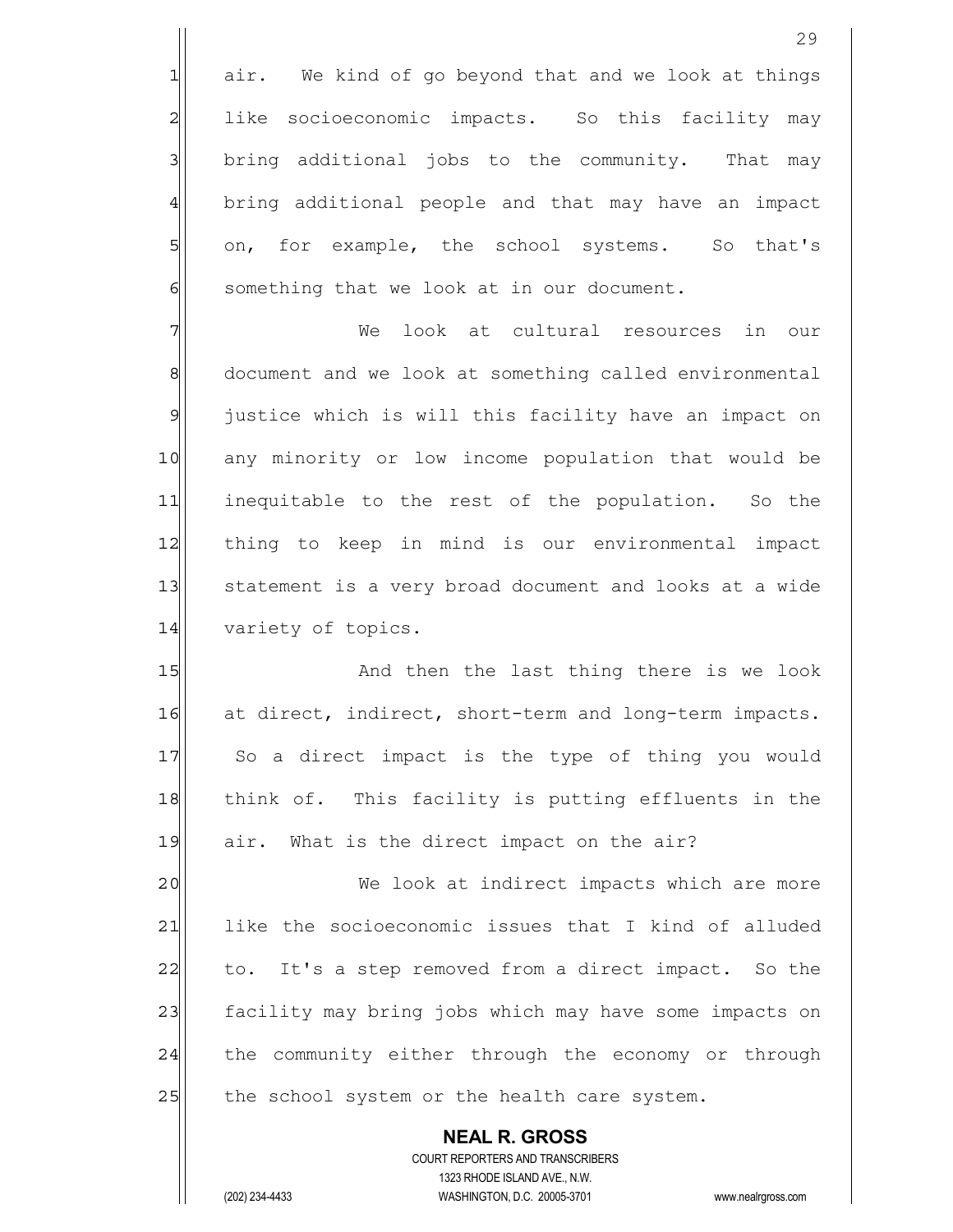1| We look at the short-term impacts. We 2 look at construction impacts and then we look at long-3 term impacts. So what's going to happen 30 years from 4 | now when the facility wants to shutdown? What will be 5 5 5 5 the environmental impacts of that as well? That gives 6 6 you an idea of the scope of our review and the types  $7$  of issues that we look at.

8 8 Metal of this slide just again reiterates where 9 your main points are where you can provide input and 10 that's through tonight's meeting, the scoping meeting 11 and when we put out the draft environmental impact 12 Statement for comment.

13 This slide again gives you an overview of 14 the environmental review process. But what I wanted 15 to talk about is really what happens next after 16 tonight. After tonight's scoping meeting, we have 17 what we call scoping period. It began on May 4th and 18 it ends on June 19th. So you have an opportunity to 19 tell the NRC what we should be considering in this 20 document through June 19th.

21 I mentioned that after that we'll take 22 your input. We'll do our independent evaluation and 23 we'll issue our draft document by this winter in 24 January 2010. At that time, there will be a *Federal* 25 *Register* notice that will announce the availability of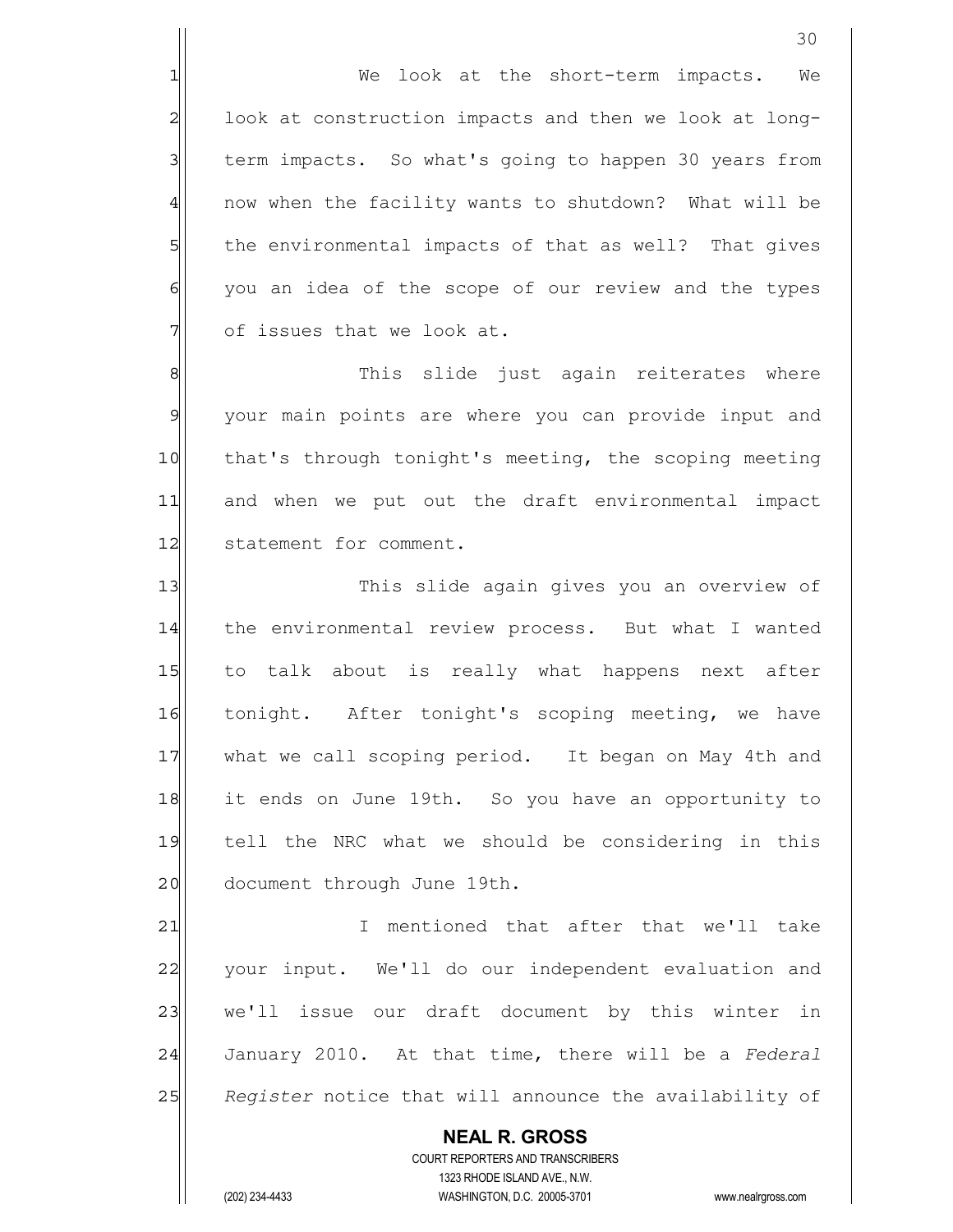1 that document. It will also be posted on our website. 2 And if you didn't, you might want to take an 3 3 opportunity to fill out one of the blue cards that's 4 at the registration out here because that way you can 5 get on our mailing list and we can kind of keep you 6 6 6 apprised of what's going on and let you know when the 7 draft document comes out so you'll be sure to see it 8 and comment on it.

9 Metamber 2018 And then Breeda spoke about hearing 10 opportunities and when the notice for hearing comes 11 out you can have an opportunity to request a hearing 12 through the Commission. I also wanted to make sure I 13 tell you that the license application and the 14 environmental report are available for your review at 15 | the Idaho Falls Public Library. If you don't have 16 access to a computer, you can go to the library and 17 look at it. And again I just want to tell you that we 18 want to remain connected to you through this process 19 and make sure that your comments are considered.

20 | How do you make a comment? You can speak 21| at this meeting. As Chip mentioned, we have this 22 meeting transcribed. So if you want to make a comment  $23$  that will go on the record so we have it in writing. 24 You can fill out a comment form. We have comment 25 forms available at the registration table where you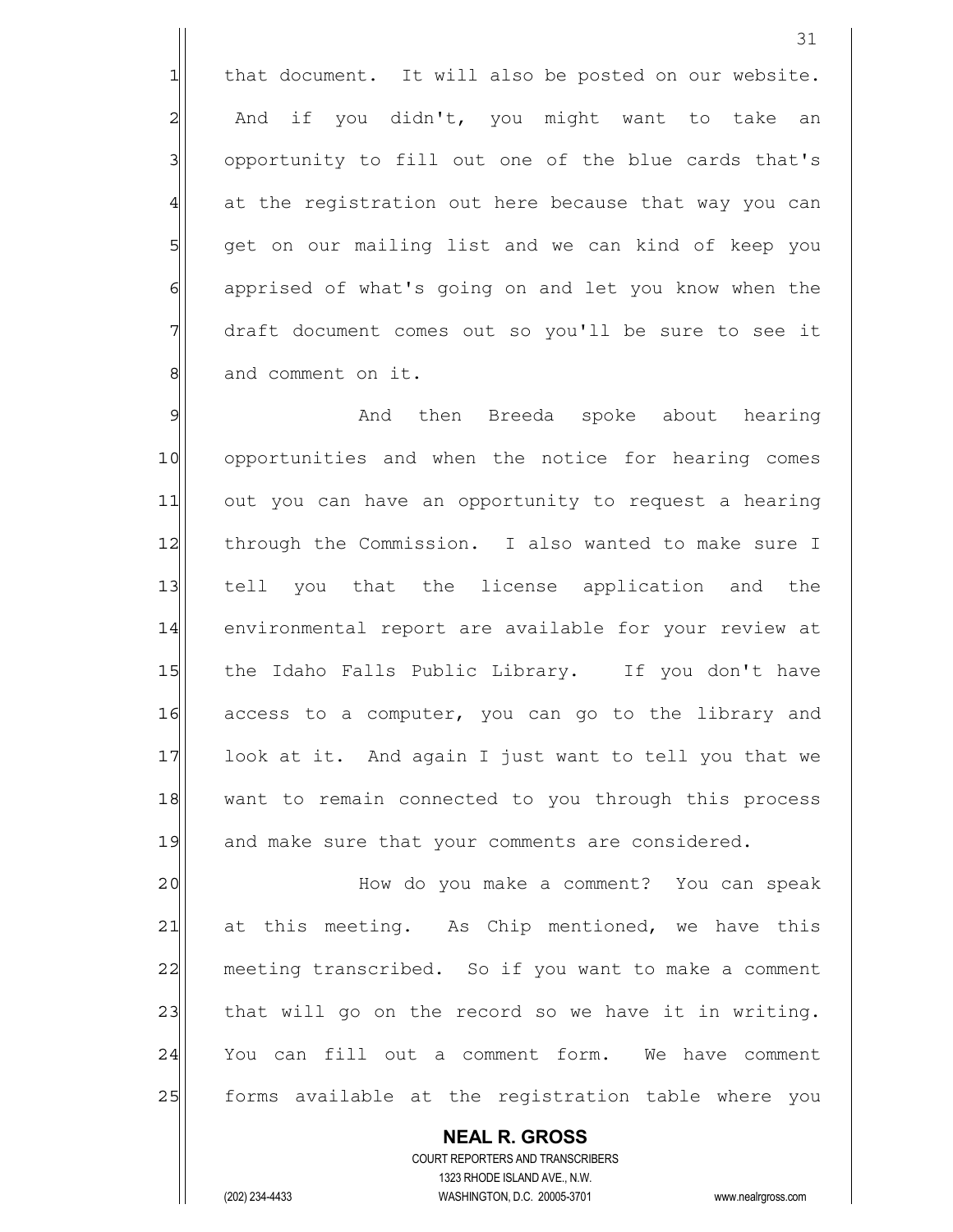32 1 can make a comment either on the format of this 2 meeting or you can actually make a scoping comment for  $3$  us. 4 We've established a specific email address 5 that's listed up there where you can write an email to 6 6 provide a scoping comment to us. Or you can do it the 7 qood old fashioned way and you can write a letter and 8 8 the address there is given in your slide package. 9 Breeda also had a slide that gave you the 10 | points of contact. They are listed there for you if 11 you have any questions or comments and there's a 12 couple of webpages listed there that have information 13 you might be interested in. The first one just gives 14 | you some general information about the AREVA facility 15 that might be of interest. The second one is 16 important because that's the address for the NRC's 17 Electronic Reading Room and if you want access to the 18 license application or environmental report you can 19 type in that number there that begins with ML and it 20 will pull up the application for you to review. And 21 again that Scoping Comment email address is listed 22 there as well. 23 | Now I think we'll be quiet and listen to  $24$  what you have to say. The last thing I wanted to say 25 was thank you for taking the time to come out and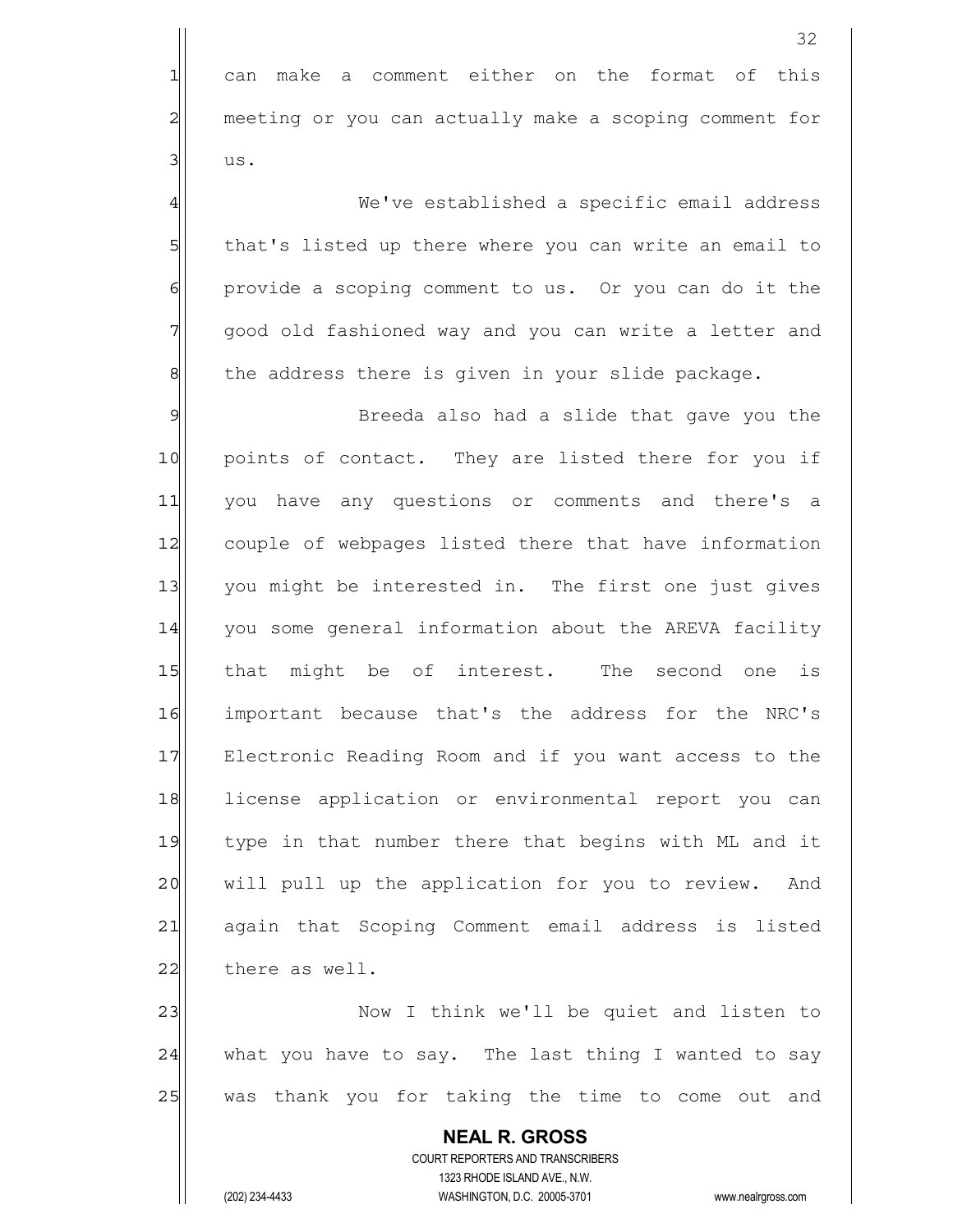|                | 33                                                                  |
|----------------|---------------------------------------------------------------------|
| $\mathbf{1}$   | provide your comments to us. We do value those                      |
| 2              | greatly. So thank you.                                              |
| 3              | FACILITATOR CAMERON: Thank you, Andrea,                             |
| $\overline{4}$ | Breeda, Patty. That was a high level overview of the                |
| 5              | NRC review process. We do have a little bit of time                 |
| $\epsilon$     | for questions about the process if anybody has some                 |
| 7              | before we move to the comment part of the meeting.                  |
| $\,8\,$        | Does anybody have a question that they want to ask at               |
| $\mathcal{P}$  | this point? Yes. If you could just introduce                        |
| 10             | yourself to us, sir.                                                |
| 11             | MR. PETERSON: My name is Josh Peterson.                             |
| 12             | I'm a local resident. I was wondering why are these                 |
| 13             | facilities not subject to IAEA inspections or are                   |
| 14             | they?                                                               |
| 15             | FACILITATOR CAMERON: Okay. Thank you,                               |
| 16             | Josh. Breeda, do you want to handle that or should we               |
| 17             | go to Tom on this one? I don't know.                                |
| 18             | MS. REILLY: Yes. You can go to --                                   |
| 19             | FACILITATOR CAMERON: Where is Tom?                                  |
| 20             | MR. POWELL: Tom is in the front row.                                |
| 21             | This is<br>FACILITATOR CAMERON:<br>Tom.                             |
| 22             | Introduce yourself.                                                 |
| 23             | MR. HILTZ: Yes. Good evening, everyone.                             |
| 24             | name is Tom Hiltz. I'm a branch chief in the<br>Мy                  |
| 25             | Licensing Branch and work with Breeda on the safety                 |
|                | <b>NEAL R. GROSS</b>                                                |
|                | <b>COURT REPORTERS AND TRANSCRIBERS</b>                             |
|                | 1323 RHODE ISLAND AVE., N.W.                                        |
|                | (202) 234-4433<br>WASHINGTON, D.C. 20005-3701<br>www.nealrgross.com |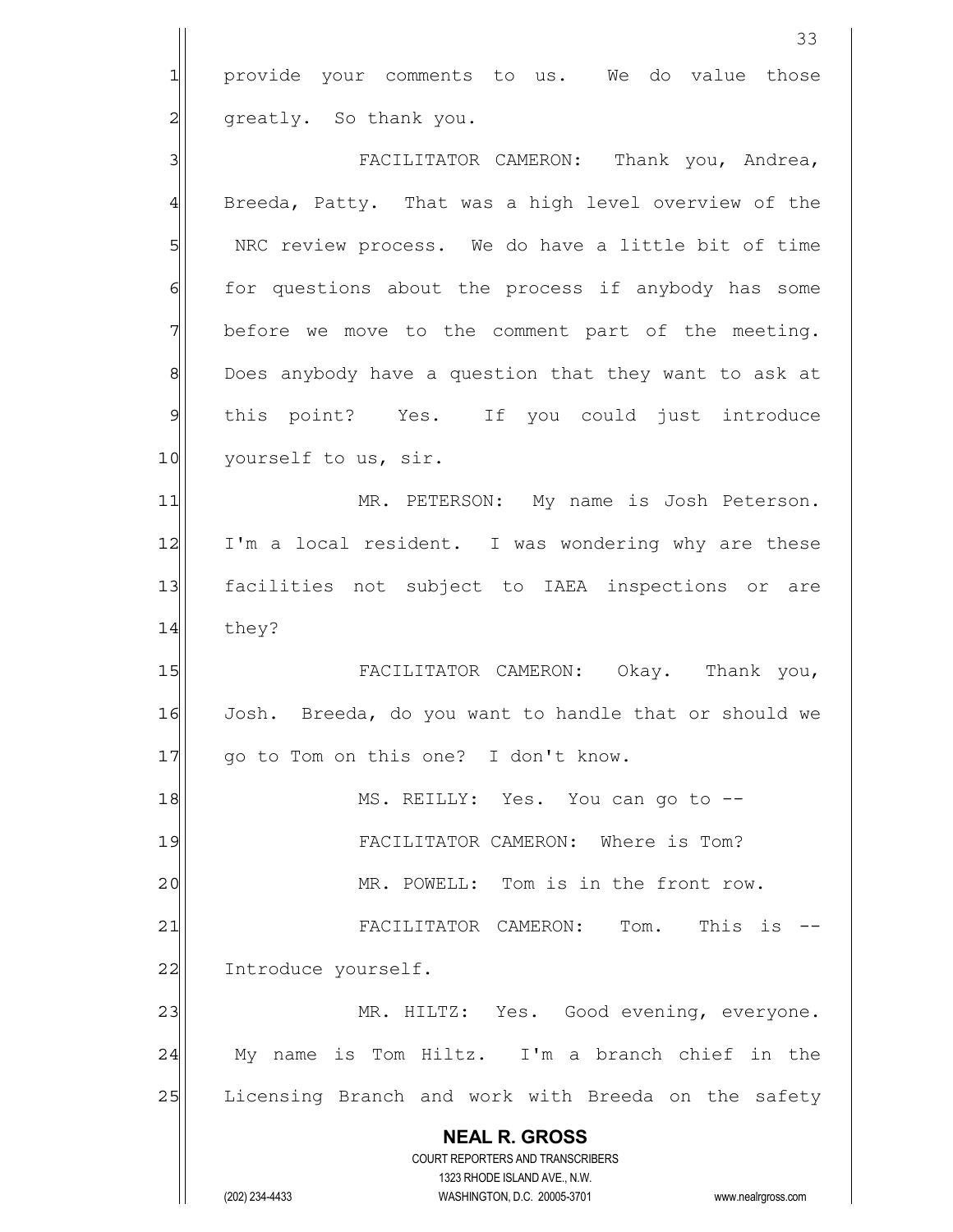$1$  and technical review of the application.

2 2 I'll be honest with you. I don't know the  $3$  answer to your question. I think I do, but I don't 4 want to say it in case I'm wrong. But the IAEA 5 | involvement in any facility will typically be after 6 6 facility is constructed and begins to operate.  $7$  There may some interactions with the IAEA if it is 8 8 ander safeguards. And they will not have an impact on 9 our review activities to determine whether the 10 facility is ready to operate. In our operational 11 readiness review, our construction and inspection 12 program, our reviews and inspections will be 13 completely independent of any subsequent IAEA 14 activity.

15 | FACILITATOR CAMERON: Okay. Thank you, 16 Tom. Anybody else have a question at this point? 17 Yes, sir.

18 MR. HEBDITCH: My name is Dave Hebditch. I 19 live in Idaho Falls. The IAEA is actually looking at 20 safequards by design at the moment where design would 21 be considered early in the -- design for safeguards  $22$  would be considered quite early.

23 FACILITATOR CAMERON: Okay. Thank you and  $24$  apropos of that the relationship I think between the 25 | IAEA and the NRC in this country or regulatory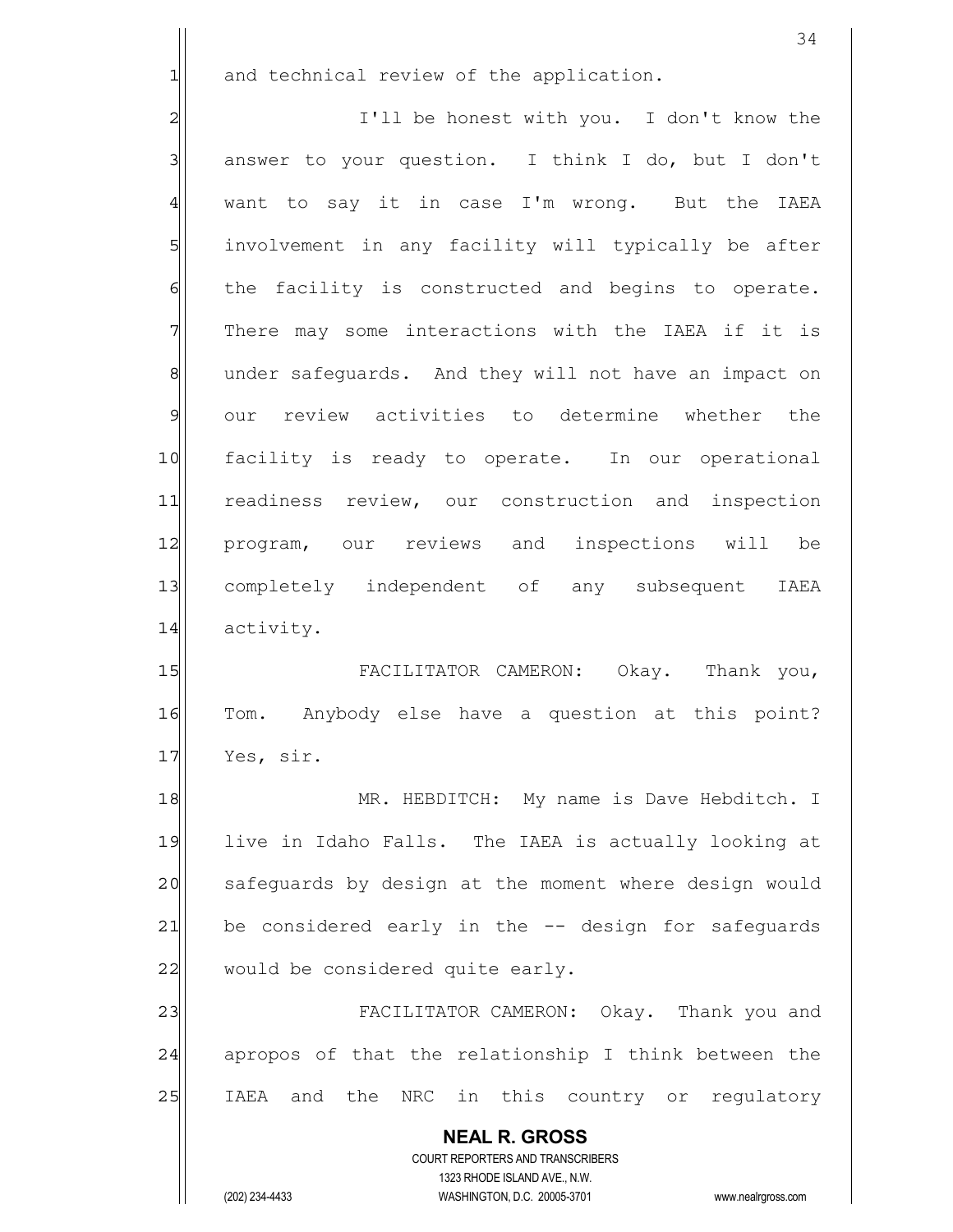1 agencies in other countries is that they develop 2 standards that the individual country regulatory 3 3 agencies may adopt. That's one aspect of the 4 relationship.

5| Manybody else have a question?

6 (No verbal response.)

7 Okay. Well, let's get into the comment 8 8 portion of the meeting and we're grateful that we have 9 a lot of people who want to comment and I'm going to 10 have to be a little stricter than I want to be about 11 the five minute rule and I guess it's probably a three 12 to five minute guideline at this point. But we know 13 that you take a lot of time to prepare your comments 14 and we really appreciate that. So in the interest 15 though of getting everybody on tonight, I would just 16 ask you again to be brief.

17 and because your elected officials are so  $18$  important to all of you and us, I'm going to start 19 with some federal and state and local government 20 officials and then we'll just keeping working our way 21 down and I guess I'm going to ask Amy Taylor from 22 Senator Risch's office to come up first to talk with 23 us and then we'll go to Leslie Huddleston from Senator 24 Crapo's office and then to Laurel Sayer from 25 Congressman Simpson's office. And this is Amy Taylor.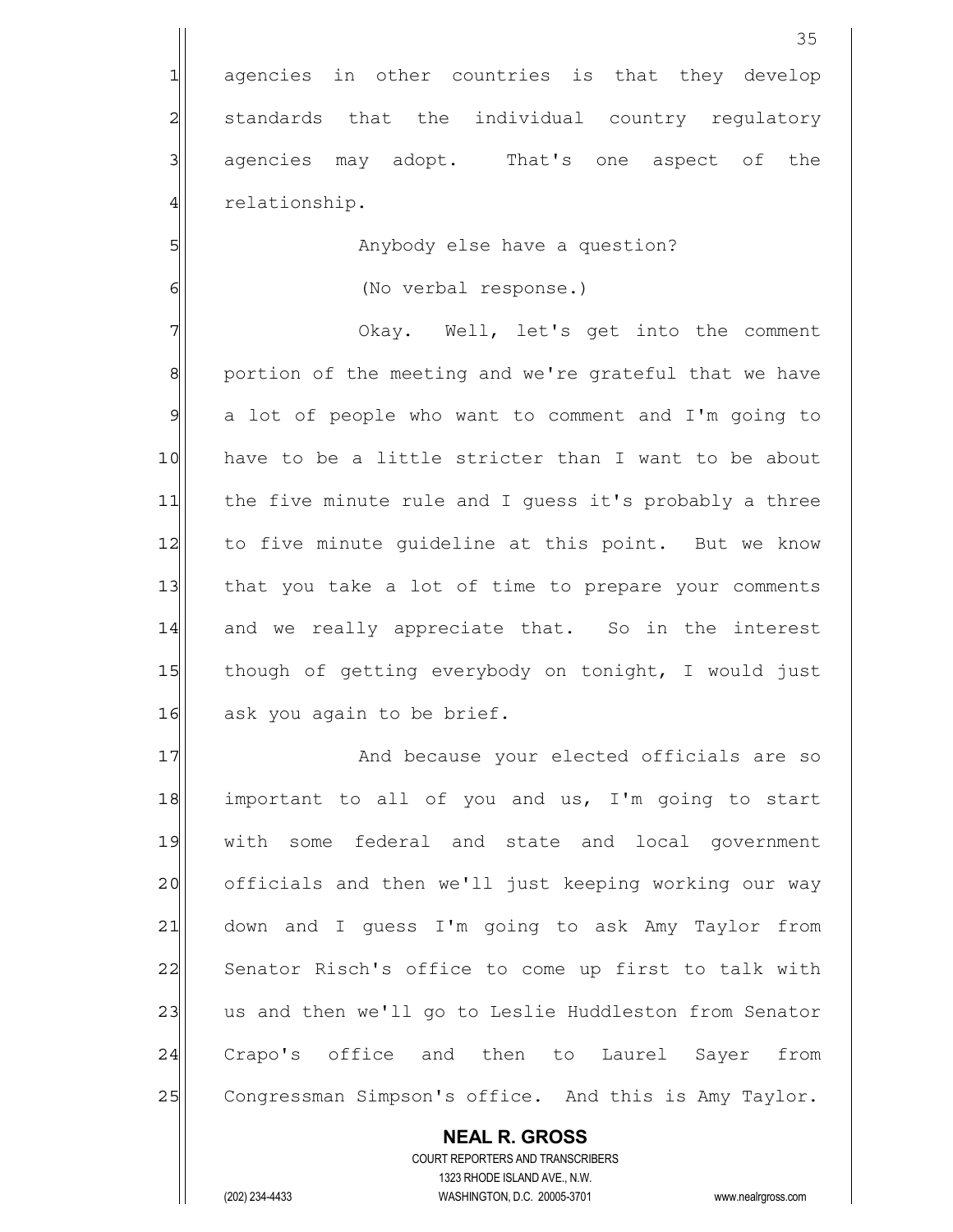|                | 36                                                                                                  |
|----------------|-----------------------------------------------------------------------------------------------------|
| 1              | MS. TAYLOR: Hi. I just have a statement                                                             |
| $\overline{c}$ | to read from Senator Risch.                                                                         |
| 3              | "Dear NRC Staff, as a U.S. Senator from                                                             |
| $\overline{4}$ | Idaho, I have the privilege of serving as the ranking                                               |
| 5              | member of the Subcommittee on Energy. As we work to                                                 |
| $\epsilon$     | reduce our greenhouse gas emissions and provide                                                     |
| 7              | sufficient energy for our homes and businesses,                                                     |
| $\mathbf 8$    | nuclear energy will play a key role in meeting both                                                 |
| $\mathsf{S}$   | needs. But it is vital that enriched uranium be                                                     |
| 10             | available for our commercial reactors.                                                              |
| 11             | To meet that need, I am in support of the                                                           |
| 12             | AREVA Enrichment Services' license application to                                                   |
| 13             | construct and operate the Eagle Rock Enrichment                                                     |
| 14             | Facility in Southeastern Idaho. The enrichment                                                      |
| 15             | facility will reduce our reliance on sources of                                                     |
| 16             | nuclear fuel from outside the United States and                                                     |
| 17             | utilize the centrifuge technology that is energy                                                    |
| 18             | efficient and safe. The process will use 50 times                                                   |
| 19             | less electricity than a gaseous diffusion plant and                                                 |
| 20             | the amount of water used by the plant is less than the                                              |
| 21             | current irrigation appropriation.                                                                   |
| 22             | Any potential environment impacts must be                                                           |
| 23             | addressed before this facility is built and AREVA has                                               |
| 24             | a proven track record as a responsible company that                                                 |
| 25             | will invest in the community and the citizens for the                                               |
|                | <b>NEAL R. GROSS</b>                                                                                |
|                | COURT REPORTERS AND TRANSCRIBERS                                                                    |
|                | 1323 RHODE ISLAND AVE., N.W.<br>(202) 234-4433<br>WASHINGTON, D.C. 20005-3701<br>www.nealrgross.com |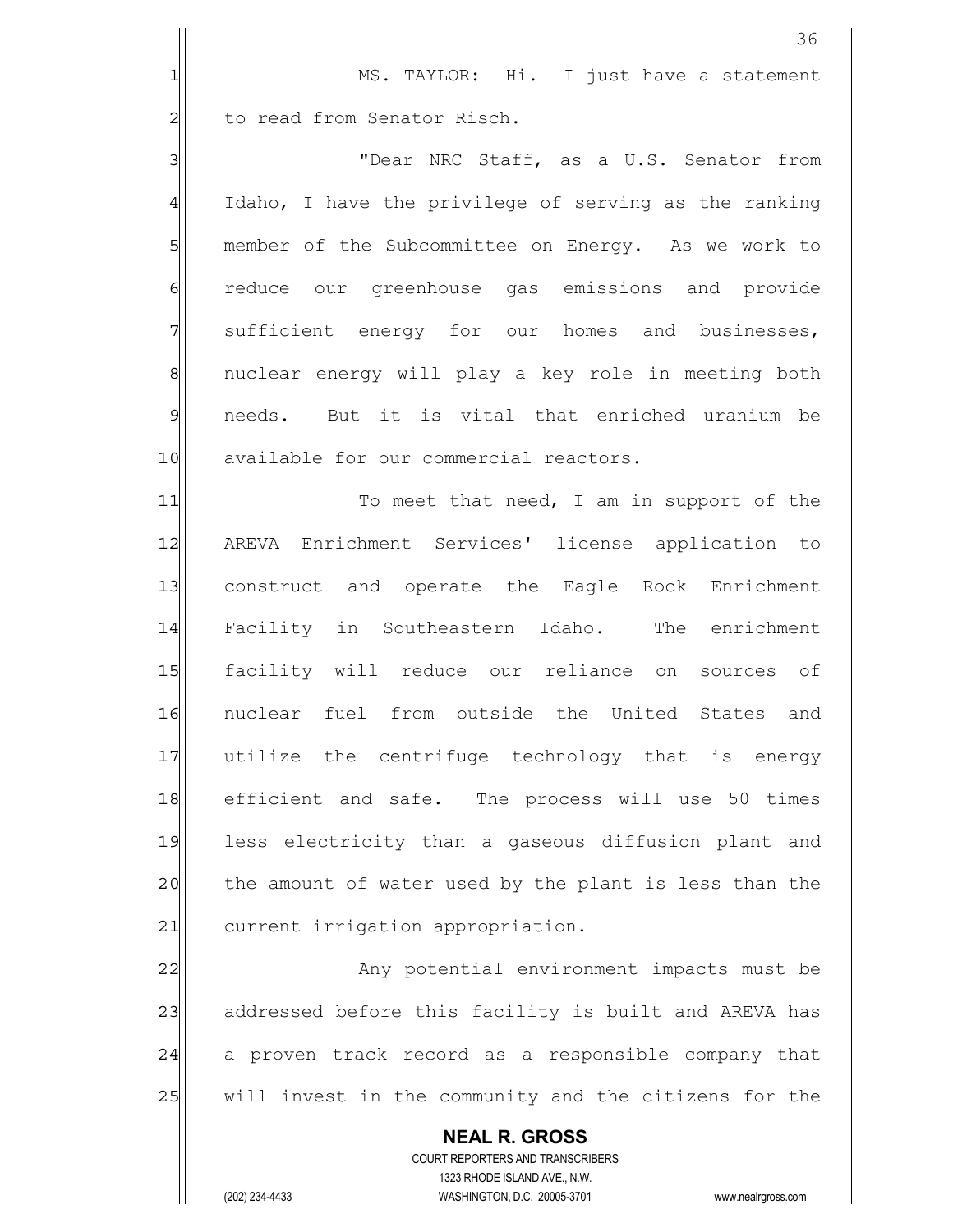**NEAL R. GROSS** COURT REPORTERS AND TRANSCRIBERS 1323 RHODE ISLAND AVE., N.W. (202) 234-4433 WASHINGTON, D.C. 20005-3701 www.nealrgross.com 1 long term. That means they will build and operate a 2 plant that is safe for workers, the community and our 3 environment. 4 all the NRC's current the NRC's current 5 5 5 5 application process and the holding of public meetings 6 6 and hearings in Idaho Falls. Traditionally, whether 7 They are federal, state or local projects, hearings 8 8 are held in the area that is impacted no matter where 9 the funding comes from. 10 In closing, I support AREVA's application 11 for the Eagle Rock Enrichment Facility and recognize 12 the enormous positive impact they will have for our 13 country, state and local citizens. 14 Yours truly, James E. Risch, U.S. 15 Senator." 16 FACILITATOR CAMERON: Okay. Thank you, 17 Amy, and thank the Senator for us. 18 Leslie. 19 MS. HUDDLESTON: Thank you. 20 Unfortunately, Senator Crapo's schedule keeps him in  $21$  D.C., but he sent some comments and I won't read the 22 entire statement. I'll just pull some of the 23 information and I'll leave the full comment with you. 24 | T would like to again express my strong 25 | support for the Eagle Rock Uranium Enrichment Facility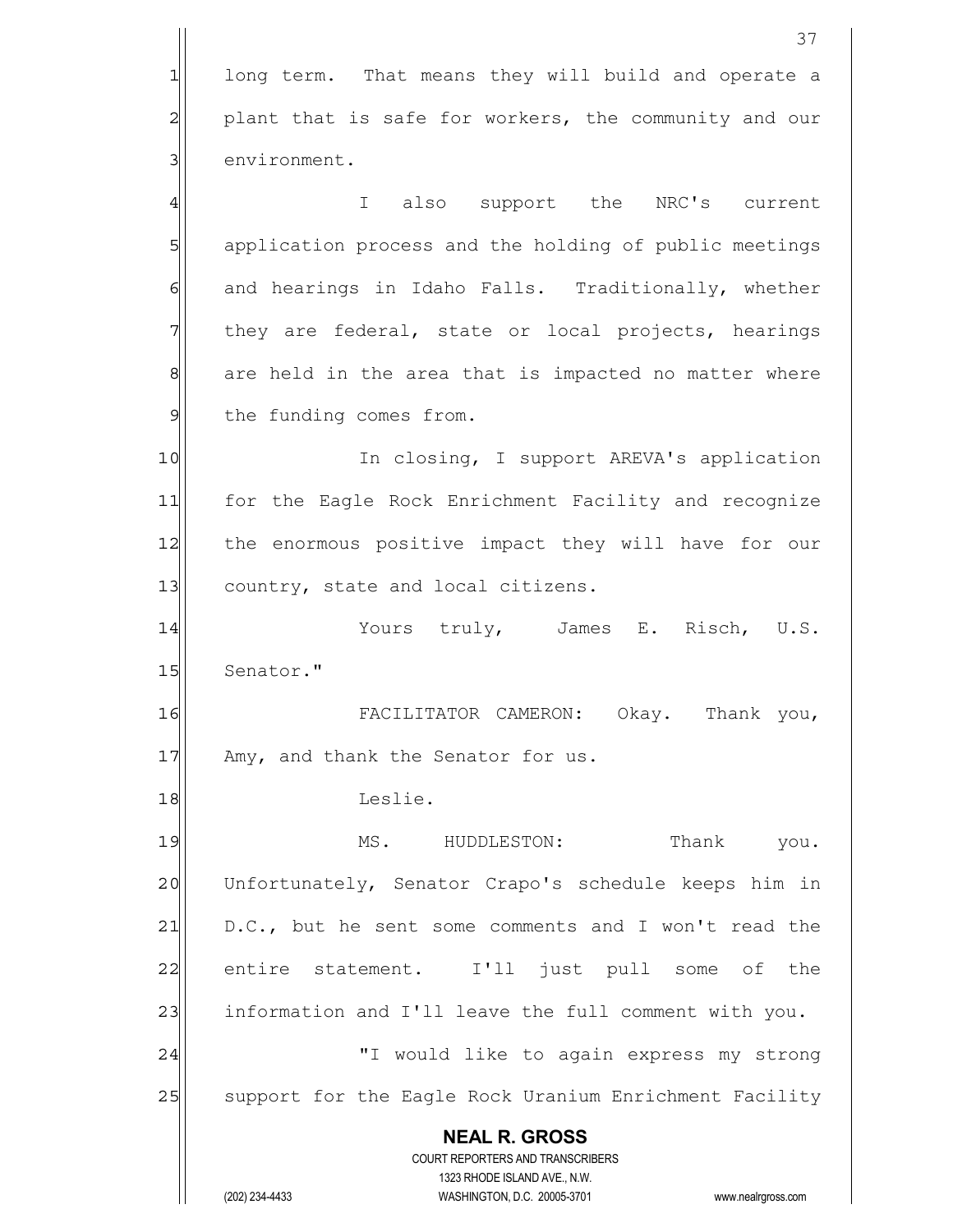1 that is scheduled to be built and operated in 2 Bonneville County, Idaho. In May 2007, AREVA informed 3 me of their intention to build its first uranium 4 enrichment plant in the United States. Twelve months 5 SI later, they announced their intention to site the 6 6 appropriately named Eagle Rock Uranium Enrichment 7 Facility in Southeastern Idaho. This facility will 8 || present a great opportunity for Southeastern Idaho to 9 enhance its already strong position as a supplier of 10 our nation's energy needs and I am pleased to lend my 11 support to these efforts.

12 Now more than ever, it is critical to 13 develop secure, economically feasible and clean 14 supplies of domestic energy. AREVA's Eagle Rock 15 facility will increase domestic uranium enrichment 16 capacity enabling the nation to meet important 17 | national energy security goals. The Idaho enrichment 18 facility will supply America's existing operation 19 | fleet of nuclear power reactors and further augment 20 the anticipated growth of new commercial nuclear power  $21$  generation here in the U.S.

22 AREVA submitted the Eagle Rock Uranium 23 Enrichment Facility license application to the NRC in 24 December of 2008 and I look forward to a rigorous and 25 timely review of the license application by NRC. I am

 **NEAL R. GROSS** COURT REPORTERS AND TRANSCRIBERS 1323 RHODE ISLAND AVE., N.W. (202) 234-4433 WASHINGTON, D.C. 20005-3701 www.nealrgross.com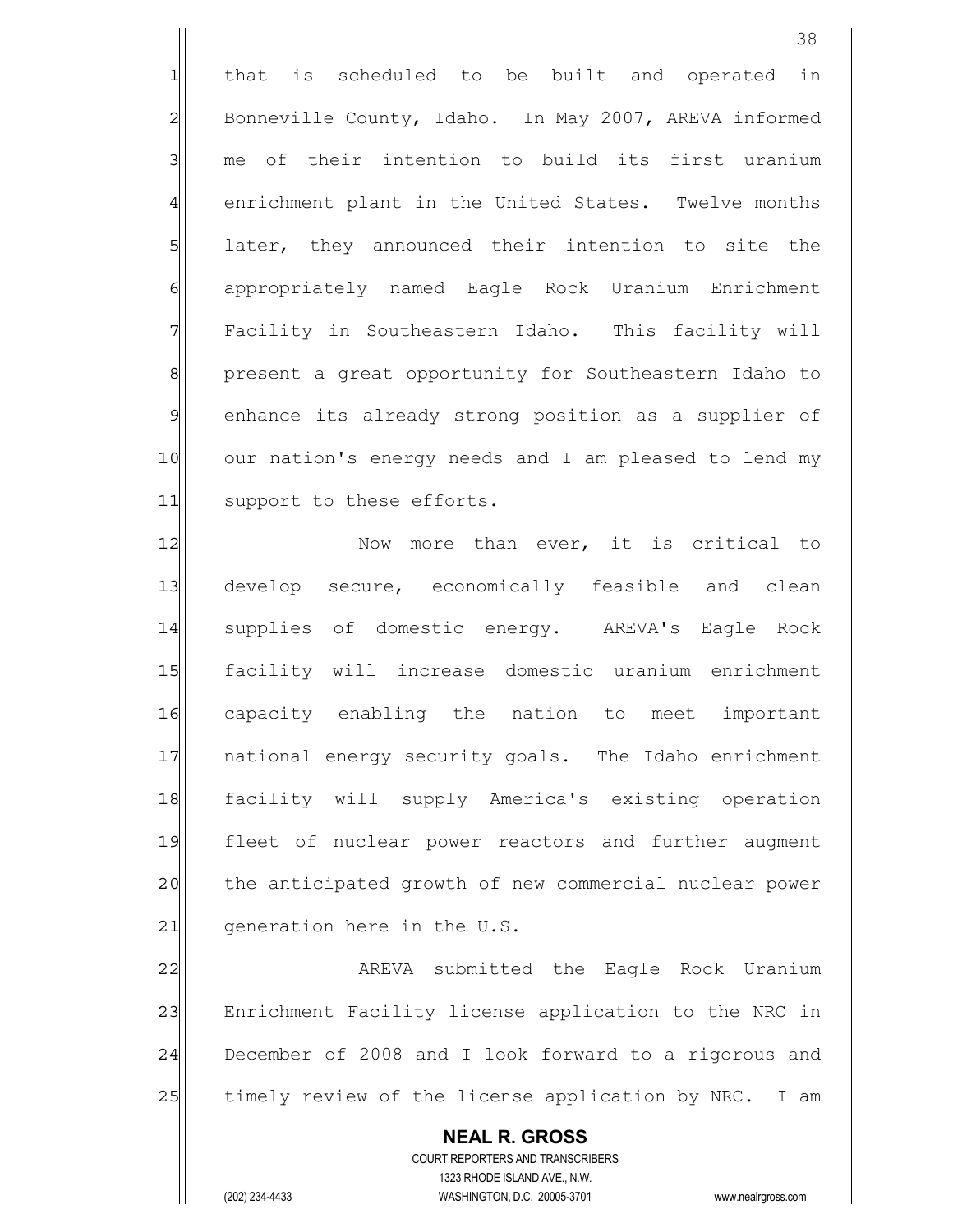|                | 39                                                                                                  |
|----------------|-----------------------------------------------------------------------------------------------------|
| 1              | confident AREVA's proposal will meet<br>the strong                                                  |
| $\overline{2}$ | environmental and safety standards enforced by NRC.                                                 |
| 3              | The enrichment technology that AREVA plans                                                          |
| $\overline{4}$ | to construct and operate in<br>Idaho<br>been<br>has                                                 |
| 5              | demonstrated in Europe and the NRC has already                                                      |
| 6              | licensed an identical enrichment plant here in the                                                  |
| 7              | U.S.                                                                                                |
| 8              | The Eagle Rock Enrichment Facility will                                                             |
| $\mathcal{Q}$  | only enhance the existing local recognition of Idaho's                                              |
| 10             | place as leader in nuclear technology and development.                                              |
| 11             | The state's history and success with the<br>Idaho                                                   |
| 12             | National Laboratory indicates that we can confidently                                               |
| 13             | ensure a long term relationship with a responsible and                                              |
| 14             | responsive community partner like AREVA."                                                           |
| 15             | Thank you.                                                                                          |
| 16             | FACILITATOR CAMERON: Okay.<br>Thank you,                                                            |
| 17             | Leslie.                                                                                             |
| 18             | And Laurel Sayer.                                                                                   |
| 19             | MS. SAYER: Since the Congressman is in                                                              |
| 20             | Washington, D.C., I too will read a letter from him                                                 |
| 21             | and I'm going to just take a few paragraphs out it                                                  |
| 22             | because you probably can only hear so much of this                                                  |
| 23             | type of thing. So let me start.                                                                     |
| 24             | "Dear NRC Commissioners. I want to take                                                             |
| 25             | this opportunity to express my strong and unequivocal                                               |
|                | <b>NEAL R. GROSS</b>                                                                                |
|                | COURT REPORTERS AND TRANSCRIBERS                                                                    |
|                | 1323 RHODE ISLAND AVE., N.W.<br>(202) 234-4433<br>WASHINGTON, D.C. 20005-3701<br>www.nealrgross.com |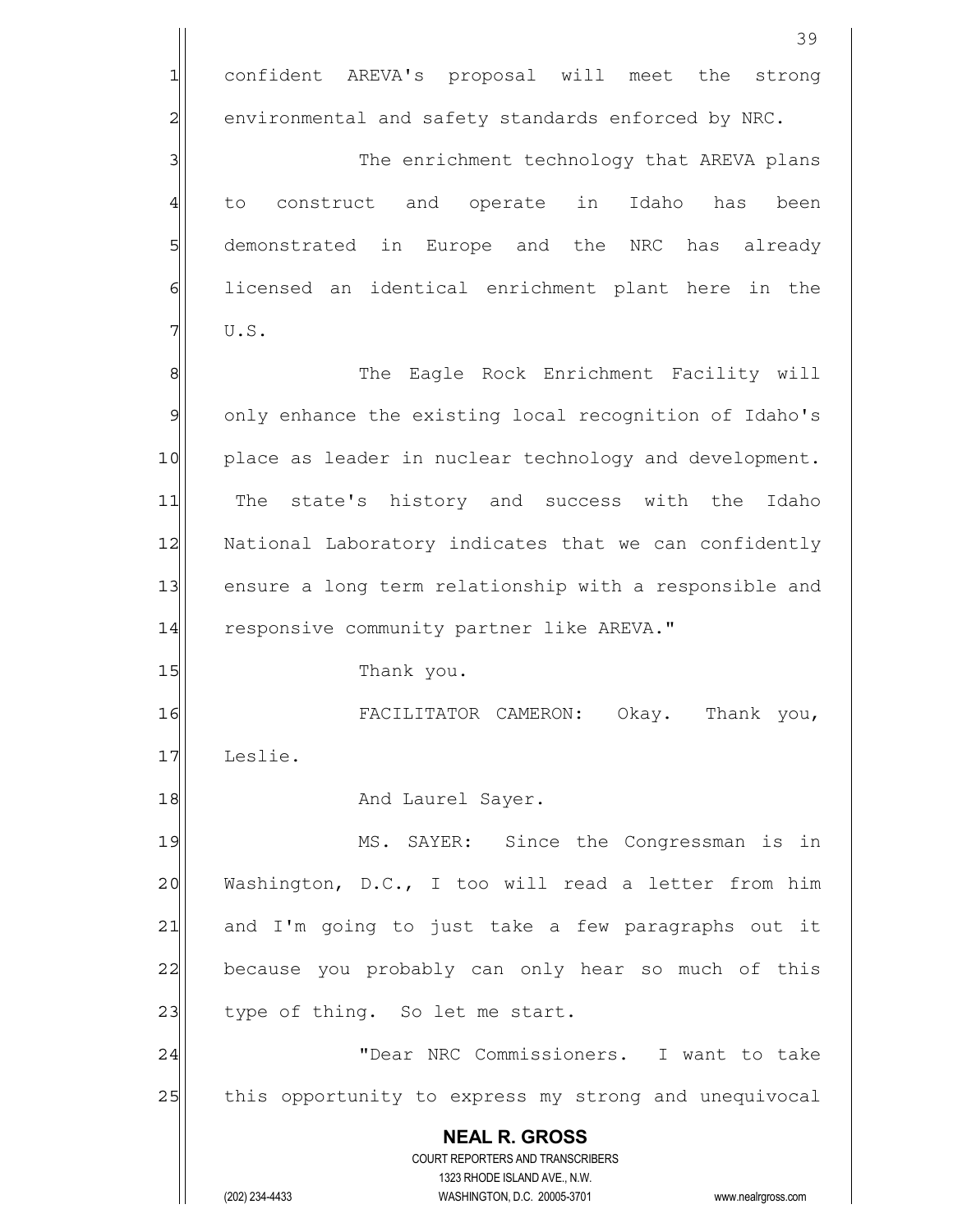1 support for AREVA's license application to construct 2 and operate the Eagle Rock Enrichment Facility. This 3 is a strong application being offered by one of the 4 world's leading nuclear energy companies. AREVA has a 5 strong record of corporate achievement and safe 6 operations such as the centrifuge technology that have 7 been in use for over 30 years in the United Kingdom 8 and other European countries.

9 I have visited AREVA's parent company 10 facilities in France myself and have seen first-hand 11 the way in which they maintain their facilities, 12 secure their sites against potential threats and 13 coordinate with their workers to ensure a world class 14 operation. This is a good company with a great safety 15 record and impressive record here in the United States 16 and across the globe.

17 In closing I would like to stress the near 18 unanimous support in Idaho for this project. The 19 qovernor, the state legislation, strongly support it. 20 City and local governments support it. The entire 21 Idaho congressional delegation strongly supports it. 22 AREVA has demonstrated a willingness to be a good 23 corporate citizen by becoming active in the Idaho 24 Falls community and going the extra mile to 25 communicate with the community and state leaders as

 COURT REPORTERS AND TRANSCRIBERS 1323 RHODE ISLAND AVE., N.W. (202) 234-4433 WASHINGTON, D.C. 20005-3701 www.nealrgross.com

 **NEAL R. GROSS**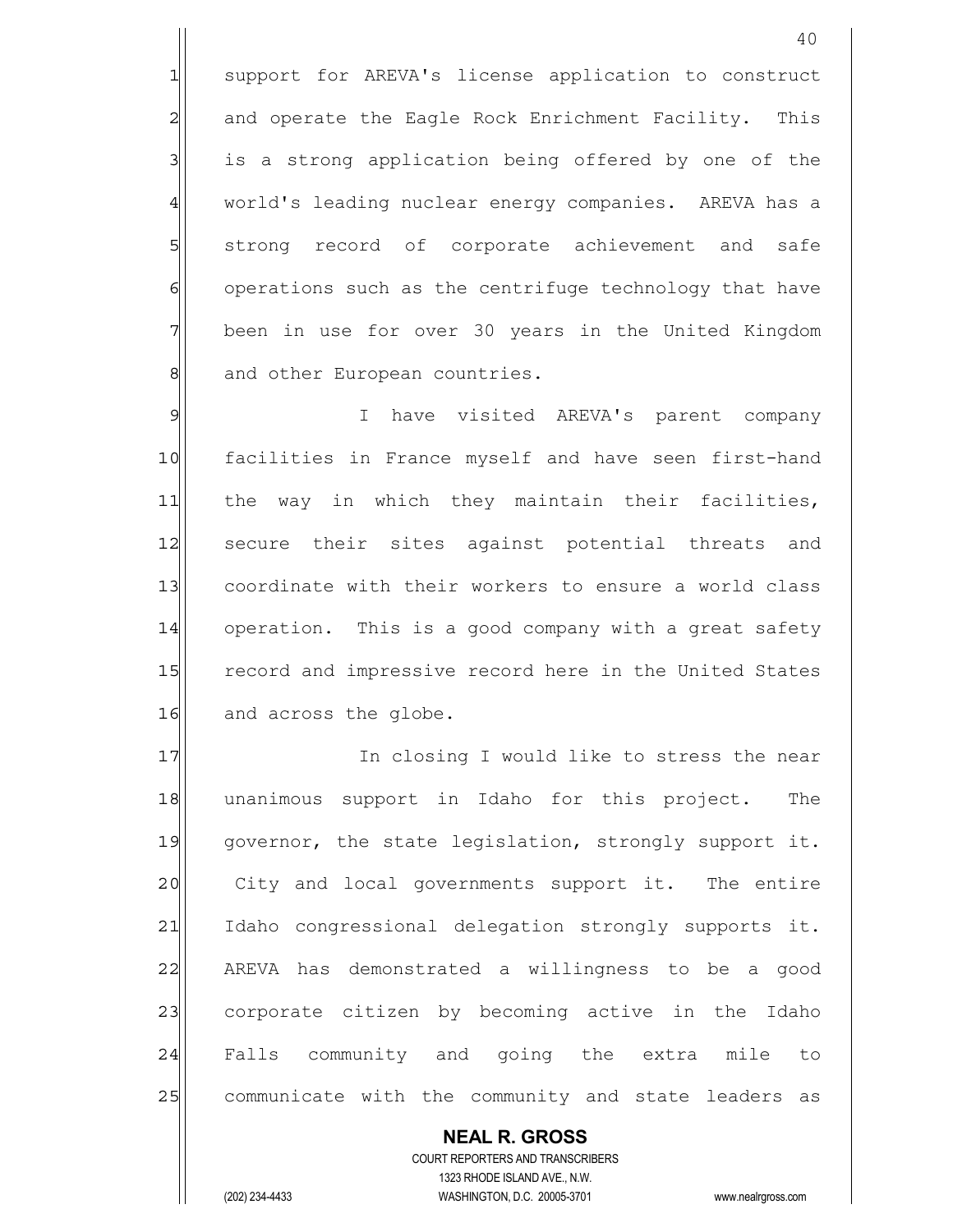|                | 41                                                                                                  |
|----------------|-----------------------------------------------------------------------------------------------------|
| 1              | well as citizens in regards to this project.                                                        |
| $\overline{c}$ | Thank you for taking the time to come and                                                           |
| 3              | hear first-hand the way AREVA and the Eagle Rock                                                    |
| $\overline{4}$ | Enrichment Facility have been embraced in our state                                                 |
| $\overline{5}$ | and I encourage you to act expeditiously in                                                         |
| $\epsilon$     | considering and approving the application before you.                                               |
| 7              | Our nation cannot wait any longer to embrace new                                                    |
| 8              | nuclear energy technologies such as that offered in                                                 |
| $\mathfrak{g}$ | this license application if we are going to maintain                                                |
| 10             | our standard of living, grow our economy, reduce                                                    |
| 11             | carbon dioxide emissions and end our reliance on                                                    |
| 12             | foreign dependence of energy.                                                                       |
| 13             | Sincerely, Congressman Mike Simpson."                                                               |
| 14             | FACILITATOR CAMERON: Okay. Thank you,                                                               |
| 15             | Laurel.                                                                                             |
| 16             | we're going to go to some<br>Now<br>state                                                           |
| 17             | senators and representatives and we have Senator Dean                                               |
| 18             | Mortimer here. Senator.                                                                             |
| 19             | SENATOR MORTIMER: Good evening. I feel                                                              |
| 20             | very privileged to be here and to express my support                                                |
| 21             | for this great project and also welcome the NRC staff                                               |
| 22             | to Eastern Idaho on a much nicer day than last                                                      |
| 23             | December. But this is truly why we live in Eastern                                                  |
| 24             | Idaho and it is a beautiful time of year.                                                           |
| 25             | On behalf of Legislative District 32 of                                                             |
|                | <b>NEAL R. GROSS</b>                                                                                |
|                | COURT REPORTERS AND TRANSCRIBERS                                                                    |
|                | 1323 RHODE ISLAND AVE., N.W.<br>(202) 234-4433<br>WASHINGTON, D.C. 20005-3701<br>www.nealrgross.com |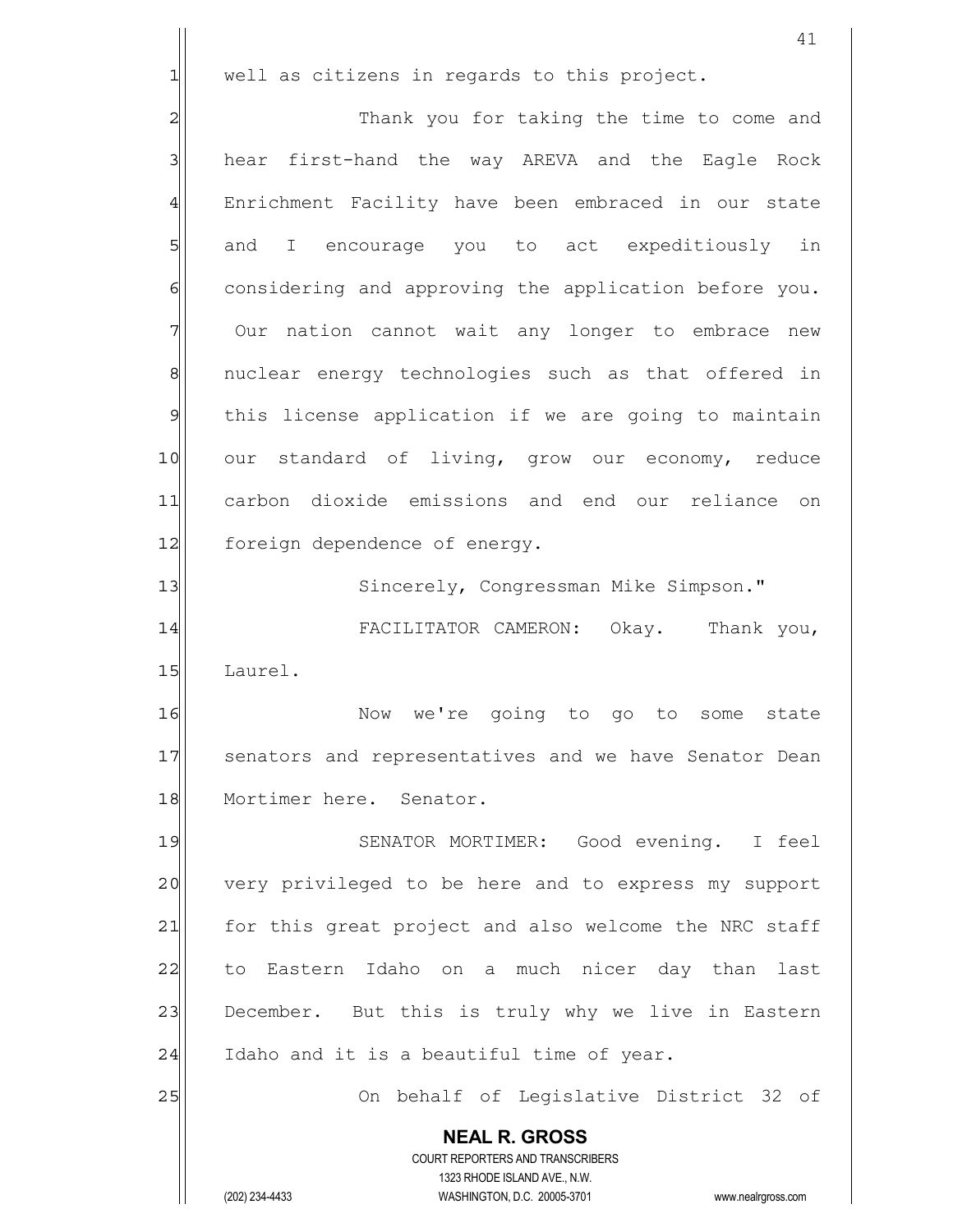1 Bonneville County and is their elected senator, I 2 would like to express our support of the AREVA 3 | enrichment service license application to construct 4 and operate the Eagle Rock Enrichment Facility. We 5 believe that the safe and efficient uranium enrichment 6 6 in the United States is necessary if our country is 7 going to continue to generate electricity from carbon 8 dioxide free nuclear power.

9 Me also believe that nuclear energy must 10 be used to provide energy independence. This facility 11 | will guarantee a secure supply of enrichment services 12 for our reactors without relying on foreign supplies. 13| Our region, the Idaho Falls and this Eastern Idaho 14 region, offers a qualified work force with a long 15 history of nuclear energy as well as strong community 16 and political support.

17 are also demonstrated already and the AREVA has also demonstrated already 18 willingness to be a good corporate citizen, being 19 active in our community, in our state and 20 communicating effectively with our citizens. I 21 encourage the NRC to process the AREVA application 22 expeditiously and I wish to express our support. 23 a Thank you.

24 FACILITATOR CAMERON: And thank you, 25 Senator. Next we're going to go to Representative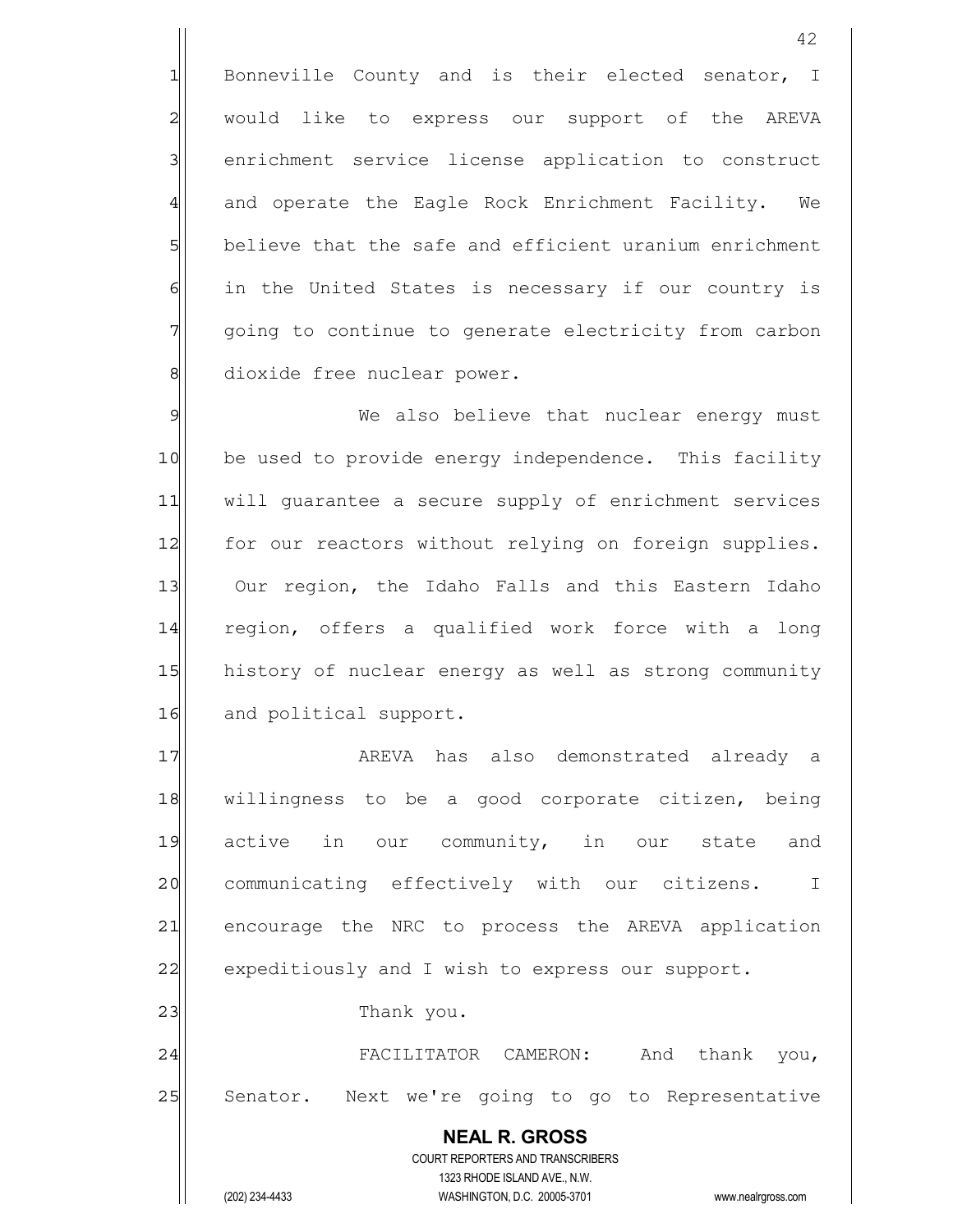1 Eric Simpson and then we'll go to Representative Russ 2 Matthews.

3 REPRESENTATIVE SIMPSON: Thank you. Good 4 evening. I'm Eric Simpson, State Representative for 5 District 32B and I'm a Partnership for Science and 6 Technology board member.

7 7 During the last year, I've met with AREVA 8 || officials several times to discuss the Eagle Rock 9 Enrichment Facility and we discussed the specifics of 10 the facility mission, the water required to operate 11 such a facility, the facility's potential impact on 12 | wildlife species in the area and the storage of the 13 depleted uranium generated from the facility.

14 | AREVA officials such as Bob Poyser and 15 James Yu have been extremely accommodating at 16 answering my questions and we've also briefed the 17 legislature's Environment, Energy and Technology 18 Committee this year which I'm a member of also. 19 Again, Bob and James and others have been tremendous 20 to work with and you know despite what the activists 21 have said in their literature in preparation for 22 tonight's hearing, AREVA in my mind has demonstrated 23 its commitment to be a top-notched environmental 24 steward as it moves forward on the Eagle Rock 25 | Enrichment Facility.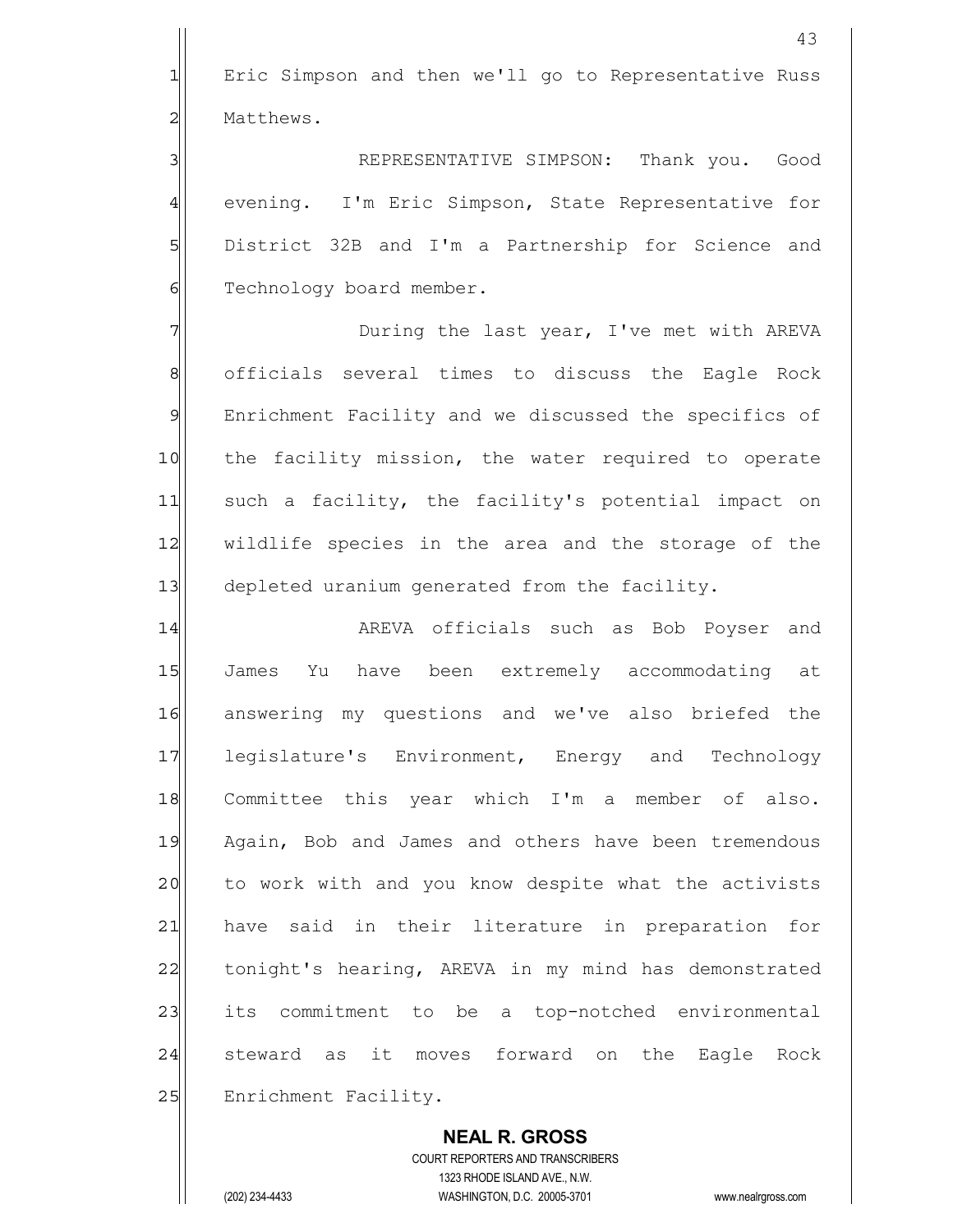1 This facility is not a taxpayer funded 2| endeavor nor will it become a stealth facility aimed 3 at providing highly enriched uranium for the U.S. or 4 France. And believe me, there's a big difference 5 between three to five percent enriched uranium and 95 6 percent enriched uranium. I'm sure there are some  $7$  countries out there that wish it was that simple.

8 8 It will be the job of us and PST and many 9 of you tonight to I think correct some of the 10 misstatements that I've heard in the last couple of 11 days. I support an open, honest debate, but let's all 12 be honest. And I want to thank the NRC for the 13 opportunity to speak in favor of the Eagle Rock 14 Enrichment Facility and encourage a speedy review of 15 the AREVA's application materials. And also I want to 16 commend NRC for meeting today with the Shoshone-17 Bannock Tribes. I think that's a very good step and 18 encourage the continued involvement of the tribes as 19 well.

20 | Thank you.

 **NEAL R. GROSS** COURT REPORTERS AND TRANSCRIBERS 1323 RHODE ISLAND AVE., N.W. 21 FACILITATOR CAMERON: Thank you, 22 Representative. Now this is Representative Russ 23 Mathews. 24 MR. MATHEWS: I'm very grateful to be able 25 to stand before you tonight. My name is Russ

(202) 234-4433 WASHINGTON, D.C. 20005-3701 www.nealrgross.com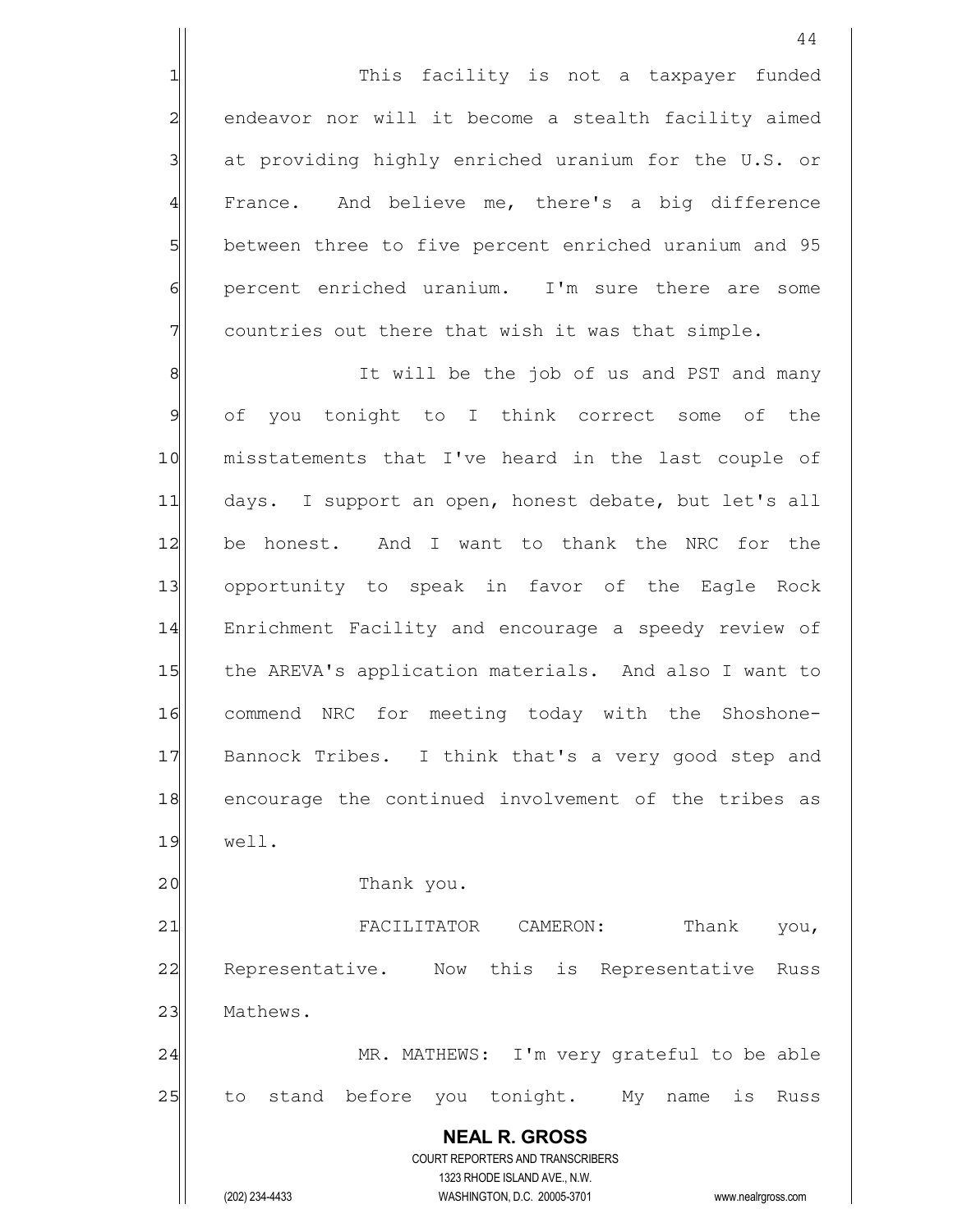1 Matthews. I'm a member of the State House of 2 Representatives and I represent District 33B. And I 3 | would like to address you tonight regarding the next  $4$  step on the licensing process that I say should go 5 **5** forward.

6 6 In general, this regional utilization of 7 Southeastern Idaho goes a long way in assuring our 8 | nation's energy goals. They include but are not 9 limited to reducing America's dependence on 10 traditional fossil fuels and improving our 11 environmental safety record. I don't know what has 12 been calibrated but there have been so many illnesses 13 from fossil fuel emissions and things like that, from 14 emphysema to other airborne maladies that cause people 15 | with allergies and so forth challenges. This is a 16 very great opportunity to provide a clean alternative 17 for a cleaner atmosphere. And also in general it's 18 safe and would go a long way in our energy near future 19 and so forth.

20 aREVA, I have also had a chance to meet 21 | with them on a multiplicity of occasions and find 22 | their management expert, their safety record strong 23 and their commitment to the environment illustrative. 24 Let's move forward with the EIS scoping process and I 25 thank you for this opportunity to speak tonight.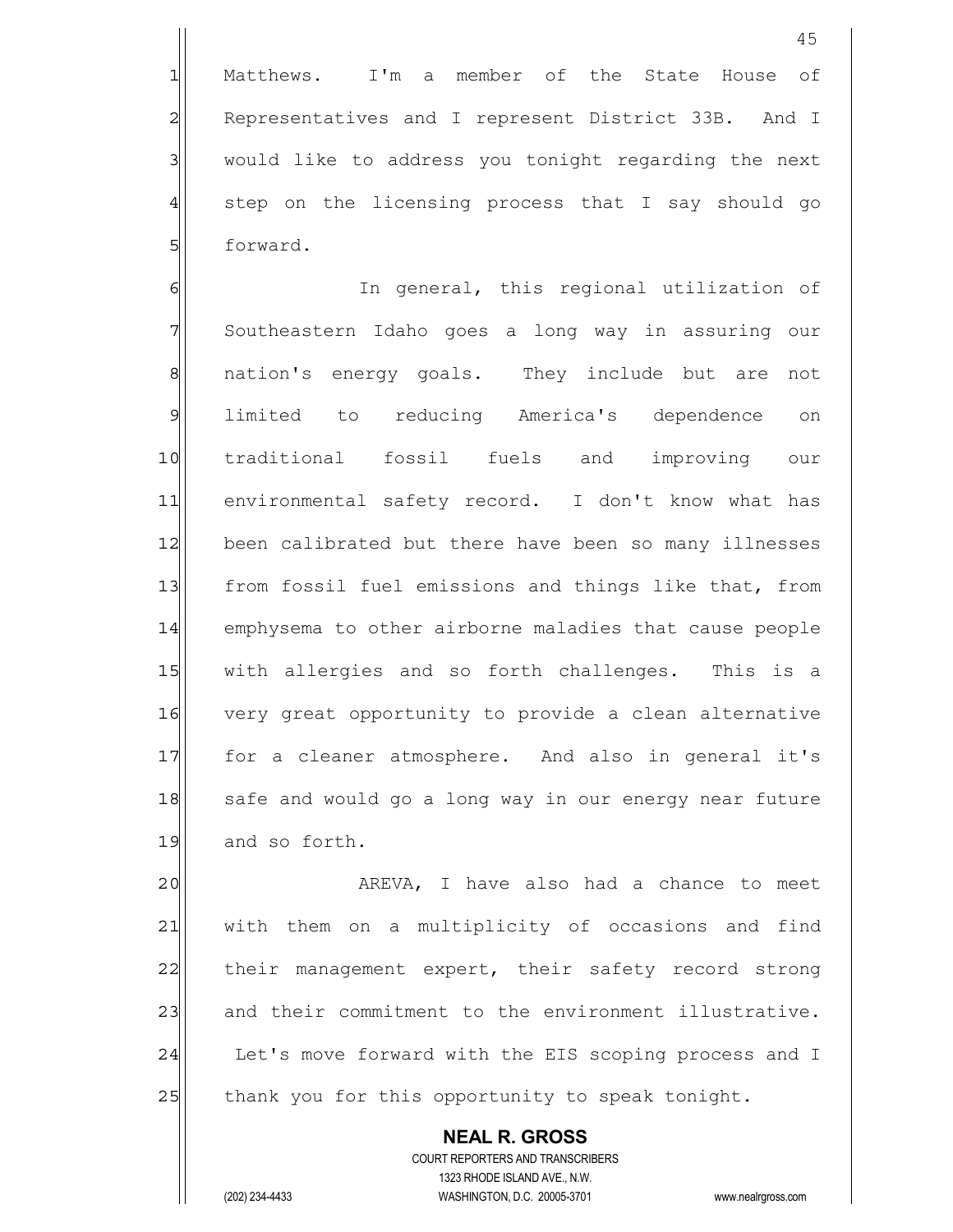|                 | 46                                                                                                  |
|-----------------|-----------------------------------------------------------------------------------------------------|
| 1               | Now if I might, it would please<br>the                                                              |
| $\overline{c}$  | Commission staff, Representative Jeff Thompson who                                                  |
| 3               | also is from my same district in representing this                                                  |
| $\overline{4}$  | area in the House of Representatives could not be                                                   |
| $5\overline{)}$ | here. He had a death in the family and he's attending                                               |
| $\epsilon$      | to that. And if it would please the Commission, I'd                                                 |
| 7               | like to read his statement. Would that be okay?                                                     |
| 8               | FACILITATOR CAMERON: Yes. Go ahead.                                                                 |
| $\mathfrak{S}$  | MR. MATHEWS: Thank you.                                                                             |
| 10              | Quoting from his letter, he said, "Dear                                                             |
| 11              | NRC Staff. My name is Jeff Thompson and I am your                                                   |
| 12              | State Representative from Idaho Falls District 33 Seat                                              |
| 13              | I'm writing in support of AREVA Enrichment<br>A.                                                    |
| 14              | Services license application to construct and operate                                               |
| 15              | the Eagle Rock Enrichment Facility. I believe the                                                   |
| 16              | safe and efficient uranium enrichment in the United                                                 |
| 17              | States is necessary if our country is going to                                                      |
| 18              | continue to generate 20 percent or more of our                                                      |
| 19              | electricity from carbon dioxide free nuclear power.                                                 |
| 20              | Today the United States imports 90 percent                                                          |
| 21              | of the uranium enrichment services it needs.<br>The                                                 |
| 22              | Eagle Rock Enrichment Facility will quarantee a secure                                              |
| 23              | supply of enrichment services for our fleet of                                                      |
| 24              | commercial nuclear reactors. Our region offers a                                                    |
| 25              | qualified workforce with a long history in nuclear                                                  |
|                 | <b>NEAL R. GROSS</b>                                                                                |
|                 | COURT REPORTERS AND TRANSCRIBERS                                                                    |
|                 | 1323 RHODE ISLAND AVE., N.W.<br>(202) 234-4433<br>WASHINGTON, D.C. 20005-3701<br>www.nealrgross.com |
|                 |                                                                                                     |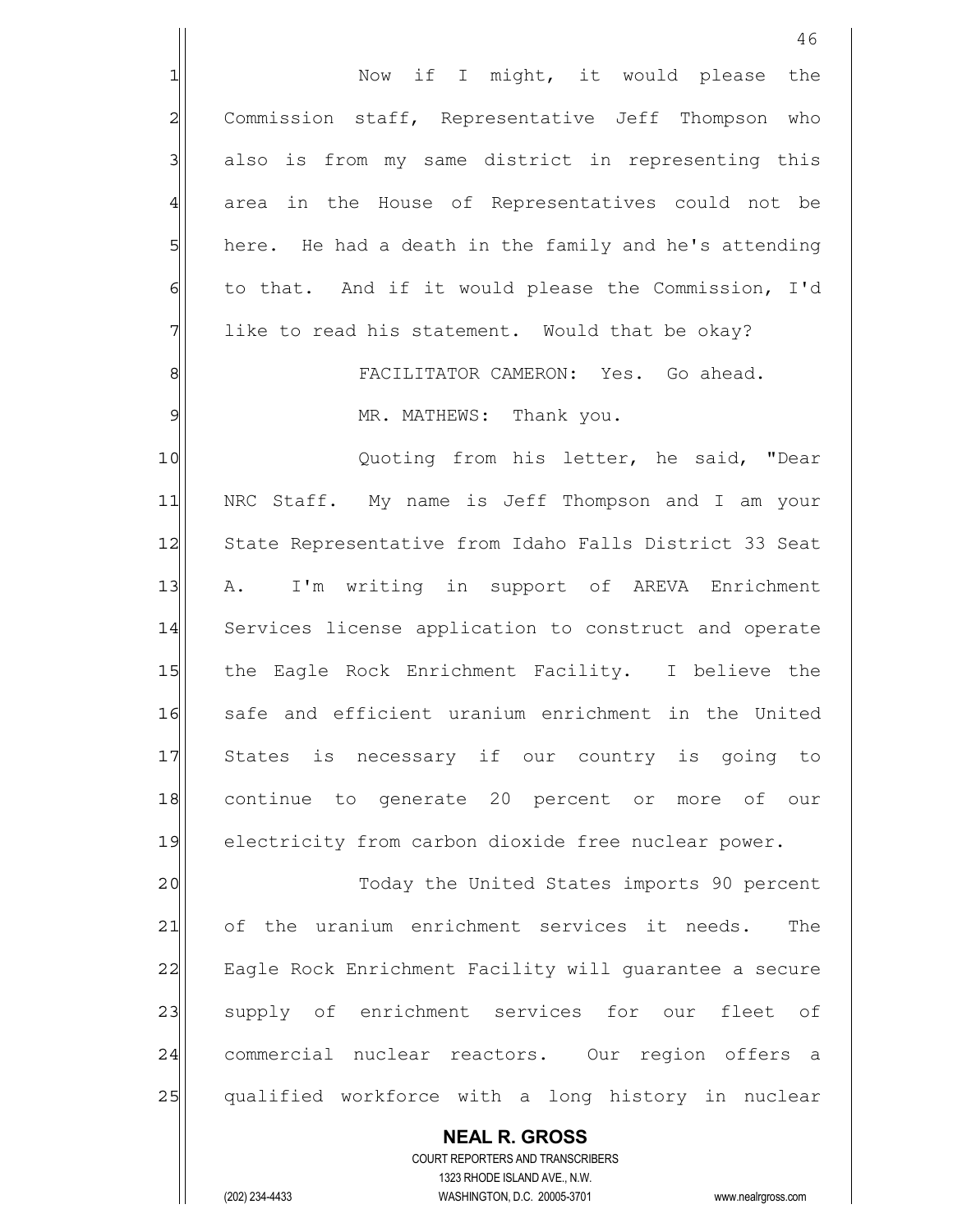47 1 energy as well as a strong community and political 2 | support." 3 3 Summarizing, he says, "AREVA has 4 demonstrated a willingness to be a very good corporate 5 5 5 citizen by becoming active in our community and going 6 6 fear the extra mile to communicate with our community and 7 state leaders as well as citizens regarding this 8 | project." In closing, he says, "I urge you," and I 9 agree with him, "to move forward quickly and 10 expeditiously the process of AREVA's application for 11| the Eagle Rock Enrichment Facility. Sincerely, Jeff 12 Thompson, Idaho State Representative." 13 and 13 Thank you very much. 14 FACILITATOR CAMERON: Okay. Thank you, 15 Representative Mathews. 16 Is Mike Webster here, Representative of 17 Governor Otter? Mike, would you like to join us up 18 here please? 19 MR. WEBSTER: You betcha. I'm Governor's 20 Field Representative for this side of the state. I 21 know quite a few of you. It's good to see you all 22 again. On behalf of the Governor, I would like to 23 read his statement. 24 | Thear Commissioners" and grandiose folks 25 that are just walking out the door there, "I am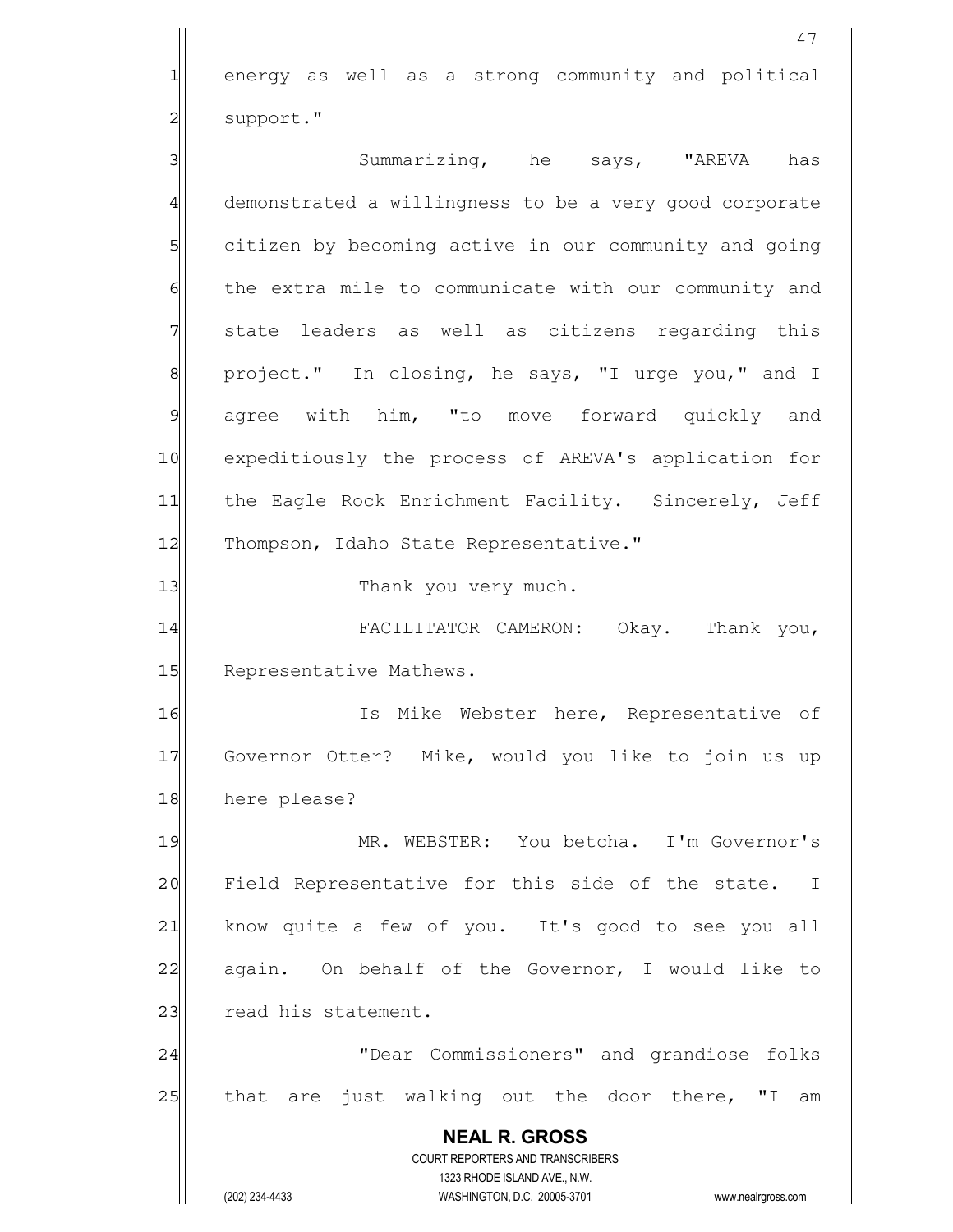$1$  pleased to see the" ... I'm sorry. I had to do it, 2 | guys. (Laughter.)

3 || I am pleased to see the Nuclear 4 Regulatory Commission begin the licensing process for 5 5 5 5 the construction and operation of the Eagle Rock 6 Enrichment Facility in Bonneville County. This 7 || facility will demonstrate that Idaho is a prime 8 8 location for clean energy investments. The Eagle Rock 9 Enrichment Facility will be an example for partnership 10 between the state and the industry in the economic 11 development, clean energy deployment and environmental 12 stewardship.

13 They will utilize the latest, cleanest and 14 most economical commercial technology and minimize the 15 overall environmental impact of its activities. The 16 Eagle Rock Facility and the people of Idaho who will 17 build and work there in the coming years will make a 18 significant contribution to the energy security of the 19 United States by creating a critical domestic supply 20 of fuel cycle services that the nation's power 21 producers can rely on.

22 In view of all that important objectives, 23 I strongly urge the Commission to continue their 24 review and licensing process as prudently and 25 | expeditiously as possible. I thank you for your

 **NEAL R. GROSS** COURT REPORTERS AND TRANSCRIBERS 1323 RHODE ISLAND AVE., N.W. (202) 234-4433 WASHINGTON, D.C. 20005-3701 www.nealrgross.com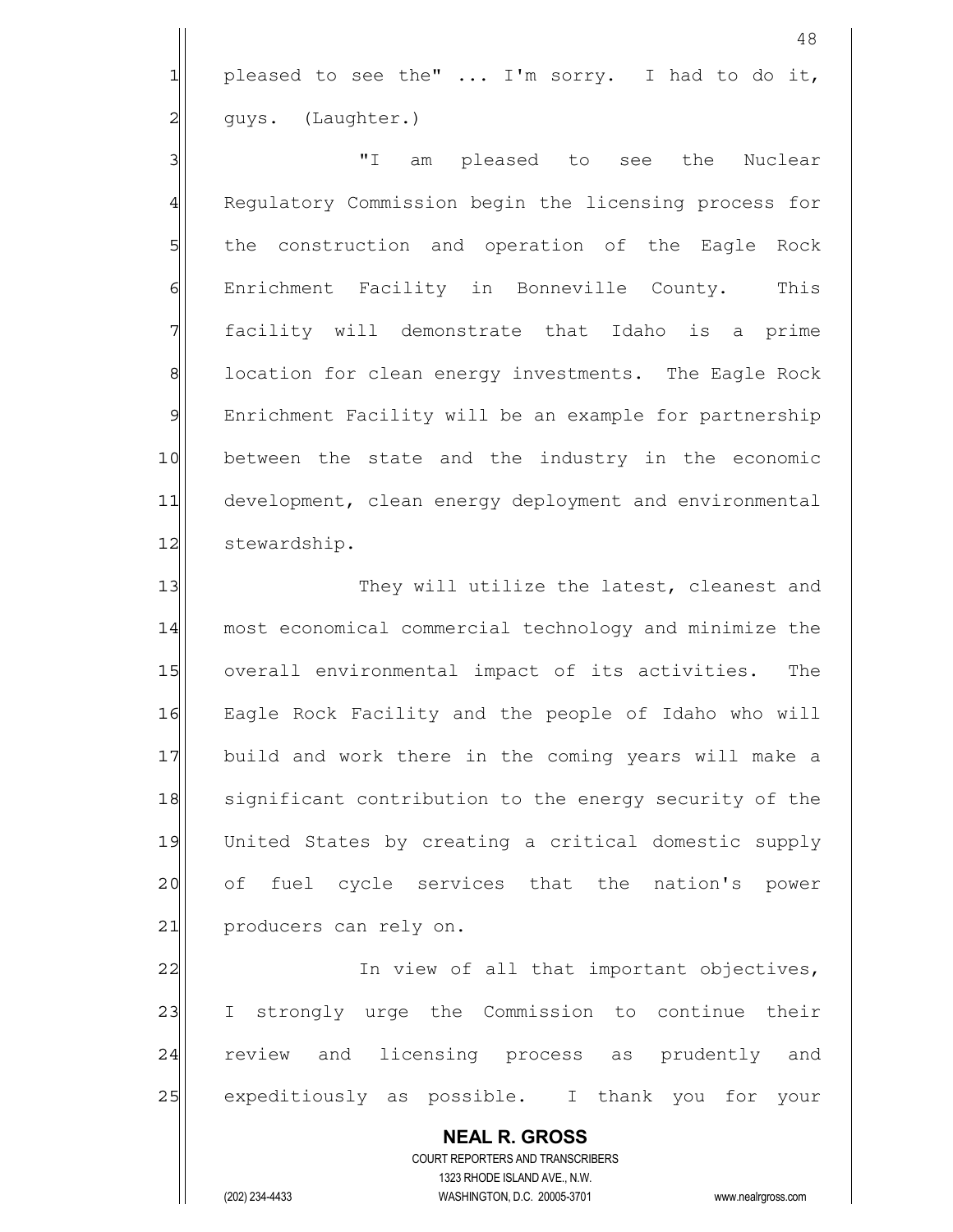**NEAL R. GROSS** COURT REPORTERS AND TRANSCRIBERS 1323 RHODE ISLAND AVE., N.W. 49 1 efforts and look forward to the day when we open the 2 doors to the new state-of-the-art facility in the 3 State of Idaho. As always, esto perpetua, C.L. 4 TButch" Otter of Idaho." 5 | Thank you, sir. 6 6 FACILITATOR CAMERON: Thanks a lot, Mike. 7 The Mayor, Mayor of Idaho 8 | Falls, Jared Fuhriman and then we're going to hear 9 from Ann Rydalch and Beatrice Brailsford. This is 10 Mayor Fuhriman. 11 MAYOR Fuhriman: I feel like I should be 12 standing here looking at you and addressing you 13 instead of this group. But, Chip, I'm assuming since 14 we're the host city I get an extra 20 minutes. Is 15 that right? 16 (Laughter.) 17 FACILITATOR CAMERON: Yes, I think that's 18 correct, Mayor. 19 MAYOR Fuhriman: Great. First of all, I 20 want to state that there are several mayors up and 21 down this area that could not be here due to 22 Scheduling conflicts. The mayors of Iona, Chubbuck, 23 Blackfoot, Rexburg are just a few of those and I have 24 a letter that I will submit on behalf on the mayor of 25 Iona.

(202) 234-4433 WASHINGTON, D.C. 20005-3701 www.nealrgross.com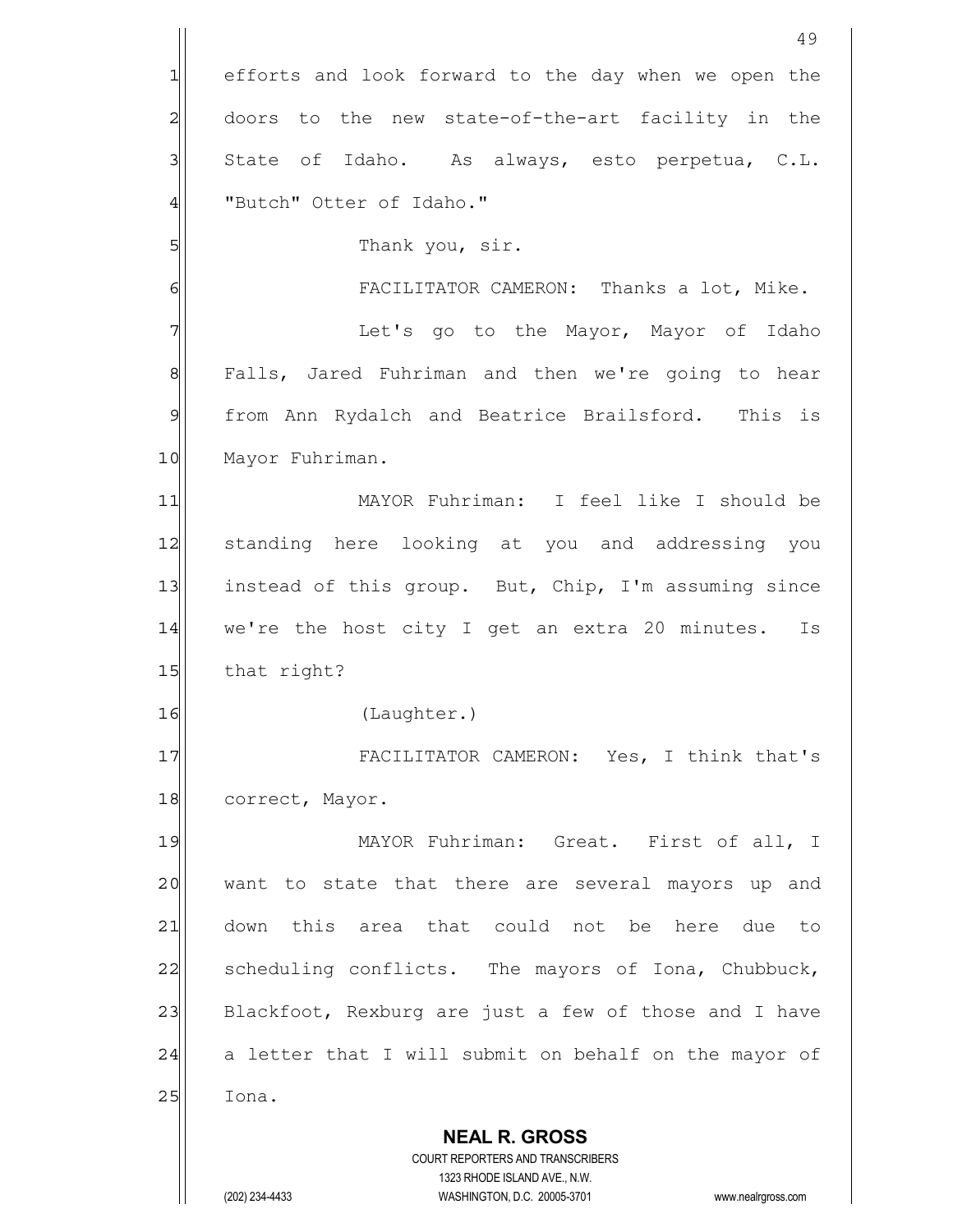1 1 I would like to take just a few moments 2 and kind of talk to you from a mayor's perspective of 3 1 the considerable impact that AREVA could or would have  $4$  in our area.

5 S  $\delta$  the spring of 2007, we were first contacted by 7 | officials of AREVA stating that they were interested 8 81 in looking at our community as a possible location 9 site and I worked side-by-side with other members in 10 the community and leaders in trying to convince them 11 to come to our community. We're excited about the 12 potential impact that this would have on our region 13 and state.

14|| Mand during the selection process, AREVA 15 officials outlined what the Eagle Rock Enrichment 16 Facility would entail, how it would impact our area, 17 | not only economically but environmentally. I was 18 impressed with their answers, but I have to admit I 19 did not understand much of their technology and some 20 of the impact that they were talking about. As mayor  $21$  of one of the largest cities in the state, I felt it 22 was my responsibilities to try to find out as much as 23 I could from this company to make sure that this would  $24$  be the right fit for us.

25 and 25 Then came an unexpected invitation from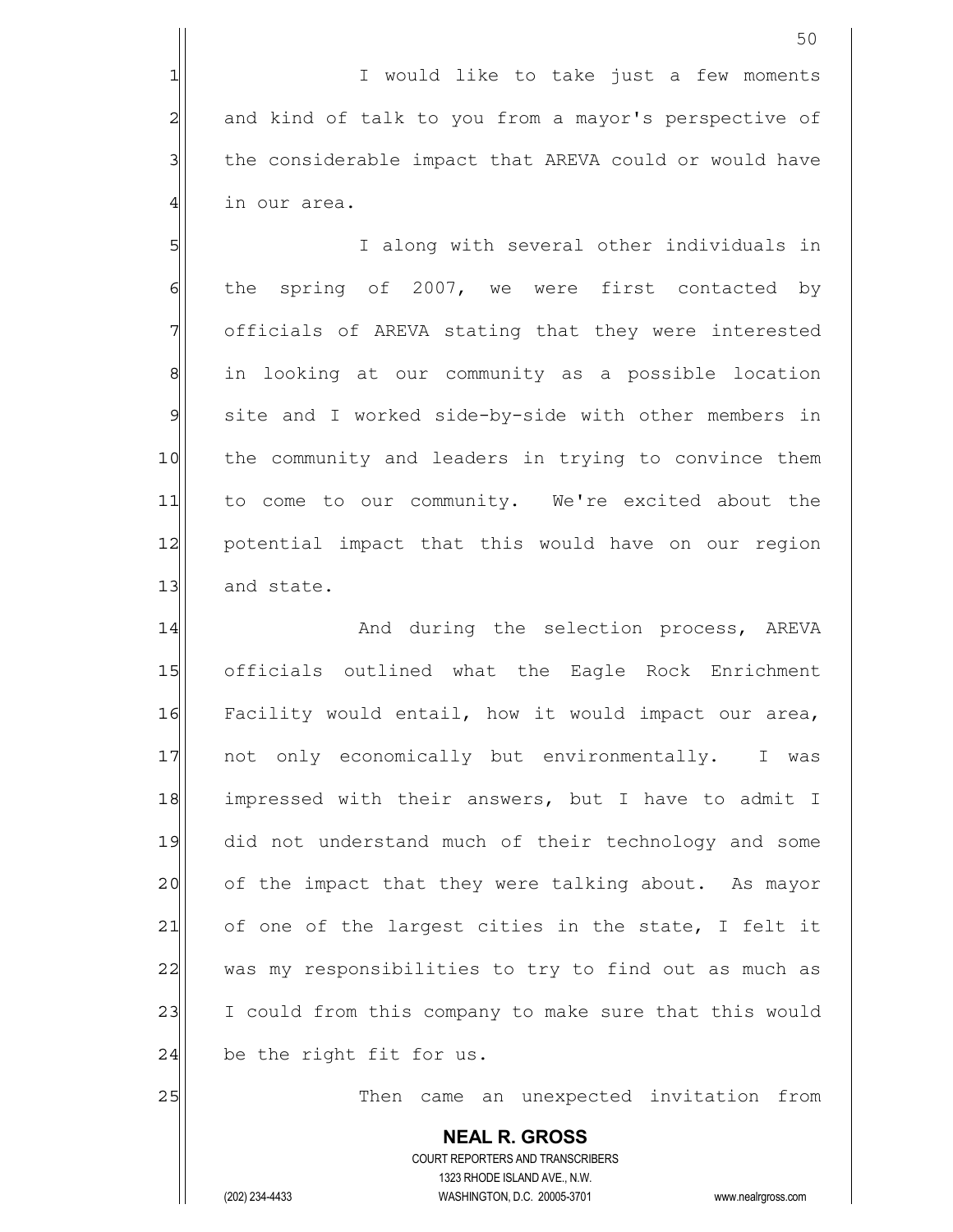1 AREVA that invited myself along with 24 other students 2 and teachers to go back to France to visit one of the 3 | sites where AREVA has operating facilities there and 4 to witness and to experience first-hand what would be 5 Soming into our community. I must say it was a very 6 6 impressive visit to say the least. It's one thing to 7 be told about a facility. It's another thing to read 8| about it. But it's a whole entirely different view by  $9$  actually going on site and visiting.

10|| We visited the Tricastin plant which was 11 outside of the Avignon, Southern part of France, and 12 there we visited some of the processing plants, the 13| Georges Besse I and II plants. In addition, there 14 were four operating and functional nuclear reactors at 15 $\vert$  that time as well as the conversion facility and many, 16 many other facilities there.

17 I have to admit I was impressed with this 18 operation, the technology, the safequards that were 19 put into place that would mitigate any type of an 20 environmental damage and incident if you will. It was 21 really impressive. But I have to admit I still did 22 | not grasp the full technology. But I did feel 23 comfortable with what I saw and heard.

24 | Nhat I have to tell you is what I 25 experienced later after visiting that facility that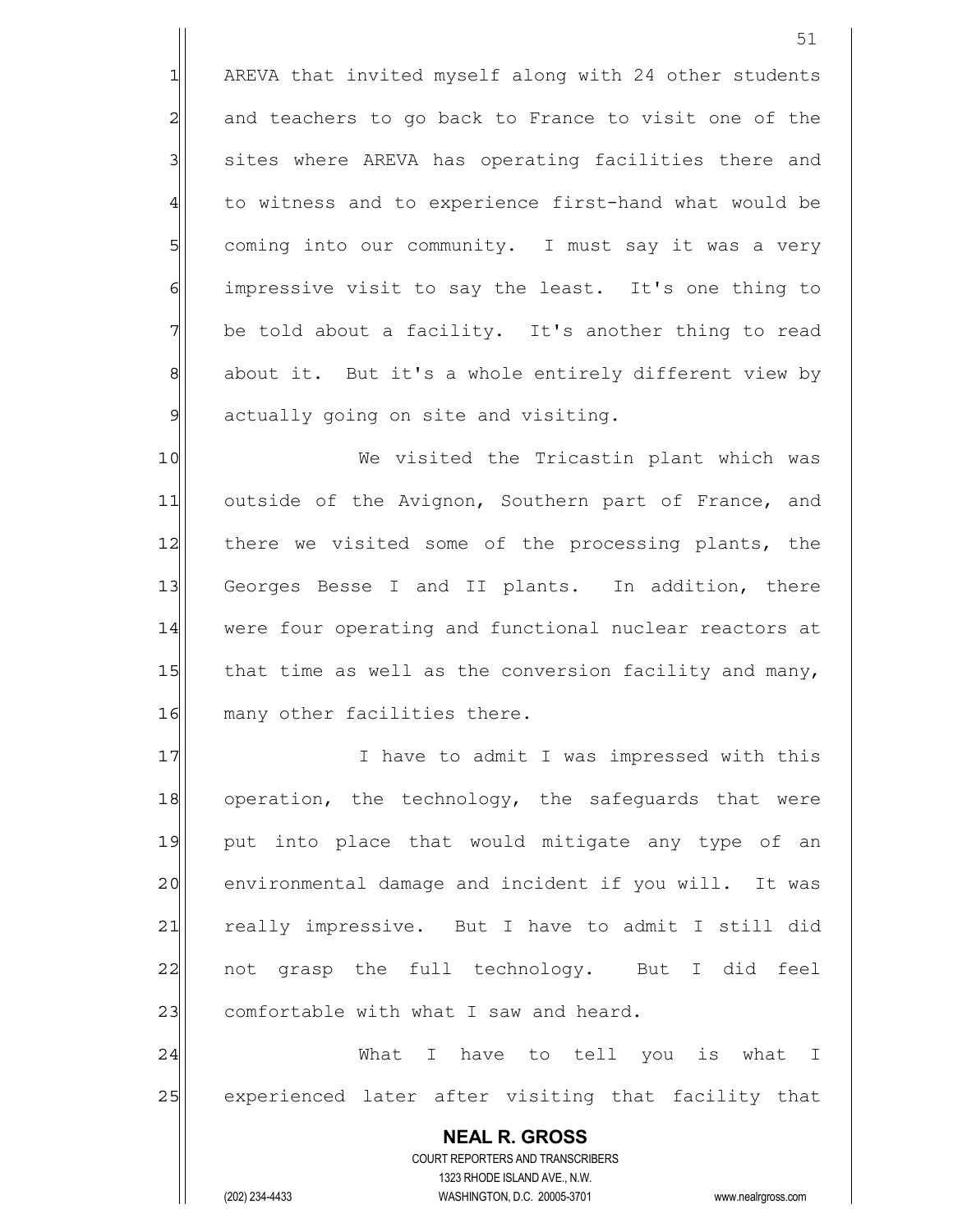1 really caught my attention that basically convinced me  $2$  that this would be a good fit for our communities.  $3$  There is a small city of 13,000 people Pierrelatte 4 that was literally in the backyard of the Tricastin 5 | facility. I had the opportunity to meet the mayor of 6 Pierrelatte along with many of their teachers and 7 other students. I was able to talk to some of their 8 8| citizens. I was able to visit their city and to see 9 that it was a vibrant community with many children and 10 adults.

11 I asked the hard questions to the elected 12 officials. I talked to the students and the parents 13 and asked questions about the facility. Was there any 14 negative effects? If so, please tell me what they 15 would be. We didn't receive any. The Tricastin plant 16 has been operational for several years and I saw no 17 visible or negative effects to their communities.

18 I was also able to see first-hand AREVA's 19 sustainable development philosophy of protecting the 20 environment, the transparency as well as their 21 contributions to the communities around the site. One  $22$  thing that caught my eye if I may just elaborate just 23 for a moment.

24 There was a crocodile reserve near this 25 facility and when we first heard that why in the world

 **NEAL R. GROSS** COURT REPORTERS AND TRANSCRIBERS 1323 RHODE ISLAND AVE., N.W. (202) 234-4433 WASHINGTON, D.C. 20005-3701 www.nealrgross.com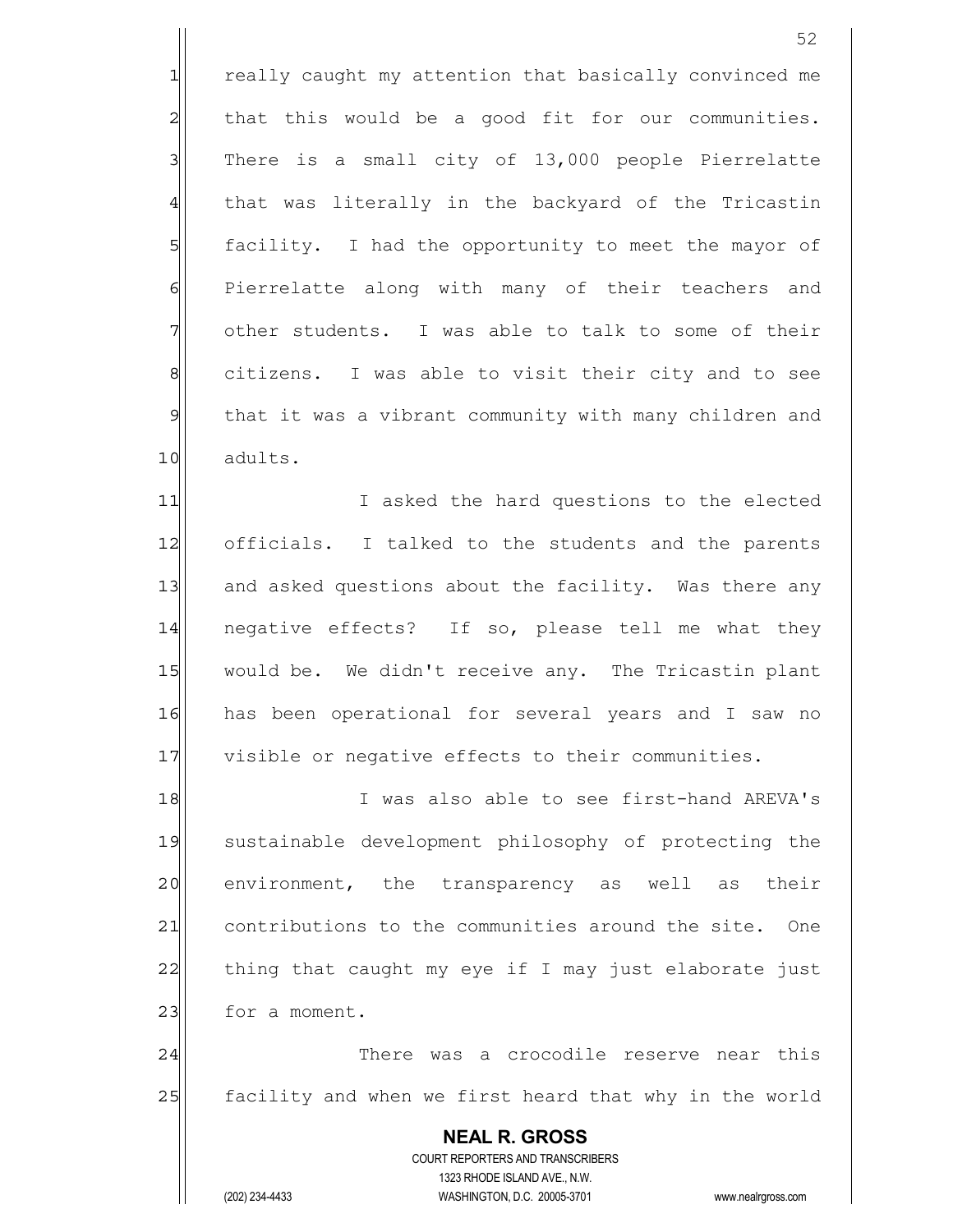1 would there be a crocodile reserve in the middle of 2 | France. And it used to be a very large greenhouse. 3 But what AREVA has done is they actually took some of  $4$  the water, the spent or used water that they had in 5 | their plants, and they piped it into these two 6 6 6 6 6 m enclosed greenhouses if you will that used to be 7 9 7 7 areenhouses that had been converted into a crocodile 8| reserve. In there, they heat and provide a climate 9 there for over 400 endangered crocodiles and 10 tortoises. And what a great boon it was to their 11 economy and to the city itself. The water would be 12 piped in there. It would heat the greenhouses, if you 13 will, and then the water went back into the river. 14 Very impressive. Again, I would say that this trip 15 was probably the best education I could have ever 16 received as a mayor to see first-hand of being 17 responsible for our community.

18 Then I took it a step further in looking 19 at the impact that AREVA, this facility, would 20 actually have on the City of Idaho Falls. First of 21 all, the thing that caught my eye along with many  $22$  others was the \$5 billion that this would be bringing  $23$  into our economy over the next 25 to 30 years.

24 But I had to look at it from another 25 position of the worst case scenarios. I looked at how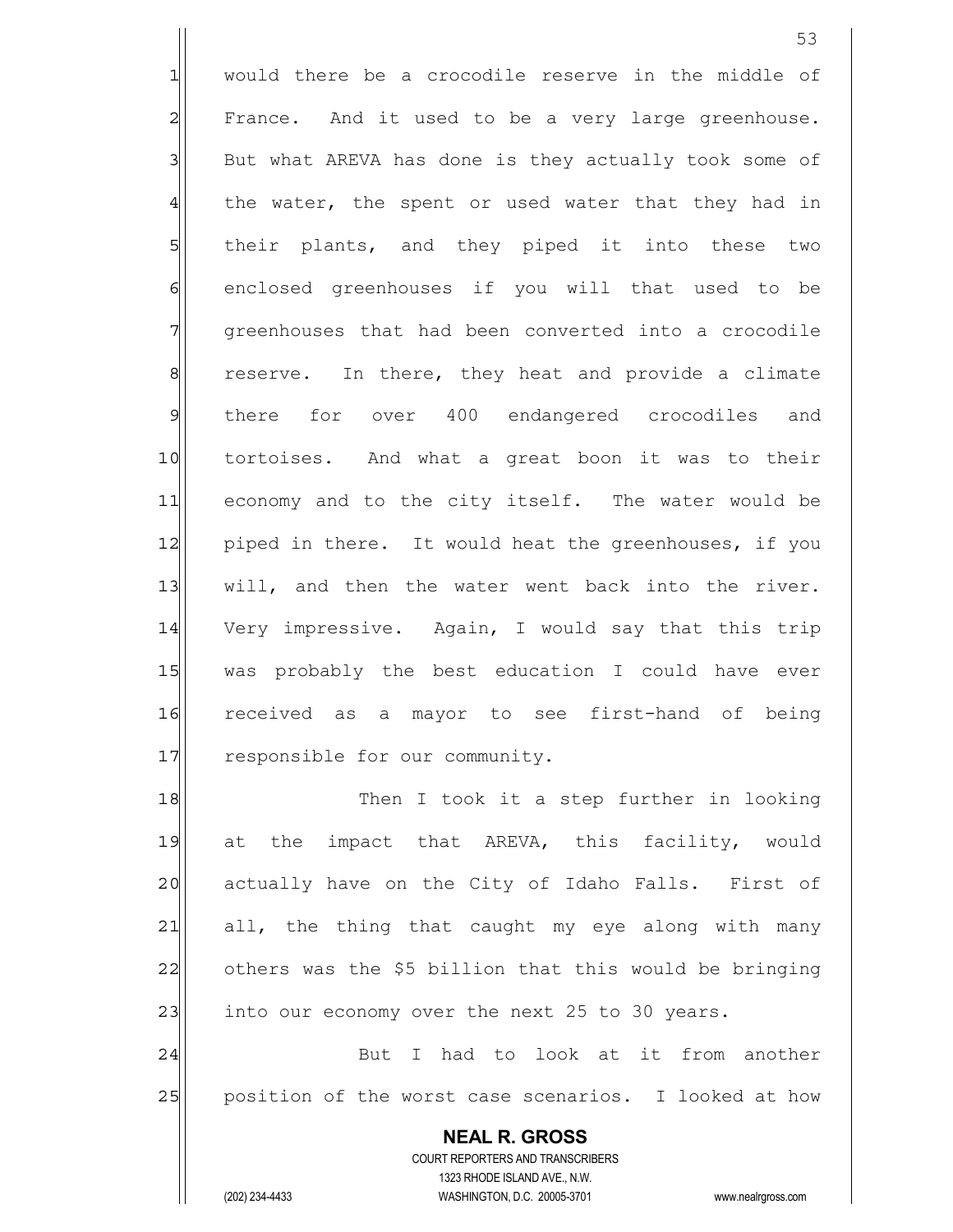1 many employees would be involved in the construction  $2$  phase which would be around  $1,000$ . Then there would  $3$  be close to 300 other employees that would be working 4 full-time and if they would overlap during the 5 Soll construction phase. So I had to look and see how our  $6$  city would be impacted by that.

7 | Thirst looked at our housing. Would we 8 have enough housing if, worst case scenario, all 1350 9 employees resided within Idaho Falls itself. We 10 looked at the property, the housing, and it would be a 11 little bit of a stretch. But fortunately we have 12 plenty of ground and property that would be available 13 and the housing market could and would sustain that.

14 Then I had to look hard at the schools. 15 Would they be able to accommodate? Our two school 16 districts within this area and there would be room 17 enough for that.

18 I had to look at our infrastructure, our 19 roads and our utilities and again there would not be a 20 | negative impact on our community as a result of that.

21 I looked at the transportation issues to 22 and from the facilities including the transportation 23 of the low level waste that would be produced from the 24  $\vert$  AREVA plant. Again, we have seen and have 25 demonstrated and been taught in proven demonstration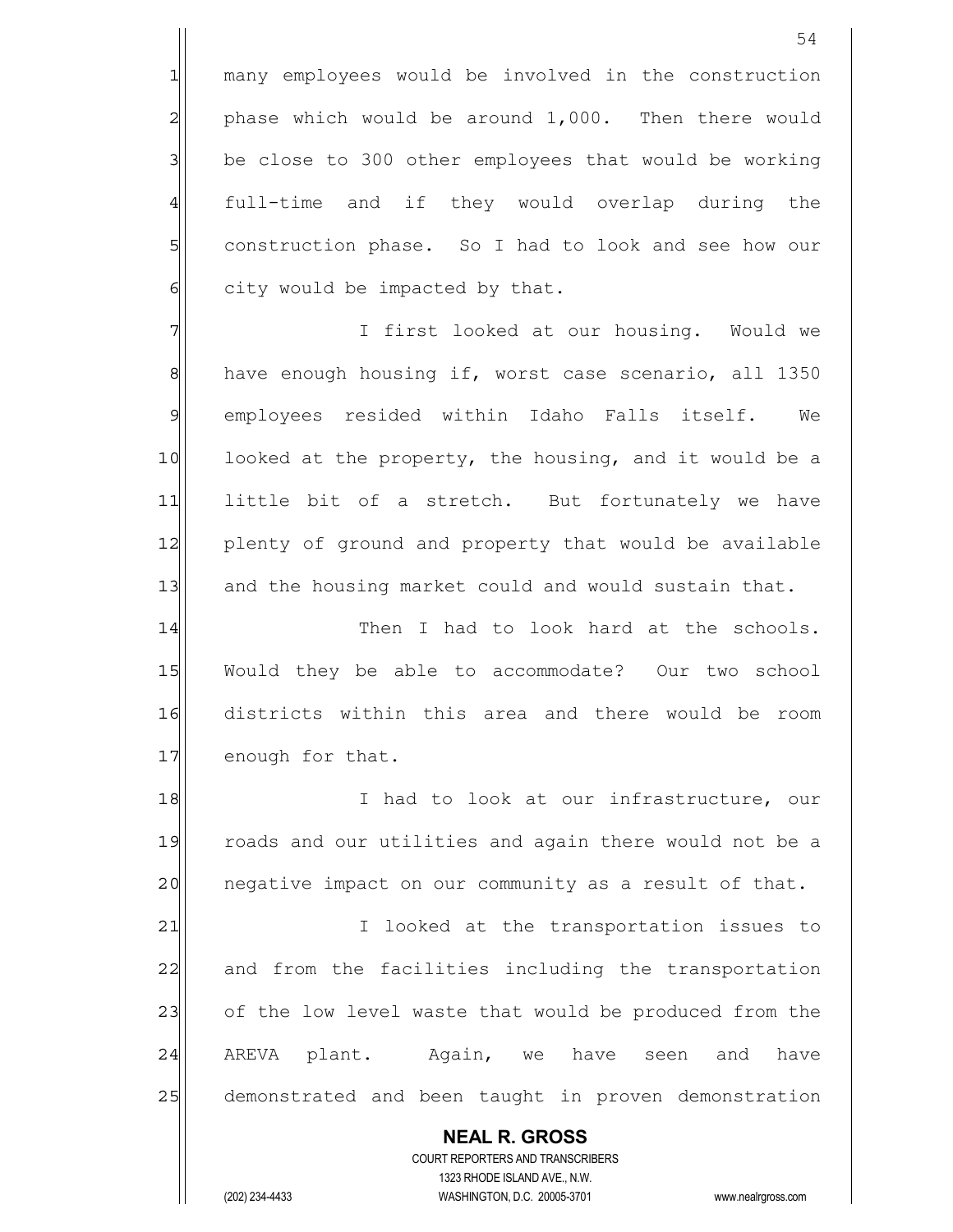|                | 55                                                       |
|----------------|----------------------------------------------------------|
| $\mathbf{1}$   | of the DOE's effectiveness in shipping out the waste     |
| $\overline{a}$ | from our facilities on the property.                     |
| $\overline{3}$ | I looked at the water level and usage to                 |
| $\overline{4}$ | impact that it may have and found out that the water     |
| 5              | would not be a significant impact at all. In fact,       |
| 6              | it's going to be considerably less water usage than      |
| 7              | what's currently being used on the property right now.   |
| $\,8\,$        | At the end of the day, I have complete                   |
| 9              | confidence that this facility would not have a           |
| 10             | negative impact on our communities. I feel very          |
| 11             | comfortable, very confident, with that.                  |
| 12             | But most important, I guess what brings me               |
| 13             | the most confidence is prior to going to France myself   |
| 14             | along with several members of our Idaho delegation,      |
| 15             | local delegation, was able to visit the<br>NRC           |
| 16             | Headquarters and we spent a couple of hours there,       |
| 17             | three hours, where we actually were able to meet many    |
| 18             | of the staff, some of them that are here today, as       |
| 19             | well as the past chairman and the current chairman.      |
| 20             | And we were able as a delegation to be able to ask       |
| 21             | those hard questions and what are they going to look     |
| 22             | at because they are representing us. And I was very      |
| 23             | impressed with that visit, the answers that they gave    |
| 24             | us and we're very excited for AREVA to come in here.     |
| 25             | I have complete confidence that the NRC will do their    |
|                | <b>NEAL R. GROSS</b><br>COURT REPORTERS AND TRANSCRIBERS |

1323 RHODE ISLAND AVE., N.W.

(202) 234-4433 WASHINGTON, D.C. 20005-3701 www.nealrgross.com

 $\prod$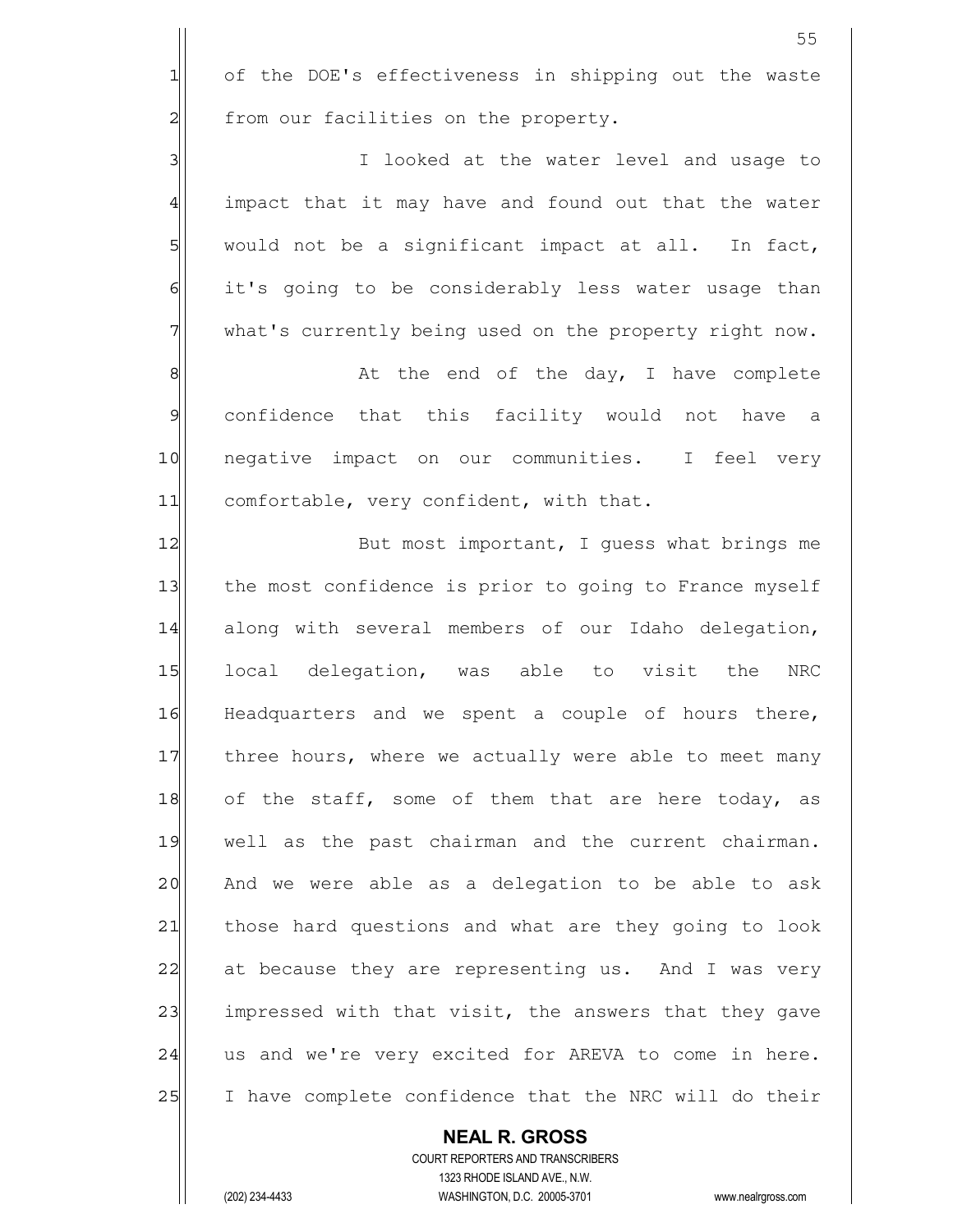|                | 56                                                     |
|----------------|--------------------------------------------------------|
| 1              | jobs as we'll continue to do ours.                     |
| $\overline{c}$ | Thank you very much.                                   |
| 3              | FACILITATOR CAMERON: Thank you, Mayor.                 |
| $\overline{4}$ | And this is Ann Rydalch and then we're going to hear   |
| 5              | from Beatrice.                                         |
| 6              | MS. RYDALCH: My name is Ann Rydalch and                |
| 7              | I've been a resident of Bonneville County for most of  |
| $\,8\,$        | my adult life. I've served 11 years in the Idaho       |
| $\mathcal{G}$  | legislature, seven years in the Senate and four years  |
| 10             | in the House. I'm here tonight as chair of the Energy  |
| 11             | Committee for the National Foundation for<br>Women     |
| 12             | Legislators and that in and of itself is maybe not the |
| 13             | important thing. But the important thing about that    |
| 14             | is that I'm able to take our scientists and engineers  |
| 15             | in the past four years at these committee meetings and |
| 16             | educate people from throughout the nation about energy |
| 17             | issues and the strength and support and the workforce  |
| 18             | that we have already intact at the Idaho National Lab  |
| 19             | as well as here in our community.                      |
| 20             | I'm writing in support of AREVA Enrichment             |
| 21             | Services license application to construct and operate  |
| 22             | the Eagle Rock Enrichment Facility. AREVA has safely   |
| 23             | operated nuclear facilities for almost three decade    |
| 24             | and we'll be able to bring that experience to bear in  |
| 25             | operating this facility.                               |
|                | <b>NEAL R. GROSS</b>                                   |

 COURT REPORTERS AND TRANSCRIBERS 1323 RHODE ISLAND AVE., N.W.

(202) 234-4433 WASHINGTON, D.C. 20005-3701 www.nealrgross.com

 $\mathbf{\mathsf{I}}$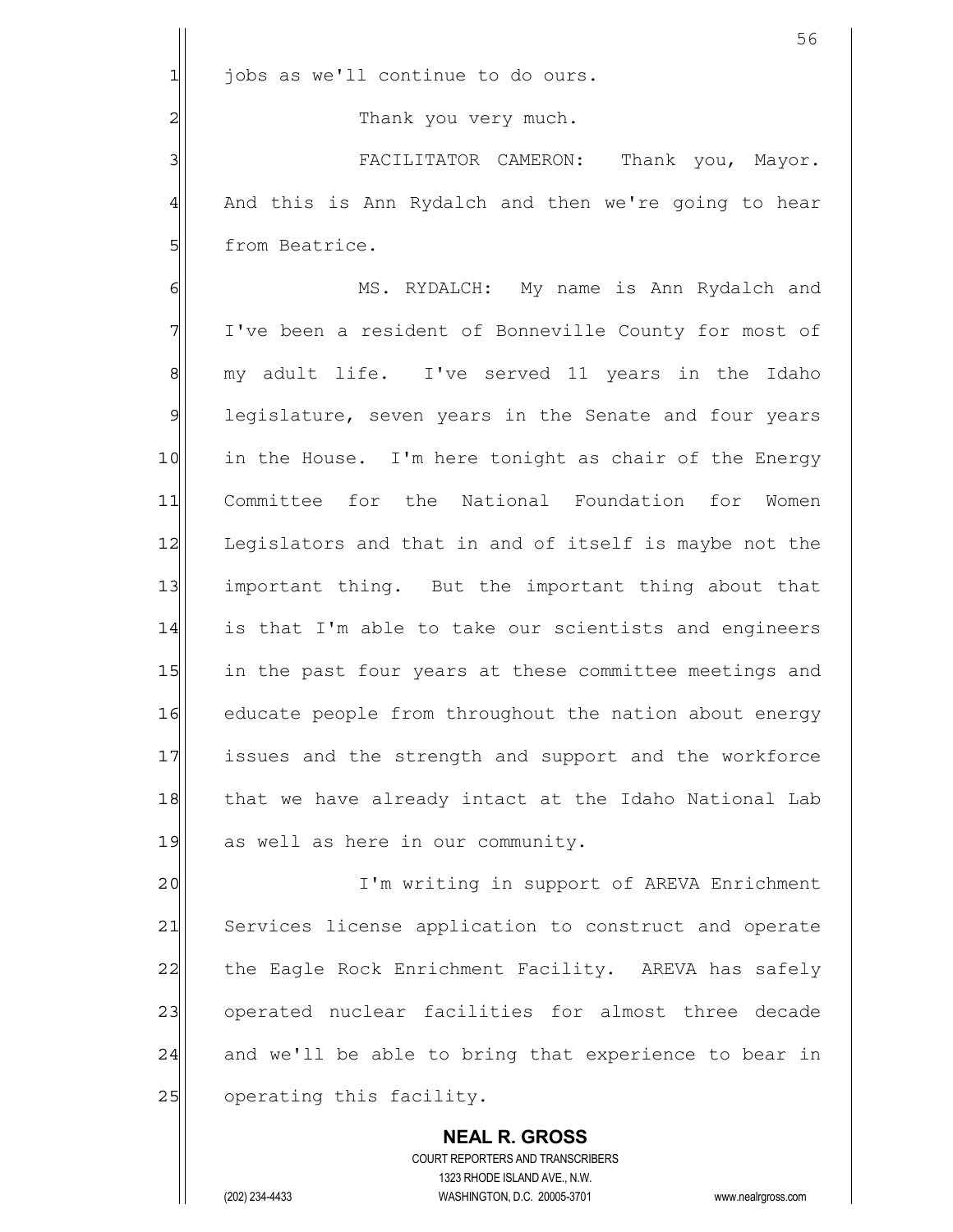1 Stringent NRC federal and state 2 regulations will be met by AREVA before it is granted 3 a license for the construction and operation of this 4 facility. Why do we know that? Because AREVA has 5 | safely run operation facilities for more than half a 6 6 6 century and they are bringing this proven and safe 7 operational experience here. Therefore, any issues 8 8 8 8 raised that are not directly related to your already 9 stringent process of the environmental and safety 10 impacts should be dismissed. Let me repeat that. Any 11 issues raised that are not related to your already 12 | stringent process of the environmental and safety 13 impacts should be dismissed.

14 How do we know Idaho or other support 15 States support this facility? Idaho has proven that 16 already and there are no Idaho taxes going into 17 Support this facility. My NFWL Energy Committee 18 consists of numerous current and past elected 19 officials from different states throughout the nation 20 and we are on record with several resolutions to the 21 Administration and Congress that I've quided through 22 that committee regarding the importance of a sound 23 energy policy urging the inclusion of nuclear in that 24 | clean energy mix.

25 and this means then that safe and efficient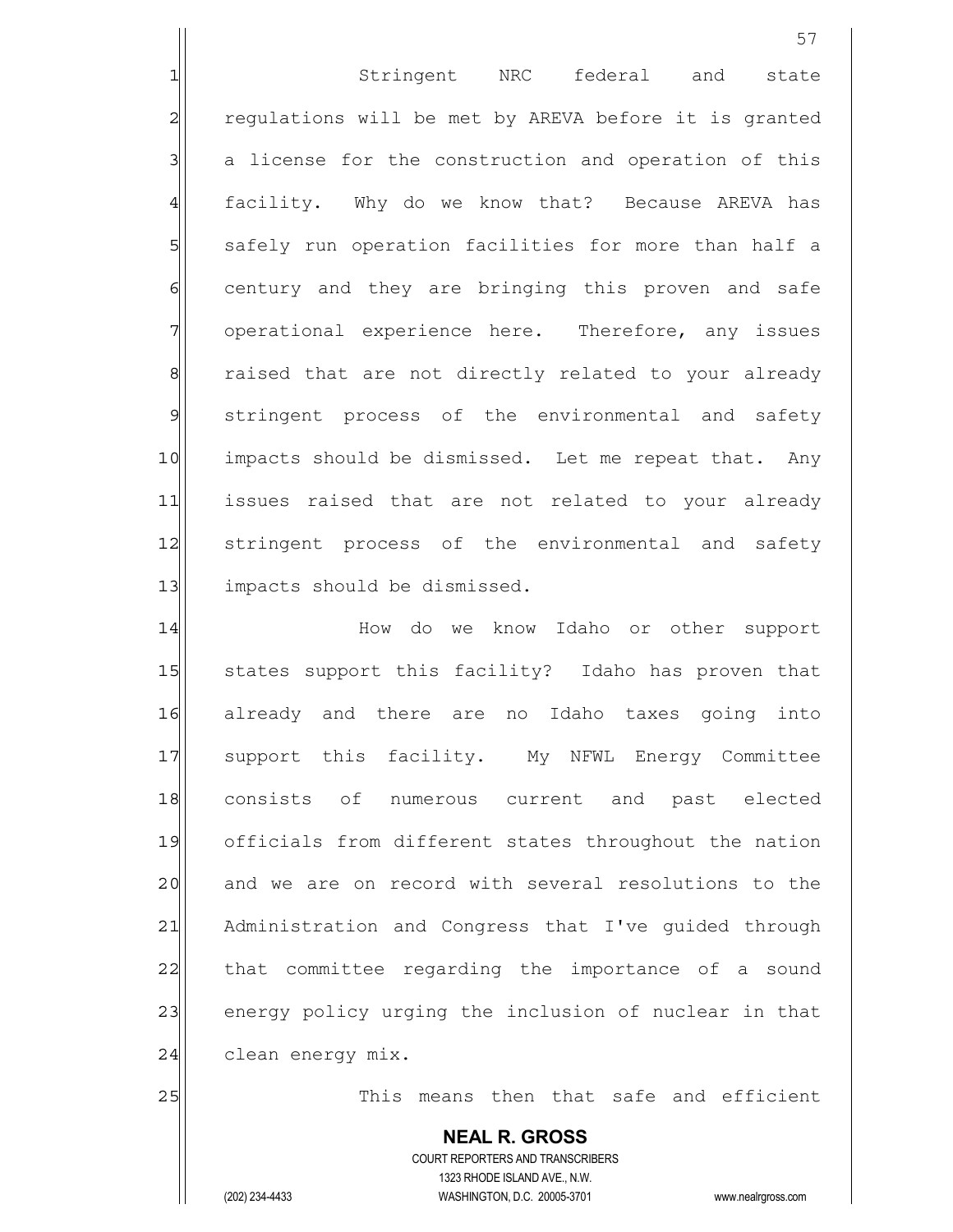**NEAL R. GROSS** COURT REPORTERS AND TRANSCRIBERS 1323 RHODE ISLAND AVE., N.W. (202) 234-4433 WASHINGTON, D.C. 20005-3701 www.nealrgross.com 58 1 uranium enrichment in the United States is necessary 2 1 if our country is going to meet the Clean Energy goals 3 | being demanded. Did I knock it out? 4 FACILITATOR CAMERON: I don't know. Are 5| you picking it up? 6 | COURT REPORTER: Yes. 7 MS. RYDALCH: So let me just go back then. 8 This means that safe and efficient uranium enrichment 9 in the United States is necessary if our country is 10 going to meet the clean energy goals that are being 11 demanded in the public today. The Eagle Rock 12 Enrichment Facility will help guarantee a secure 13 supply of enrichment services for these necessary 14 commercial nuclear reactors. 15 I understand that requlations and 16 licensing processes are necessary and you do them very 17 well at NRC for large capital investments. However, a 18 clear and streamlined expeditious process is equally 19 as important and because of past practices any 20 environmental questions will be addressed by AREVA 21 | through the environmental impact statement process as 22 well. You can't dismiss a half century of expertise 23 which they have. I urge the NRC to process this  $24$  application as quickly as possible. 25 a.m. Thanks.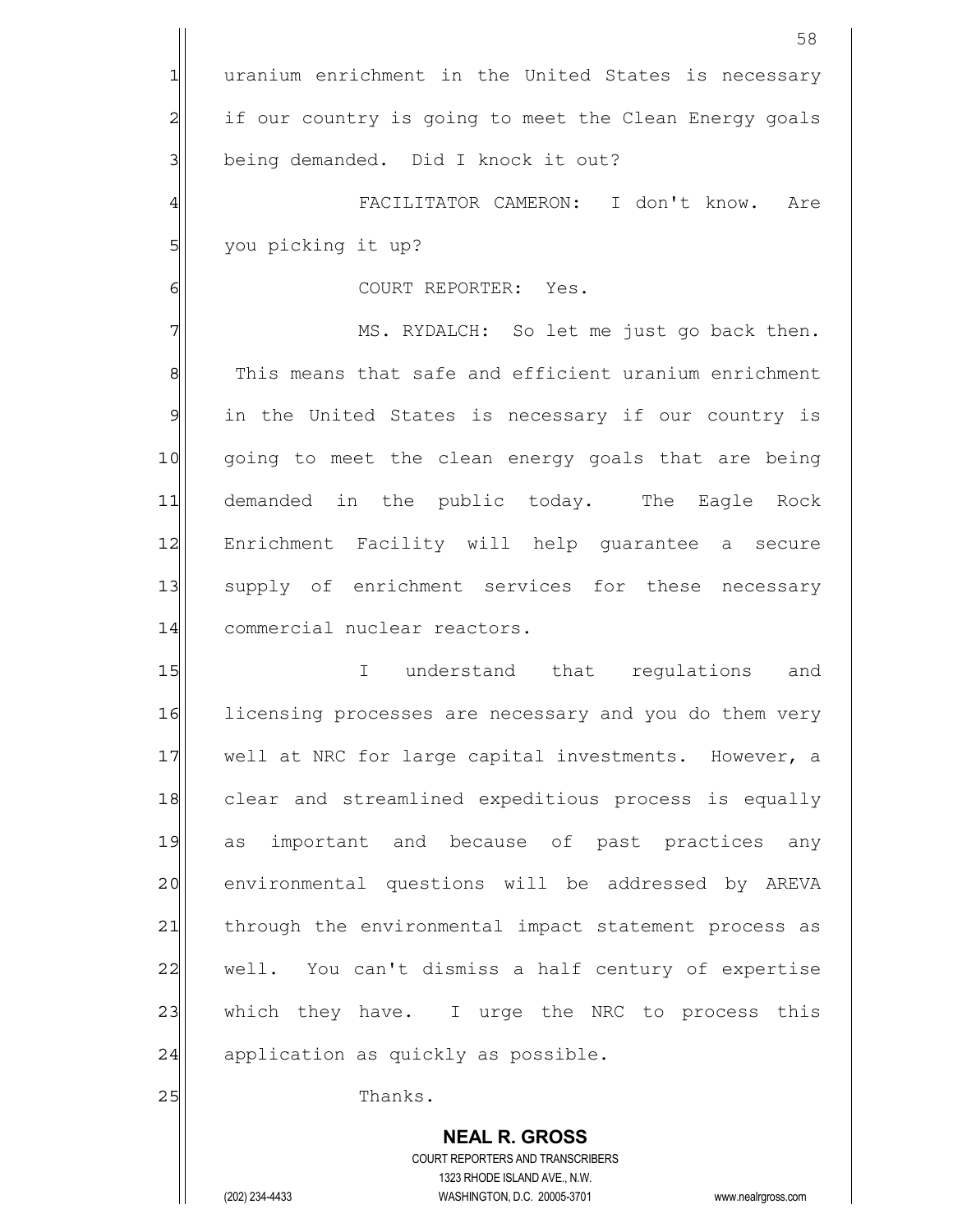|                | 59                                                                                                  |
|----------------|-----------------------------------------------------------------------------------------------------|
| 1              | FACILITATOR CAMERON: Okay. Thank you,                                                               |
| $\overline{c}$ | I think that we don't have any audio. So I'm<br>Ann.                                                |
| $\mathbf{3}$   | just going to have people if you can try to speak as                                                |
| $\overline{4}$ | loudly as you can.                                                                                  |
| 5              | Terry, are you picking this up? You're                                                              |
| $\epsilon$     | picking it up. So it will be on the transcript but                                                  |
| 7              | obviously we want to make sure that all of you hear                                                 |
| 8              | back here. So if you're having difficulty hearing the                                               |
| 9              | speaker just wave your hand and we're trying to get                                                 |
| 10             | the audio fixed now.                                                                                |
| 11             | Beatrice, would you like to join us up                                                              |
| 12             | front? And we'll see how well everybody can hear you.                                               |
| 13             | MS. BRAILSFORD: Of course, when I get up.                                                           |
| 14             | FACILITATOR CAMERON: I knew you were going                                                          |
| 15             | to say that.                                                                                        |
| 16             | My name is Beatrice<br>MS. BRAILSFORD:                                                              |
| 17             | Brailsford. I'm with the Snake River Alliance,                                                      |
| 18             | Idaho's nuclear watchdog, and advocate for renewal                                                  |
| 19             | energy. AREVA's plans to build a uranium enrichment                                                 |
| 20             | plant in Eastern Idaho must be fully analyzed under                                                 |
| 21             | the National Environmental Policy Act.                                                              |
| 22             | Though many active groups and individuals                                                           |
| 23             | in Idaho are familiar with the NEPA process we are far                                              |
| 24             | less familiar with the Nuclear Regulatory Commission's                                              |
| 25             | licensing review process. I appreciate<br>the                                                       |
|                | <b>NEAL R. GROSS</b>                                                                                |
|                | COURT REPORTERS AND TRANSCRIBERS                                                                    |
|                | 1323 RHODE ISLAND AVE., N.W.<br>(202) 234-4433<br>WASHINGTON, D.C. 20005-3701<br>www.nealrgross.com |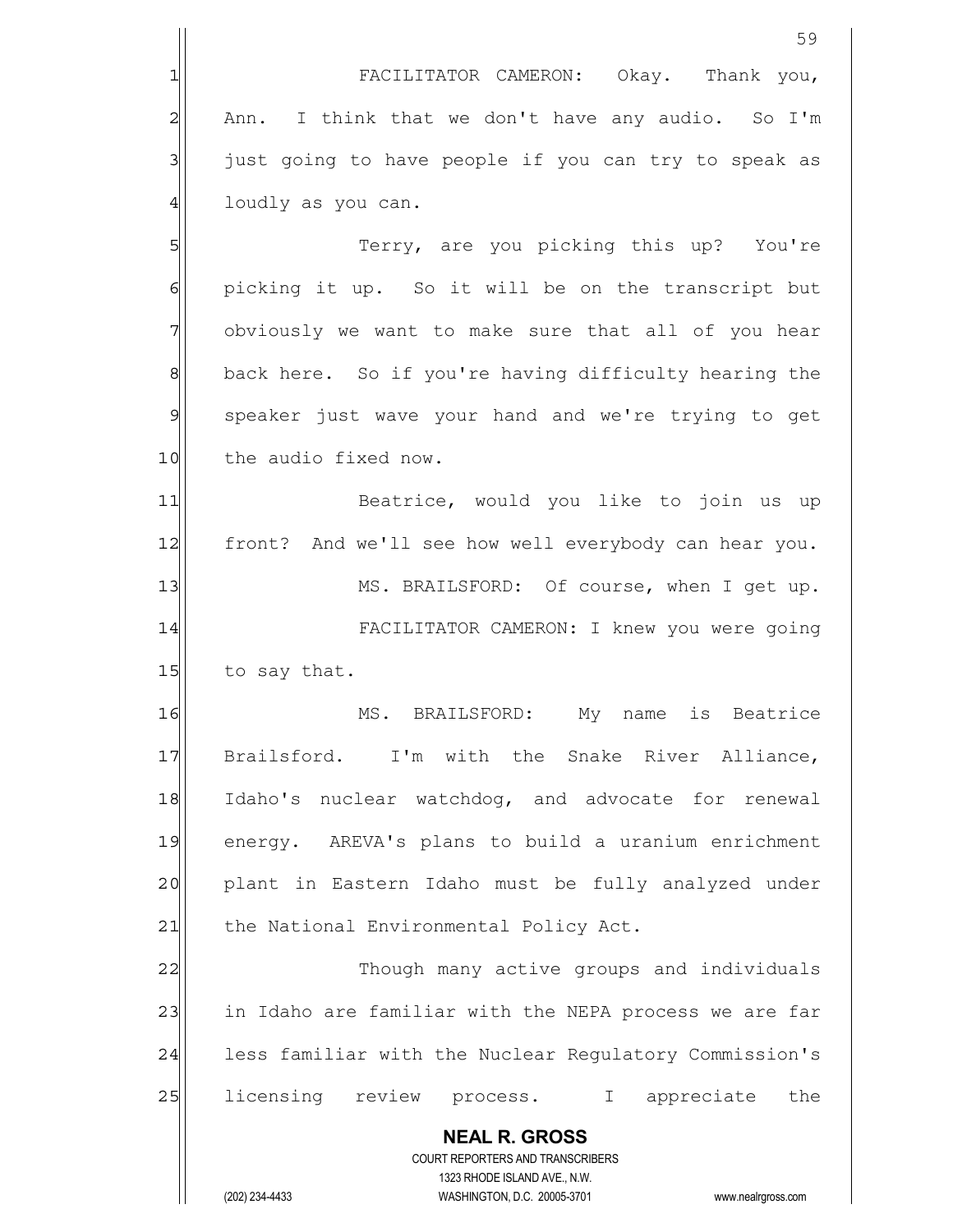**NEAL R. GROSS** 1 information offered here this evening and encourage 2 NRC to continue to try to explain the NEPA process, 3 1 the licensing review process, the mandatory hearing  $4$  process, so that we can all be involved. 5 S 6 6 6 include in its NEPA analysis the following: 7 (1) Need, one of the most important parts 8 of an EIS and one that traditionally short shrift is a 9 discussion of the purpose and need for the proposed 10 action. In the present case, the NRC must 11 realistically describe the worldwide enrichment 12 capacity, both current and licensed but not yet 13 constructed. 14 The NRC's consideration must factor in 15 continuing down-blending of surplus weapons grade, 16 highly enriched uranium from Russian and U.S. 17 Stockpiles. It must consider as reasonable expansion 18 of already operating plants. Since the United States 19 continues to pursue a mixed oxide plant to produce 20 commercial power reactor fuel MOX fuel must be 21 analyzed as additional supply. 22 The fact that AREVA sought and received 23 | local and state tax incentives and has applied for a  $24$   $|$  \$2 billion Federal loan guarantee may be indications 25 that the plant facility's project will not be needed.

> COURT REPORTERS AND TRANSCRIBERS 1323 RHODE ISLAND AVE., N.W.

(202) 234-4433 WASHINGTON, D.C. 20005-3701 www.nealrgross.com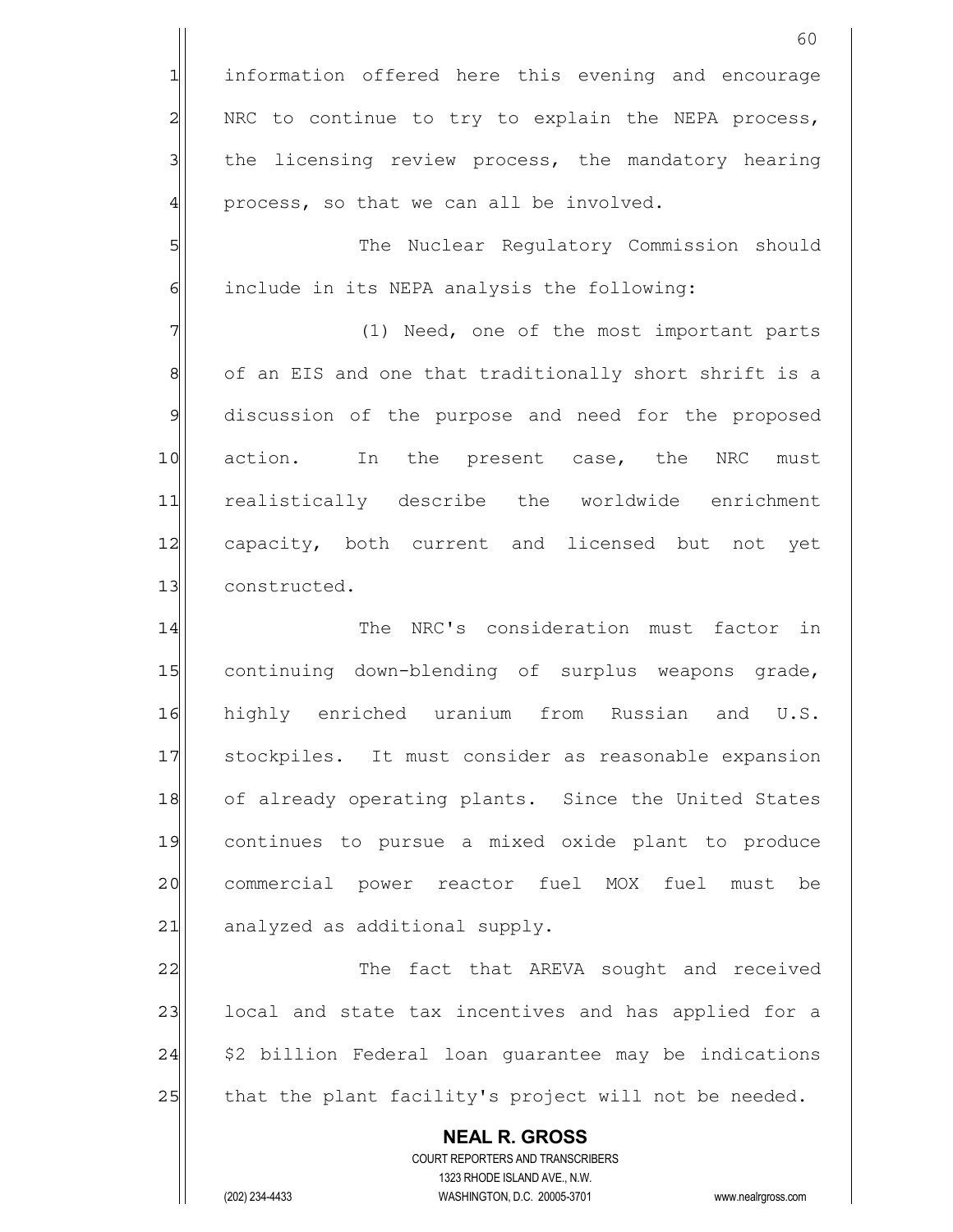**NEAL R. GROSS** 61 1 1 (2) Waste. In addition to the new action 2 and a single proposed action alternative, the NRC must  $3$  analyze the impacts, environmental, economic and 4 social, of long-term, indefinite storage of all the 5 5 5 depleted uranium hexafluoride the plant will ever 6 6 produce. Waste storage on the magnitude contemplated 7 7 by AREVA constitutes a separate action that must be 8| analyzed as a part of the entire enrichment plant and 9 on its own since it's quite likely the storage will 10 extend beyond the production lifetime of the plant and 11 perhaps even beyond the optimal lifetime of the 12 storage cylinders. 13 The draft EIS must also analyze the costs 14 of indefinite storage at AREVA's plant and a 15 description of the financial assurances for that 16 storage discussed in the safety evaluation report 17 should be referenced in the draft EIS. Those 18 financial assurances are particularly important in 19 light of AREVA's difficult financial situation. 20 | Tinal disposal of AREVA's waste is not a 21 given. Though two deconversion plants are under 22 construction in Ohio and Kentucky and International 23 Isotopes plans a third in New Mexico, the current 24 Department of Energy inventory of depleted UF-6 is 25 | substantial and will take decades to process. The

> COURT REPORTERS AND TRANSCRIBERS 1323 RHODE ISLAND AVE., N.W.

(202) 234-4433 WASHINGTON, D.C. 20005-3701 www.nealrgross.com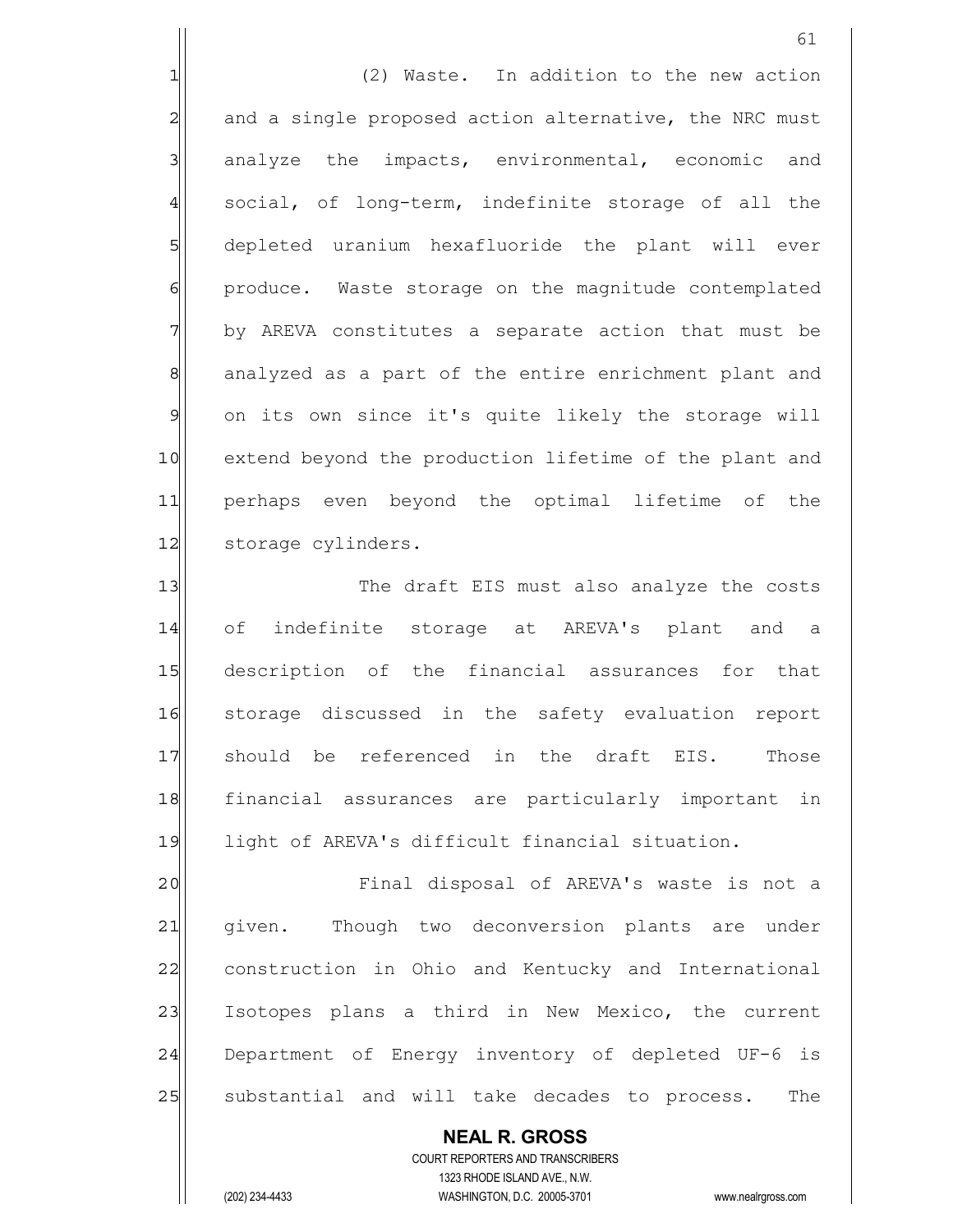1 operating lifetimes of the two deconversion plants 2 currently under construction may not well include the 3 3 added inventory from the LES plant in New Mexico and 4 the one under consideration here. The environmental 5 5 5 impacts of decades of deconversion must be analyzed.

6 6 Even if deconversion finally occurs, the 7 Nuclear Regulatory Commission itself acknowledges the 8 8 8 8 aisposal of large quantities of depleted uranium 9 | presents stiff challenges. The draft EIS should 10 | include a full analysis of these challenges and a 11 discussion of the rule-making process that will begin 12 this fall to establish guidelines for DU disposal and 13 how or whether the rule-making and current licensing 14 processes can proceed simultaneously.

15 The full range of real life disposal 16 facilities that might be used must be discussed in the 17 EIS and I do mean here real life addresses capacity, 18 etc. The environmental impacts of disposal at each of 19 these facilities must be fully analyzed and the 20 effected communities involved.

21 (3) Proliferation. Uranium enrichment has 22 been used to produce nuclear bomb material and can 23 most certainly be used to do so again. That is the 24 basis for the international concerns surrounding 25 Iran's enrichment activities.

 **NEAL R. GROSS** COURT REPORTERS AND TRANSCRIBERS 1323 RHODE ISLAND AVE., N.W. (202) 234-4433 WASHINGTON, D.C. 20005-3701 www.nealrgross.com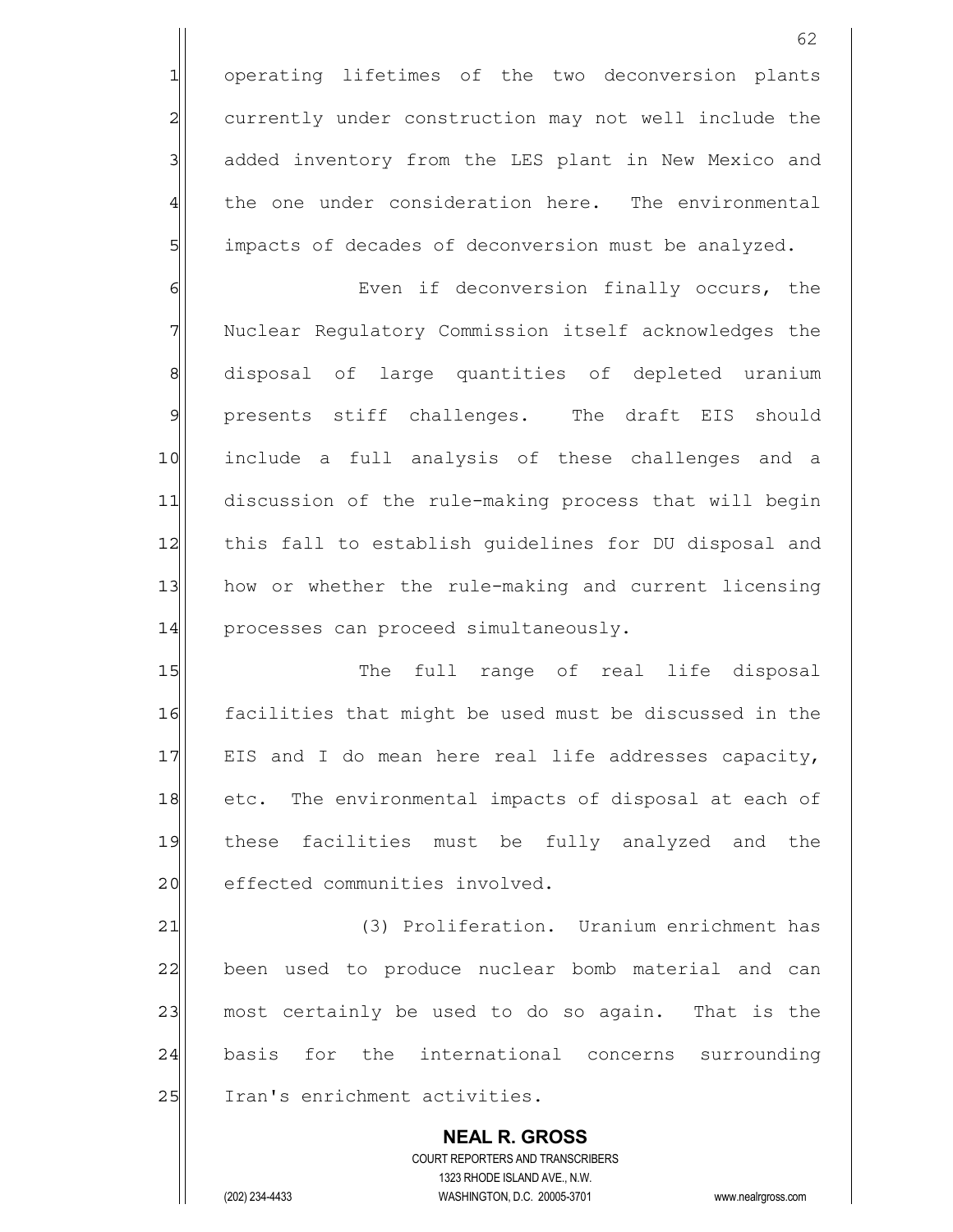1 1 A full weapons proliferation analysis must 2 be included in the draft EIS on AREVA's plant. That 3 analysis must include both a technical discussion and 4 a discussion by the U.S. Departments of State and 5 | Energy and the White House of their efforts to curtail 6 6 uranium enrichment elsewhere and whether or not those 7 | efforts are affected by commercial enrichment in this 8 country.

9 9 I appreciate the gentleman in the red 10|| shirt's comments questioning why the International 11 Atomic Energy Agency isn't involved and I would like 12 | that question answered in the draft EIS.

13 (4) Public Process. As noted, AREVA's 14 proposed uranium enrichment plant has the potential to 15 effect people and the environment in a number of other 16 states and countries and its effects here in Idaho are 17 broader than the Nuclear Regulatory Commission might 18 know. AREVA sought and received state sales tax 19 breaks from the Idaho legislature essentially making 20 everyone in Idaho an underwriter of the proposed  $21$  plant.

22 AREVA itself recognizes the effects of its 23 proposal go beyond Idaho Falls and Eastern Idaho. It 24 is therefore incumbent upon the NRC to reach out as 25 | well. The NRC should hold public meetings on the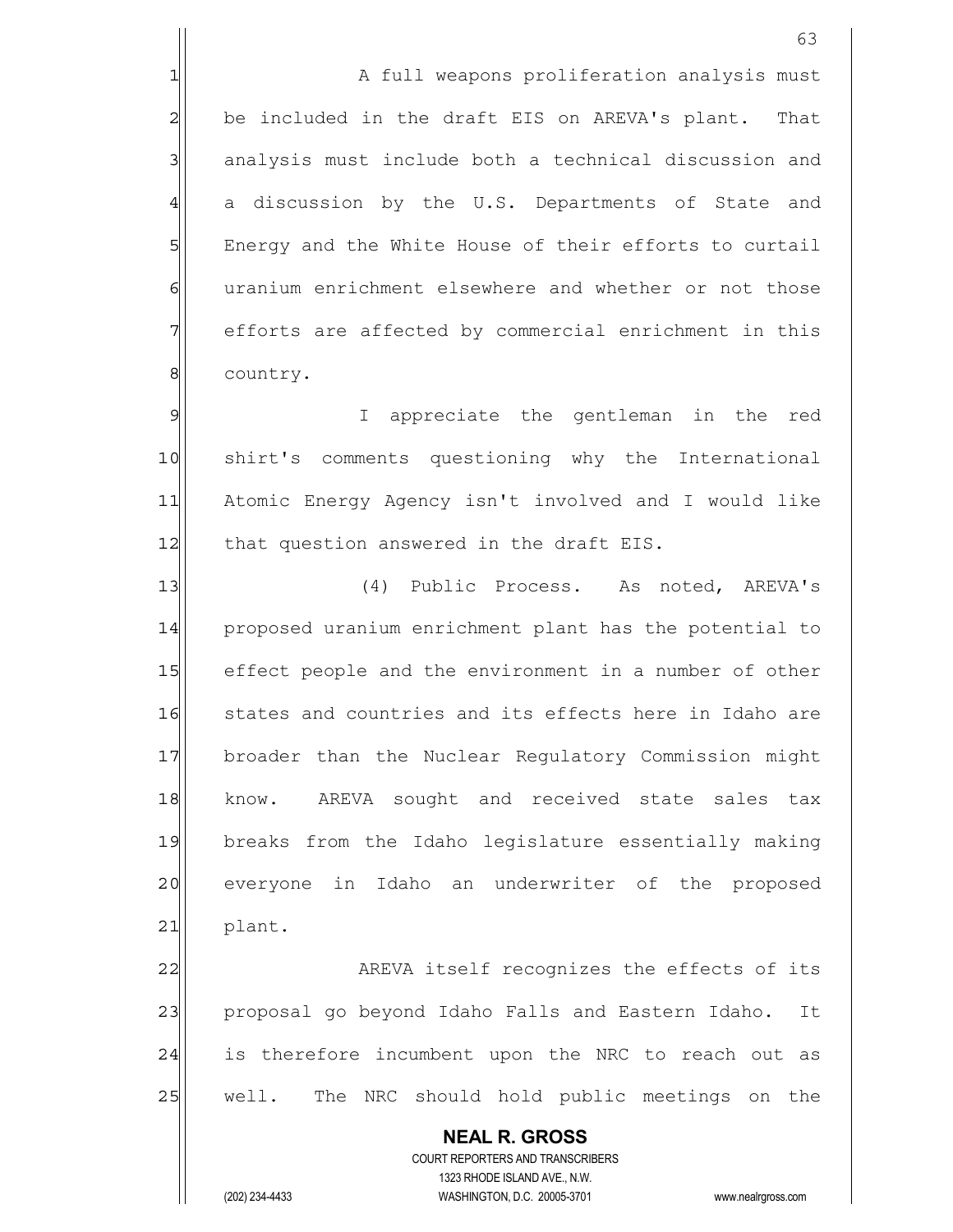|                | 64                                                                  |
|----------------|---------------------------------------------------------------------|
| 1              | draft environmental impact across Southern Idaho.                   |
| 2              | Thank you.                                                          |
| 3              | FACILITATOR CAMERON: And our next speaker                           |
| 4              | is, and I hope I get this right, it's Ericka Gianetto               |
| 5              | Trevor Casper. Is that right?                                       |
| 6              | MS. GIANETTO: Yes.                                                  |
| 7              | FACILITATOR CAMERON: All right. And then                            |
| 8              | we're going to go to Jack Barraclough. But this is                  |
| $\mathfrak{S}$ | Ericka.                                                             |
| 10             | MS. GIANETTO: My name is Ericka Gianetto                            |
| 11             | and this is Trevor Casper. We are here tonight                      |
| 12             | representing the Greater Youth of Idaho Falls as well               |
| 13             | as the Mayor's Youth Advisory Council. Will any of                  |
| 14             | the youth in the room please stand up.                              |
| 15             | As you can see, we are well represented                             |
| 16             | and these are the students that we are representing.                |
| 17             | The Mayor's Youth Advisory Council - You may be                     |
| 18             | seated. The Mayor's Youth Advisory Council has                      |
| 19             | prepared a statement which we will now read. We would               |
| 20             | like to direct our statement to the public who have                 |
| 21             | concerns about the AREVA facility, but we would hope                |
| 22             | that the speech we are going to present is helpful to               |
| 23             | the NRC.                                                            |
| 24             | MR. CASPER: The Mayor's Youth Advisory                              |
| 25             | Council is a group of 45 high school students and our               |
|                | <b>NEAL R. GROSS</b>                                                |
|                | COURT REPORTERS AND TRANSCRIBERS<br>1323 RHODE ISLAND AVE., N.W.    |
|                | (202) 234-4433<br>WASHINGTON, D.C. 20005-3701<br>www.nealrgross.com |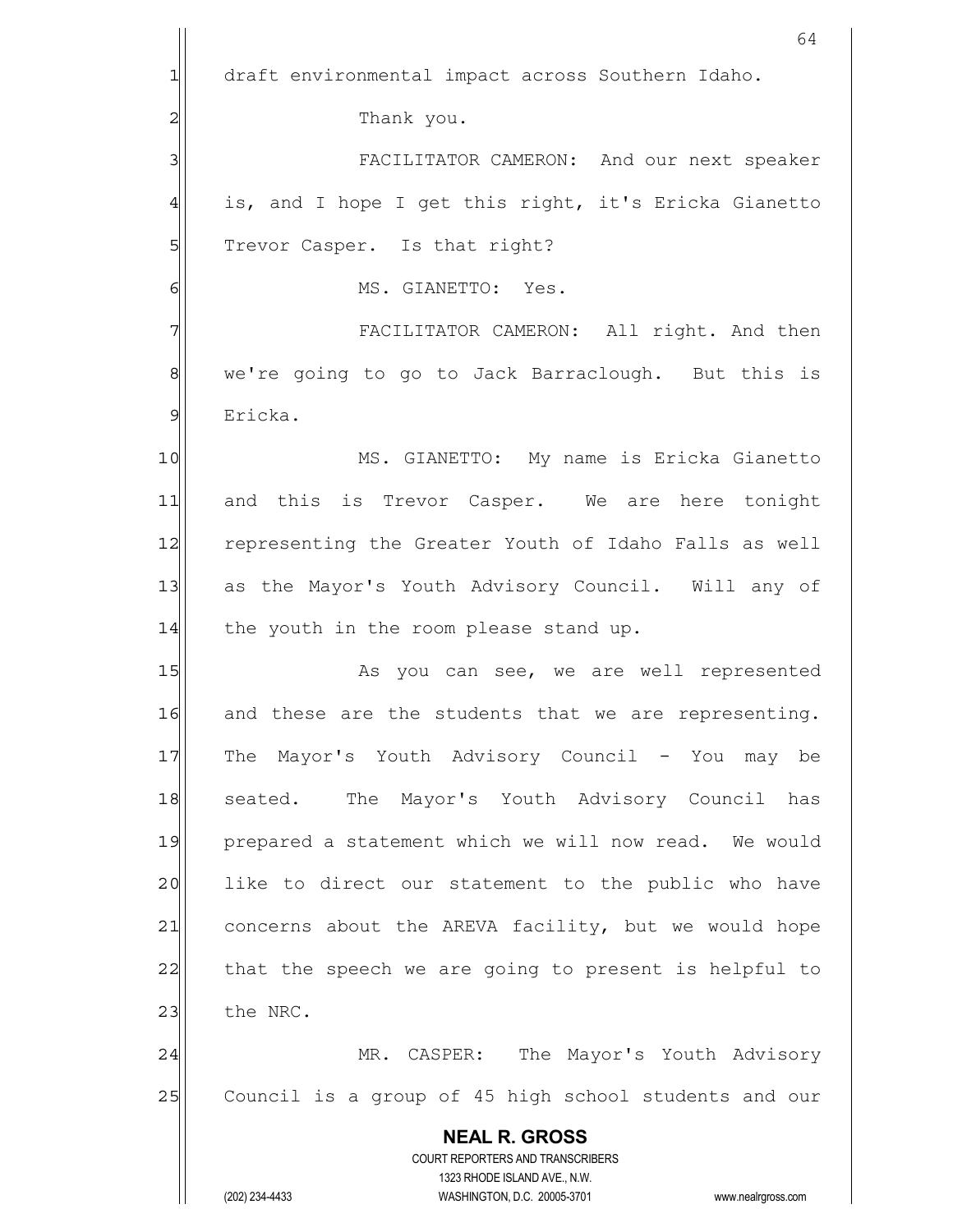**NEAL R. GROSS** COURT REPORTERS AND TRANSCRIBERS 1323 RHODE ISLAND AVE., N.W. (202) 234-4433 WASHINGTON, D.C. 20005-3701 www.nealrgross.com 65 1 qoal is to give the youth in our community a voice as 2 well as to increase youth involvement in the 3 community. 4 | Last March 20th, the Mayor's Youth 5 Advisory Council members had the opportunity to visit 6 AREVA's Tricastin site and the Georges Besse II 7 facility which is nearly identical to the proposed 8 || Eagle Rock Enrichment Facility. 9 MS. GIANETTO: We were impressed by the 10 cleanliness of the facility and AREVA's commitment to 11 the surrounding ecosystems. The cleanliness of the 12 site decreased the possibilities of negative 13 environmental impacts of the construction phase. This 14 demonstrated to us that AREVA understands its 15 obligation and is dedicated to providing a safe 16 facility. 17 MR. CASPER: During the trip, we also 18 learned about the core values of AREVA, particularly 19 about transparency. AREVA's transparency means that 20 they are very open about potential problems and 21 current concerns. We learned how AREVA wants to 22 communicate with and be involved with the community so 23 that the public is comfortable with the facility. 24 MS. GIANETTO: We also learned about 25 | sustainable development which is a primary value of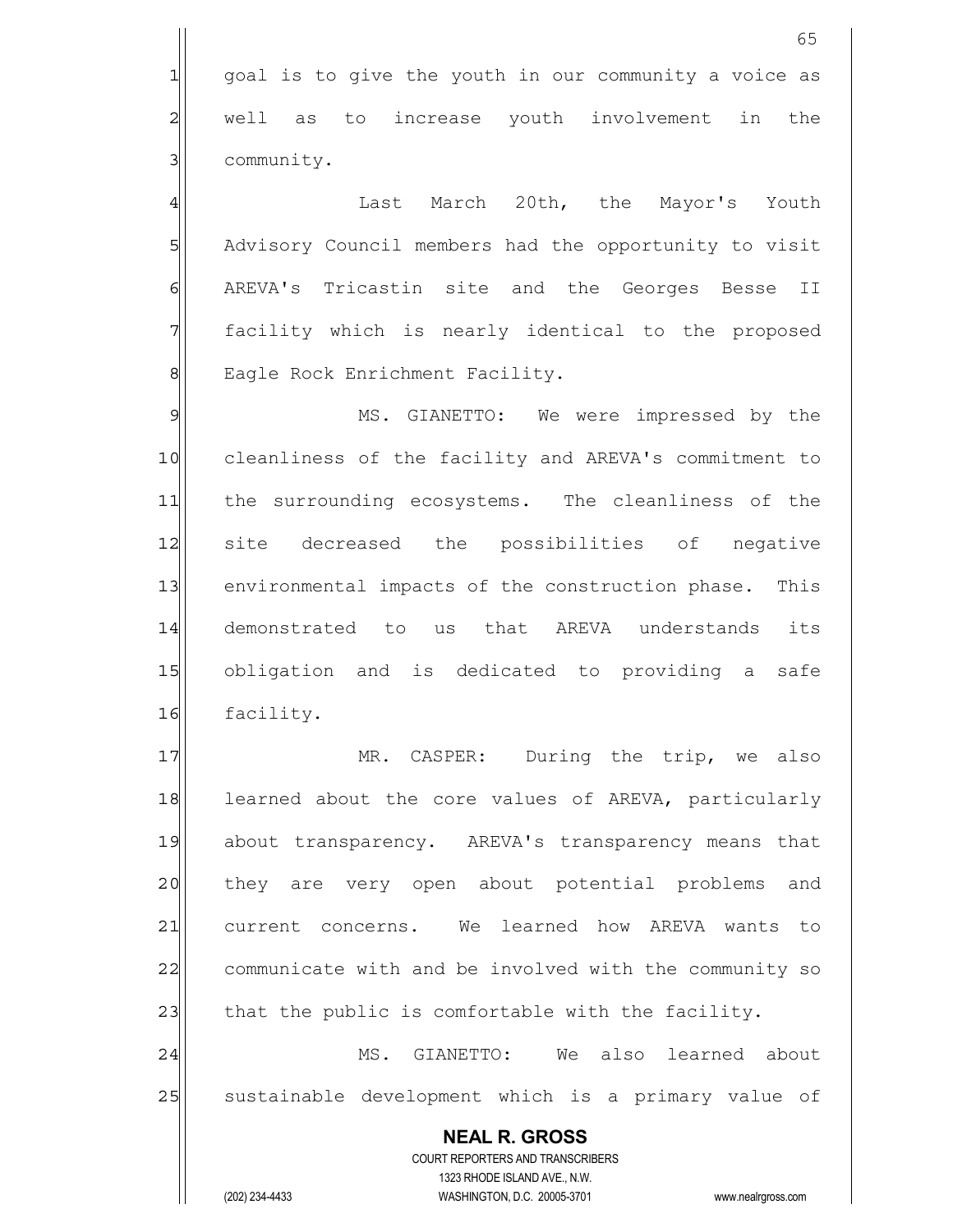1 AREVA. Sustainable development means the development 2 which meets the needs of the current generation 3 3 without compromising the ability of future generations 4 to meet their own needs and we feel that this is 5 5 5 important as it is our generations that the changes  $6$  will affect.

7 The South AREVA, this means examining several 8 areas to determine whether a given development is 9 sustainable including economic, social and 10 | environmental responsibilities. Sustainable 11 development also means that AREVA is committed to 12 Shrinking their own environmental footprint as well as 13 benefitting local environments where the sites are 14 qoing to be located. Because AREVA is a sustainable 15 development company, environmental stewardship is 16 another core value of AREVA.

17 MR. CASPER: After reviewing the 18 environmental report, we understand the concerns of 19 the community. We don't want to see local water 20 resources put at risk, local air quality or wildlife 21 harmed or the geology and soils contaminated.

22 | From our research and our personal hands-23 on experience, however, we have concluded that AREVA 24 is taking necessary precautions and steps towards 25 being an environmental steward and taking the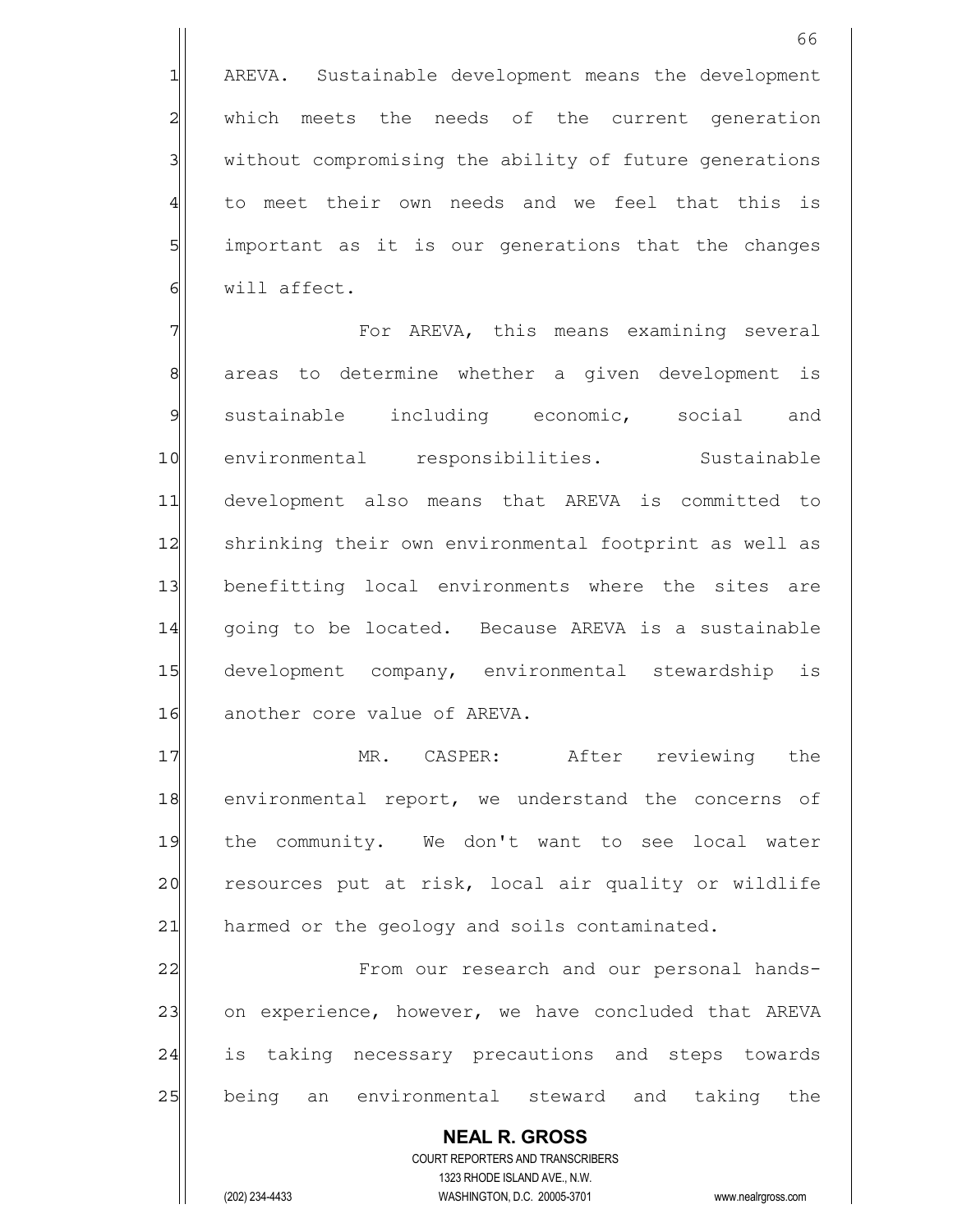|                | 67                                                                                                  |
|----------------|-----------------------------------------------------------------------------------------------------|
| $\mathbf{1}$   | community's concerns seriously.                                                                     |
| $\overline{c}$ | MS. GIANETTO: We would like to urge the                                                             |
| 3              | community to do research of their own so that they may                                              |
| $\overline{4}$ | fully understand AREVA's commitment to<br>the                                                       |
| 5              | environment, the Eagle Rock Enrichment Facility and to                                              |
| $\epsilon$     | the community of the Greater City of Idaho Falls.                                                   |
| 7              | Thank you.                                                                                          |
| 8              | FACILITATOR CAMERON: Okay. Thank you                                                                |
| $\mathfrak{g}$ | very much, Ericka and Trevor. Thank you.                                                            |
| 10             | And we're next going to go to Jack                                                                  |
| 11             | Barraclough, Hunter Gray, Rod Fuger and then we're                                                  |
| 12             | going to hear from Liz Woodruff.                                                                    |
| 13             | My name is Jack<br>MR. BARRACLOUGH:                                                                 |
| 14             | Barraclough. I'm a certified professional hydrologist                                               |
| 15             | and of my four score plus years I've studied                                                        |
| 16             | environmental studies and the Aquifer for three score                                               |
| 17             | of those. And if you need an interpretation I'll be                                                 |
| 18             | glad to help you on that.                                                                           |
| 19             | I have studied the AREVA application and                                                            |
| 20             | have met with them several times and find this to be a                                              |
| 21             | very worthwhile project and something that the country                                              |
| 22             | needs is to increase our use of nuclear energy for                                                  |
| 23             | electrical production and other uses. This is a                                                     |
| 24             | project that has been long needed.                                                                  |
| 25             | Over the years, I have served 35 years                                                              |
|                | <b>NEAL R. GROSS</b><br>COURT REPORTERS AND TRANSCRIBERS                                            |
|                | 1323 RHODE ISLAND AVE., N.W.<br>(202) 234-4433<br>WASHINGTON, D.C. 20005-3701<br>www.nealrgross.com |
|                |                                                                                                     |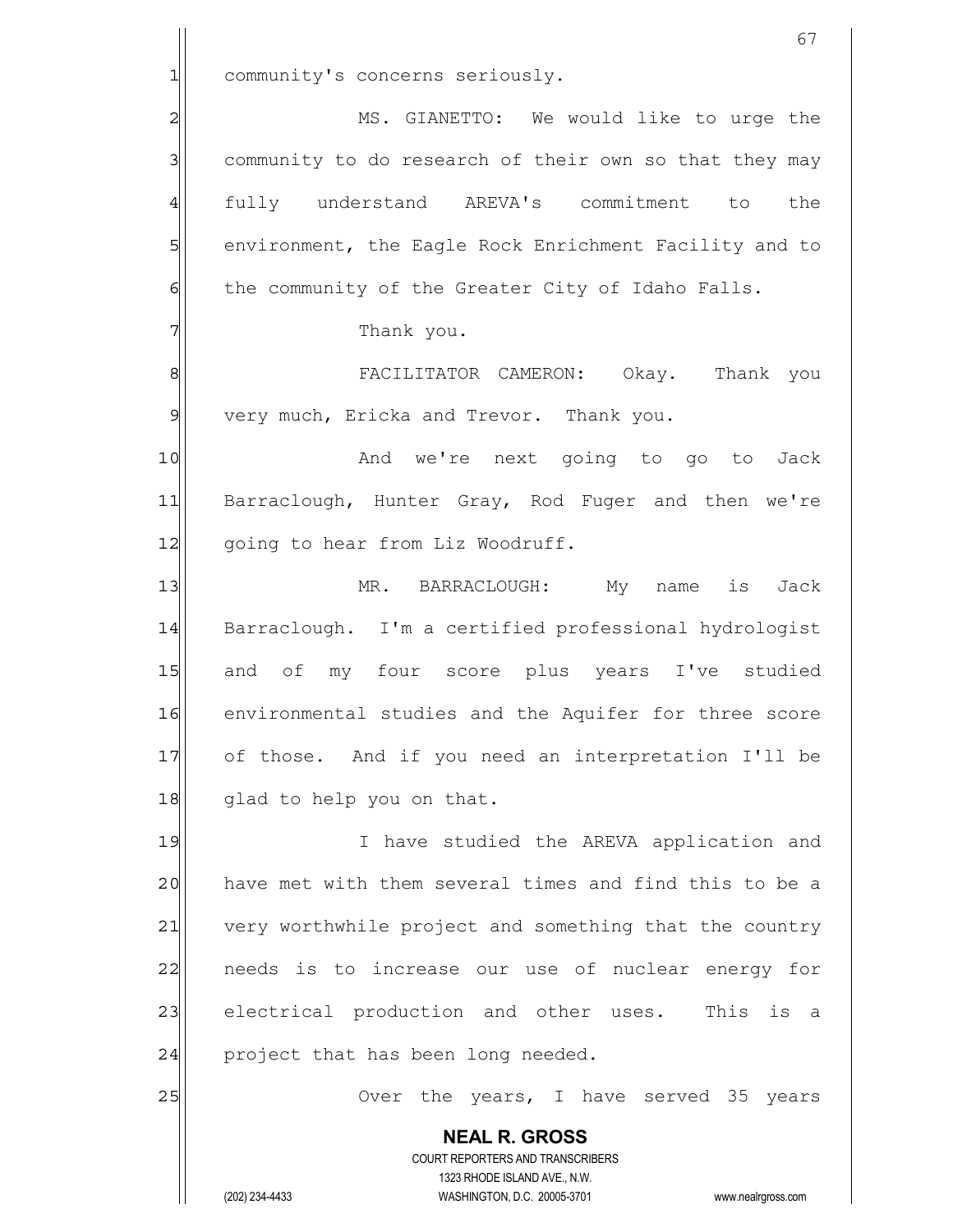**NEAL R. GROSS** COURT REPORTERS AND TRANSCRIBERS 1323 RHODE ISLAND AVE., N.W. (202) 234-4433 WASHINGTON, D.C. 20005-3701 www.nealrgross.com 68 1 with the Geological Survey as a research project chief 2 and hydrologist. I've served 10 years with EG&G and 3 3 Lockheed and 14 years in the Idaho legislature of  $4$  which eight I was committee chairman. 5 | Solution CAMERON: Jack, could you just  $6$  step back a little bit from the mike? Not too far. 7 MR. BARRACLOUGH: Beatrice, what did you 8 do? 9 (Laughter.) 10 | FACILITATOR CAMERON: Because our 11 transcriber, Terry, is getting sort of an echo. 12 (Off the record comment.) 13 | FACILITATOR CAMERON: Go ahead, Jack. 14 MR. BARRACLOUGH: Beatrice didn't have to 15 put a hex on this. 16 I have worked in 12 different states on 17 environmental issues and been to every nuclear 18 facility in evaluation mode such as Hanford, Oak 19 Ridge, Savannah River, Nevada Test Site and others. 20 I've worked at every commercial burial ground for 21 radioactive waste in the country as an overseer and 22 reviewer. 23 and 23 The water resources issue is one that  $24$  we've studied for 60 years. In fact, if there's any 25 | unintentional or intentional disposal it will travel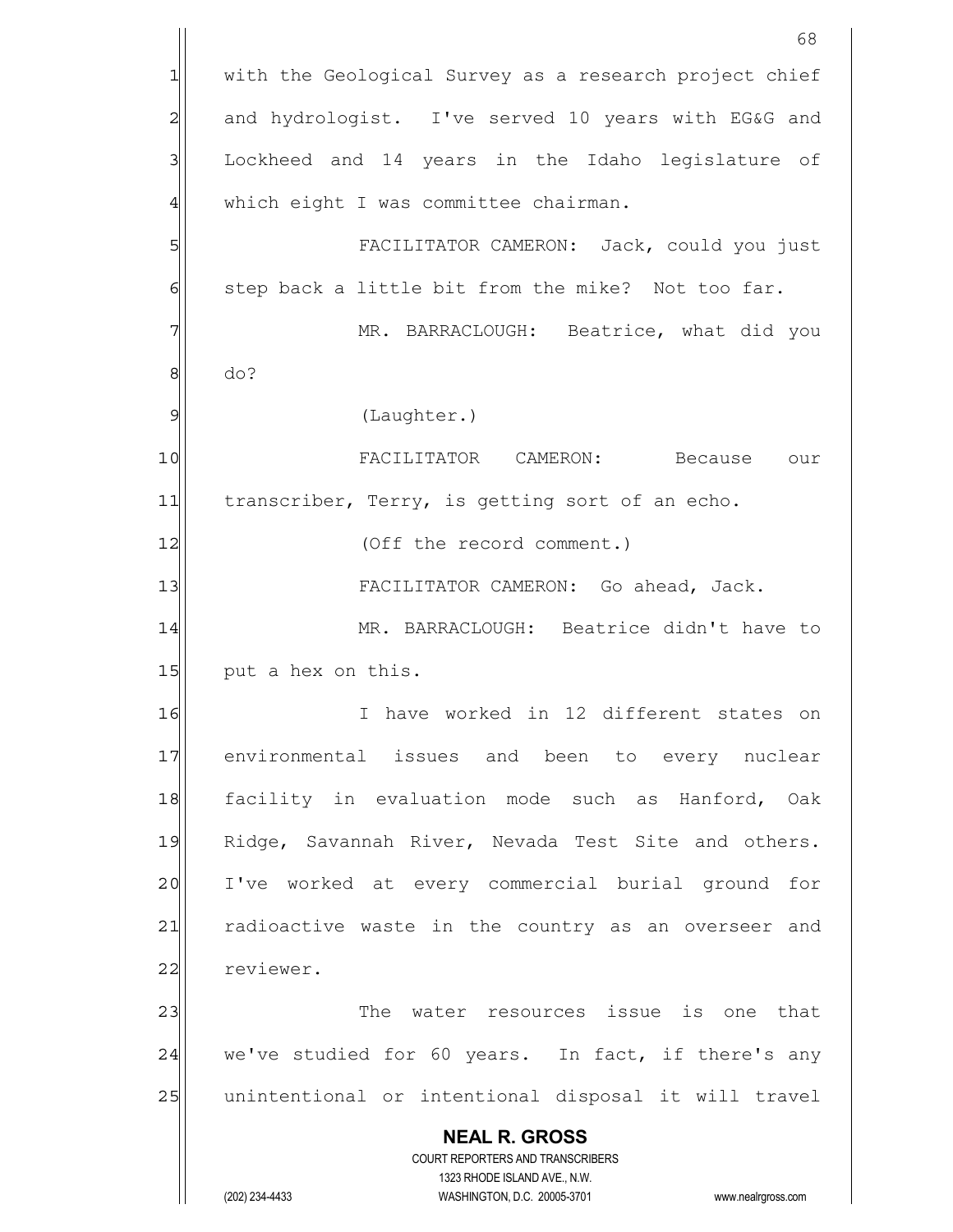1 from the facility to the southwest and the travel path 2 would be over 100 miles before it encounters any use  $3$  of the water.

4 The Snake River Plain Aquifer which we've 5 studied in INL and over all the state is about as 6 potential or as about a provident, useful, perennial 7 supply. No wells at INL in the 60 years have gone dry 8 8 even during drought periods and it's because the wells 9 were drilled deep enough, constructed in permeable 10 fractured basalt and the annual fluctuations are 11 yearly fluctuations or periodic fluctuations which are 12 somewhere between 10 and 15 feet. So even though 13 there's a drought, the water level fluctuates, but it 14 doesn't go and cause the wells to go dry. So the 15 wells are properly constructed.

16 and early on I used the figure that 17 there's probably about enough water in the Snake River 18 Plain Aquifer as in Lake Erie. And even though we do 19 identify every drought period, we see that there's no 20 wells go dry. So the water supply is really permanent 21 and a good water supply.

22 The waste disposal, we've studied every 23 issue INL on what waste was used, where they were 24 discharged and what the effect was and the Aquifer has 25 an ability to disperse and dilute any waste that are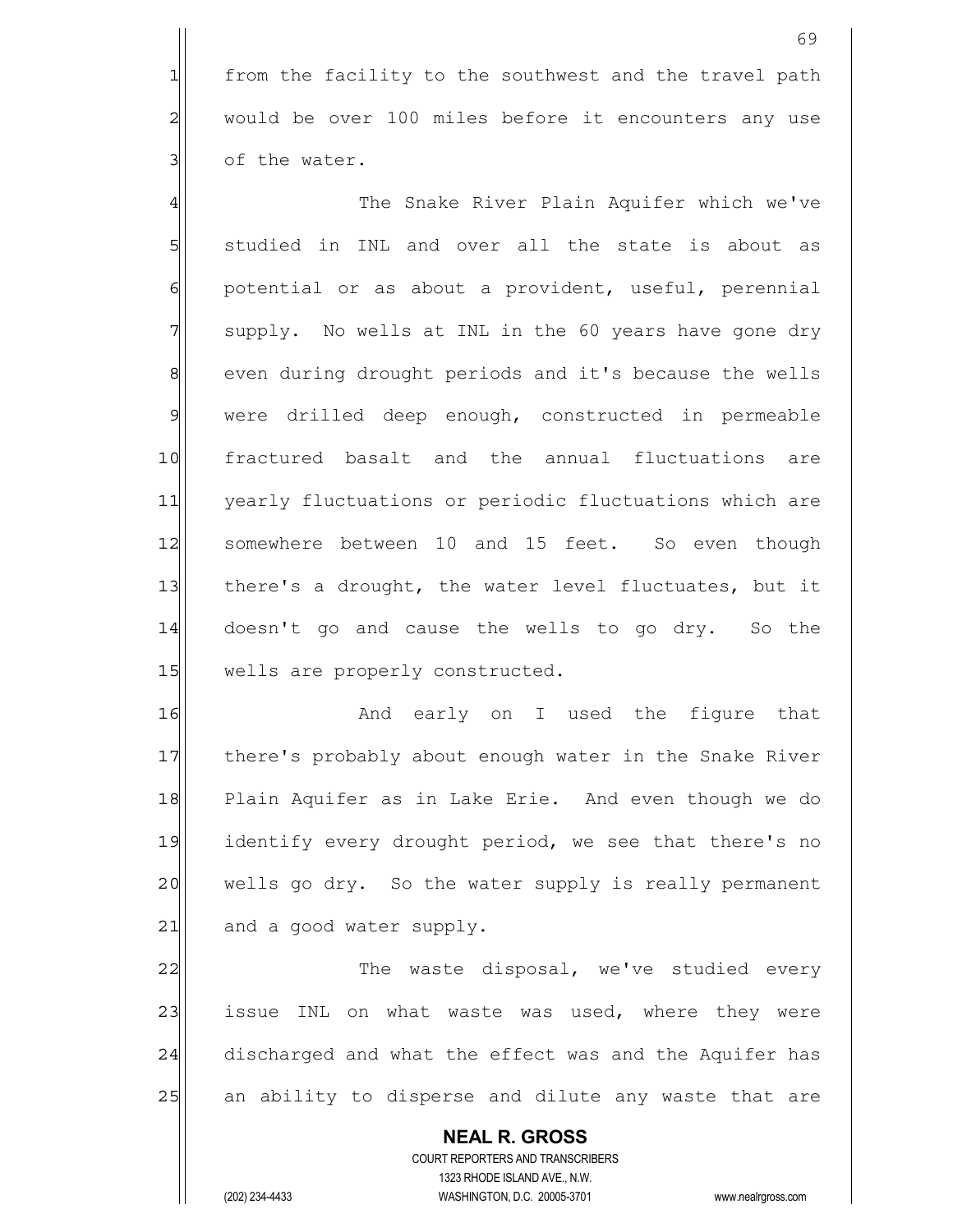1 introduced. So the travel paths while being very, 2 very long, the waste actually travels slower than that 3 because of different physical and chemical processes.

4 all interpretent energy oversees at 5 a number of countries and Ericka is missing the boat  $6$  with much of the rest of the world that can afford any  $7$  use of nuclear energy is way ahead of us. We have 103 8 8 operating plants and produce 20 percent of our 9 electricity and there's a number of plants on the 10 drawing board. All of them are for facilities that 11 already have a nuclear plant. But there's a good 12 chance in the next near future that some of those will 13 be developed.

14 So the use of taking depleted uranium from 15 used nuclear fuel from reactors, where generally only 16 about 5 percent of the nuclear energy is used, and 17 it's just the right recycling way to go, and I can't 18 think of a place in the country that's had more 19 experience with storing and using and processing 20 | nuclear fuel than right next door at INEL.

21 | AREVA can build that plant without waste 22 problems, without aquifer problems, without disposal 23 problems, and it's the right place and the right time. 24 and 1 I also want to mention that I'm on the 25 board of partnership for Science and Technology.

 **NEAL R. GROSS** COURT REPORTERS AND TRANSCRIBERS 1323 RHODE ISLAND AVE., N.W. (202) 234-4433 WASHINGTON, D.C. 20005-3701 www.nealrgross.com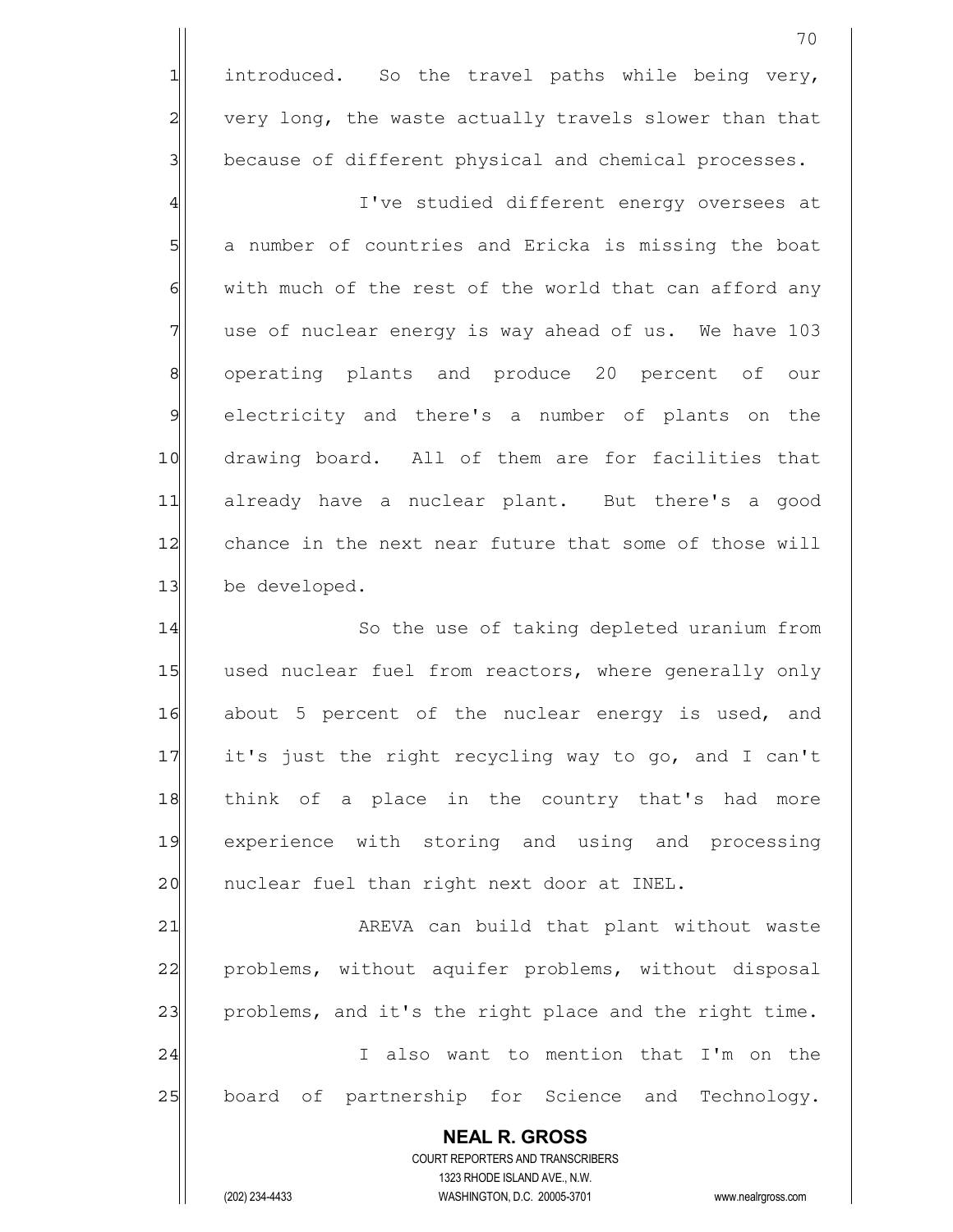**NEAL R. GROSS** COURT REPORTERS AND TRANSCRIBERS 1323 RHODE ISLAND AVE., N.W. (202) 234-4433 WASHINGTON, D.C. 20005-3701 www.nealrgross.com 71 1 Thank you for this opportunity to share a few words 2 | with you. 3 MR. CAMERON: Okay. Thank you. Thank  $4$  you, Jack. 5 | Solution Gray and Rod Fuger. Is Hunter Gray 6 here? 7 [No response] 8 MR. CAMERON: Okay. Is this Rod? 9 MR. FUGER: Yes. 10 MR. CAMERON: Okay. This is Rod Fuger. 11| MR. FUGER: Good evening. My name is Rod 12 Fuger. I am president of the Auto Building Trade and 13 Construction Council. The council consists of 13 14 affiliated unions and represents thousands of 15 residents, Idaho workers that are highly trained, 16 Skilled and productive. 17 and 17 We're the workers that have built the 18 projects, at the INEL since the first shuttle was 19 moved 50 years ago. 20 | I, like other union members, reside and 21 work in surrounding communities in Southern Idaho. 22 Not only do we raise our children in Idaho. We have 23 our brothers, our sisters, our parents and 24 grandparents who live in Southern Idaho. 25 and 11 If we felt that this project would harm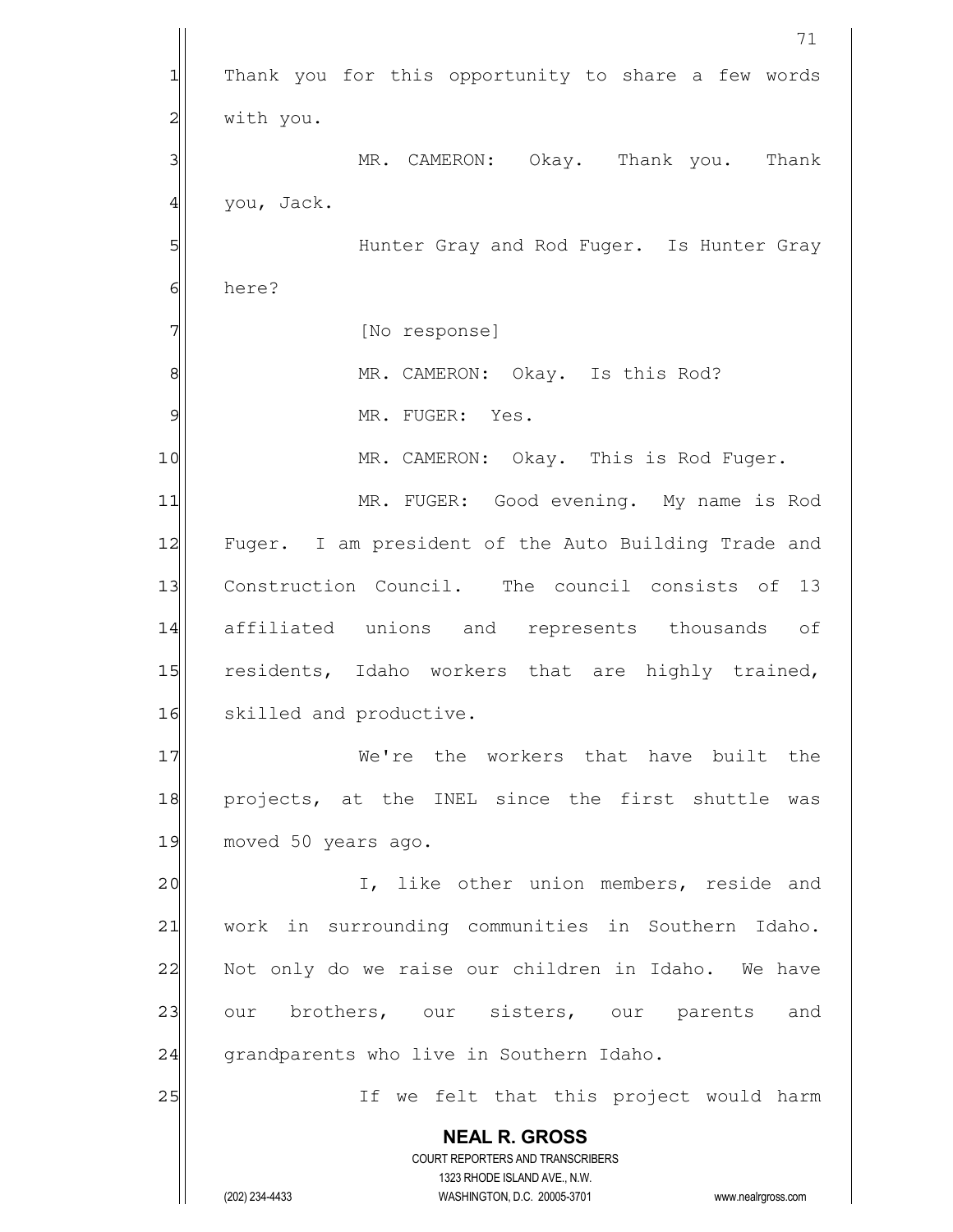|                | 72                                                       |
|----------------|----------------------------------------------------------|
| $\mathbf{1}$   | any of our family, or other Idahoans, we'd be in         |
| $\overline{c}$ | opposition to the AREVA Project.                         |
| 3              | The INEL has been the proving ground with                |
| $\overline{4}$ | previous projects, has been built and will be built in   |
| 5              | the future, such as AREVA, and will be built and         |
| 6              | maintained in a safe, productive manner.                 |
| 7              | Not only because of the employment and                   |
| 8              | economic benefits. The men and women of the Auto         |
| $\mathfrak{S}$ | Building Trades Council are certain that AREVA will be   |
| 10             | a good neighbor and a positive influence in our          |
| 11             | community.                                               |
| 12             | The Auto Building Trades Council fully                   |
| 13             | supports this project and will assist AREVA in any       |
| 14             | manner for a successful project. Thank you.              |
| 15             | MR. CAMERON: Thank you, Rod. And we're                   |
| 16             | going to go to Liz Woodruff at this point, and then to   |
| 17             | Nathan McMasters, and then to Andrea Shipley.            |
| 18             | Thank you<br>WOODRUFF:<br>the<br>MS.<br>for              |
| 19             | opportunity, to the NRC staff, to testify tonight on     |
| 20             | this critical issue that is of great importance to the   |
| 21             | residents of Idaho Falls, but also to Idahoans across    |
| 22             | the state.                                               |
| 23             | My name is Liz--[lights flash on and off].               |
| 24             | And I have the power to turn off the lights with my      |
| 25             | voice. No; no.                                           |
|                | <b>NEAL R. GROSS</b><br>COURT REPORTERS AND TRANSCRIBERS |

1323 RHODE ISLAND AVE., N.W.

 $\begin{array}{c} \hline \end{array}$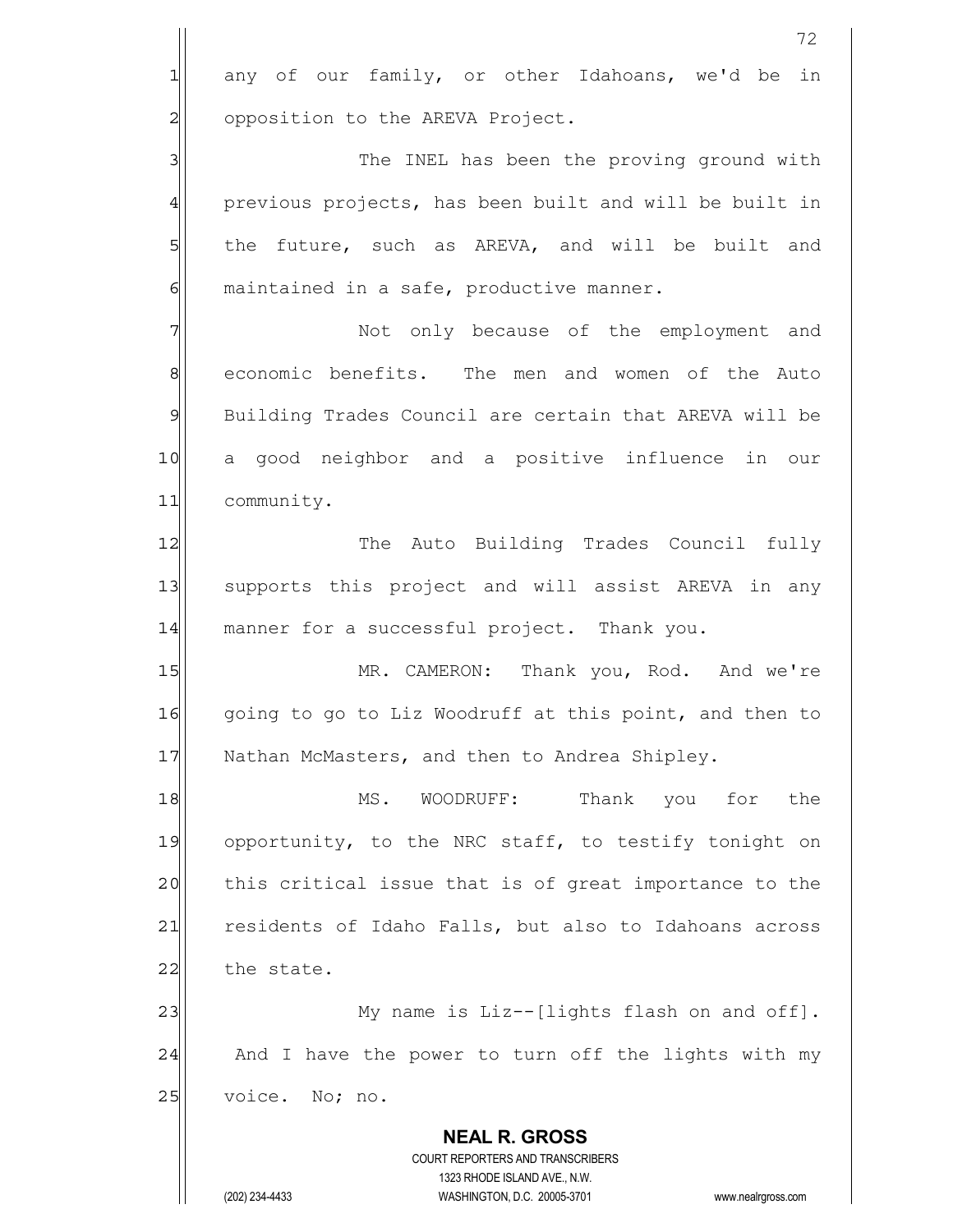1 I'm an energy policy analyst for the Snake 2 River Alliance. A large part of my work is to ensure 3 31 that the public at large is informed about energy 4 issues and is also given the opportunity to share 5 5 5 5 their concerns and perspectives in both state and 6 federal processes.

7 7 I would like to speak tonight about why it 8 is so critical, that the National Research Council 9 conduct public meetings throughout the state, as a way 10 of enabling a robust and comprehensive EIS comment 11 period, that reflects the breadth of diverse concerns 12 Idahoans have over the proposed AREVA uranium 13 enrichment facility.

14 There are two main reasons that the 15 proposed facility is a statewide issue.

16 First. In 2008, the Idaho legislature 17 | passed two pieces of legislation that incentivized 18 AREVA's choice of our state for this facility.

19 House Bill 562 capped AREVA's property 20 taxes at the first 400 million the company invests in 21 | this project, so long as it spends at least one 22 billion on the project.

23 and I'll note that there was not 24 overwhelming support, necessarily, in the Idaho 25 | legislature for this particular piece of legislation.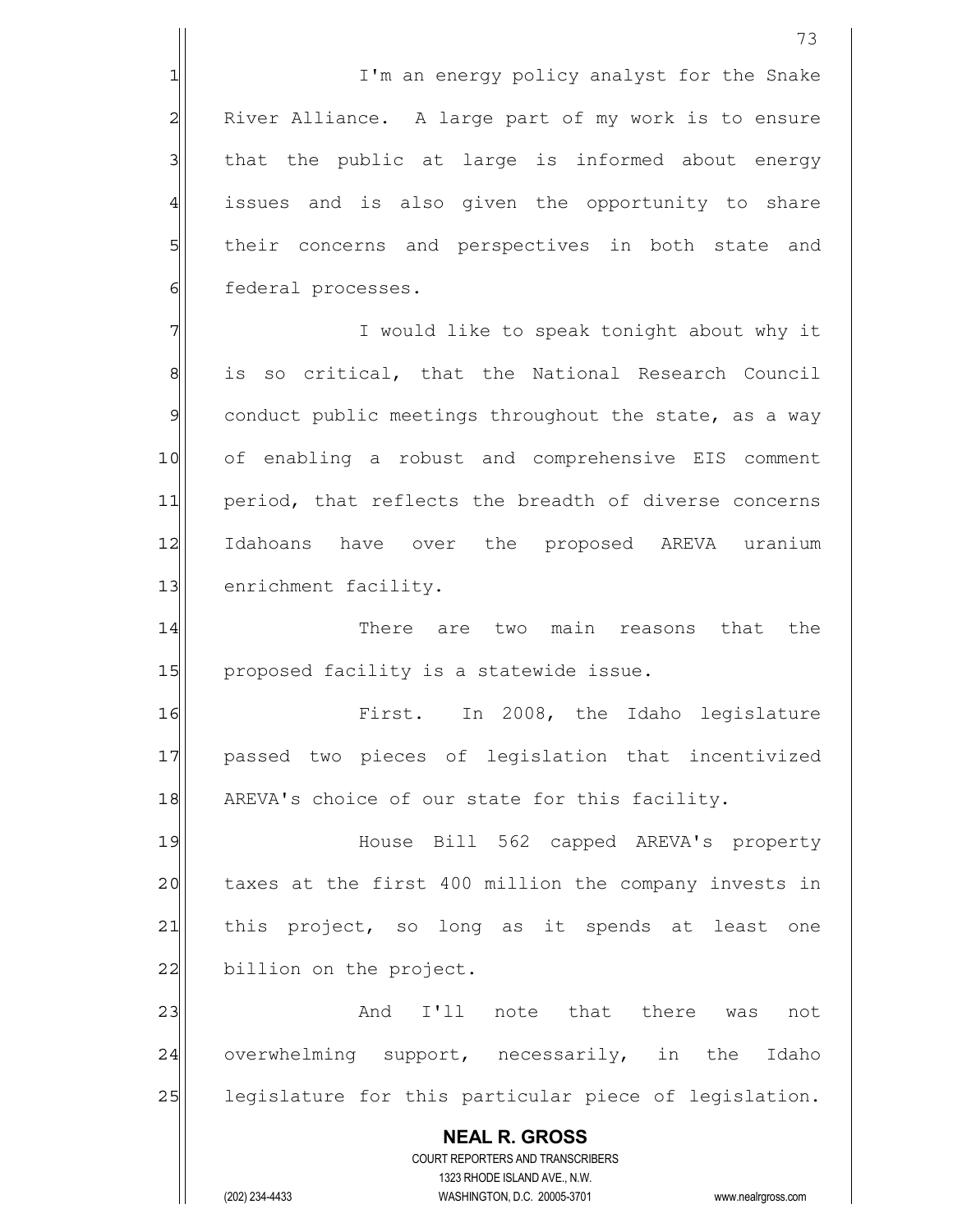**NEAL R. GROSS** COURT REPORTERS AND TRANSCRIBERS 1323 RHODE ISLAND AVE., N.W. (202) 234-4433 WASHINGTON, D.C. 20005-3701 www.nealrgross.com 74 1 There were 38 nays across both houses of the 2 legislature. 3 House Bill 561 gives AREVA a sales tax 4 exemption for production equipment. In passing these 5 s 5 b unique incentives, our legislature forfeited the 6 6 6 ability of all Idahoans to collect the typical dues 7 other manufacturers would pay, and in so doing, made 8 | this a statewide issue. 9 As the implications of this facility are 10 examined in the EIS process, all Idahoans should have 11 access to public meetings which inform the EIS. 12 Secondly, as those who testified before 13 me, Beatrice, in particular, have detailed, the 14 radioactive waste that would be produced by the 15 proposed facility is particularly problematic, and 16 proposes a series of questions unique to the uranium 17 enrichment process, which all Idahoans should be made 18 aware of and have the ability to comment on. 19 While the NRC has now classified depleted 20 uranium, it recognizes DU as a unique waste stream 21 | which requires specific rules for disposal which are 22 not yet determined. 23 additionally, the U.S. still lacks an 24 operational deconversion facility for depleted uranium 25 | hexafluoride. These issues put Idahoans in the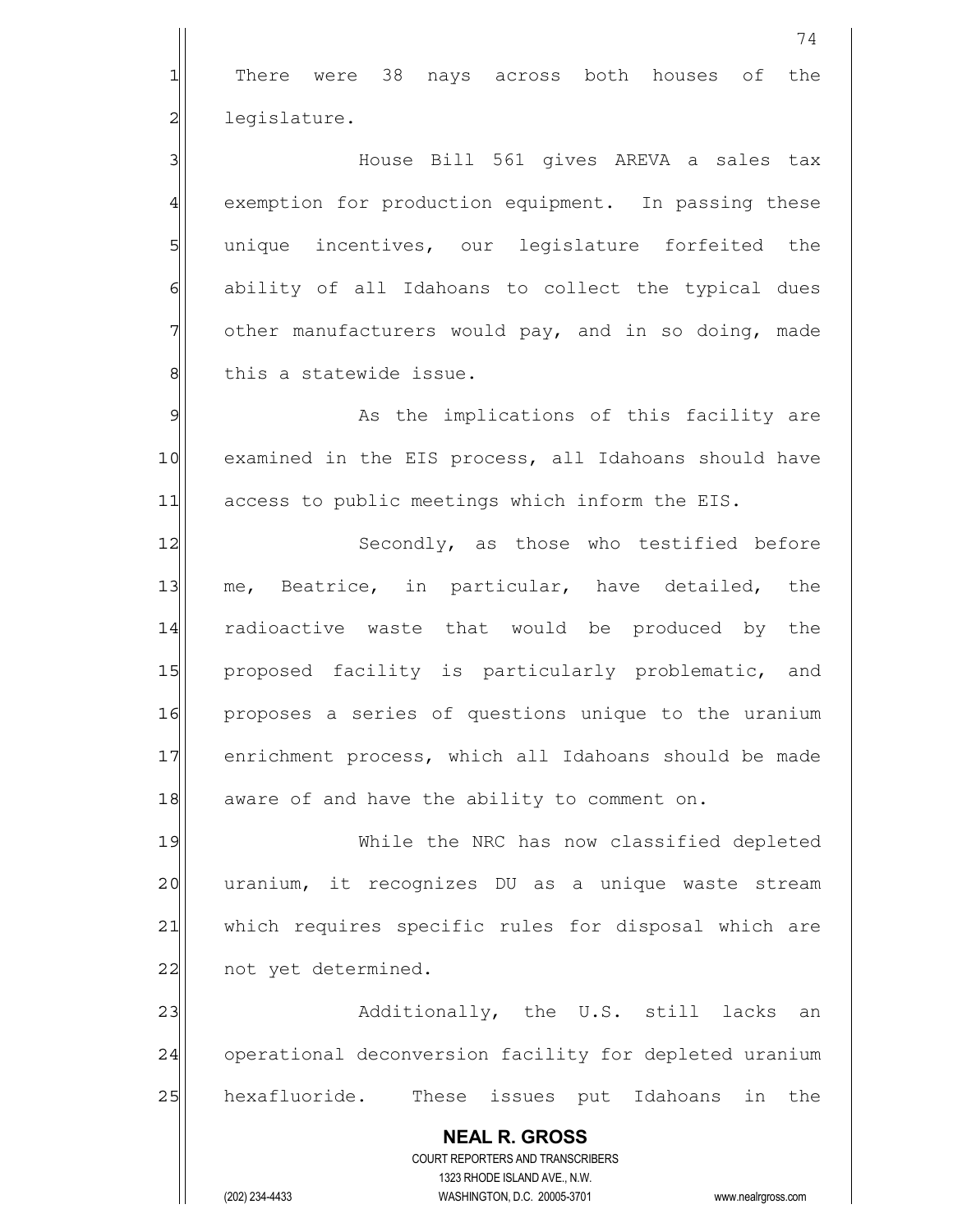**NEAL R. GROSS** COURT REPORTERS AND TRANSCRIBERS 1323 RHODE ISLAND AVE., N.W. (202) 234-4433 WASHINGTON, D.C. 20005-3701 www.nealrgross.com 75 1 position of housing a substance that increases in 2 radioactivity in time, and has nowhere to go but the  $3$  location it was produced, right here in Idaho, for an 4 indefinite period of time. 5 S  $6$  is the place of impact for this plant. 7 7 The is in the public interest, and in the 8 8 interest of preserving the integrity of the NRC 9 process, that additional public meetings are held 10 throughout the State of Idaho. Thank you for your 11 time and consideration. 12 MR. CAMERON: Thank you, Liz. 13 Is Nathan here? Nathan McMasters. Hi, 14 Nathan. 15 MR. MCMASTERS: Good evening. My name is 16 Nathan McMasters. I'm the president of Diversified 17 Metal Products. We're a specialty metal fabricator, 18 here, in Idaho Falls. We've been in Idaho Falls for 19 about 20 years. 20 I represent myself, my family, and our 15 21 employees, when I say welcome to AREVA and the Eagle 22 Rock Enrichment Facility. 23 | Tor those of us "in the know," we're a 24 fabricator of pressure vessels and things for the 25 | nuclear industry, so I'm a little "tilted," I guess.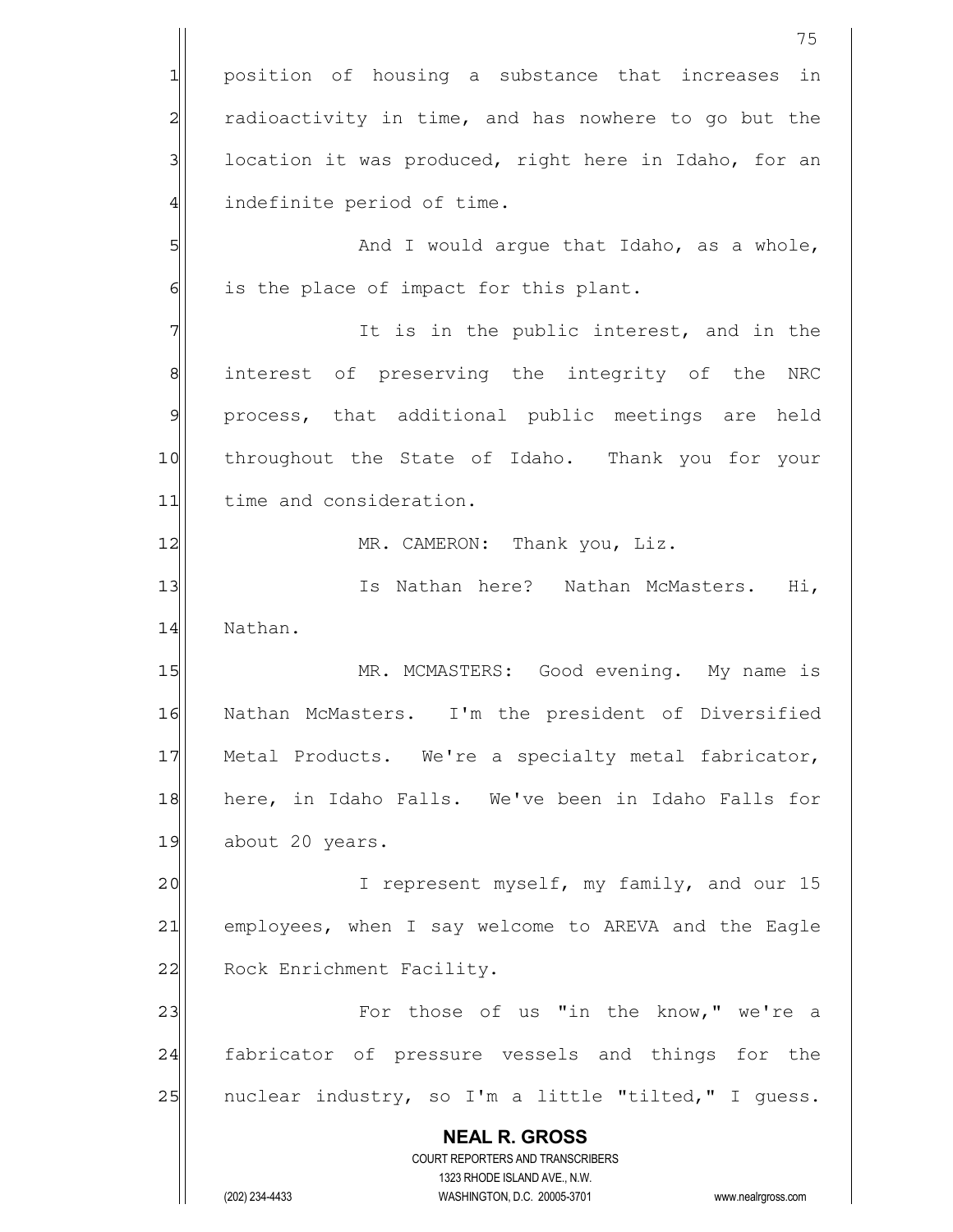|                | 76                                                                                                  |
|----------------|-----------------------------------------------------------------------------------------------------|
| $\mathbf{1}$   | But for those not so in the know, we're a fabricator                                                |
| $\overline{c}$ | of big shiny stainless things for the nuclear                                                       |
| $\mathbf{3}$   | industry.                                                                                           |
| $\overline{4}$ | So those of you who are concerned possibly                                                          |
| 5              | about the regulation in the nuclear industry, it is                                                 |
| 6              | the most regulated industry in the United States, and                                               |
| 7              | I can assure you of that. There's a lot that I can't                                                |
| $\,8\,$        | speak to, but I can speak to the regulation of the                                                  |
| $\mathsf{S}$   | nuclear industry.                                                                                   |
| 10             | They're nothing if not thorough. In fact,                                                           |
| 11             | we have a saying at Diversified that says if the                                                    |
| 12             | paperwork weighs as much as the product, we've done                                                 |
| 13             | our job.                                                                                            |
| 14             | So I urge the NRC, absolutely, to look at                                                           |
| 15             | water usage, power usage, all these sorts of things.                                                |
| 16             | But if they're like most of us here, they'll realize                                                |
| 17             | that it's absolutely a net positive to our area.<br>I'd                                             |
| 18             | also like to point out that--I mean, if you're like                                                 |
| 19             | me, you've seen nothing but thorough professionalism                                                |
| 20             | out of AREVA.                                                                                       |
| 21             | I've been nothing but impressed with                                                                |
| 22             | everything I've seen out of them; everything I've                                                   |
| 23             | heard them say; everything I've seen in the newspaper.                                              |
| 24             | mean, everything says that they're<br>I.                                                            |
| 25             | absolutely a great company. So, in closing, I'd just                                                |
|                | <b>NEAL R. GROSS</b>                                                                                |
|                | COURT REPORTERS AND TRANSCRIBERS                                                                    |
|                | 1323 RHODE ISLAND AVE., N.W.<br>(202) 234-4433<br>WASHINGTON, D.C. 20005-3701<br>www.nealrgross.com |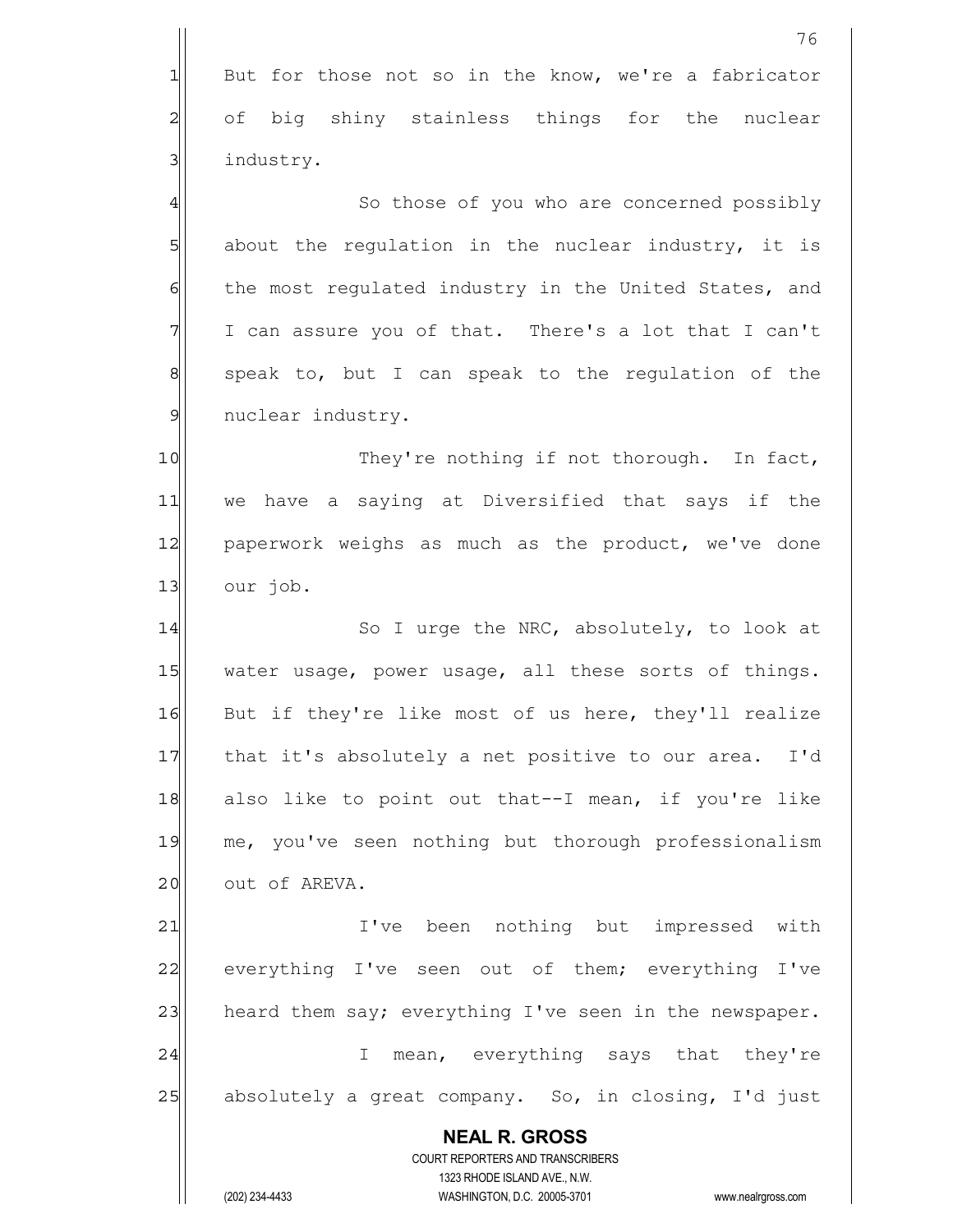|                | 77                                                                                                  |
|----------------|-----------------------------------------------------------------------------------------------------|
| $\mathbf{1}$   | like to say absolutely yes, and welcome to AREVA and                                                |
| $\overline{c}$ | the Eagle Rock Enrichment Facility. Thank you.                                                      |
| 3              | MR. CAMERON: Okay. Thank you.                                                                       |
| 4              | And Andrea. Andrea Shipley.                                                                         |
| 5              | MS. SHIPLEY: After my colleagues spoke,                                                             |
| 6              | I'm a bit scared to step up to the microphone.                                                      |
| 7              | Thank you for the opportunity to speak                                                              |
| $\,8\,$        | publicly this evening. My name is Andrea Shipley and                                                |
| $\mathfrak{S}$ | I'm the executive director of the Snake River                                                       |
| 10             | Alliance.                                                                                           |
| 11             | would like to echo my colleagues'<br>I.                                                             |
| 12             | concerns this evening, and also share some of the                                                   |
| 13             | research that the Alliance has conducted on AREVA.                                                  |
| 14             | Through our research, we've learned that                                                            |
| 15             | the French-owned company has a troubling track record                                               |
| 16             | across the globe. We are concerned that AREVA would                                                 |
| 17             | not make a very good neighbor due to its industrial                                                 |
| 18             | track record globally, the waste it will potentially                                                |
| 19             | leave in Idaho, and we would like to encourage the                                                  |
| 20             | National Research Council to hold public meetings                                                   |
| 21             | throughout Idaho.                                                                                   |
| 22             | The rest of Idaho deserves a chance to                                                              |
| 23             | make comments about the inevitable consequences of                                                  |
| 24             | uranium enrichment.                                                                                 |
| 25             | The focus of my testimony tonight will be                                                           |
|                | <b>NEAL R. GROSS</b>                                                                                |
|                | COURT REPORTERS AND TRANSCRIBERS                                                                    |
|                | 1323 RHODE ISLAND AVE., N.W.<br>(202) 234-4433<br>WASHINGTON, D.C. 20005-3701<br>www.nealrgross.com |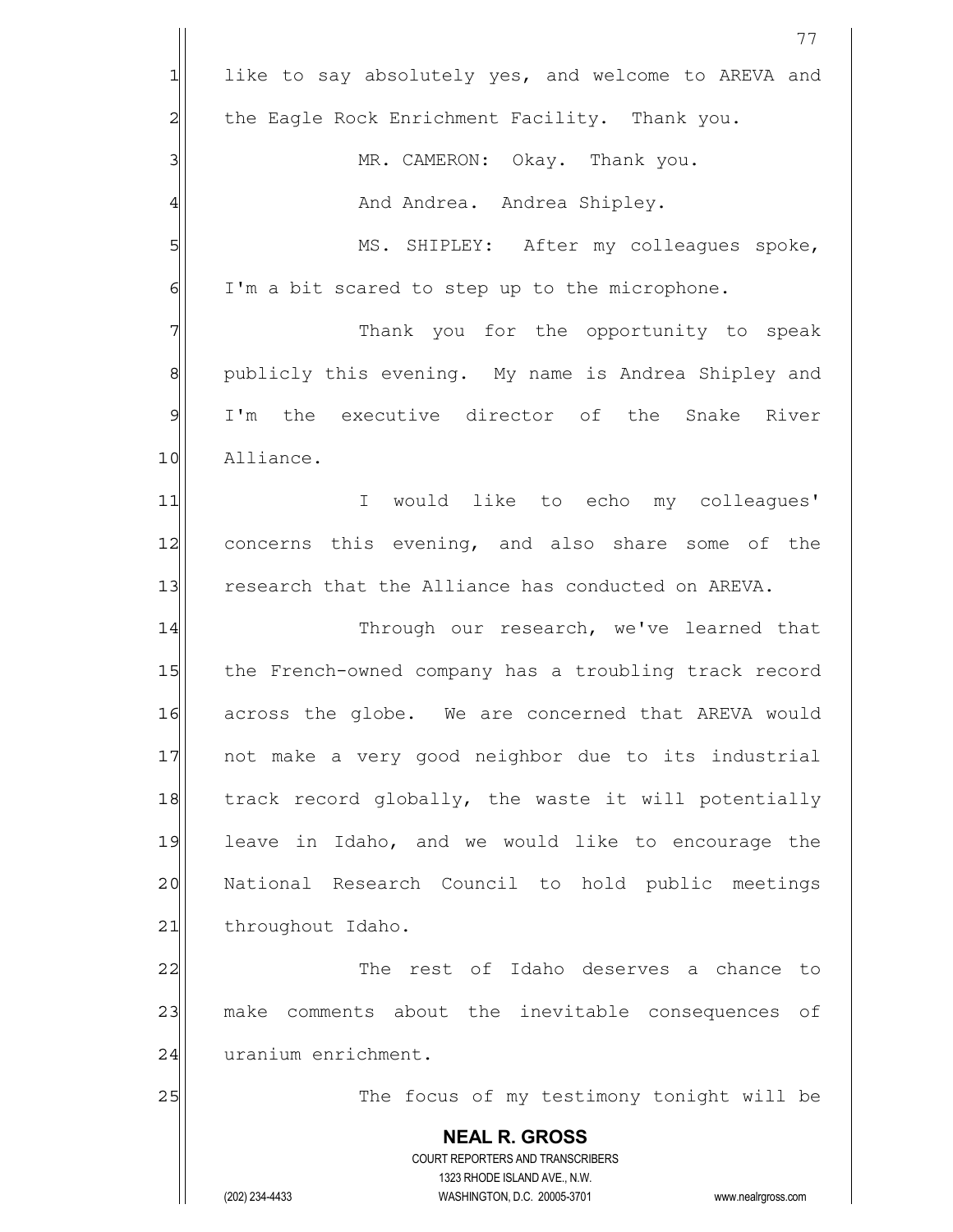1 to highlight some of the business practices on record 2 that have led to human rights infringement, water and  $3$  land contaminations, and radioactive leaks.

4|| AREVA runs the reprocessing plant in 5 LeHavre, France, where that single facility pours one 6 6 million gallons of radioactive liquid into the English 7 Channel each year, and has contaminated the seas from 8 | France clear to the Arctic Circle. AREVA has also 9 mined uranium in Niger for the past 40 years. An 10 activist there accused it of destroying the lives and 11 livelihood of indigenous people and of depleting 12 | groundwater.

13 Geiger counters took readings around that 14 Nigerian community and found that local water supplies 15 were radiologically contaminated at ten times the 16 World Health Organization's level for safe drinking 17 water.

18 Subsequent findings also uncovered rocks 19 outside the AREVA-owned hospital were 10 times more 20 radioactive than normal background levels.

21 and more recently, in France, during the 22 Summer of 2008, a series of radioactive leaks and 23 | spills at AREVA-owned facilities cast doubt on the 24 company's safety and environmental management. During 25 the worst instance in Southern France, where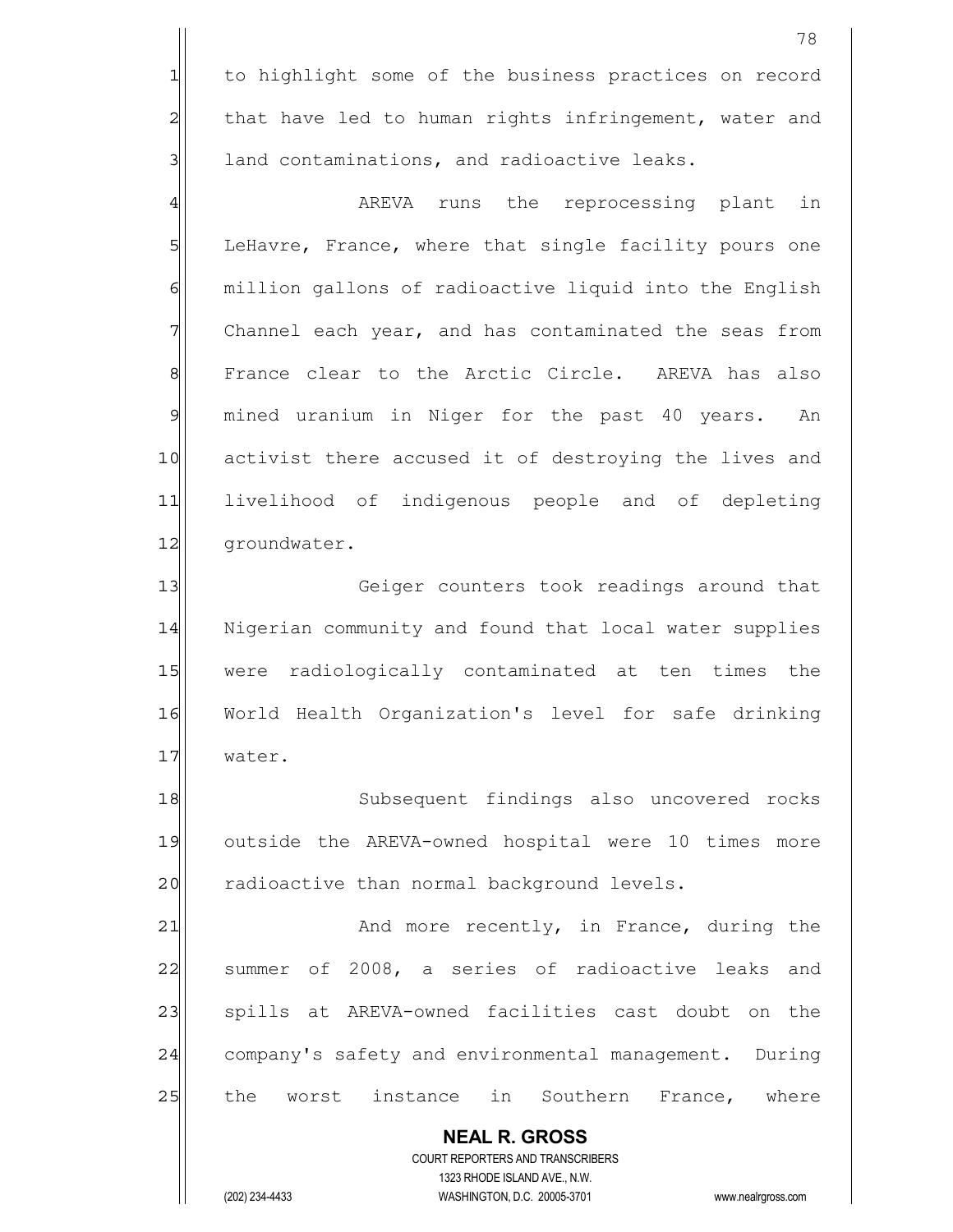1 radioactivity leaked into two rivers and entered the 2 groundwater, the company waited 16 hours before  $3$  warning the public.

4 and These are just some of AREVA's business 5 5 practice on record. The Environmental Impact 6 Statement must take AREVA's track record as part of  $7$  the context of its study to truly reflect what is at  $8$  stake for Idaho's air, water, land and people.

9 This proposed facility is simply not worth 10 the risks. Despite its worldwide reach, AREVA can 11 only survive financially as long as the French 12 government props it up.

13 The risks of nuclear waste, contamination 14 and proliferation, that are the inevitable 15 consequences of uranium enrichment will be ours to 16 bear.

17 Please consider holding public meetings 18 throughout the state in order to get a record of these 19 concerns, and many others. Thank you.

20 MR. CAMERON: Okay. Thank you, Andrea.

21 | Let's next go to Cindy Smith-Putnam, Rob 22 Childs, and Marty Hubner. Hi, Cindy.

23 MS. SMITH-PUTNAM: I'm going to break it,  $24$  for sure. [Microphone falls off stand]

25 My name is Cindy Smith-Putnam. I'm here

 **NEAL R. GROSS** COURT REPORTERS AND TRANSCRIBERS

1323 RHODE ISLAND AVE., N.W.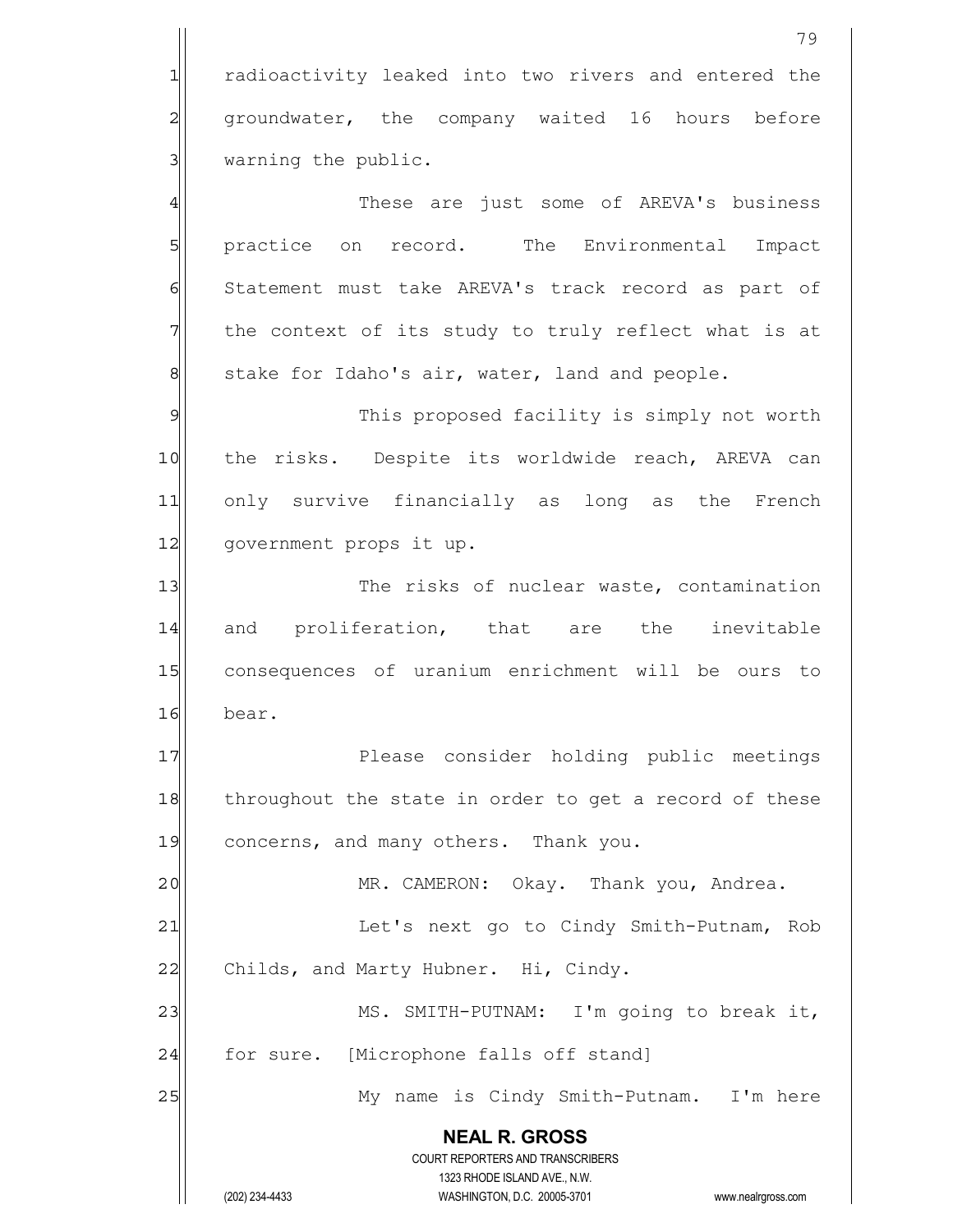|                | 80                                                                                                  |
|----------------|-----------------------------------------------------------------------------------------------------|
| $\mathbf 1$    | tonight speaking on behalf of Eastern Idaho Regional                                                |
| $\overline{a}$ | Medical Center, which is the third largest private                                                  |
| $\overline{3}$ | employer in Bonneville County.                                                                      |
| $\overline{4}$ | And I'm here to offer the unique vantage                                                            |
| $\overline{5}$ | point of a local private business that has no direct                                                |
| $\epsilon$     | stake in uranium enrichment, commercial nuclear power,                                              |
| 7              | AREVA, or any other of the wondrous and highly                                                      |
| $\mathbf 8$    | technical things that occur out there in the desert.                                                |
| $\mathfrak{S}$ | We don't make any of the shiny stainless                                                            |
| 10             | things, even, although we use some of them in our                                                   |
| 11             | operating rooms.                                                                                    |
| 12             | Nevertheless, the indirect and positive                                                             |
| 13             | impacts of AREVA's license application are very clear                                               |
| 14             | to us, and that prompts my comments tonight on behalf                                               |
| 15             | of the hospital in support of this license                                                          |
| 16             | application, and in requesting the NRC's thorough,                                                  |
| 17             | effective and efficient review and completion of this                                               |
| 18             | licensing process.                                                                                  |
| 19             | The indirect impacts we welcome are the                                                             |
| 20             | project's potential for new, better, and<br>more                                                    |
| 21             | environmentally reasonable solutions to decades-old                                                 |
| 22             | energy problems.                                                                                    |
| 23             | We seek an energy future which is safe,                                                             |
| 24             | sound, and sustainable, and our view is that that must                                              |
| 25             | consist of a balanced energy portfolio, a mix of the                                                |
|                | <b>NEAL R. GROSS</b>                                                                                |
|                | COURT REPORTERS AND TRANSCRIBERS                                                                    |
|                | 1323 RHODE ISLAND AVE., N.W.<br>(202) 234-4433<br>WASHINGTON, D.C. 20005-3701<br>www.nealrgross.com |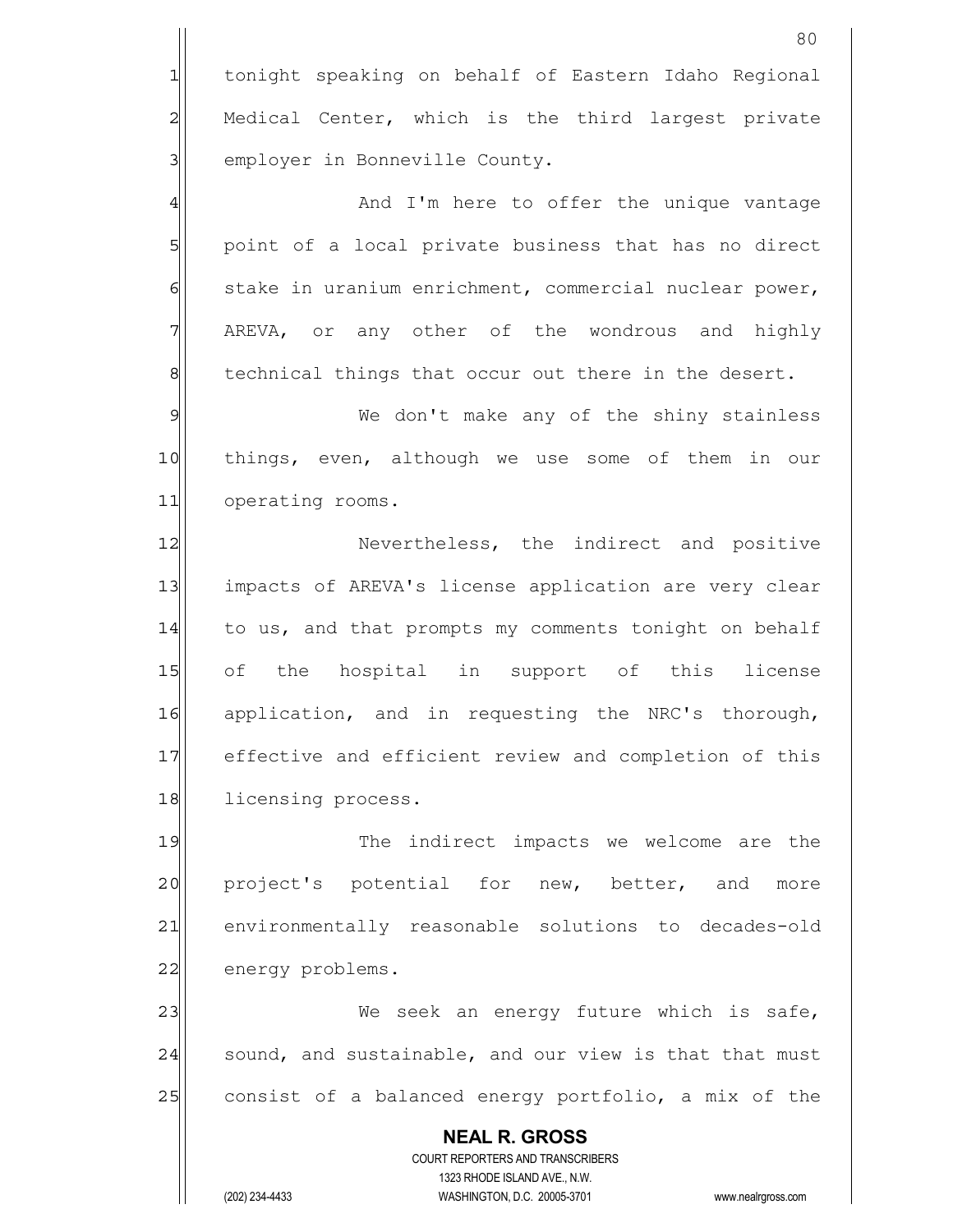$1$  traditional sources that we've always used.

2 But even though we have become overly  $3$  reliant on them, with a host of painful consequences,  $4$  environmental, that are coming with that overreliance, 5 it must include a new focus on tapping into 6 6 6 renewables, and the inescapable conclusion that it 7 must include readily available and plentiful sources 8 of commercial nuclear power.

9 9 If we are right about that, it logically 10 follows that we also need new domestic uranium 11 enrichment facilities and new commercial nuclear power 12 plants.

13 And with regard to the former, we support 14 the application and the siting of AREVA's Eagle Rock 15 Enrichment Facility.

16 The process that you described, early on, 17 in your slides, and with that of your staff, is 18 incredibly impressive in its scope and its 19 thoroughness.

20 In fact, it's so painstaking, that 21 probably to citizens like us, and maybe even sometimes 22 you, in doing your daily work, it might feel something 23 like watching paint dry.

24 | Nothing about this appears to be loosey-25 goosey, and that's okay. That's a good thing, and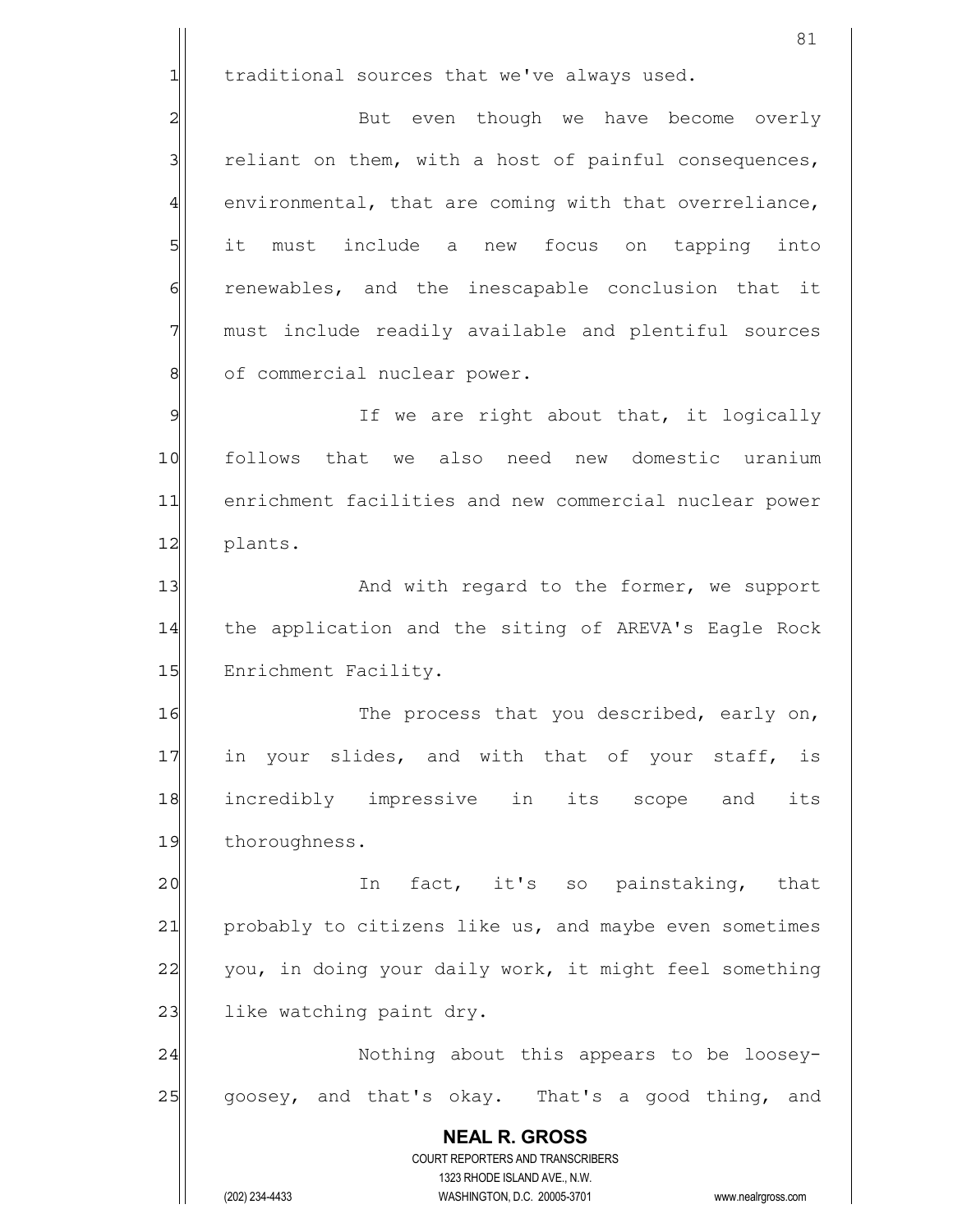1 it's confidence-inspiring for all of this in our room, 2 no matter what our viewpoint, because ultimately, it's 3 our guarantee as citizens, that decisions are made  $4$  that are in the public interest, where input is sought 5 and considered, and even if a final decision and 6 report can't make everyone happy, everyone must agree 7 on the integrity and exhaustiveness of the review, 8| which means that we can also support the ultimate 9 decision.

10 EIRMC expects and trusts that the NRC will 11 conduct a thorough review of the environmental impact 12 and public safety issues inherent in a project of this 13 magnitude, with a keen eye on land use, water impacts, 14 air quality and transportation considerations.

15 We further expect and trust that that 16 rigorous review will be grounded in science, just like 17 the health care decisions that occur in our hospital 18 every day, we trust and expect that the NRC will be 19 unmoved by opinion, emotion or rhetoric.

20 We are confident that within that 21 framework, you will find, as we have, that the 22 applicant, the application, the project and the site, 23 are all poised to make safe, significant, and positive 24 contributions to our national energy policy, to our 25 State's brain trust and economy, and to our local

 COURT REPORTERS AND TRANSCRIBERS 1323 RHODE ISLAND AVE., N.W. (202) 234-4433 WASHINGTON, D.C. 20005-3701 www.nealrgross.com

 **NEAL R. GROSS**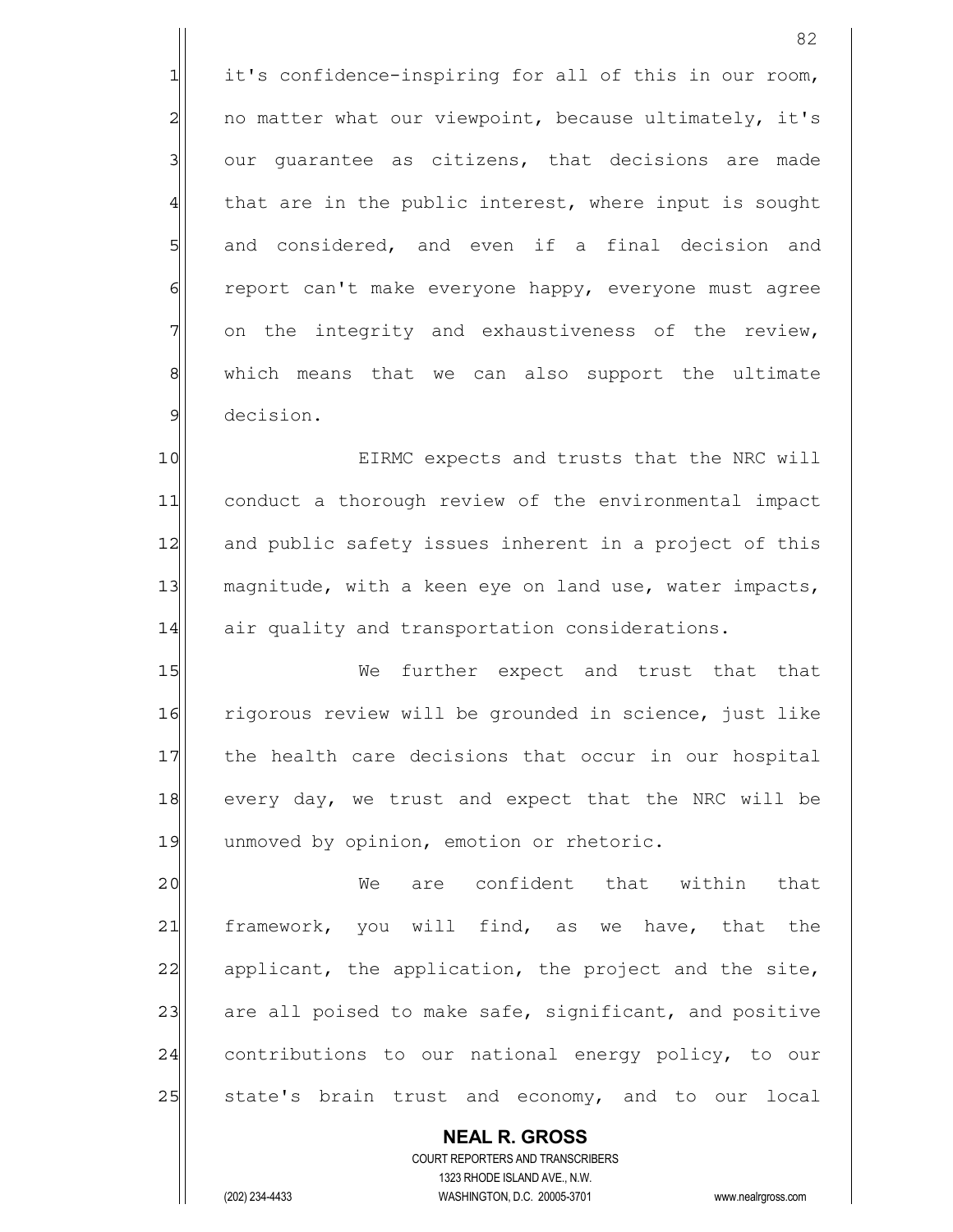**NEAL R. GROSS** COURT REPORTERS AND TRANSCRIBERS 1323 RHODE ISLAND AVE., N.W. (202) 234-4433 WASHINGTON, D.C. 20005-3701 www.nealrgross.com 1 proud claim to be one of the brightest technology and 2 energy lights in all the world. 3 3 3 Those with the greatest stake in the 4 safety and environmental aspects of this project are,  $\frac{1}{\sqrt{2}}$  of course, those of us who live and do business near 6 6 the proposed project. 7 TH EIRMC and our 1300 employees fit that 8 description. 9 9 NRC is not new to Idaho Falls. NRC has 10 been here many times before, and I believe it's not 11 lost on you, that we are a community who is perhaps 12 unique in the depth and richness of our understanding 13 of the relative benefits and risks of work in the 14 nuclear field. 15 Because of that level of understanding, 16 which is based in science, and fostered by our daily 17 interactions, shoulder to shoulder, with one of the 18 most concentrated and experienced groups of experts in 19 the field, we are also probably unique in our support 20 for ongoing advances in nuclear work compared to other 21 communities. 22 and not just the research in the nuclear 23 field, but also the practical applications of that 24 work. 25 | Another way our community is unique is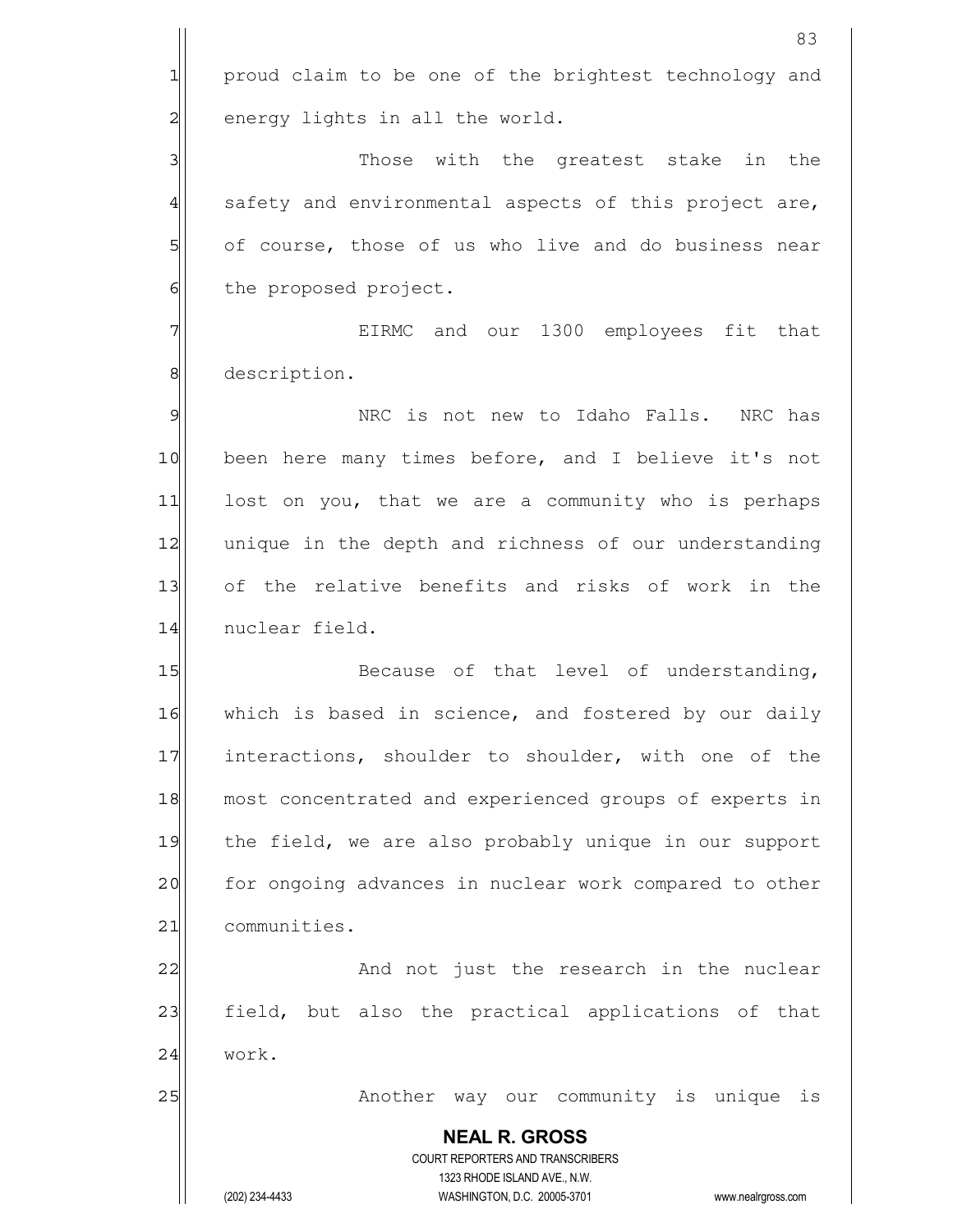84 1 that we are blessed with a large number of active and 2 involved corporate citizens, companies who link arms, 3 donate money, donate time to make this a better place 4 to live. And you said that part of your analysis 5 would be the socioeconomic impact of this application. 6 6 So it's significant for you to know that 7 AREVA has already shown itself to be a kindred spirit 8 8| in this way. Embracing its obligation and privilege 9 to look beyond the laws of its business, and to the 10 interests of our broader community, they have already 11 stepped up with numerous examples of donations, 12 community leadership, community involvement, and we 13 welcome and embrace those. 14 In fact, as a person who writes many, many

15 checks of corporate philanthropy, the idea of another 16 | "deep pocket" in this town is pretty cool and I'm not 17 ashamed to admit it.

18 I thank you for considering this input, 19 and we wish you well in your important work.

20 | MR. CAMERON: Thank you very much.

21 Thank you, Cindy, and now we're going to 22 hear from--is this Rob?

23 | MR. CHILDS: Yes.

24 MR. CAMERON: Rob Childs. And then we're 25 going to go to Marty Hubner and then Dave Hensel.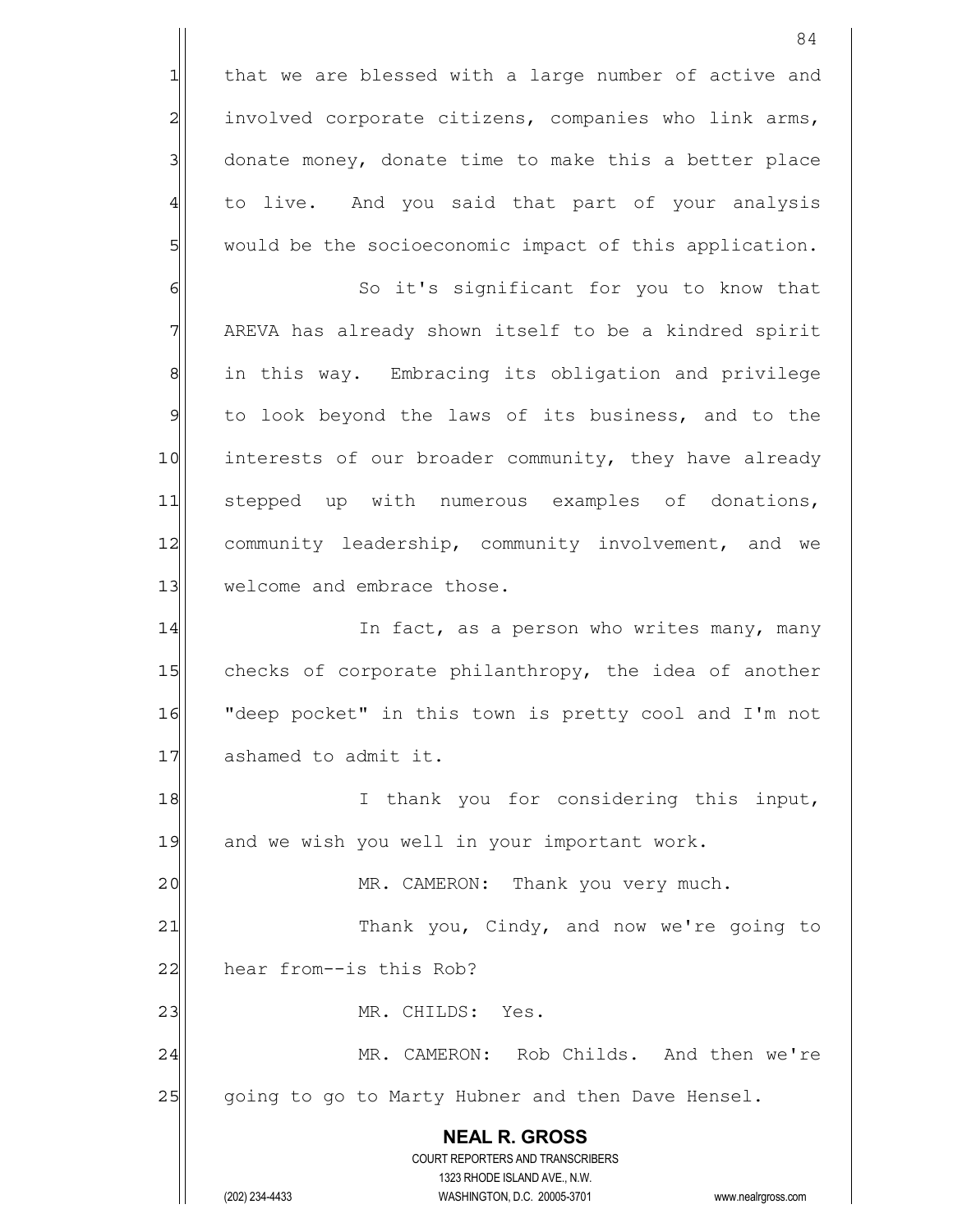|                | 85                                                                  |
|----------------|---------------------------------------------------------------------|
| 1              | MR. CHILDS: Thank you. Good evening. My                             |
| $\overline{c}$ | name is Rob Childs. I'm the president and CEO of the                |
| 3              | Greater Idaho Falls Chamber of Commerce, and chairman               |
| $\overline{4}$ | of the Idaho Chamber Alliance.                                      |
| 5              | On behalf of our 900-plus Chamber members                           |
| $\epsilon$     | in this community, the 26 Chambers across the State of              |
| 7              | Idaho, we'd like to welcome you back to Idaho and to                |
| $\,8\,$        | our community.                                                      |
| $\mathcal{P}$  | Our specific Chamber of Commerce, we have                           |
| 10             | a committee called the Science, Technology and Energy               |
| 11             | Committee, and we've been reviewing AREVA's                         |
| 12             | environmental report, and have reviewed information                 |
| 13             | regarding the centrifuge technology and we feel                     |
| 14             | comfortable endorsing AREVA's application to build and              |
| 15             | operate the Eagle Rock Enrichment Facility.                         |
| 16             | We've had the opportunity to get to know                            |
| 17             | AREVA, and appreciate the company's interest in                     |
| 18             | creating a positive business climate.                               |
| 19             | AREVA has shown its commitment to our                               |
| 20             | community by opening an office and becoming a part of               |
| 21             | our community. AREVA has demonstrated a willingness                 |
| 22             | to communicate with us whenever we have questions with              |
| 23             | regard to their application.                                        |
| 24             | We also recognize and appreciate the work                           |
| 25             | of the NRC. It gives our community confidence in                    |
|                | <b>NEAL R. GROSS</b>                                                |
|                | COURT REPORTERS AND TRANSCRIBERS<br>1323 RHODE ISLAND AVE., N.W.    |
|                | (202) 234-4433<br>WASHINGTON, D.C. 20005-3701<br>www.nealrgross.com |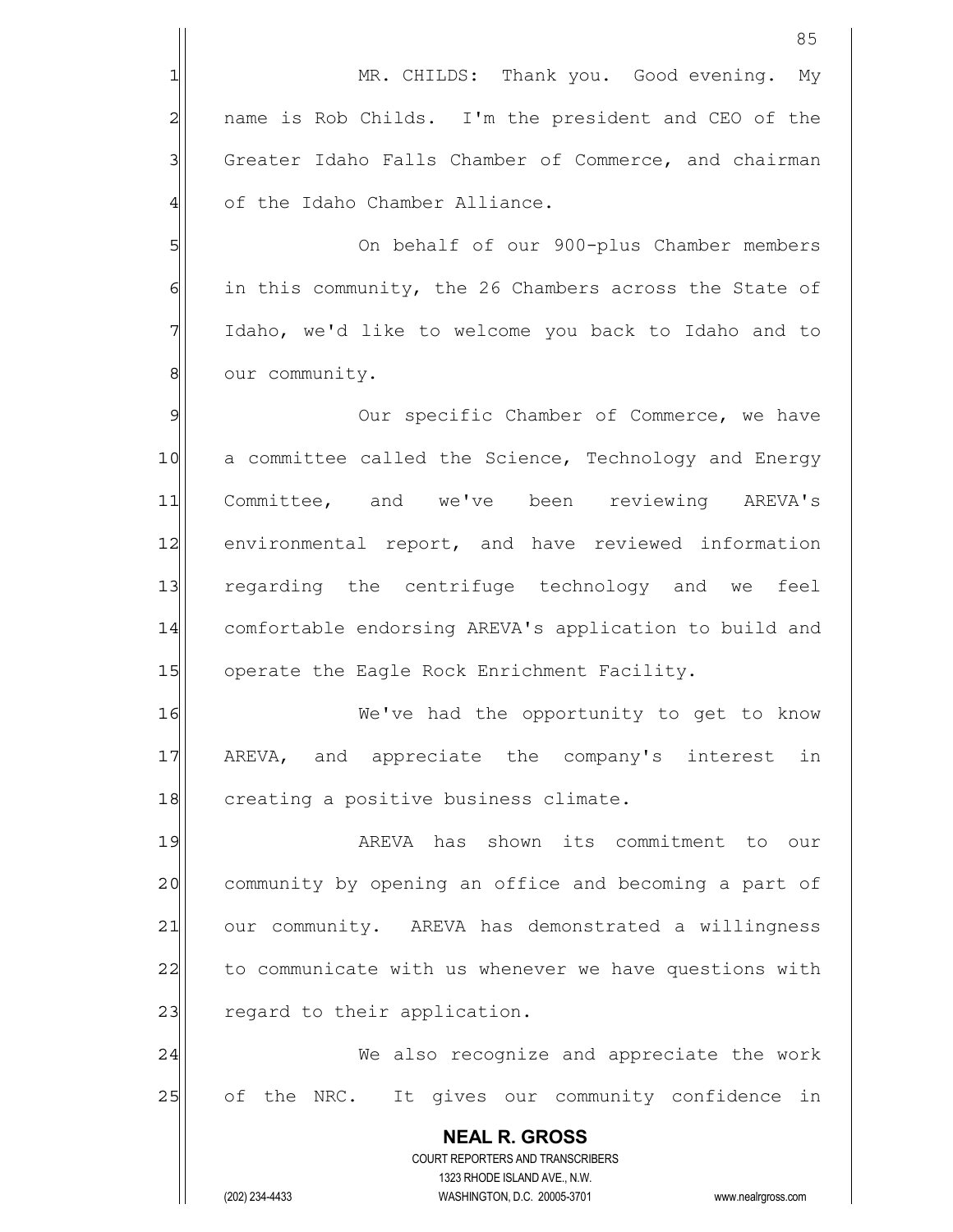|                | 86                                                                                                  |
|----------------|-----------------------------------------------------------------------------------------------------|
| $\mathbf{1}$   | knowing how thorough the EIS process will be.                                                       |
| $\overline{c}$ | Our comments regarding the appropriate                                                              |
| 3              | scope and content is as follows.                                                                    |
| 4              | We believe the following issues should be                                                           |
| 5              | addressed in the draft EIS, including waste                                                         |
| $\epsilon$     | management, noise, air and water issues, land use,                                                  |
| 7              | historic and cultural issues, potential health                                                      |
| $\,8\,$        | impacts, and socioeconomic issues.                                                                  |
| $\mathfrak{S}$ | In closing, we feel confident that Eagle                                                            |
| 10             | Rock Enrichment Facility will bring benefits to our                                                 |
| 11             | community, state, and nation while safeguarding our                                                 |
| 12             | environment. That's it. We encourage you to                                                         |
| 13             | thoroughly--and just like everybody else has said--                                                 |
| 14             | let's do this pretty quick. So with that, thank you                                                 |
| 15             | very much.                                                                                          |
| 16             | MR. CAMERON: Okay, Rob. Thank you.                                                                  |
| 17             | And Marty.                                                                                          |
| 18             | MR. SKINNER: Marty had to leave. I have                                                             |
| 19             | his written statement and I'll submit that.                                                         |
| 20             | MR. CAMERON: Okay. Thank you very much.                                                             |
| 21             | Dave Hensel.                                                                                        |
| 22             | MR. HENSEL: Hello. My name is Dave                                                                  |
| 23             | Hensel. I live in Teton County, Idaho, and I want to                                                |
| 24             | thank the NRC for hosting this event, and I want to                                                 |
| 25             | thank everyone here for attending.                                                                  |
|                | <b>NEAL R. GROSS</b><br>COURT REPORTERS AND TRANSCRIBERS                                            |
|                | 1323 RHODE ISLAND AVE., N.W.<br>(202) 234-4433<br>WASHINGTON, D.C. 20005-3701<br>www.nealrgross.com |
|                |                                                                                                     |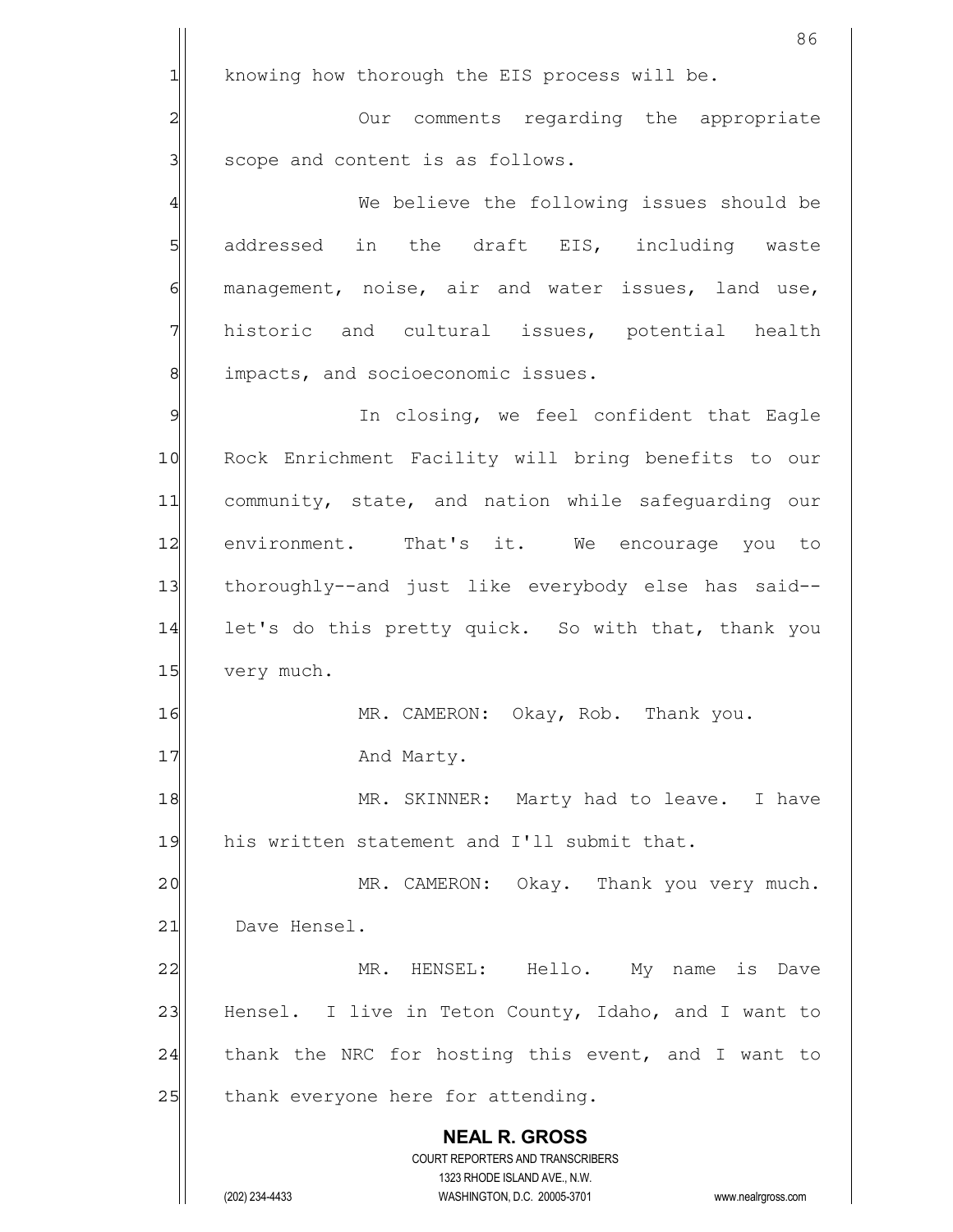|                | 87                                                                                                  |
|----------------|-----------------------------------------------------------------------------------------------------|
| 1              | It's really one of the greatest things, I                                                           |
| $\overline{a}$ | think, about our political process, is that we can all                                              |
| 3              | get together and discuss these issues.                                                              |
| $\overline{4}$ | I just have a couple things I want to                                                               |
| 5              | mention. Some of them have been touched on before.                                                  |
| 6              | One of our elected representatives, early on, talked                                                |
| 7              | about the difference between enriched uranium for                                                   |
| $\,8\,$        | commercial power generation and enriching uranium to                                                |
| $\mathfrak{S}$ | use in nuclear weapons, and I understand that there is                                              |
| 10             | a difference.                                                                                       |
| 11             | But I think a big danger, or a problem                                                              |
| 12             | that we face as a country, is that it's not obvious to                                              |
| 13             | everyone that that's a difference.                                                                  |
| 14             | few years ago, as part of a<br>A                                                                    |
| 15             | justification for going to war, we were told that a                                                 |
| 16             | country had bought yellowcake and was obtaining                                                     |
| 17             | yellowcake so that they could start producing nuclear                                               |
| 18             | bombs.                                                                                              |
| 19             | And as I understand it, yellowcake is one                                                           |
| 20             | step further removed from this process than enrichment                                              |
| 21             | is.                                                                                                 |
| 22             | The United States, we're fairly                                                                     |
| 23             | sophisticated with media, we have a great educational                                               |
| 24             | system, a high level of literacy, but that<br>was                                                   |
| 25             | presented to the population as a reason to go to war,                                               |
|                | <b>NEAL R. GROSS</b>                                                                                |
|                | COURT REPORTERS AND TRANSCRIBERS                                                                    |
|                | 1323 RHODE ISLAND AVE., N.W.<br>(202) 234-4433<br>WASHINGTON, D.C. 20005-3701<br>www.nealrgross.com |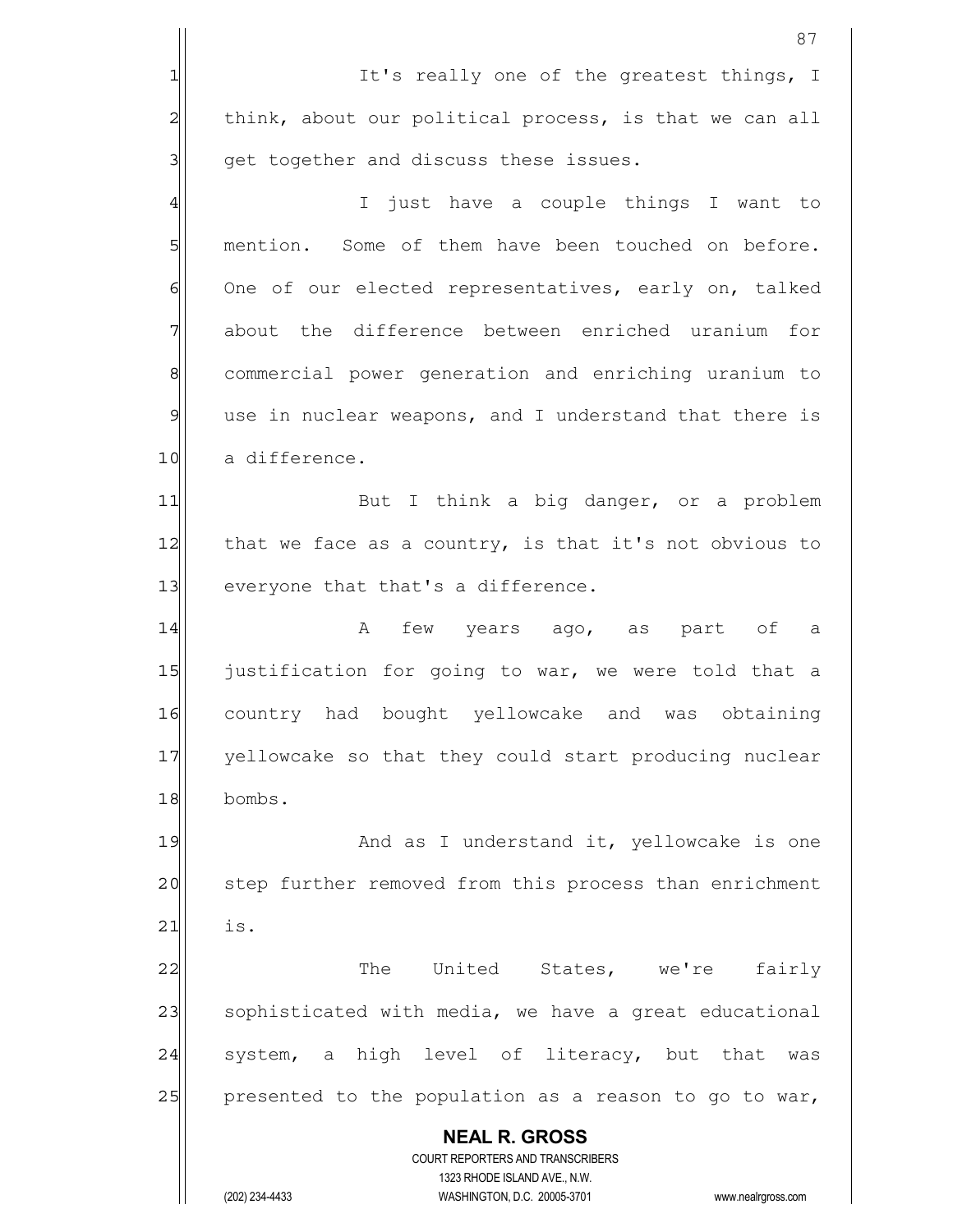$1$  and eventually, it was proven to be a false report.

2 But I think what's interesting about it  $3$  was, is the public opinion, it was molded by this 4 information and people were afraid. We were ready to 5| go to war because a country was going to start 6 6 producing nuclear weapons.

7 and so if we tell everyone that we don't 8 8 want other nations developing nuclear weapons, that 9 enriching uranium is a dangerous thing, and poses a 10 security threat, then I think we have to be very 11 careful, as a country, with what we do, and not only 12 with what we say, and so I would question, and I don't 13 know, this is probably outside the scope of what you 14 can look at but I think it is an important question to 15 ask--is do the people in Pakistan, do the people in 16 North Korea, do the people in Venezuela, do the people 17 in Saudi Arabia or wherever--do they understand that 18 the United States, when we are enriching uranium, are 19 only doing it to a certain level and not just 20 enriching uranium, which we continually say on the 21 international stage is the first step towards 22 producing nuclear weapons.

23 So very, very concerned about not so much 24 the potential for this plant to produce nuclear grade 25 uranium. I understand that's not going to happen.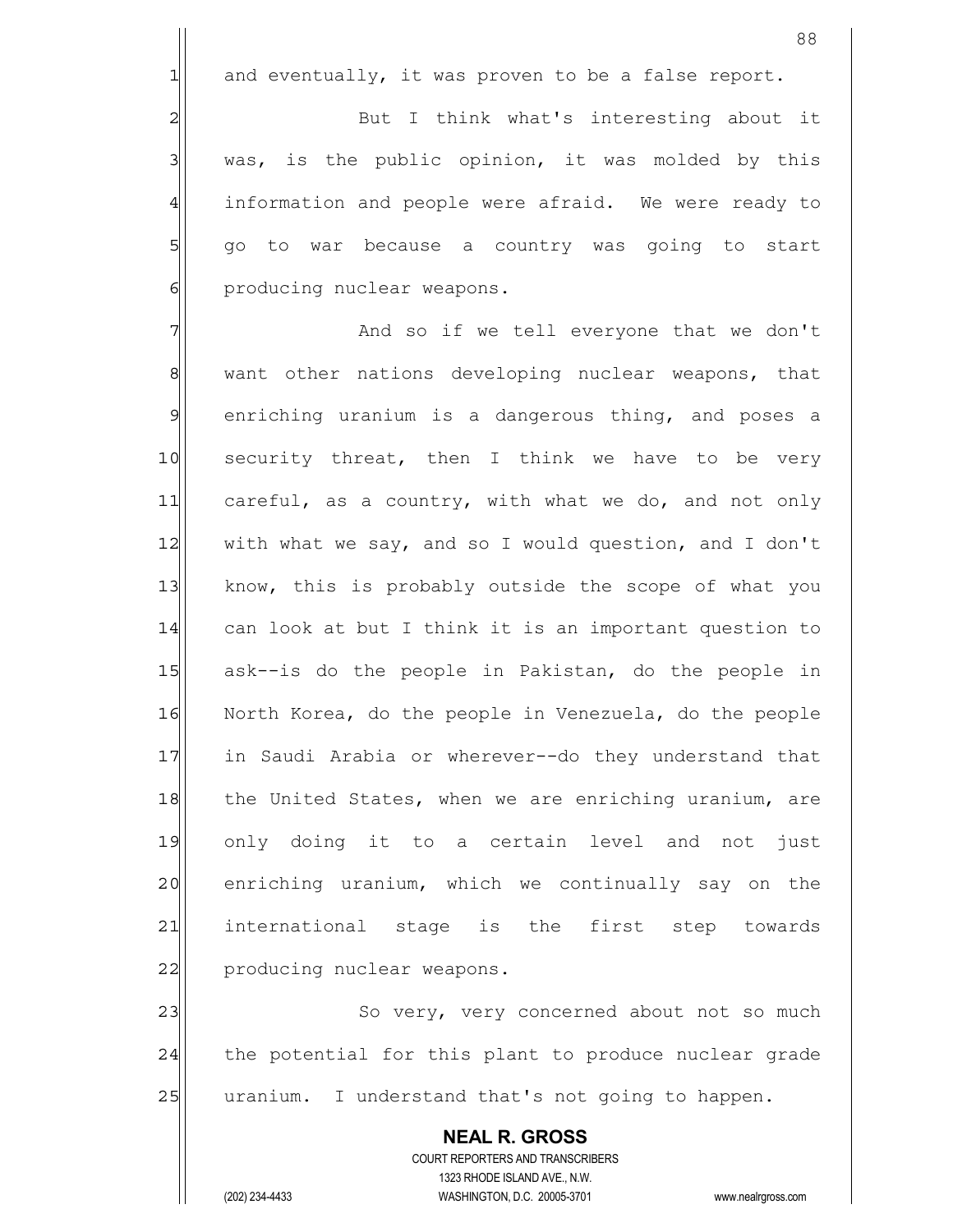**NEAL R. GROSS** COURT REPORTERS AND TRANSCRIBERS 1323 RHODE ISLAND AVE., N.W. 89 1 But the fact that it is something that 2 we're going to have a huge responsibility to explain  $3$  to the rest of the international community. 4 and then there is the issue of nuclear waste 5 5 5 5 and this has been touched on by several people. And 6 6 follow the United States, we do not have a home for depleted  $7$  uranium, and as I understand it, we don't even have a 8 | protocol for how we're going to deal with it. 9 Several people have said that let's "fast 10 track" this, and it sort of seems to me like we're 11 putting the cart before the horse. If we don't know 12 what we're going to do with this, then maybe we ought 13 to take the time, after, you know, dealing with 14 | nuclear energy and its resulted waste stream for 60 15 years, maybe we ought to answer those fundamental 16 questions first. 17 and then to tie in with the fact that the 18 EIS looks at environmental justice. And as I 19 understand it, depleted uranium becomes more deadly, 20 i.e., more radioactive over the course of time, and it 21 is the most dangerous after about a million years. 22 So one response would be: A million years? 23 I'm not going to worry about that. But I think we 24 really need to look at the question of is this 25 something we ought to dump on, not our children or our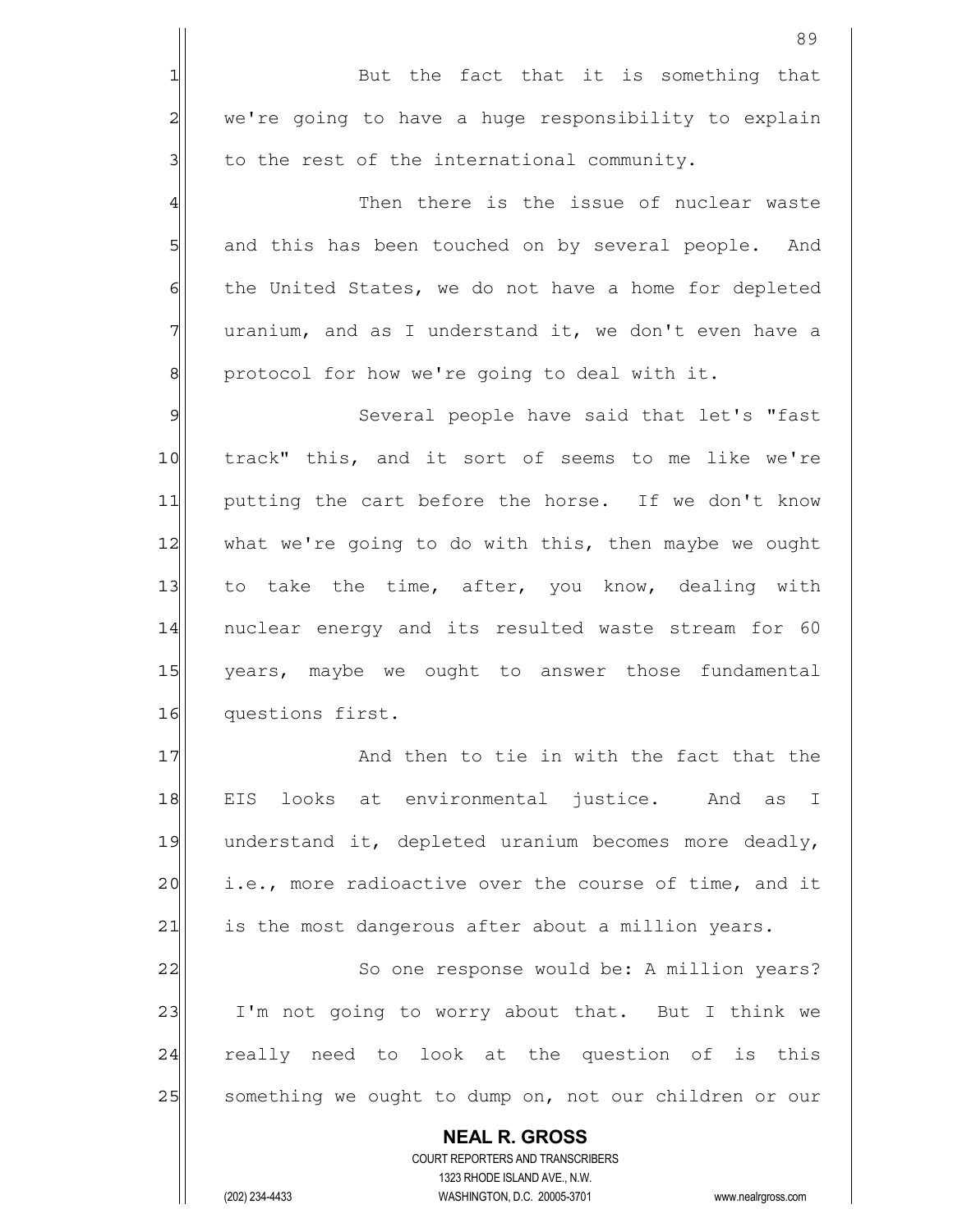1 children's children, but uncounted generations in the 2 future.

3 We don't--we have a nuclear waste problem 4| in this country. Yucca Mountain's dead. There's a 5 Sommercial low level waste facility in Utah, located 6 on private land, and there's lots of neighboring 7 states and lots of foreign countries that are very 8 8 excited about this, because their waste, they want to 9 ship their waste to Utah, and the State of Utah is 10 beginning to discover that it has very little that it 11 can say about what comes into this licensed facility.

12 and the reality is, is that any waste that 13| gets produced at this site, outside of Idaho Falls, is 14 probably going to stay there for the lifetime of at 15 least everyone in this room and probably much, much 16 longer.

17 I also would encourage you to have more 18 meetings, and not only in other places in Idaho, but I 19 think in the Greater Yellowstone ecosystem area. The 20 economy in Teton Valley, for what it is right now, is 21 fairly dependent on tourism, and the same is true of 22 Jackson, Wyoming, West Yellowstone, all the way into 23 Cody, Wyoming.

24 We make our money by bringing people in to 25 | see the natural wonders that we have, not because we

> **NEAL R. GROSS** COURT REPORTERS AND TRANSCRIBERS 1323 RHODE ISLAND AVE., N.W. (202) 234-4433 WASHINGTON, D.C. 20005-3701 www.nealrgross.com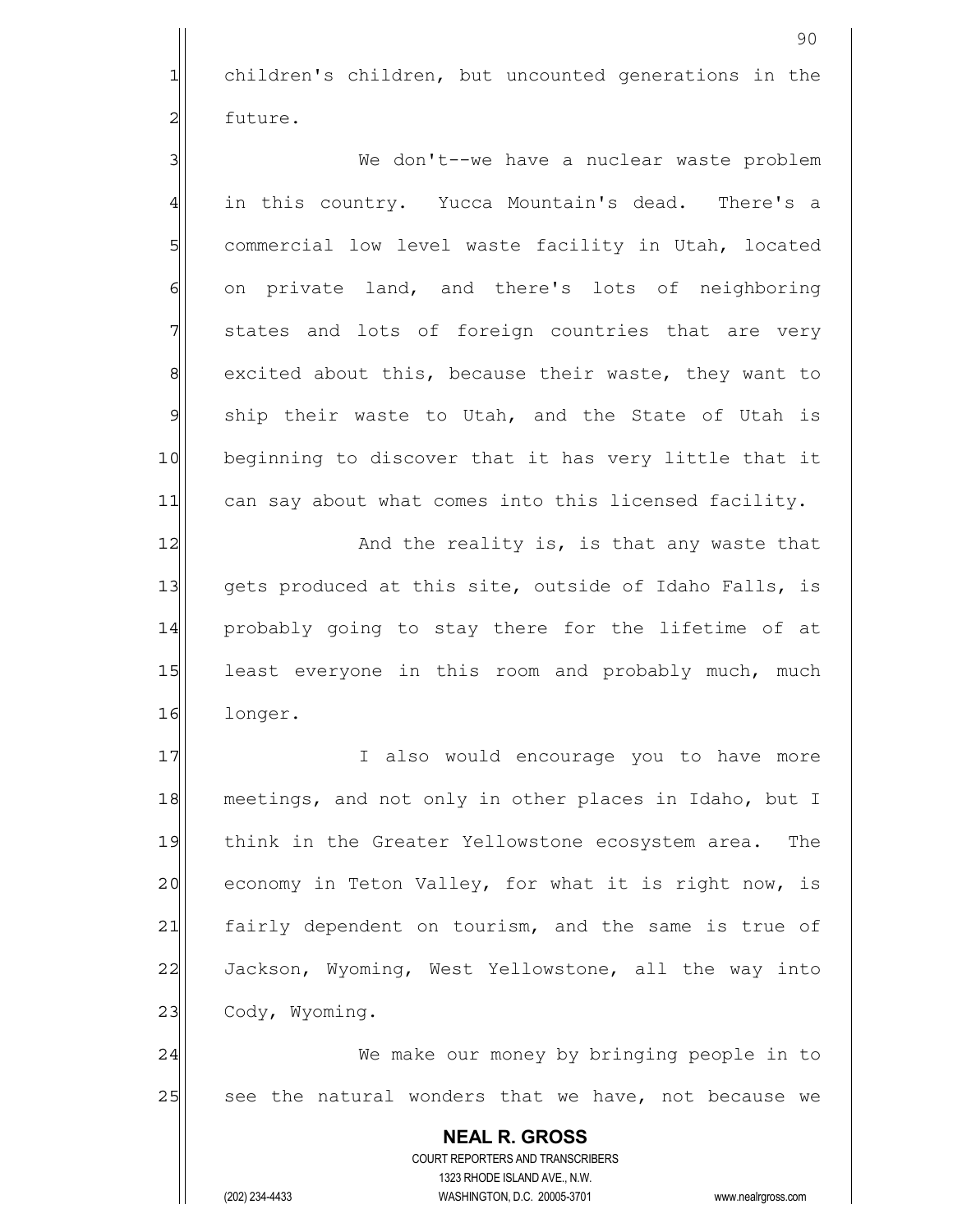$1$  are a repository for nuclear waste.

2| And I'm not implying that there's going to  $3$  be any--it's not going to be handled well, but once 4 again, public perception is very important, and it's 5| kind of intangible. It's kind of hard to address in 6 6 6 an Environmental Impact Study. But I would encourage  $7$  that you try to address these issues as well as you  $8$  can, and one other thing. As a part owner, I guess, 9 in this facility, because my sales tax is going to 10 have to make up for the sales tax this facility isn't 11 qoing to be paying, I kind a consider myself a 12 conservative.

13 and I'm a small business owner. I think 14 small businesses are the backbone of this economy, and 15 once again, it seems to me that there's a big 16 corporation, which I understand is owned by the French 17 government, and we're taking the tax dollars from 18 people like myself, giving it to this corporation.

19 I would like to see an analysis of if the 20 money were to go towards creating small businesses and 21 supporting small businesses, how many new jobs would  $22$  that create, and how many new jobs and how much money 23 would that bring into the economy?

24 You know, we have this "big pie in the 25 | sky," that this big corporation is going to make us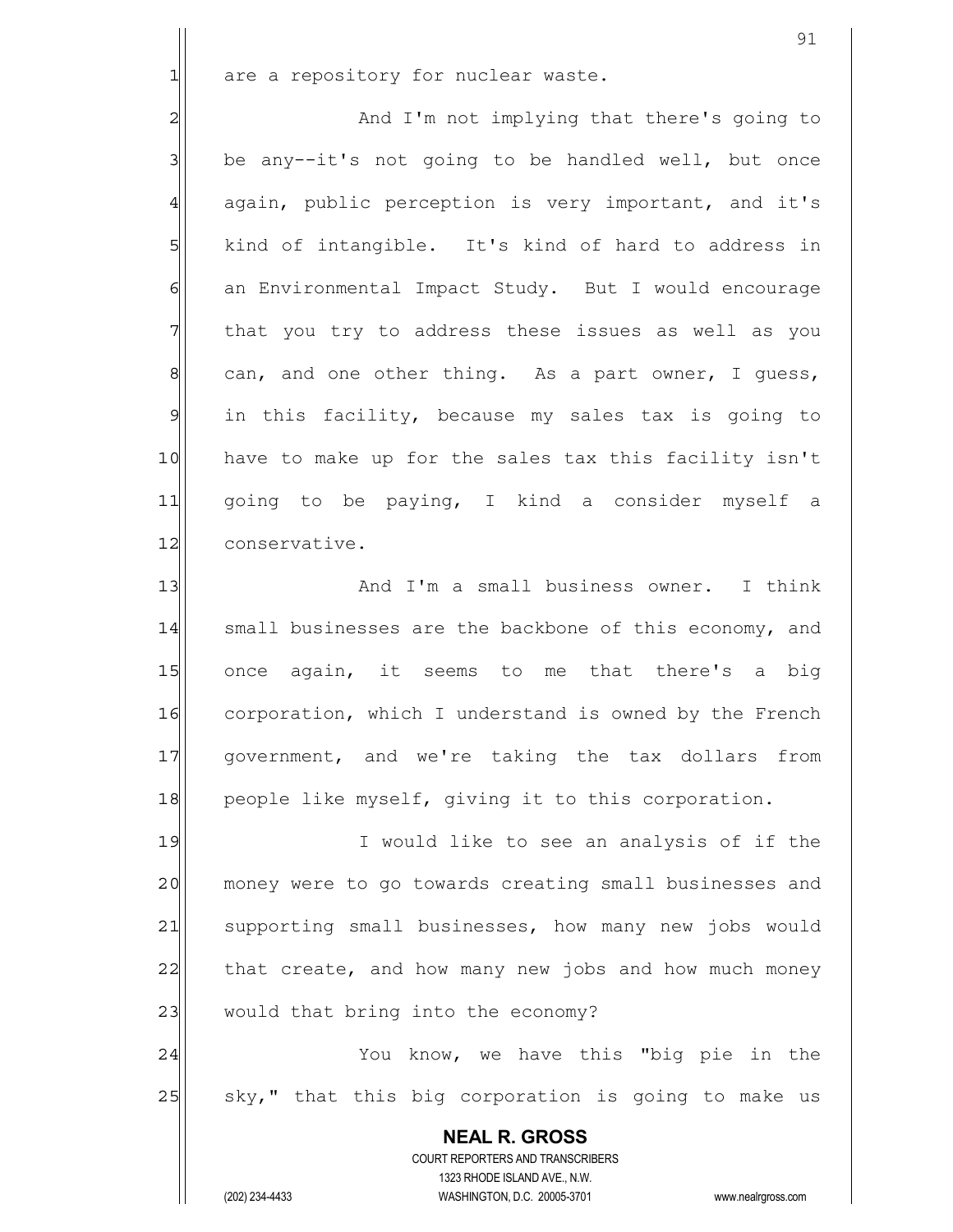|                | 92                                                                  |
|----------------|---------------------------------------------------------------------|
| $\mathbf{1}$   | all rich.                                                           |
| $\overline{c}$ | Well, Citibank was a huge corporation and                           |
| 3              | GM was a huge corporation, and now we're picking up                 |
| $\overline{4}$ | the tab for them.                                                   |
| 5              | think small businesses is where tax-<br>T.                          |
| 6              | subsidized money should be going. Thank you.                        |
| 7              | MR. CAMERON: Thank you very much. Thank                             |
| 8              | you, Dave.                                                          |
| $\mathcal{Q}$  | Is Ted Simmons here? Ted, do you want to                            |
| 10             | make a comment and then we're going to go to Darwin                 |
| 11             | Mecham, Josh Peterson and Larry Pettingill.                         |
| 12             | MR. SIMMONS : Thank you.                                            |
| 13             | MR. CAMERON: You're welcome.                                        |
| 14             | MR. SIMMONS: My name is Ted Simmons.<br>$\mathbb{I}$                |
| 15             | teach at Bonneville High School, and I wasn't planning              |
| 16             | on coming up here tonight but I just wanted to say a                |
| 17             | couple things.                                                      |
| 18             | First of all, this spring, when I was                               |
| 19             | teaching nuclear physics, I actually had some students              |
| 20             | ask me questions, and that was "neat."                              |
| 21             | Any time a 16-year-old asks a question,                             |
| 22             | it's exciting for a teacher. And the question was                   |
| 23             | about AREVA and what part of the nuclear fuel cycle                 |
| 24             | they were. And that was exciting to me.                             |
| 25             | So as a teacher, I just wanted to say that                          |
|                | <b>NEAL R. GROSS</b><br><b>COURT REPORTERS AND TRANSCRIBERS</b>     |
|                | 1323 RHODE ISLAND AVE., N.W.                                        |
|                | (202) 234-4433<br>WASHINGTON, D.C. 20005-3701<br>www.nealrgross.com |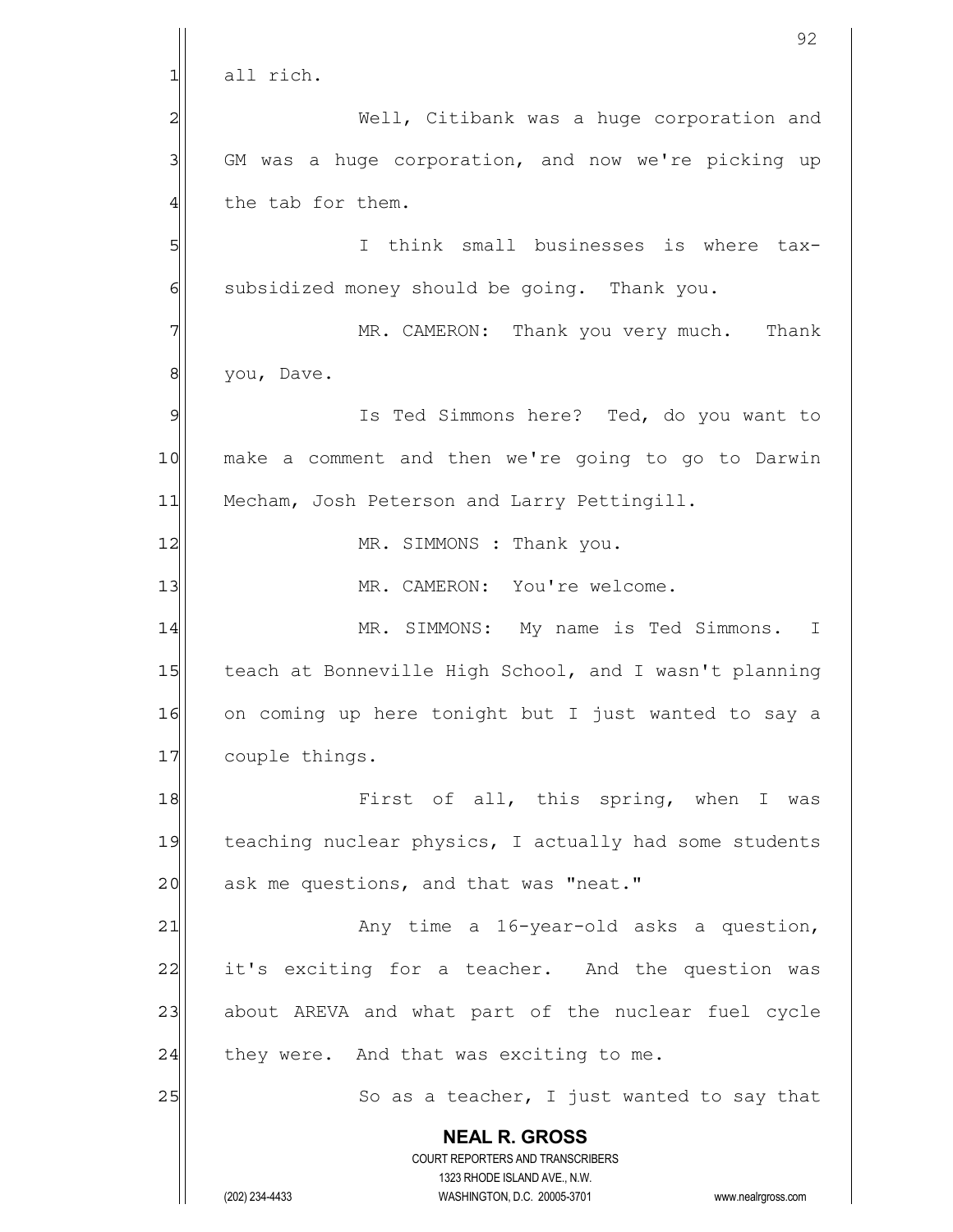|                | 93                                                                  |
|----------------|---------------------------------------------------------------------|
| $\mathbf{1}$   | AREVA, if they're allowed to come into the area, I                  |
| $\overline{c}$ | think they're going to have a great impact on the                   |
| 3              | education of the students in the area.                              |
| $\overline{4}$ | We've seen the youth tonight come out and                           |
| 5              | speak out in support, and I really feel like, as a                  |
| 6              | teacher, that AREVA will be able to help us out with                |
| 7              | the education area.                                                 |
| $\,8\,$        | I'm hoping that some day, I'll be able to                           |
| $\mathfrak{S}$ | take my students on a field trip out there, so they                 |
| 10             | can see a little bit of the science that goes on.                   |
| 11             | But I also was part of a group in the                               |
| 12             | Mayor's Youth Council that got to go over to France to              |
| 13             | see how AREVA acted. And when I was a kid, I grew up                |
| 14             | next to "Farmer Bill." Bill was his name.                           |
| 15             | And Farmer Bill has quite a few acres of                            |
| 16             | land. But on that acreage, he had a little pile of                  |
| 17             | used equipment, tractors and stuff that had been                    |
| 18             | sitting for 20, 30 years.                                           |
| 19             | And as a kid, it was fun to play on that.                           |
| 20             | Of course I appreciated his little junkyard there.                  |
| 21             | But as I got older, I realized what a mess that was.                |
| 22             | And one of my concerns going over with the                          |
| 23             | youth was that AREVA would come in, build a great big               |
| 24             | building out in the desert and then leave them there.               |
| 25             | And we're all familiar with waste in Idaho, nuclear                 |
|                | <b>NEAL R. GROSS</b><br>COURT REPORTERS AND TRANSCRIBERS            |
|                | 1323 RHODE ISLAND AVE., N.W.                                        |
|                | (202) 234-4433<br>WASHINGTON, D.C. 20005-3701<br>www.nealrgross.com |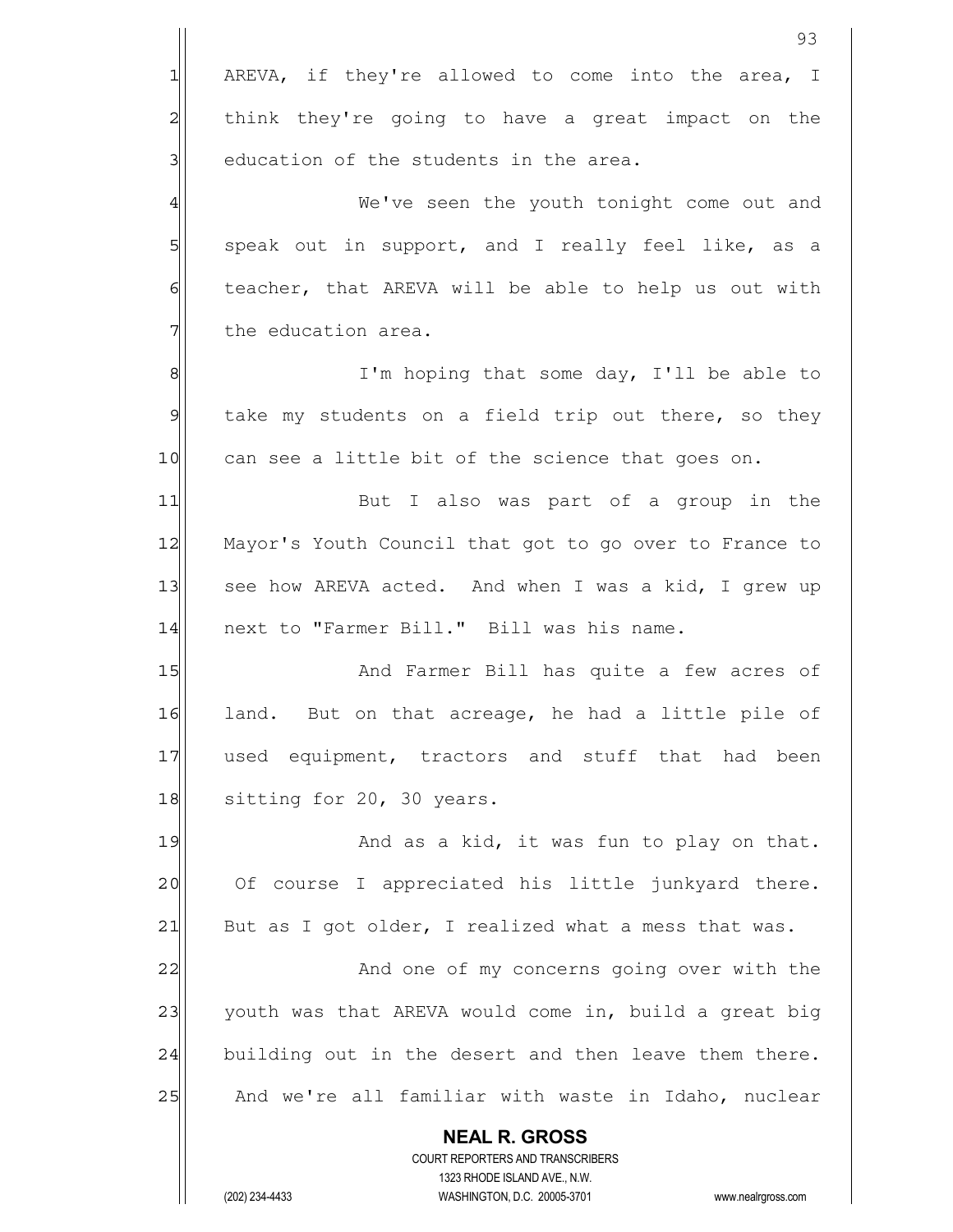|                | 94                                                                                                  |
|----------------|-----------------------------------------------------------------------------------------------------|
| 1              | waste especially.                                                                                   |
| $\overline{c}$ | But after I was there and I saw the--who                                                            |
| 3              | would ya--what would ya call him?--the "big wig" up                                                 |
| $\overline{4}$ | there in AREVA's company, and saw their plant and                                                   |
| 5              | their model, I really felt like they wouldn't just                                                  |
| 6              | abandon their site and leave it behind.                                                             |
| 7              | And I'm pleased to hear the NRC, as part                                                            |
| 8              | of their plans, they look at the decommissioning. You                                               |
| $\mathcal{Q}$  | know, what happens after AREVA's gone?                                                              |
| 10             | So that's being inspected. So I'm pretty                                                            |
| 11             | confident that AREVA's not going to leave that mess                                                 |
| 12             | behind like Farmer Bill did at my muddy road. Thank                                                 |
| 13             | you.                                                                                                |
| 14             | MR. CAMERON: Okay. Thank you, Ted.                                                                  |
| 15             | How about Darwin? Darwin Mecham.                                                                    |
| 16             | I'm Darwin Mecham and I hope<br>MR. MECHAM:                                                         |
| 17             | I bring a different perspective to the hearings that                                                |
| 18             | are here tonight than what you've heard. Most of the                                                |
| 19             | comments you've heard are anticipatory, either on one                                               |
| 20             | side or the other.                                                                                  |
| 21             | I bring a comment of perspective. For the                                                           |
| 22             | last year and a half, I've had the opportunity of                                                   |
| 23             | working in a facility that is currently licensed and                                                |
| 24             | very nearing their first production.                                                                |
| 25             | I want to comment and say how pleased and                                                           |
|                | <b>NEAL R. GROSS</b>                                                                                |
|                | COURT REPORTERS AND TRANSCRIBERS                                                                    |
|                | 1323 RHODE ISLAND AVE., N.W.<br>(202) 234-4433<br>WASHINGTON, D.C. 20005-3701<br>www.nealrgross.com |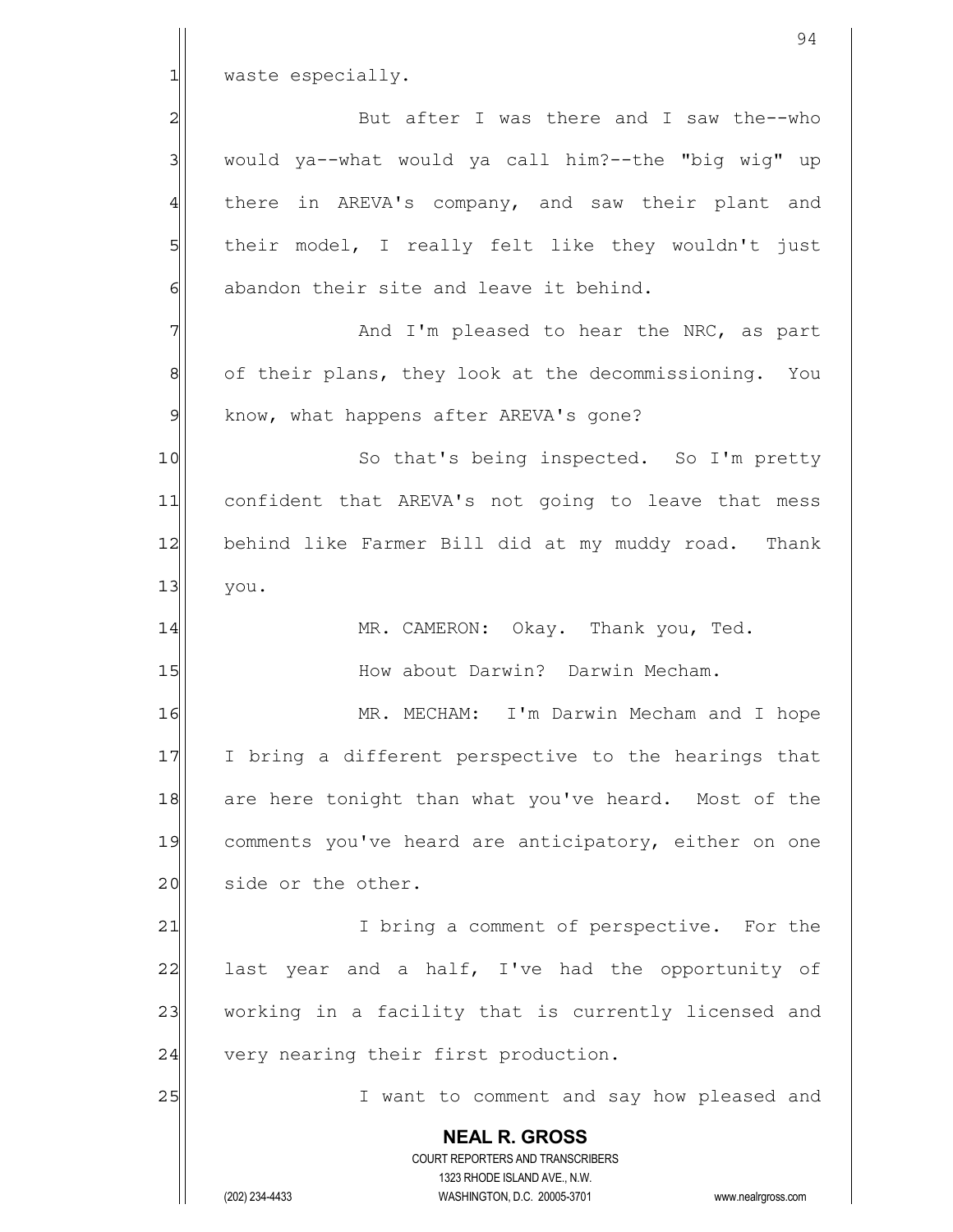**NEAL R. GROSS** COURT REPORTERS AND TRANSCRIBERS 1323 RHODE ISLAND AVE., N.W. 1 how concerned the NRC has been at this facility, to 2 make sure that safety concerns are met, and that from  $3$  a matter of, and the standpoint of licensing, 4 compliance and regulation, that they fulfill those 5 5 5 5 requirements, and I anticipate by what they've done  $6$  there, that they will do the same here. 7 | Think they've done an admirable job. We 8 can also see from what we've seen around, AREVA is  $9$  very open in their letting us have information. 10 They're one of the few who actually has a 11 blog. Now blogs are the "big thing" today. But AREVA 12 has a blog and they are very open about what they will 13 let you know and what they have. 14 So I'd say that openness and the nature of 15 that, I think that's the first of its kind. Also 16 selection of centrifuge, the gas centrifuge technology 17 is a very good thing. Gas centrifuge is a very good 18 and very environmentally friendly technology compared 19 to some of the others that are there. 20 So it's efficient and it works well. 21 We'd like to thank AREVA for choosing 22 Idaho Falls. We'd like to thank the NRC for the 23 licensing oversight that they provide. I've had 24 opportunities to deal with some of the NRC inspectors 25 on the site, and to work with them, and they're very

(202) 234-4433 WASHINGTON, D.C. 20005-3701 www.nealrgross.com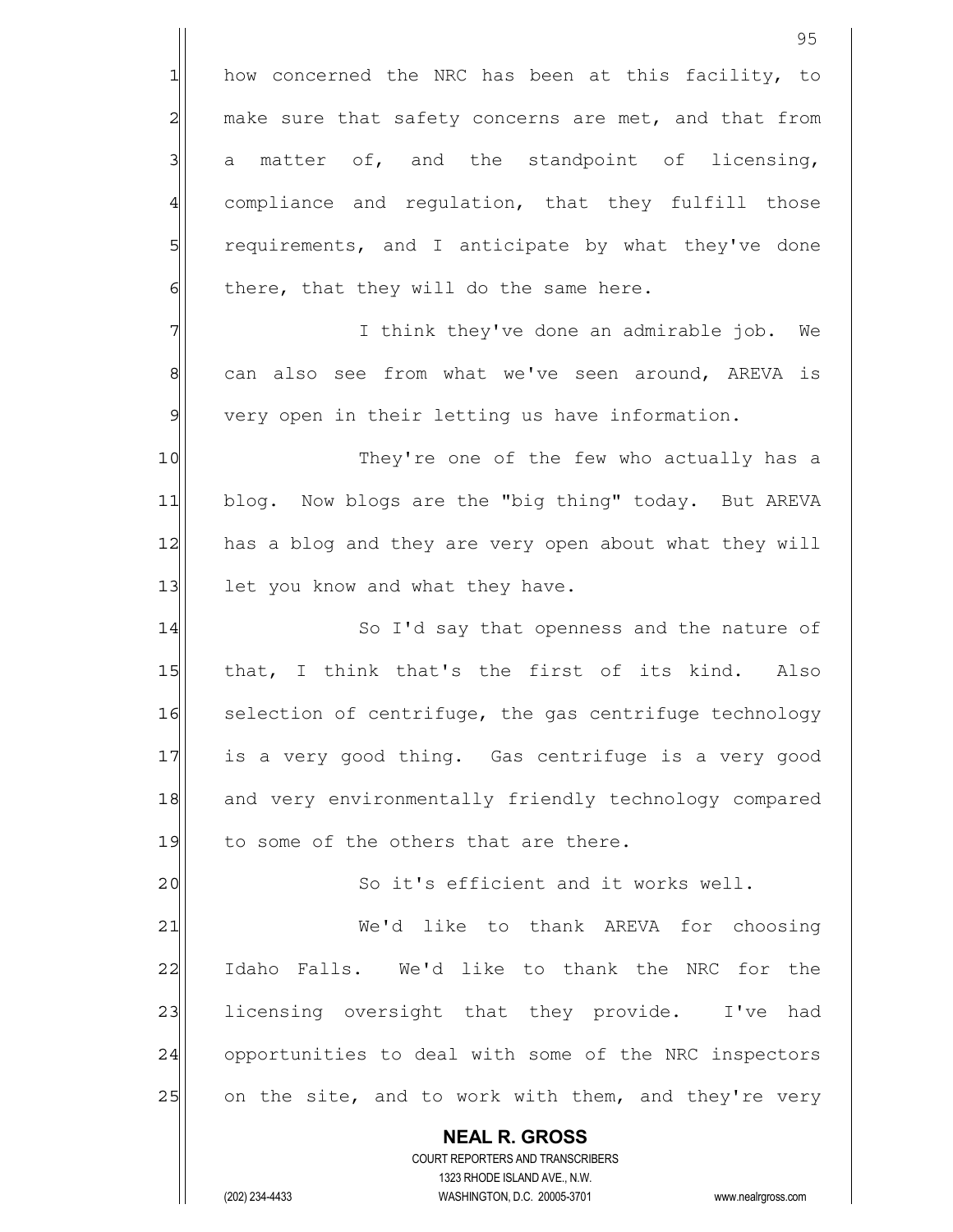1 concerned that we make sure that we comply with 2 everything as far as licensing and safety, and I'd 3 1 like to thank you for the time and thank you for the 4 opportunity.

5 | MR. CAMERON: Thanks, Darwin. Thank you. 6 Josh.

96

7 MR. PETERSON: So glad to be here. Just 8 so you know about myself, Josh Peterson. I'm a fourth 9 generation Idahoan from Idaho Falls. All of us grew 10 | up here, four generations, and I have a nephew and a 11 couple, a niece growing here. So fifth generation.

12 My parents and my grandparents, both 13 sides, have worked at Idaho National Lab, and I'm 14 currently a student at University of Texas at Austin, 15 a great team, and I'm having a summer internship up 16 here. So I was excited to come here.

17 With that said, I'm studying nuclear 18 engineering, and most of the stuff, I understand, it's 19 actually--this is the simple stuff. Wait till you see  $20$  what I do. Complex.

21 So pros of nuclear engineering. We all  $22$  know, we've heard about this--two pros that I know, 23 currently, is that it's carbon-free, which is amazing. 24 You know, we look at coal power plants, which Texas 25 loves. But having a carbon-free environment, reducing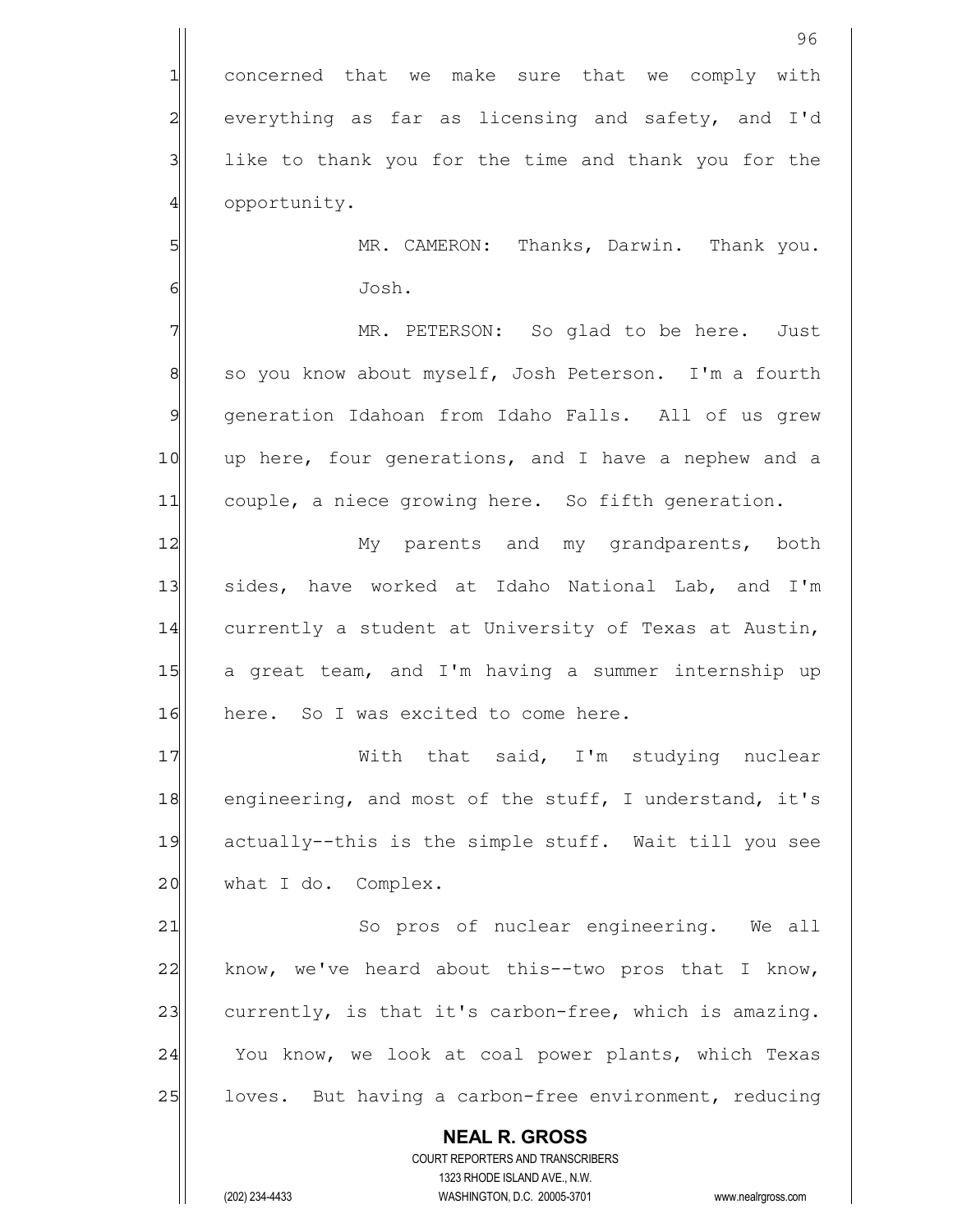**NEAL R. GROSS** COURT REPORTERS AND TRANSCRIBERS 1323 RHODE ISLAND AVE., N.W. 97 1 the carbon emission, can be accomplished with nuclear 2 power. 3 and number two. It's economical. Unlike 4 some--even renewables right now are pretty expensive. 5 If you look at solar power, you times your utility 6 bill by twenty, and that's what you'd pay if we all  $7$  went to solar power right now, which to me is a little 8 | too much. Even though right now I live with my 9 grandma and she pays my bills. But it's too much for 10 her. 11| Okay. With that being said, there's cons 12 too. The biggest con is public perception or public 13 confidence. 14 One of the problems is people don't 15 understand nuclear engineering. I mean, I don't even 16 understand it half the time. And with the confidence 17 comes safety, proliferation and waste management. And 18 so with all these topics, I want to talk about what I 19 think should be an Environmental Impact Assessment to 20 deal with these problems. 21 | First, about carbon emission. I don't 22 really see a point of building nuclear power plants if 23 we are going to enrich the facilities with coal power, 24 electricity production. 25 | So one of the things I want to see in an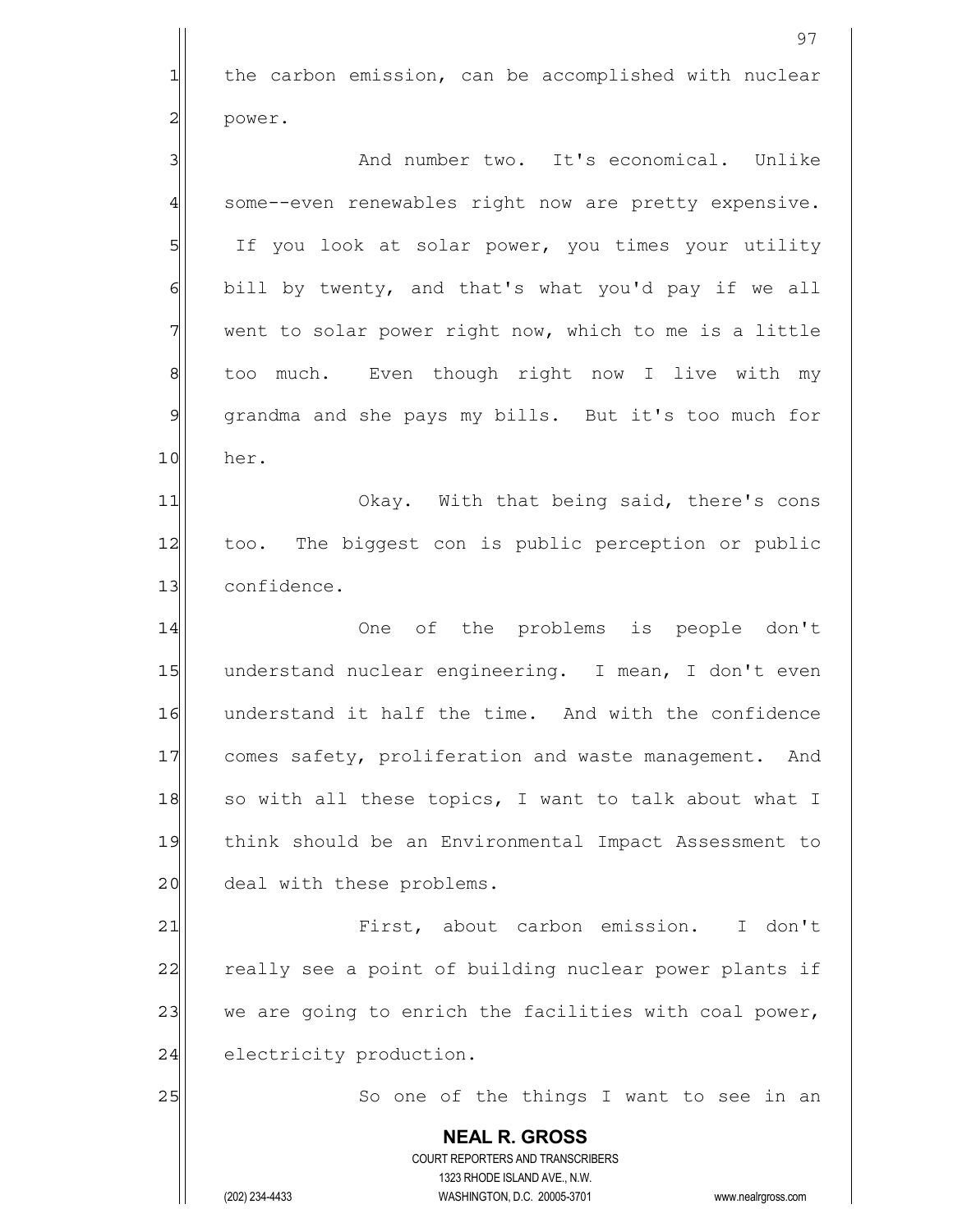1 Environmental Impact Statement is a commitment to use 2 renewable energies. Idaho is a great place for 3 3 renewable. We currently have wind, we have 4 hydroelectric, and we're a great place for geothermal.

5 S 6 Impact Statement a percentage, 20, 30, a 100 percent 7 commitment to renewable energy. Renewable can include 8 | nuclear power, just so you know, because it's carbon-9 free. The other thing is transportation. Eighteen 10 miles away. I we have a lot of people drive back and 11 forth, is also going to increase the carbon emissions.

12 So I would like to see, if they're using 13 buses, could be hybrid, or could be some sort of 14 alternative fuel. And if there--if it's not buses, 15 I'd like to see AREVA commit to helping the employees 16 buy hybrid cars or to car pool.

17 and 17 As far as the concerns I see, there is a 18 concern with proliferation, and it isn't "super easy" 19 but it is somewhat easy to make it go from 5 percent  $20$  to 95 percent. It's just tweaking a couple valves,  $21$  here and there, and it's really hard to tell.

22 But the biggest concern, I think, is 23 terrorist attacks. I think we now are going to become  $24$  a target, and one thing I suggest doing is to buff up 25 our police force and our firefighting department. I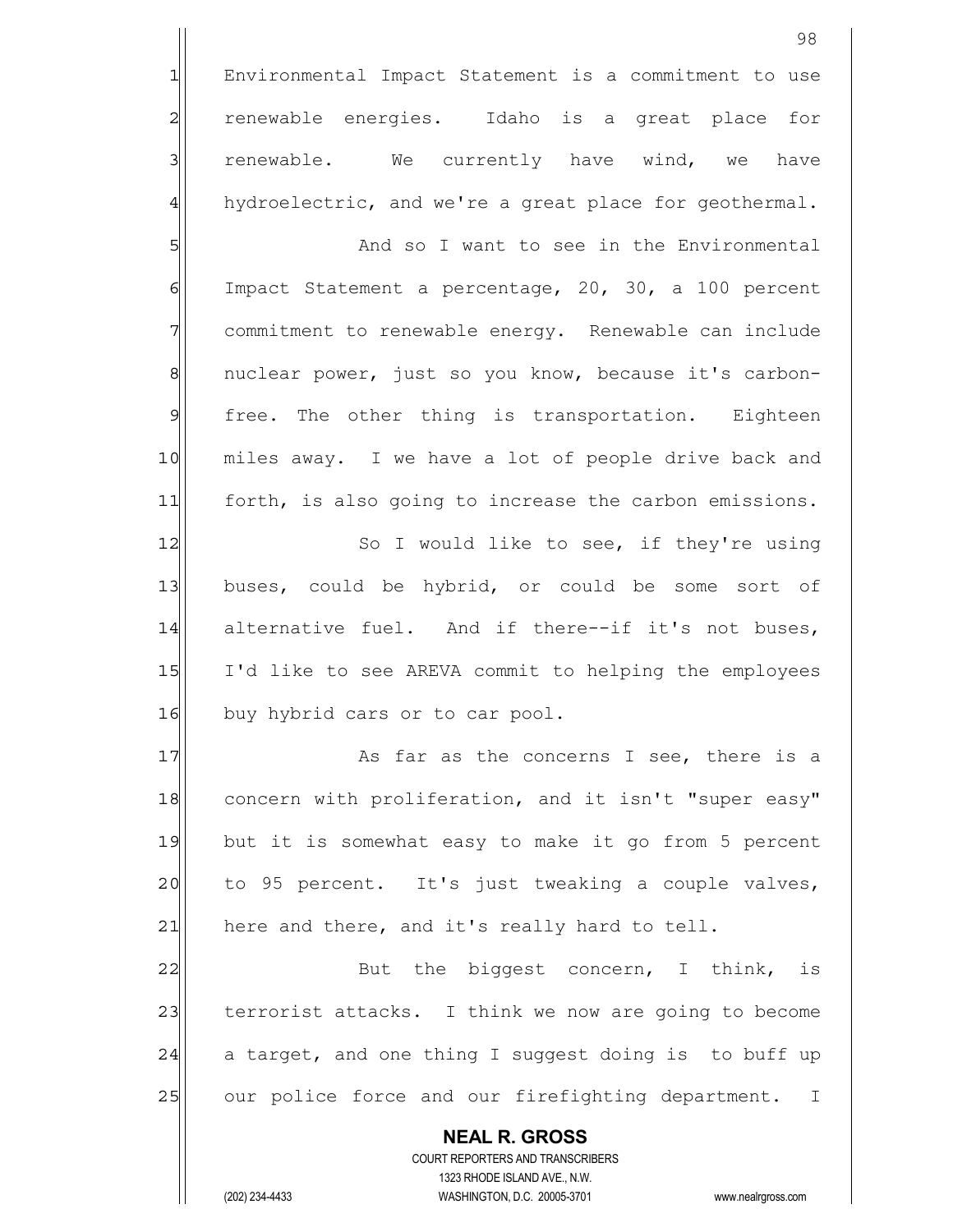**NEAL R. GROSS** COURT REPORTERS AND TRANSCRIBERS 1323 RHODE ISLAND AVE., N.W. 99 1 think AREVA should commit to donating money and 2 helping support the police force and fire department.  $3$  The idea is not to become the best, but to be better 4 than all the other ones. 5 Solution and just like a house that's locked, if 6 6 you have a really good security system, and the guy  $7$  next door doesn't, they're going to be hit and not us. 8|| And then the other thing with safety and 9 waste management. Uranium hexafluoride is actually--10 it turns into a gaseous phase at high temperatures, at 11 90, 95 percent. 12 Vranium, when it's inhaled, will go into 13 your lungs, and the most dangerous thing is alpha 14 decay. And so that is a concern. If we have all 15 these drums lying around and no way to take care of 16 it, and that becomes airborne or leaks out and we 17 inhale it--one study I did showed that not uranium but 18 polonium 210, only 9 micrograms is all that needs to 19 kill ya, if you inhale it. Uranium is less than that. 20 I mean, you need a lot more than that, but 21 still, it's dangerous. 22 So what I'd like to see is not a 23 commitment--we don't know what to do with the highly-24 enriched uranium or the--I mean the depleted uranium. 25 But what we should have a commitment to do with AREVA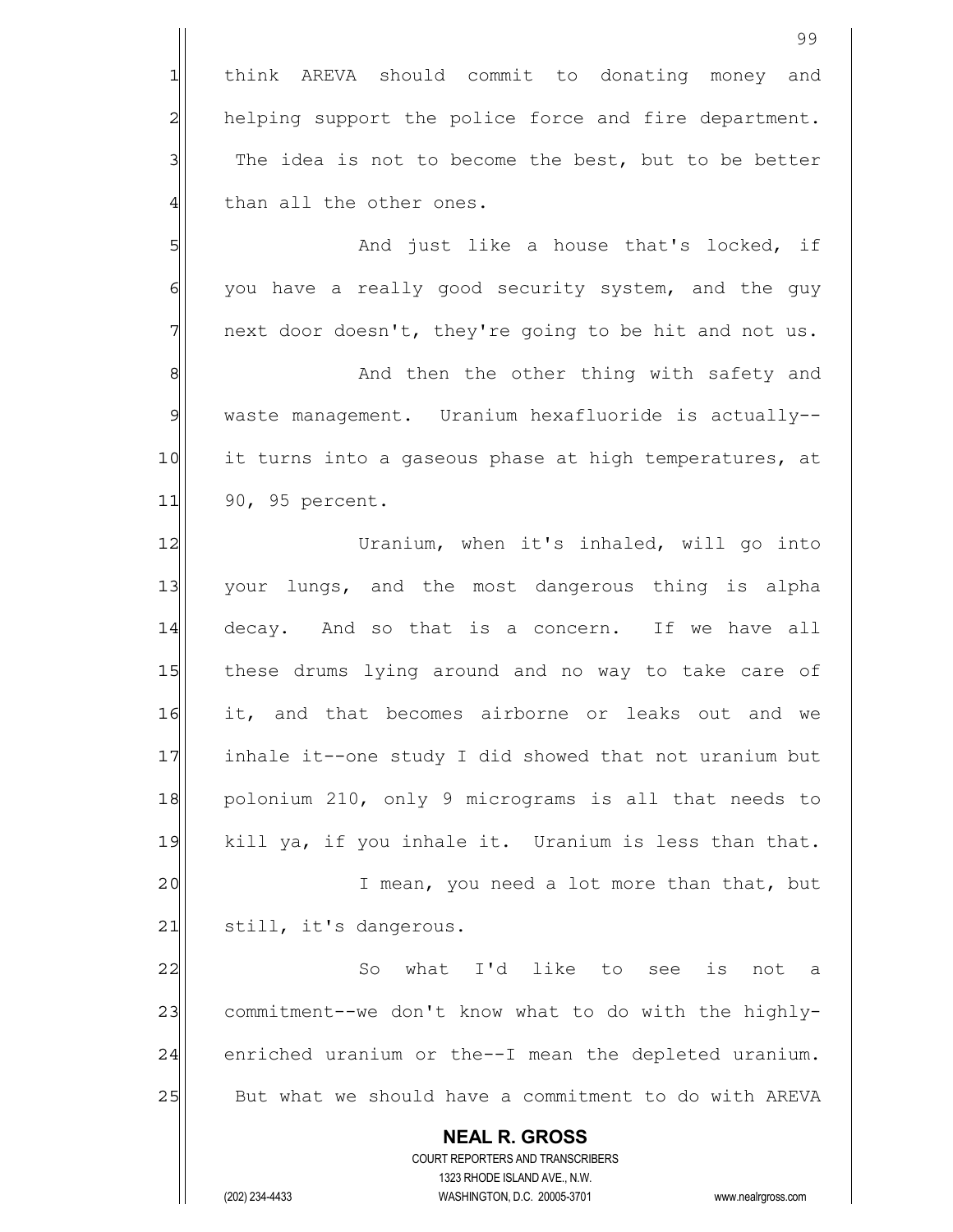|                | 100                                                                 |
|----------------|---------------------------------------------------------------------|
| 긔              | is to convert it from uranium hexafluoride to some                  |
| $\overline{a}$ | sort of uranium oxide, or some sort of stable, solid                |
| 3              | material, such that it can't go airborne.                           |
| $\overline{4}$ | Alpha particles won't hurt ya if it's                               |
| $\overline{5}$ | solid state, a piece of paper will block 'em; but if                |
| $\epsilon$     | it's airborne, then we can be in dangerous--so those                |
| 7              | are my recommendations. I am all for having it here.                |
| 8              | I just want to make sure that we can be the best.                   |
| $\overline{9}$ | Thank you.                                                          |
| 10             | MR. CAMERON: Thanks, Josh.                                          |
| 11             | And Larry. Larry Pettingill. Then we're                             |
| 12             | going to go to Steve Herring and Robert Skinner.                    |
| 13             | MR. PETTINGILL: My name is Larry                                    |
| 14             | Pettingill. I have been a resident of Bonneville                    |
| 15             | County for the last 39 years, and the rest of my life               |
| 16             | has been spent as an Idaho native.                                  |
| 17             | I certainly support the AREVA Enrichment                            |
| 18             | Services LLC license application to construct and                   |
| 19             | operate the Eagle Rock Enrichment Facility. I believe               |
| 20             | that the need for a safe and controlled uranium                     |
| 21             | enrichment facility in the United States is necessary               |
| 22             | for our country to--going to continue to generate 20                |
| 23             | percent or more of our electricity from carbon diox-                |
| 24             | free nuclear power.                                                 |
| 25             | Today, the United States imports nearly 90                          |
|                | <b>NEAL R. GROSS</b>                                                |
|                | COURT REPORTERS AND TRANSCRIBERS<br>1323 RHODE ISLAND AVE., N.W.    |
|                | (202) 234-4433<br>WASHINGTON, D.C. 20005-3701<br>www.nealrgross.com |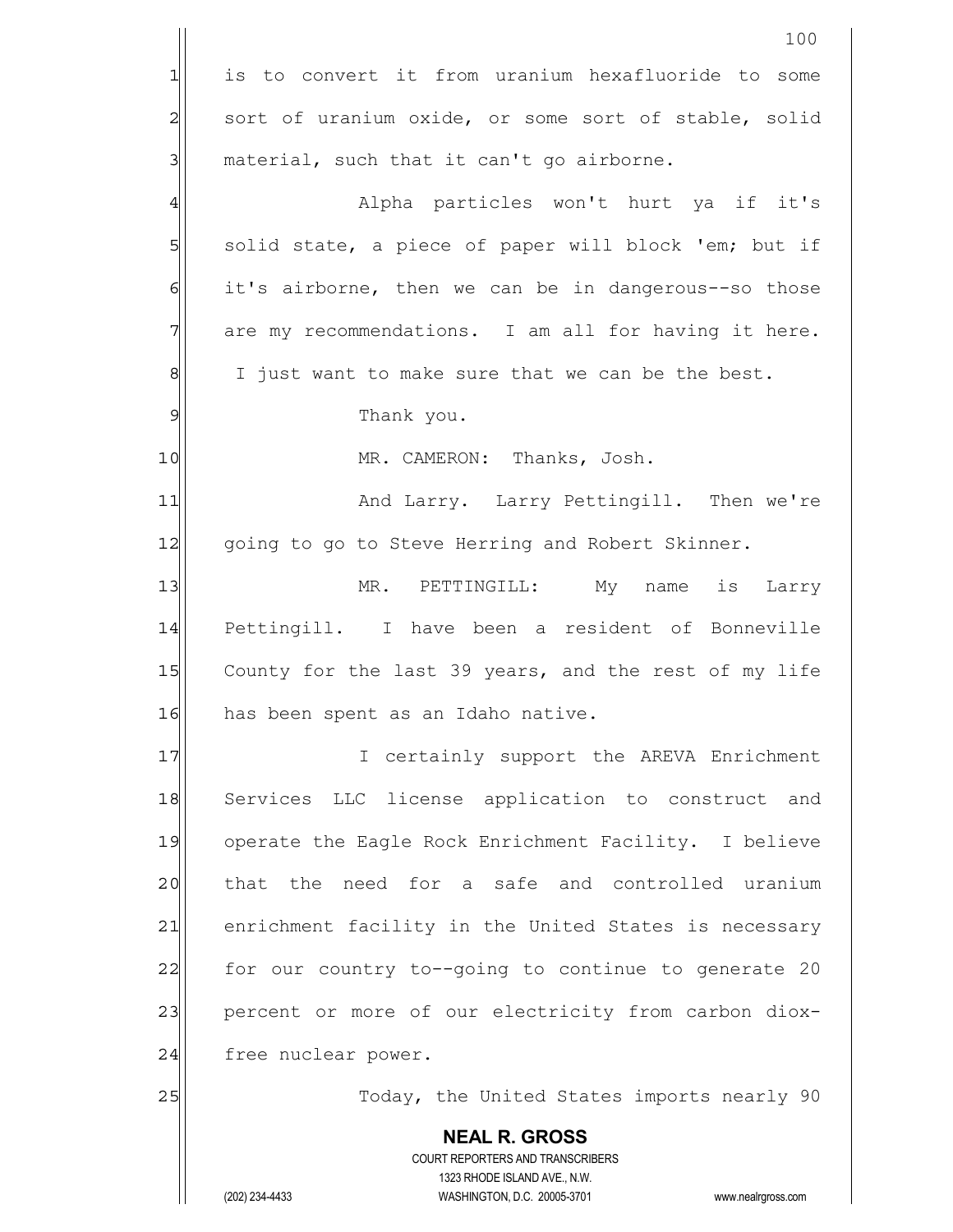**NEAL R. GROSS** COURT REPORTERS AND TRANSCRIBERS 1323 RHODE ISLAND AVE., N.W. (202) 234-4433 WASHINGTON, D.C. 20005-3701 www.nealrgross.com 101 1 percent of the uranium enrichment services it needs. 2 The Eagle Rock Enrichment facility will guarantee a 3 | secure system supply of enrichment services for our 4 fleet of commercial nuclear reactors. 5 Solut region offers a qualified workforce 6 6 6 with a long history in nuclear energy as well as a 7 31 71 strong community and political support. 8 8 8 I also realize that legitimate questions 9 about potential environmental impacts must be 10 addressed and I look forward to reviewing and 11 commenting on the draft EIS. 12 That said, I feel AREVA has adequately 13 addressed the safety and environmental issues in the 14 environmental report submitted with the NRC 15 application. 16 Issues I would like to have included in 17 | the EIS are potential impacts associated with 18 transportation, water, public health, noise and waste 19 management. AREVA has demonstrated a willingness to 20 be a good corporate citizen by becoming active in our 21 community and "going the extra mile" to communicate 22 with community and state leaders as well as citizens 23 in regard to this project. 24 and In closing, I urge the NRC to speed up the 25 | process of AREVA's application for the Eagle Rock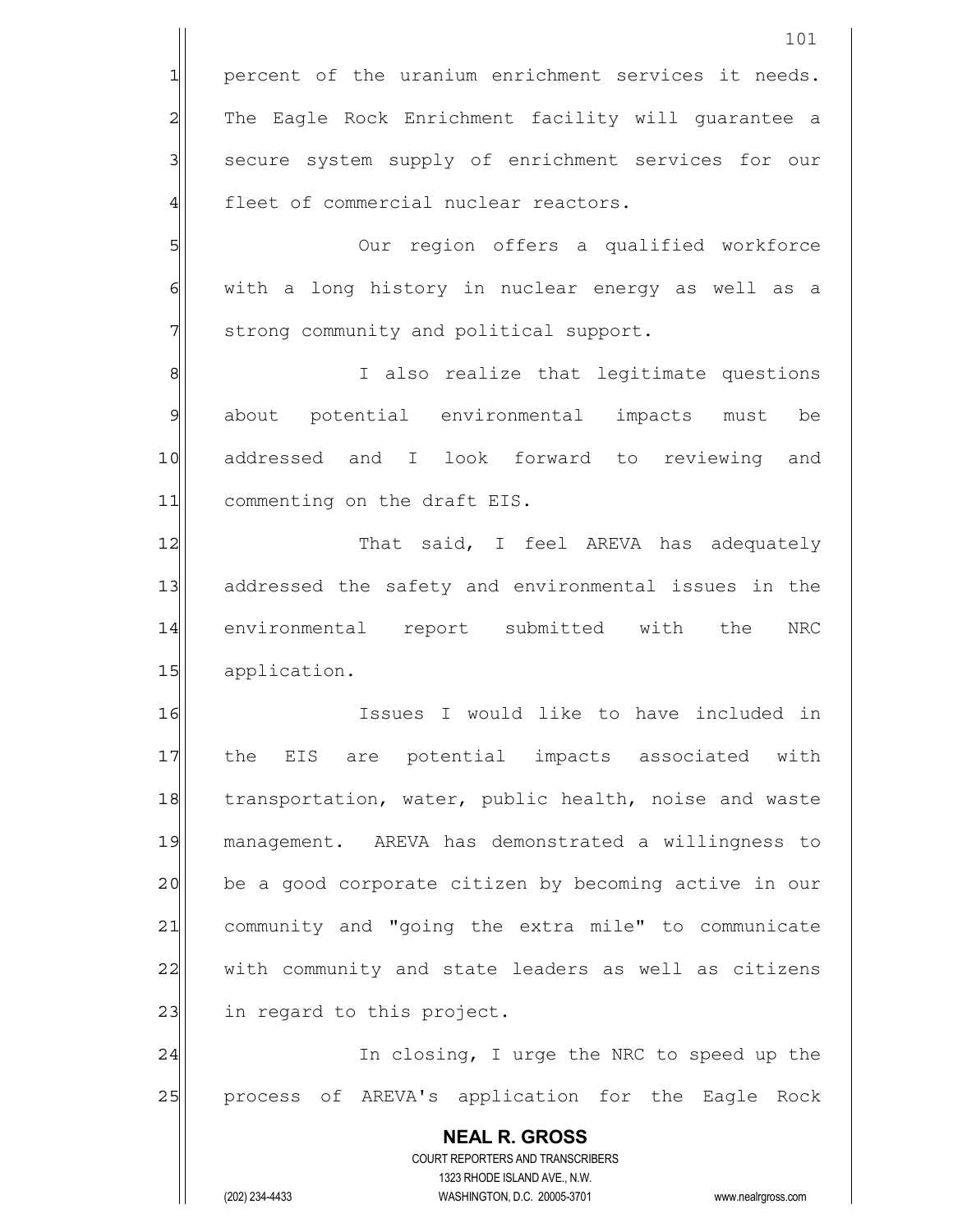|                | 102                                                                 |
|----------------|---------------------------------------------------------------------|
| $\mathbf 1$    | Enrichment Facility. Thank you for allowing me to                   |
| $\overline{c}$ | comment on this important issue.                                    |
| 3              | MR. CAMERON: Thank you, Larry.                                      |
| 4              | Steve Herring.                                                      |
| 5              | MR. HERRING: Good evening. My name's                                |
| $\epsilon$     | Steve Herring. I'm a nuclear engineer. I've been a                  |
| 7              | resident of Idaho Falls for the last 30 years, and I'd              |
| 8              | like to speak in favor of approving the construction                |
| $\overline{9}$ | and operation of the AREVA enrichment plant near Idaho              |
| 10             | Falls.                                                              |
| 11             | The proposed plant would use<br>gas                                 |
| 12             | centrifuge technology, reducing by a factor of at                   |
| 13             | least twenty--and I've heard fifty here tonight--the                |
| 14             | amount of energy needed to produce reactor-grade                    |
| 15             | uranium, when compared with the present gaseous                     |
| 16             | diffusion process.                                                  |
| 17             | Centrifuge technology's been developed                              |
| 18             | primarily in Europe and has been operated safely and                |
| 19             | economically for the last 30 years there. The chief                 |
| 20             | example of the successful operation, as has been                    |
| 21             | already mentioned, is in the George Besse II plant,                 |
| 22             | which is a twin to the proposed Eagle Rock Enrichment               |
| 23             | Facility.                                                           |
| 24             | First a comment about uranium. Both U235                            |
| 25             | and U238 have very long half-lives, greater than 700                |
|                | <b>NEAL R. GROSS</b>                                                |
|                | COURT REPORTERS AND TRANSCRIBERS<br>1323 RHODE ISLAND AVE., N.W.    |
|                | (202) 234-4433<br>WASHINGTON, D.C. 20005-3701<br>www.nealrgross.com |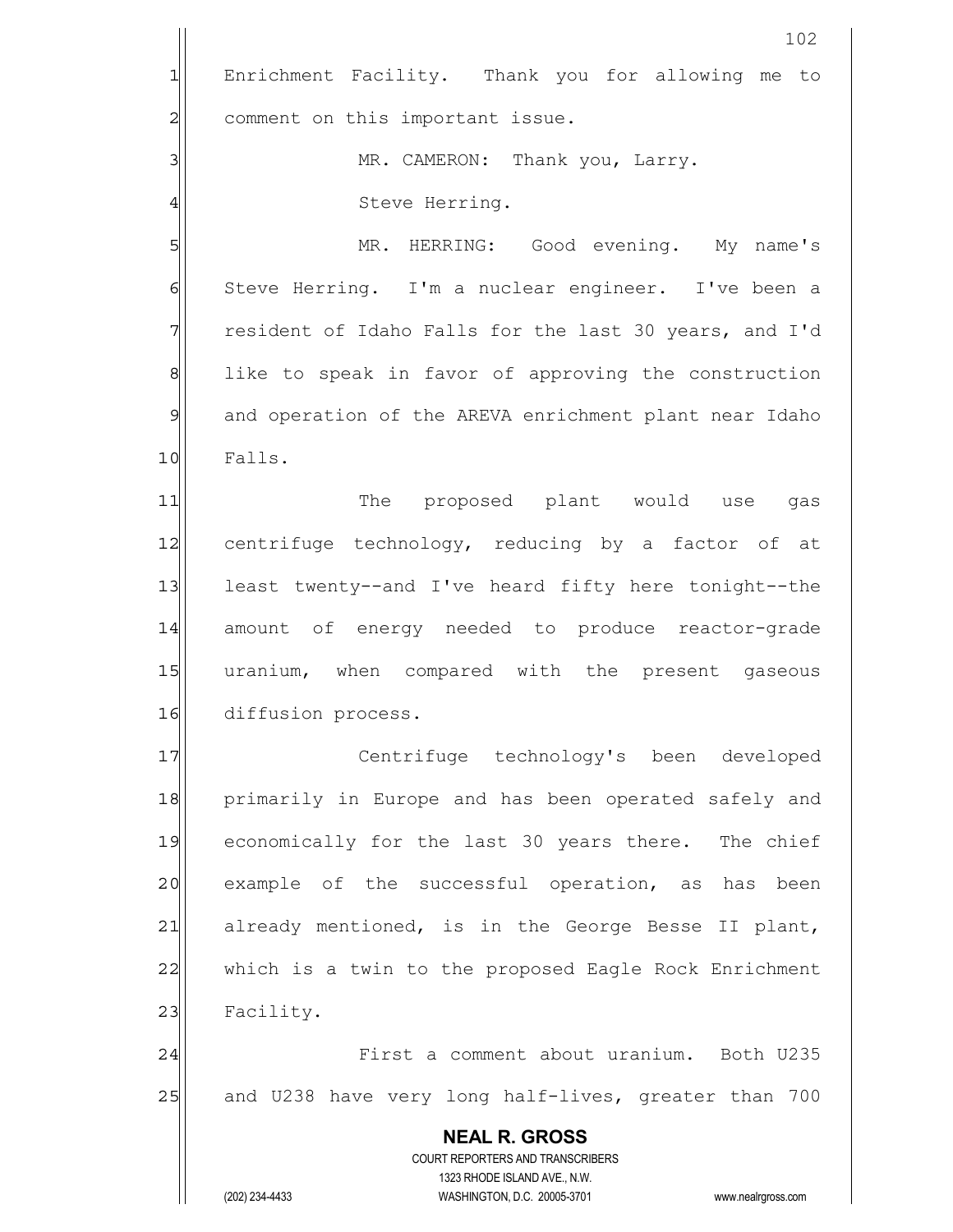|                | 103                                                                                                 |
|----------------|-----------------------------------------------------------------------------------------------------|
| $\mathbf{1}$   | million and greater than 4.4 billion<br>years,                                                      |
| $\overline{c}$ | respectively. Thus the materials have very little                                                   |
| 3              | radioactivity per unit mass.                                                                        |
| $\overline{4}$ | The note that was earlier about polonium                                                            |
| 5              | 210, you should remember that that has a half-life of                                               |
| 6              | a few hundred days and is thus far more radioactive,                                                |
| 7              | by about eight orders of magnitude, than uranium is.                                                |
| 8              | And also that radioactivity is primarily                                                            |
| $\overline{9}$ | alpha particles with uranium.                                                                       |
| 10             | It has been said here, a couple of times,                                                           |
| 11             | that the uranium being processed will increase in                                                   |
| 12             | radioactivity, over time. This is true but very                                                     |
| 13             | misleading.                                                                                         |
| 14             | Actually, the uranium, both the enriched                                                            |
| 15             | fuel and the tails, will simply slowly resume the                                                   |
| 16             | levels of activity they had in the naturally-occurring                                              |
| 17             | ore bodies, due to the presence of the daughter                                                     |
| 18             | products from uranium as it decays down to lead 206.                                                |
| 19             | Secondly, the chemical form of uranium,                                                             |
| 20             | uranium hexafluoride, is the same compound that has                                                 |
| 21             | been used for 65 years in uranium enrichment.                                                       |
| 22             | It has to be carefully handled but its                                                              |
| 23             | characteristics are well-known and the procedures for                                               |
| 24             | handling them have been well-tested. Finally, the                                                   |
| 25             | waste in the process. The depleted tails will be                                                    |
|                | <b>NEAL R. GROSS</b>                                                                                |
|                | COURT REPORTERS AND TRANSCRIBERS                                                                    |
|                | 1323 RHODE ISLAND AVE., N.W.<br>(202) 234-4433<br>WASHINGTON, D.C. 20005-3701<br>www.nealrgross.com |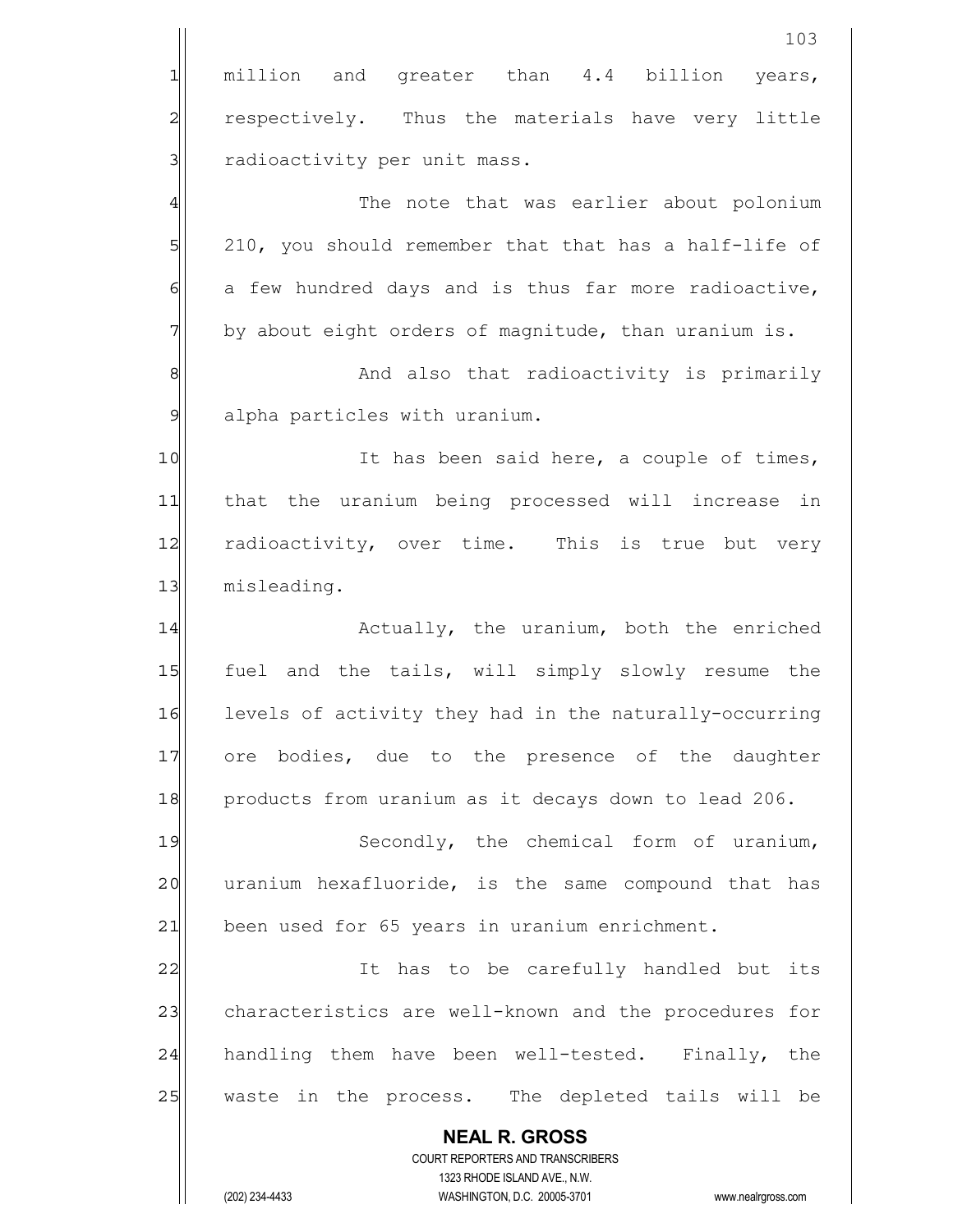**NEAL R. GROSS** COURT REPORTERS AND TRANSCRIBERS 1323 RHODE ISLAND AVE., N.W. (202) 234-4433 WASHINGTON, D.C. 20005-3701 www.nealrgross.com 104 1 returned to an oxide form through the deconversion 2 plants that have been mentioned. 3 3 3 This oxide form closely parallels the 4 chemical form of the original, naturally-occurring 5 s 5 b uranium ore body. These ore bodies have been, have 6 6 existed for hundreds of millions, or perhaps billions 7 of years, precisely because those oxide forms are very 8 stable. 9 9 Therefore I urge the NRC to process and 10 approve the application for the Eagle Rock Enrichment 11 Facility as expeditiously as their thorough 12 examination will permit. Thank you. 13 | MR. CAMERON: Thank you. 14 and as I mentioned, we're going to go to 15 Robert Skinner. But then we're going to go to Linda 16 Martin. 17 MR. SKINNER: Good evening. My name is 18 Bob Skinner. I'm the current vice president of A 19 Partnership for Science and Technology. Our 20 | organization is a nonprofit organization formed to 21| advocate for energy and the environment technologies, 22 and decisions that are in the public interest. 23 am very familiar with the information 24 surrounding the Eagle Rock Enrichment Facility since I 25 | spent my entire working life in the nuclear business,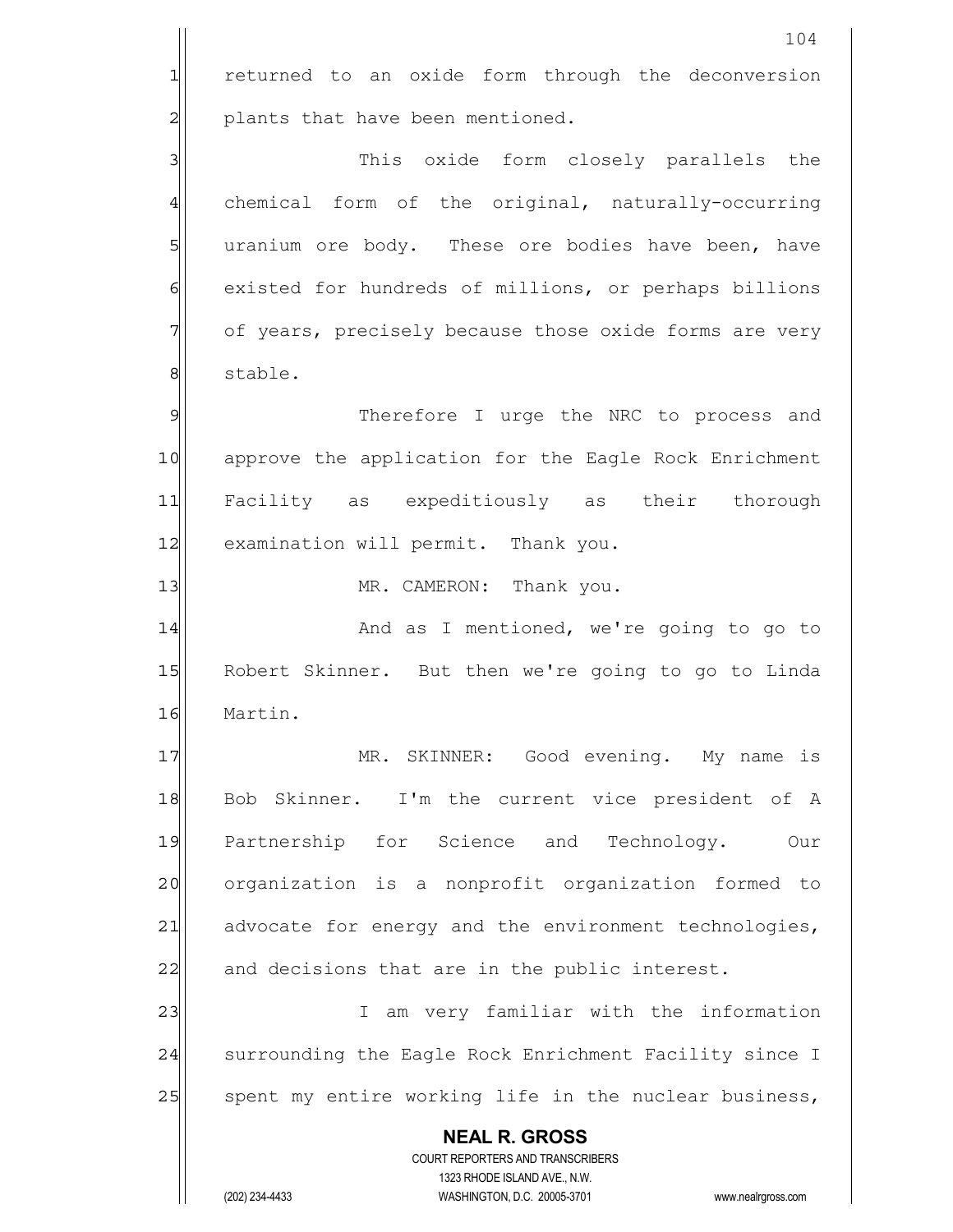**NEAL R. GROSS** COURT REPORTERS AND TRANSCRIBERS 1323 RHODE ISLAND AVE., N.W. 1 first, in the nuclear Navy aboard submarines, and then 2 operating a commercial nuclear power plant, where I 3 | first came in contact with the Nuclear Regulatory 4 Commission, so I have a very high respect for what  $5$  they do and how they do it. 6 And finally, at the Idaho National 7 Laboratory. I've been involved with operations in 8| waste management my entire career and have retired 9 from both the U.S. Navy and the Idaho National 10 Laboratory. 11 First, I would like to thank the NRC for 12 conducting this meeting in Idaho Falls. It's nice to 13 have you back in our community. 14 We do believe that the stakeholders that 15 make up the community surrounding the proposed site 16 should lead the discussion on the Eagle Rock 17 Enrichment Facility. 18 Since 1948, Idaho has vigorously supported 19 | nuclear research at the Idaho National Laboratory. A 20 recent study conducted by Boise State University 21 reflected that 77 percent of citizens in the community 22 surrounding the INEL support nuclear research at the  $23$  lab. 24 We believe, without equivocation, that the 25 proposed site in Eastern Idaho provides an excellent

(202) 234-4433 WASHINGTON, D.C. 20005-3701 www.nealrgross.com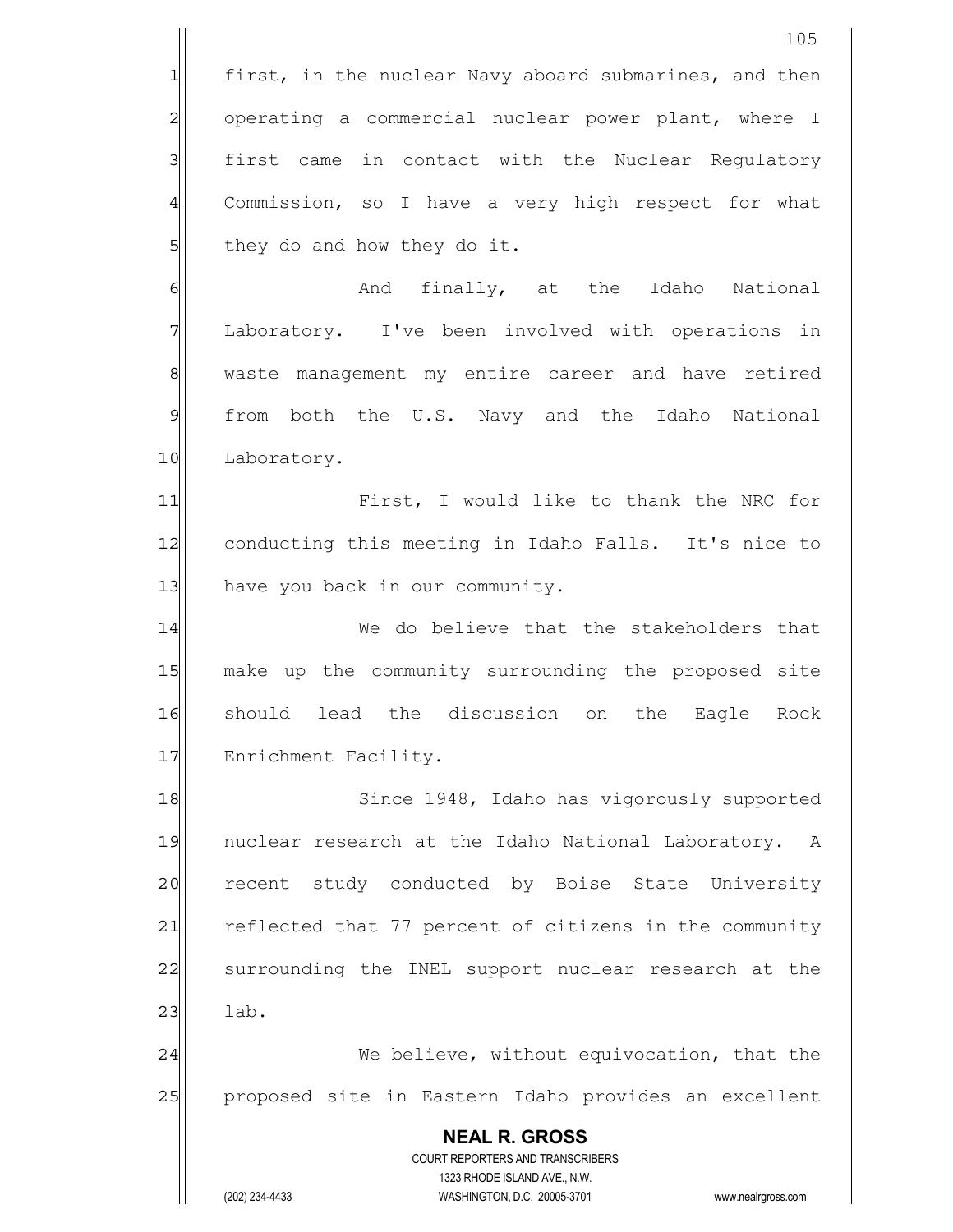|                | 106                                                                 |
|----------------|---------------------------------------------------------------------|
| 1              | location for the home of the Eagle Rock Enrichment                  |
| $\overline{c}$ | Facility.                                                           |
| 3              | Not only is our region well-known<br>for                            |
| $\overline{4}$ | being very supportive of nuclear energy research and                |
| 5              | projects. We also believe that we have the most                     |
| 6              | highly-trained and experienced nuclear professionals                |
| 7              | in the nation.                                                      |
| 8              | Therefore, we would like to go on record                            |
| 9              | as strongly supporting AREVA's license application for              |
| 10             | the Eagle Rock Enrichment Facility.                                 |
| 11             | We understand and support the NRC's role                            |
| 12             | to protect public health and safety. Please feel free               |
| 13             | to call on us to support you, in any way, for this                  |
| 14             | very important mission.                                             |
| 15             | As with any major project, there<br>are                             |
| 16             | potential environmental and safety impacts associated               |
| 17             | with the construction and operation that must be                    |
| 18             | evaluated.                                                          |
| 19             | We believe the following potential impacts                          |
| 20             | should be addressed in the draft EIS. Land use,                     |
| 21             | transportation, geology and soils, water issues,                    |
| 22             | ecological issues, air quality, historic and cultural               |
| 23             | issues, socioeconomic issues, public and occupational               |
| 24             | health issues, noise, and finally, waste management.                |
| 25             | We believe any issues raised during the                             |
|                | <b>NEAL R. GROSS</b>                                                |
|                | COURT REPORTERS AND TRANSCRIBERS<br>1323 RHODE ISLAND AVE., N.W.    |
|                | (202) 234-4433<br>WASHINGTON, D.C. 20005-3701<br>www.nealrgross.com |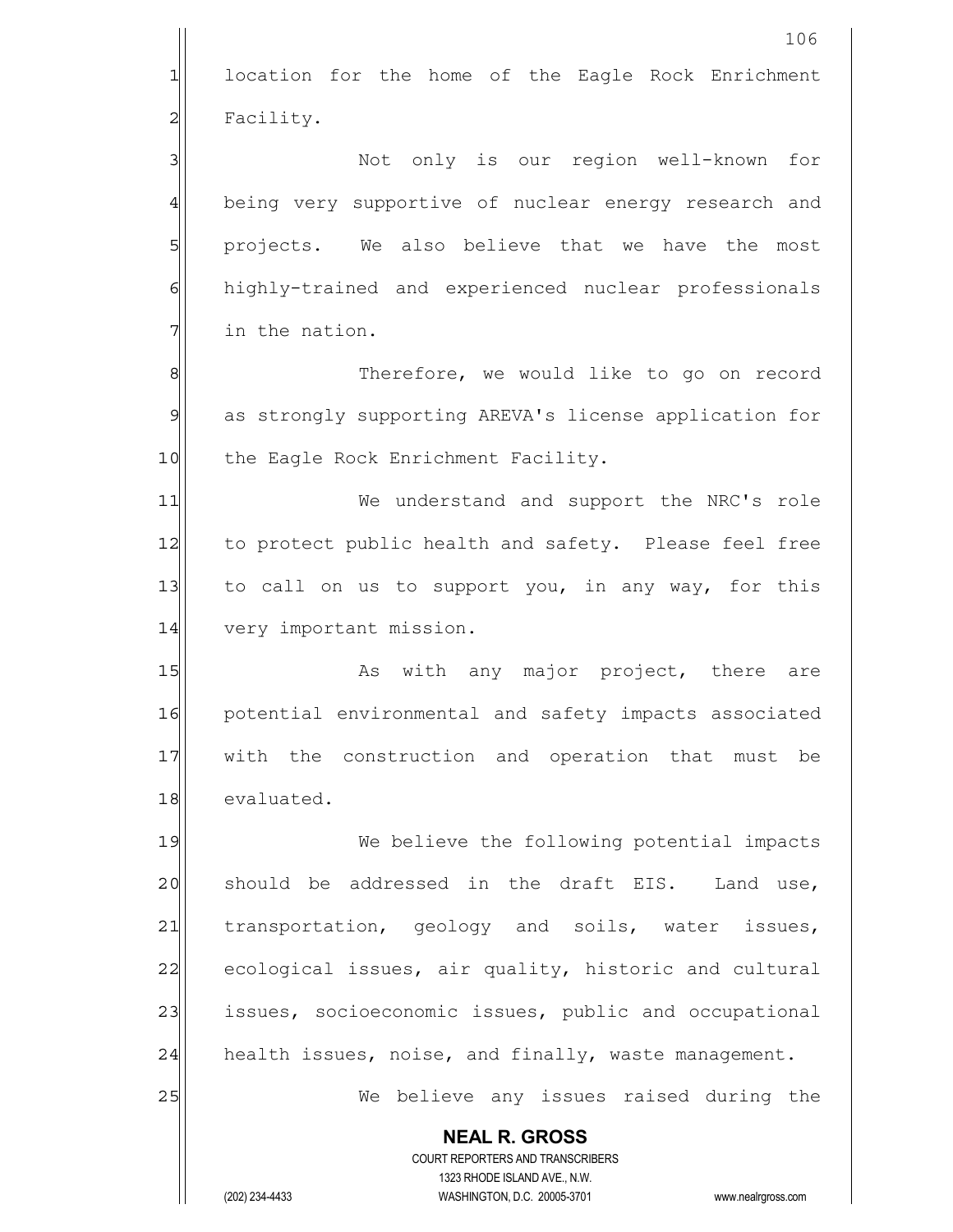**NEAL R. GROSS** COURT REPORTERS AND TRANSCRIBERS 1323 RHODE ISLAND AVE., N.W. (202) 234-4433 WASHINGTON, D.C. 20005-3701 www.nealrgross.com 107 1 scoping period, that are not directly related to the 2 assessment of potential impacts of the project, or the 3 decision making process, should be dismissed from the 4 draft EIS and discussed in other venues. 5 We've had the opportunity to study AREVA's 6 6 6 6 environmental report that was submitted along with the 7 application and we found the report to be extremely 8 | thorough. 9 We feel, after application of best 10 management practice, and mitigation measures outlined 11 in the report, the unavoidable environmental and 12 safety impacts from the facility will be small and 13 acceptable. 14 Therefore, we urge the NRC to 15 expeditiously process and approve the application for 16 the Eagle Rock Enrichment Facility. Thank you. 17 MR. CAMERON: Thanks, Bob. 18 and Let's go to Steven Serr after Linda. 19 Believe me, Linda, I'm not going to take your--this is 20 Linda Martin. 21 MS. MARTIN: I'm Linda Martin. I'm the 22 CEO of Grow Idaho Falls, and I'm here to present 23 comments on behalf of Roger Plothow, our current  $24$  president and myself. 25 We are the economic developing agency for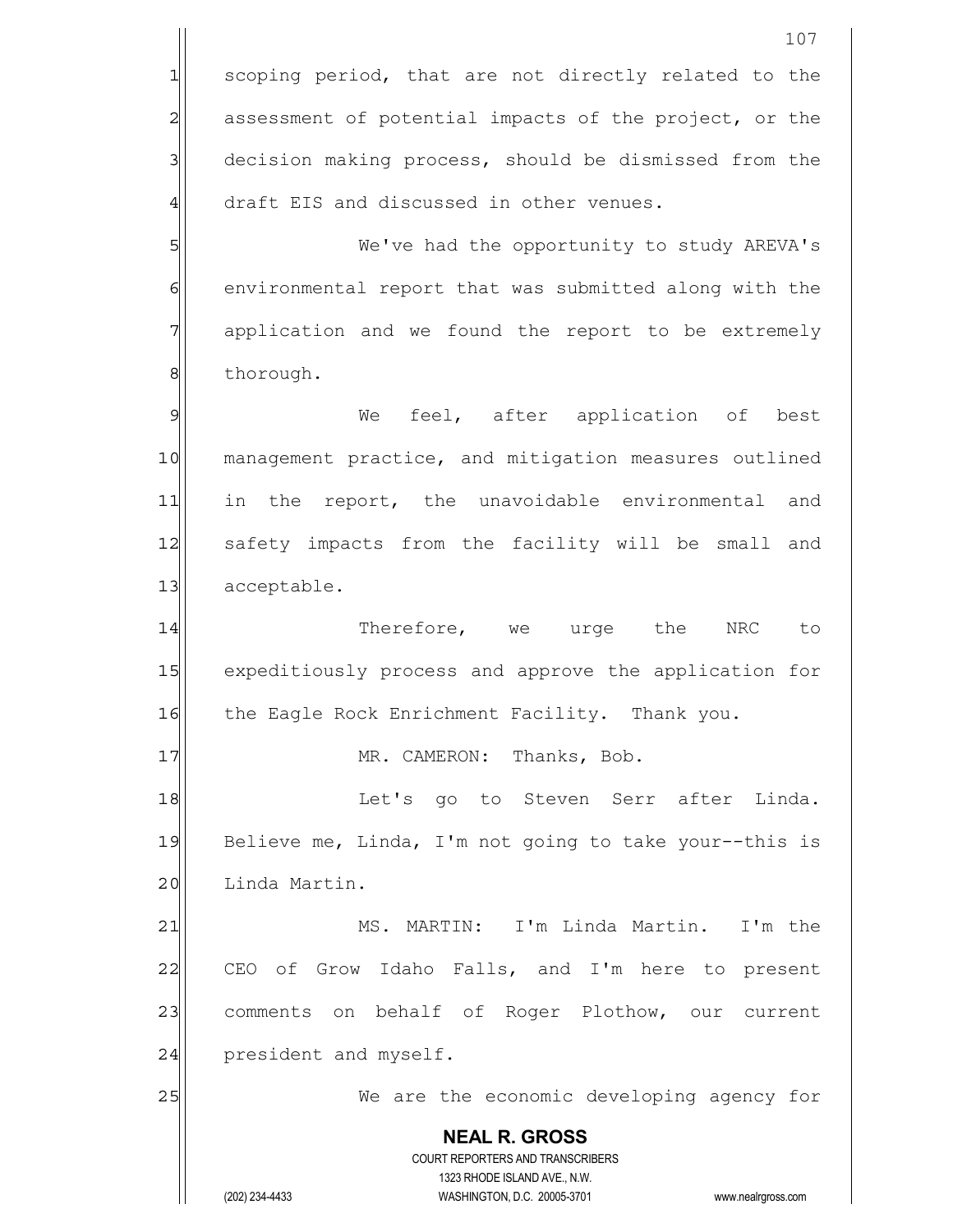**NEAL R. GROSS** COURT REPORTERS AND TRANSCRIBERS 1323 RHODE ISLAND AVE., N.W. (202) 234-4433 WASHINGTON, D.C. 20005-3701 www.nealrgross.com 108 1 Bonneville County, the City of Idaho Falls and the 2 City of Ammon, Idaho. 3 We are a public/private nonprofit entity 4 representing a cross-section of businesses engaged in 5 promoting and enhancing new and existing businesses in  $6$  our community, and we wish to comment as follows. 7 7 On the economic impacts. There are no 8 Idaho taxes going to support this facility. I  $9$  repeat. We were very involved, as a group, with the 10 legislation for 561 and 562. 11 On the contrary, this project will 12 generate millions of dollars annually into the Idaho 13 tax base. The Regional Developing Alliance conducted 14 an M Plan economic impact study regarding the Eagle 15 Rock Enrichment Facility, and their decision to locate 16 here, in Eastern Idaho. 17 I have a couple of drafts that are in the 18 written document. 19 We believe that in the current and 20 seemingly prolonged recession in the economy, that 21 having new investment of this type and magnitude will 22 positively help our community by keeping, retaining 23 and creating new jobs. 24 and these hearings are to discuss the 25 appropriate scope and content of the economic,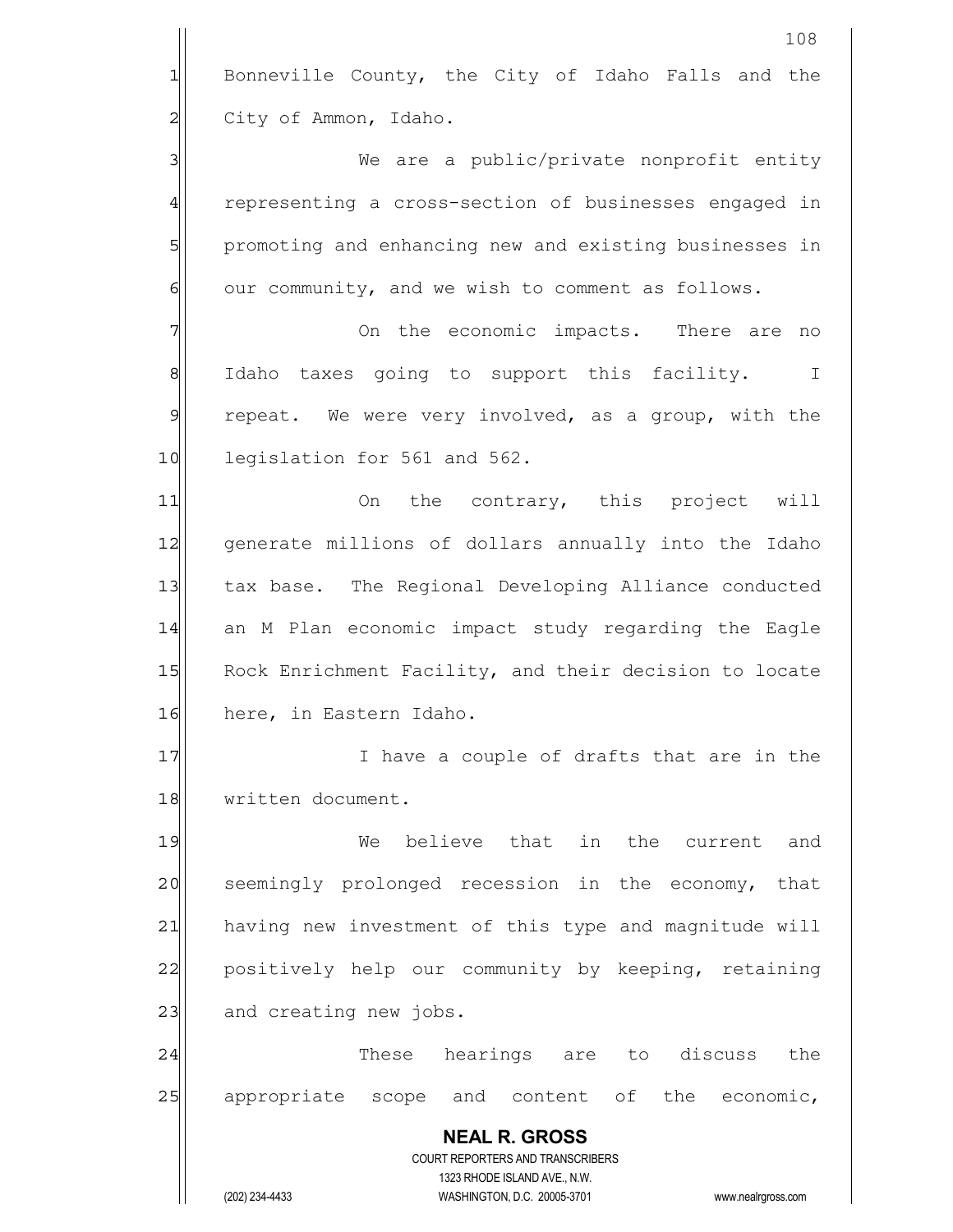|              | 109                                                                 |
|--------------|---------------------------------------------------------------------|
| 1            | environmental and safety reviews.                                   |
| 2            | Stakeholders that reside in the immediate                           |
| 3            | vicinity of the facility are the appropriate people to              |
| 4            | comment on these reviews.                                           |
| 5            | As an economic development agency, we are                           |
| 6            | already receiving inquiries from companies interested               |
| 7            | in this project, seeking to open new offices and train              |
| 8            | and hire new employees.                                             |
| $\mathsf{S}$ | This is a great thing for the economic                              |
| 10           | health of our community.                                            |
| 11           | On the technical impacts, the company's                             |
| 12           | use of the centrifuge technology is a proven safe                   |
| 13           | method of enriching uranium.                                        |
| 14           | This technology is more efficient, more                             |
| 15           | environmentally friendly and less expensive to operate              |
| 16           | than the other accepted uranium enrichment process                  |
| 17           | called gaseous diffusion.                                           |
| 18           | As such, AREVA as well as other companies                           |
| 19           | have utilized this same technology in other countries               |
| 20           | and we believe this would be a safe facility in our                 |
| 21           | community. We believe that AREVA has an excellent                   |
| 22           | track record in this technology around the world.<br>In             |
| 23           | its application, AREVA has proven itself to be                      |
| 24           | technically capable of addressing and satisfying any                |
| 25           | NRC criteria or requirements, as well as addressing                 |
|              | <b>NEAL R. GROSS</b>                                                |
|              | COURT REPORTERS AND TRANSCRIBERS<br>1323 RHODE ISLAND AVE., N.W.    |
|              | (202) 234-4433<br>WASHINGTON, D.C. 20005-3701<br>www.nealrgross.com |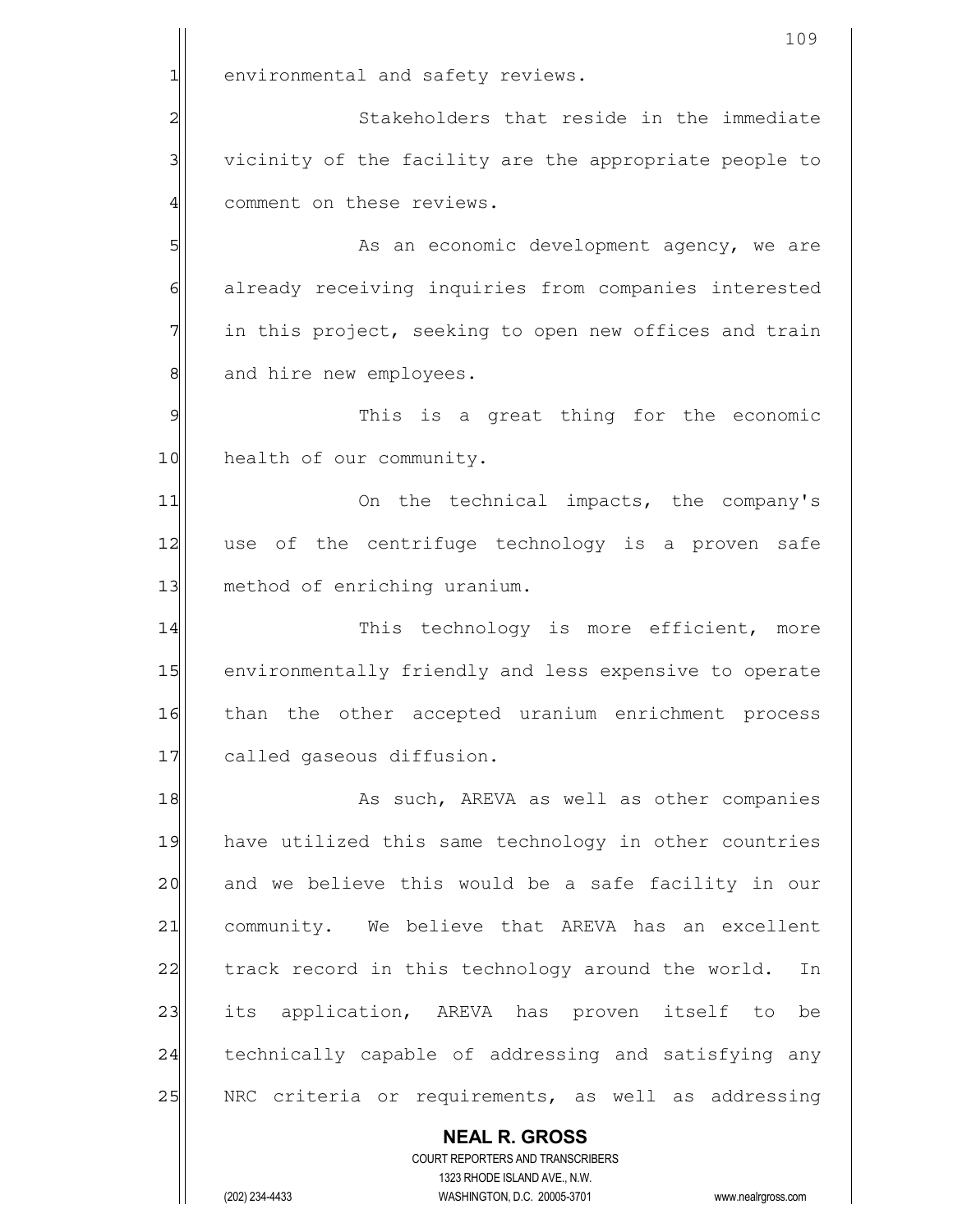$1$  any waste issues per DOE and NRC quidelines.

2 and these would be necessary for the full  $3$  and successful operation of this plant. Conceivably, 4 there is a significant gap in the supply-demand 5 | equation for enriched uranium, to provide for our 6 current and future green energy needs. The 7 7 uncertainty of the future supply of energy could 8 evolve into a national security issue.

9 Solution The Eagle Rock Enrichment Facility would 10| be a principal suppliers of this valuable and needed 11 material. In addition, there is no evidence of any 12 danger or threat of nuclear proliferation from the 13 design, the construction, or the operation of the 14 proposed facility.

15 Regarding water, our area is greatly 16 impacted by the availability and the accessibility of 17 water. In this case, the water right appropriation 18 associated with this facility, property transferred 19 defines the amount of water allowed for use, and most 20 significantly, this amount is less than the current 21 irrigation appropriation.

22 As a result, the impact of groundwater 23 | withdrawals during operation of the facility is 24 expected to be less than the current impacts from 25 irrigation practices.

 **NEAL R. GROSS** COURT REPORTERS AND TRANSCRIBERS 1323 RHODE ISLAND AVE., N.W. (202) 234-4433 WASHINGTON, D.C. 20005-3701 www.nealrgross.com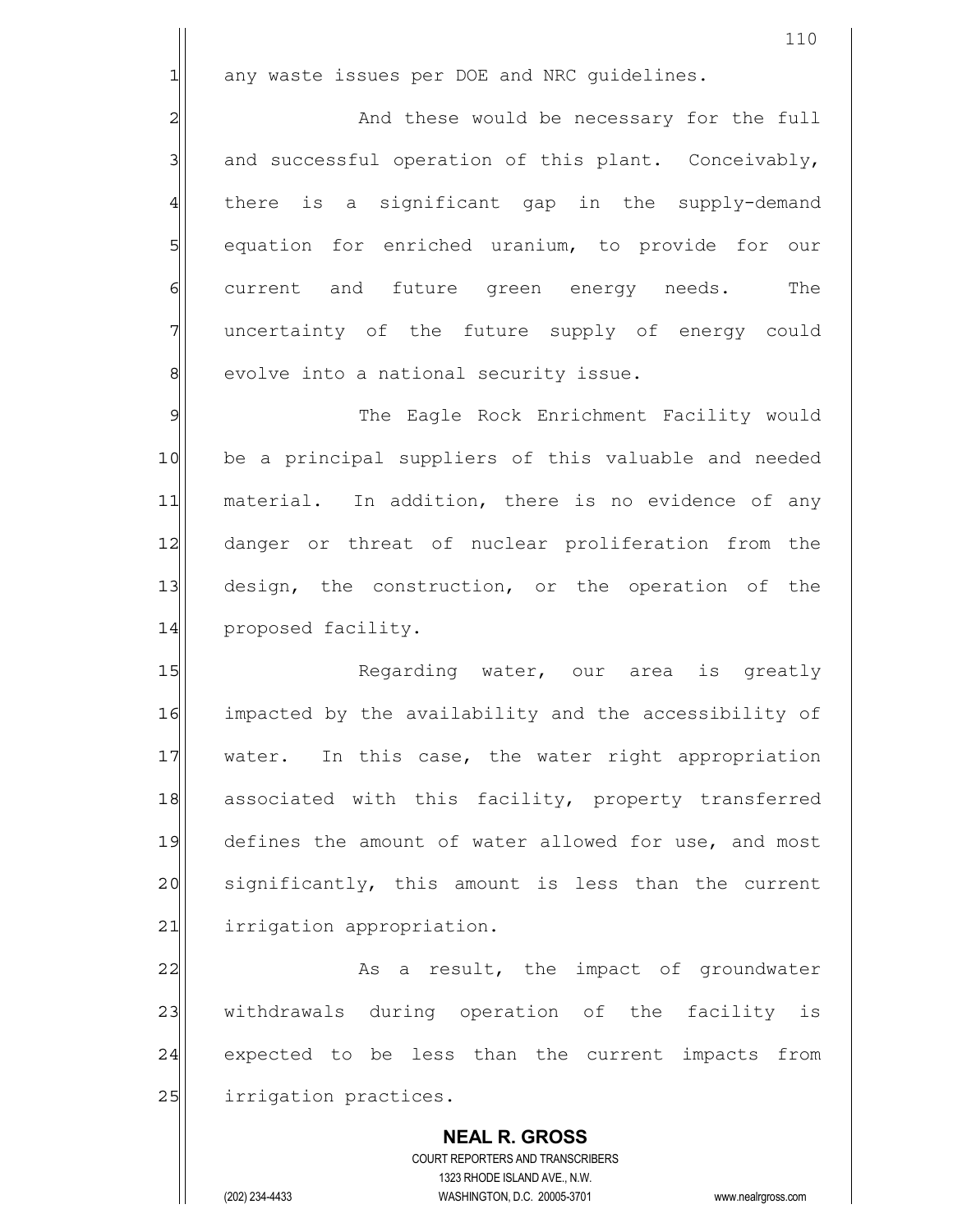|                | 111                                                                 |
|----------------|---------------------------------------------------------------------|
| 1              | Therefore, we see the AREVA application as                          |
| $\overline{c}$ | positively addressing this issue. We thank you for                  |
| $\mathbf{3}$   | your time and expertise. We urge you to ignore                      |
| $\overline{4}$ | unscientific or unfounded claims which would impede                 |
| 5              | the quality of these reviews.                                       |
| 6              | hope that your studies<br>We<br>and                                 |
| 7              | deliberations will result in a timely approval process              |
| 8              | as well as a positive outcome. Thank you.                           |
| $\overline{9}$ | MR. CAMERON: Okay. Thank you, Linda.                                |
| 10             | Our next three speakers are Steven Serr,                            |
| 11             | Lane Allgood and Tim Solomon, and just for all of your              |
| 12             | information on where we are, we have a few<br>more                  |
| 13             | speakers after that, but we're closing in on the end                |
| 14             | of the commenters. So thank you for your patience.                  |
| 15             | Yes.                                                                |
| 16             | MR. SERR: My name's Steve Serr. I'm the                             |
| 17             | Bonneville County Zoning Administrator. I also do the               |
| 18             | building code enforcement, fire code enforcement for                |
| 19             | the county, and I have another opportunity tonight to               |
| 20             | be the representative for the county commissioners in               |
| 21             | that they are committed to meetings in Northern Idaho.              |
| 22             | They had prepared a statement that I have.                          |
| 23             | They asked me to read.                                              |
| 24             | The Bonneville County commissioners have                            |
| 25             | reviewed the proposed plans for AREVA to locate their               |
|                | <b>NEAL R. GROSS</b>                                                |
|                | COURT REPORTERS AND TRANSCRIBERS<br>1323 RHODE ISLAND AVE., N.W.    |
|                | (202) 234-4433<br>WASHINGTON, D.C. 20005-3701<br>www.nealrgross.com |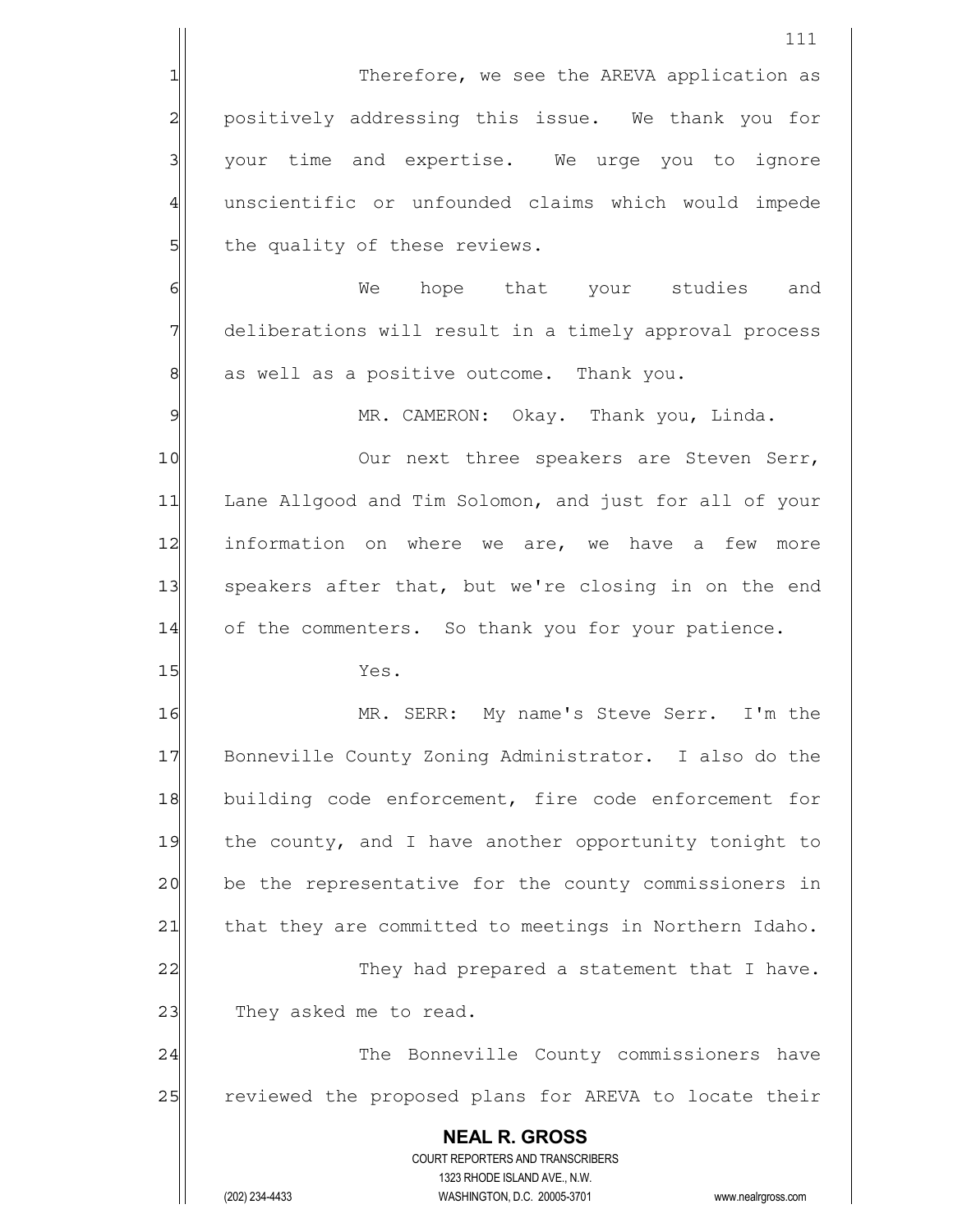1 uranium enrichment facility within the county 2 <sup>jurisdiction.</sup> That they're--anyway. Within the 3 | county jurisdiction.

4 and the mealize that this is a large and 5 Somplex facility that is proposed, but we feel that 6 the site is a very suitable location for this project.

7 The Contraction of the AREVA Nuclear 8 Regulatory Commission application that has been 9 submitted, we feel that we can adequately meet the 10 proposed needs for the project, the demand for 11 services, and the staffing commitments to oversee the 12 development of this project.

13 We have talked with many of the agencies 14 and departments that would be involved in overseeing 15 this project and have found no concerns that could not 16 be properly addressed.

17 The community has a long track record of 18 working with many facets of the nuclear industry. We 19 have many businesses that reqularly work with and 20 support the nuclear industry. The public has a good 21 | knowledge of the industry and are supportive of this 22 seqment of the program.

23 and 1 It is our opinion that this development is 24 a good fit into our community and it is one that we  $25$  are in support of.

 **NEAL R. GROSS** COURT REPORTERS AND TRANSCRIBERS 1323 RHODE ISLAND AVE., N.W. (202) 234-4433 WASHINGTON, D.C. 20005-3701 www.nealrgross.com

112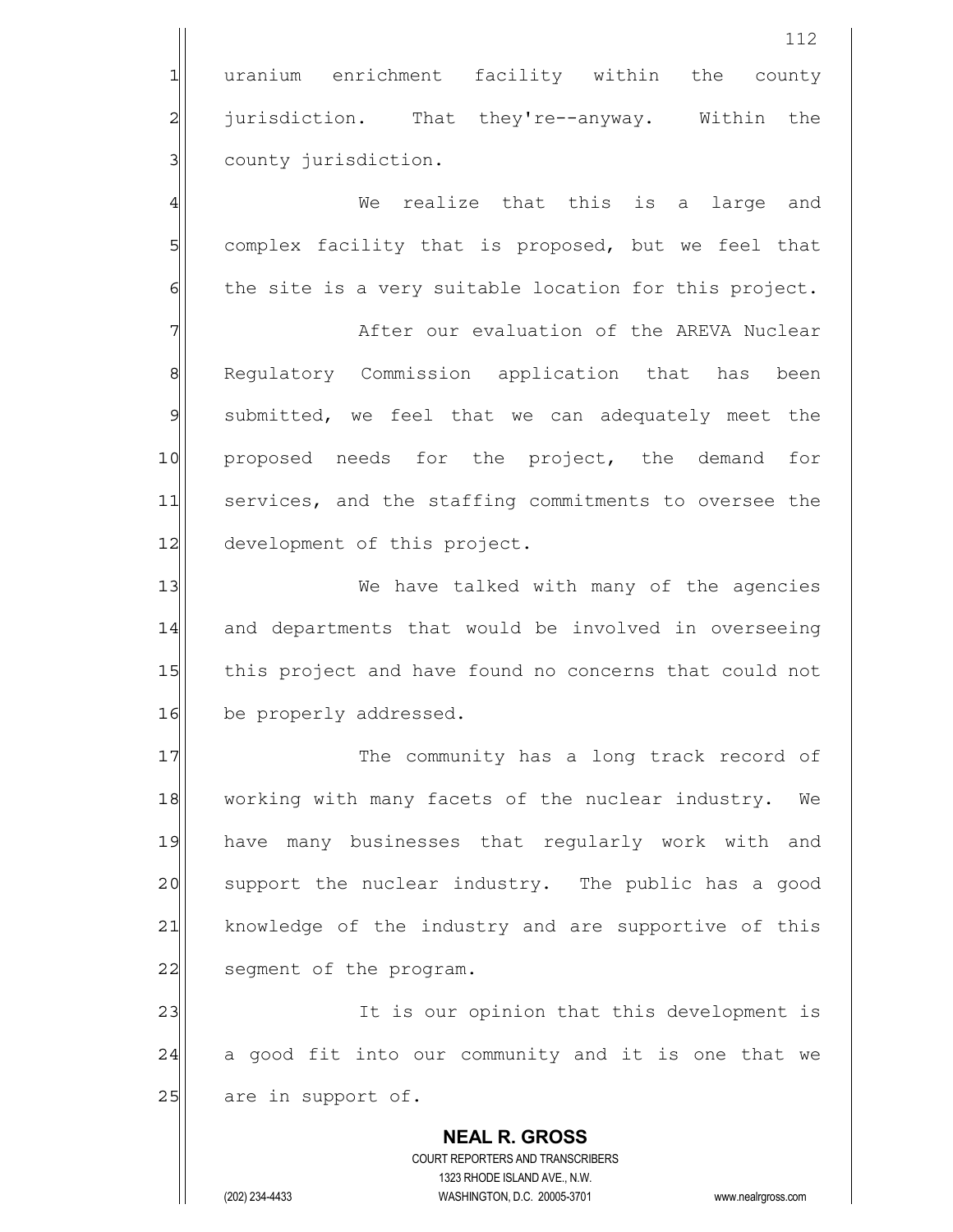|                                                                                                                                                                                                                                                                                                                                                                                                                                                          | 113                                                                                                 |
|----------------------------------------------------------------------------------------------------------------------------------------------------------------------------------------------------------------------------------------------------------------------------------------------------------------------------------------------------------------------------------------------------------------------------------------------------------|-----------------------------------------------------------------------------------------------------|
| 1                                                                                                                                                                                                                                                                                                                                                                                                                                                        | My comments. I have dealt, been dealing                                                             |
| $\overline{c}$                                                                                                                                                                                                                                                                                                                                                                                                                                           | AREVA. They have been very open. We've<br>with                                                      |
| 3                                                                                                                                                                                                                                                                                                                                                                                                                                                        | discussed many issues as far as what would be needed                                                |
| $\frac{4}{3}$                                                                                                                                                                                                                                                                                                                                                                                                                                            | to meet needs for development of this facility to                                                   |
| $5\overline{)}$                                                                                                                                                                                                                                                                                                                                                                                                                                          | minimize impacts on the community.                                                                  |
| $\epsilon$                                                                                                                                                                                                                                                                                                                                                                                                                                               | We've also had extensive discussion as far                                                          |
| 7                                                                                                                                                                                                                                                                                                                                                                                                                                                        | as plans for future use, for transportation programs,                                               |
| 8                                                                                                                                                                                                                                                                                                                                                                                                                                                        | for management programs, waste management. One of the                                               |
| $\mathsf{S}% _{T}=\mathsf{S}_{T}\!\left( a,b\right) ,\mathsf{S}_{T}=\mathsf{S}_{T}\!\left( a,b\right) ,\mathsf{S}_{T}=\mathsf{S}_{T}\!\left( a,b\right) ,\mathsf{S}_{T}=\mathsf{S}_{T}\!\left( a,b\right) ,\mathsf{S}_{T}=\mathsf{S}_{T}\!\left( a,b\right) ,\mathsf{S}_{T}=\mathsf{S}_{T}\!\left( a,b\right) ,\mathsf{S}_{T}=\mathsf{S}_{T}\!\left( a,b\right) ,\mathsf{S}_{T}=\mathsf{S}_{T}\!\left( a,b\right) ,\mathsf{S}_{T}=\mathsf{S}_{T}\!\left$ | things I'm known for is being a bull dog in following                                               |
| 10                                                                                                                                                                                                                                                                                                                                                                                                                                                       | details.                                                                                            |
| 11                                                                                                                                                                                                                                                                                                                                                                                                                                                       | The intent of the county commissioners is                                                           |
| 12                                                                                                                                                                                                                                                                                                                                                                                                                                                       | to make sure that anything that they do on this site                                                |
| 13                                                                                                                                                                                                                                                                                                                                                                                                                                                       | is compatible with the community and they've made the                                               |
| 14                                                                                                                                                                                                                                                                                                                                                                                                                                                       | commitment that they will do whatever is necessary to                                               |
| 15                                                                                                                                                                                                                                                                                                                                                                                                                                                       | make sure that the installation and development of                                                  |
| 16                                                                                                                                                                                                                                                                                                                                                                                                                                                       | this project would meet public health, safety, welfare                                              |
| 17                                                                                                                                                                                                                                                                                                                                                                                                                                                       | needs, and long-range benefit of the community as it                                                |
| 18                                                                                                                                                                                                                                                                                                                                                                                                                                                       | is developed.                                                                                       |
| 19                                                                                                                                                                                                                                                                                                                                                                                                                                                       | Thank you.                                                                                          |
| 20                                                                                                                                                                                                                                                                                                                                                                                                                                                       | MR. CAMERON: Okay, thanks, Steve, and                                                               |
| 21                                                                                                                                                                                                                                                                                                                                                                                                                                                       | thank you to the county commissioners also.                                                         |
| 22                                                                                                                                                                                                                                                                                                                                                                                                                                                       | Lane Allgood. Then we're going to hear                                                              |
| 23                                                                                                                                                                                                                                                                                                                                                                                                                                                       | from Tim Solomon.                                                                                   |
| 24                                                                                                                                                                                                                                                                                                                                                                                                                                                       | Mr. ALLGOOD: Good evening. My name is                                                               |
| 25                                                                                                                                                                                                                                                                                                                                                                                                                                                       | Lane Allgood. I've been a resident of Bonneville                                                    |
|                                                                                                                                                                                                                                                                                                                                                                                                                                                          | <b>NEAL R. GROSS</b>                                                                                |
|                                                                                                                                                                                                                                                                                                                                                                                                                                                          | COURT REPORTERS AND TRANSCRIBERS                                                                    |
|                                                                                                                                                                                                                                                                                                                                                                                                                                                          | 1323 RHODE ISLAND AVE., N.W.<br>(202) 234-4433<br>WASHINGTON, D.C. 20005-3701<br>www.nealrgross.com |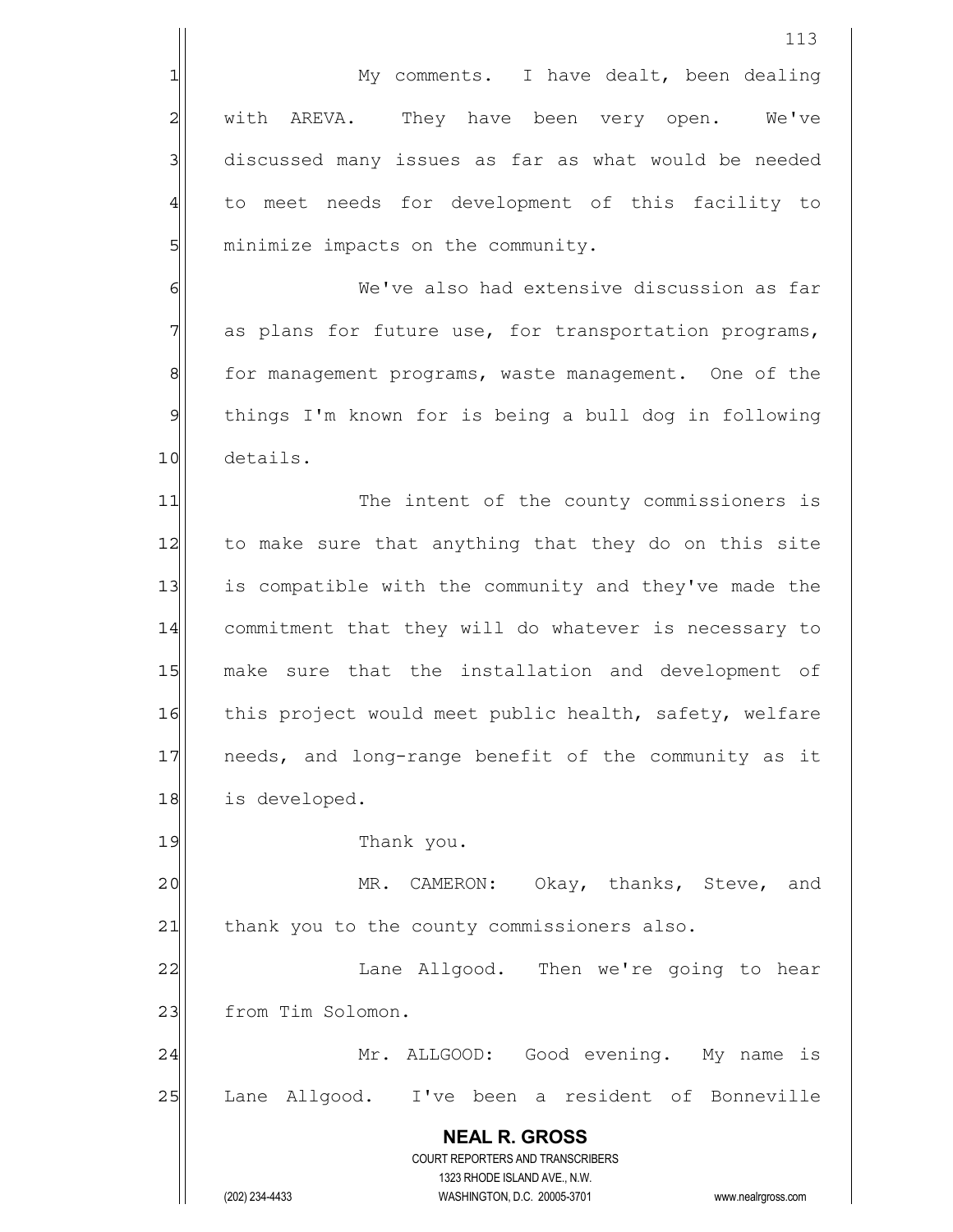|                | 114                                                                 |
|----------------|---------------------------------------------------------------------|
| $\mathbf 1$    | County my whole life. If you take a look at my hair                 |
| $\overline{c}$ | color and physique, you'd know that's a long time.                  |
| 3              | I'm here tonight to state my support for                            |
| 4              | the AREVA license application to construct and operate              |
| 5              | the Eagle Rock Enrichment Facility.                                 |
| 6              | I believe nuclear energy is an important                            |
| 7              | piece of our national energy future as we strive to                 |
| $\mathbf 8$    | reduce our dependence on foreign sources of energy.                 |
| $\mathfrak{S}$ | Today, the United States<br>imports 90                              |
| 10             | percent of uranium enrichment services it needs, 50                 |
| 11             | percent of that coming from Russia, and I personally                |
| 12             | have a bad feeling about that.                                      |
| 13             | The Eagle Rock Enrichment Facility will                             |
| 14             | help guarantee a secure supply of enrichment services               |
| 15             | our nation's current and<br>for<br>future<br>fleet of               |
| 16             | commercial nuclear power plants.                                    |
| 17             | AREVA is the only energy organization,                              |
| 18             | worldwide, with the expertise in every phase of the                 |
| 19             | nuclear energy fuel cycle, including uranium                        |
| 20             | enrichment.                                                         |
| 21             | The Eagle Rock facility will use a                                  |
| 22             | centrifuge technology which has significant                         |
| 23             | environmental and cost advantages over gaseous                      |
| 24             | diffusion plants. Plus the centrifuge enrichment                    |
| 25             | technology planned for this facility has been used                  |
|                | <b>NEAL R. GROSS</b>                                                |
|                | COURT REPORTERS AND TRANSCRIBERS<br>1323 RHODE ISLAND AVE., N.W.    |
|                | (202) 234-4433<br>WASHINGTON, D.C. 20005-3701<br>www.nealrgross.com |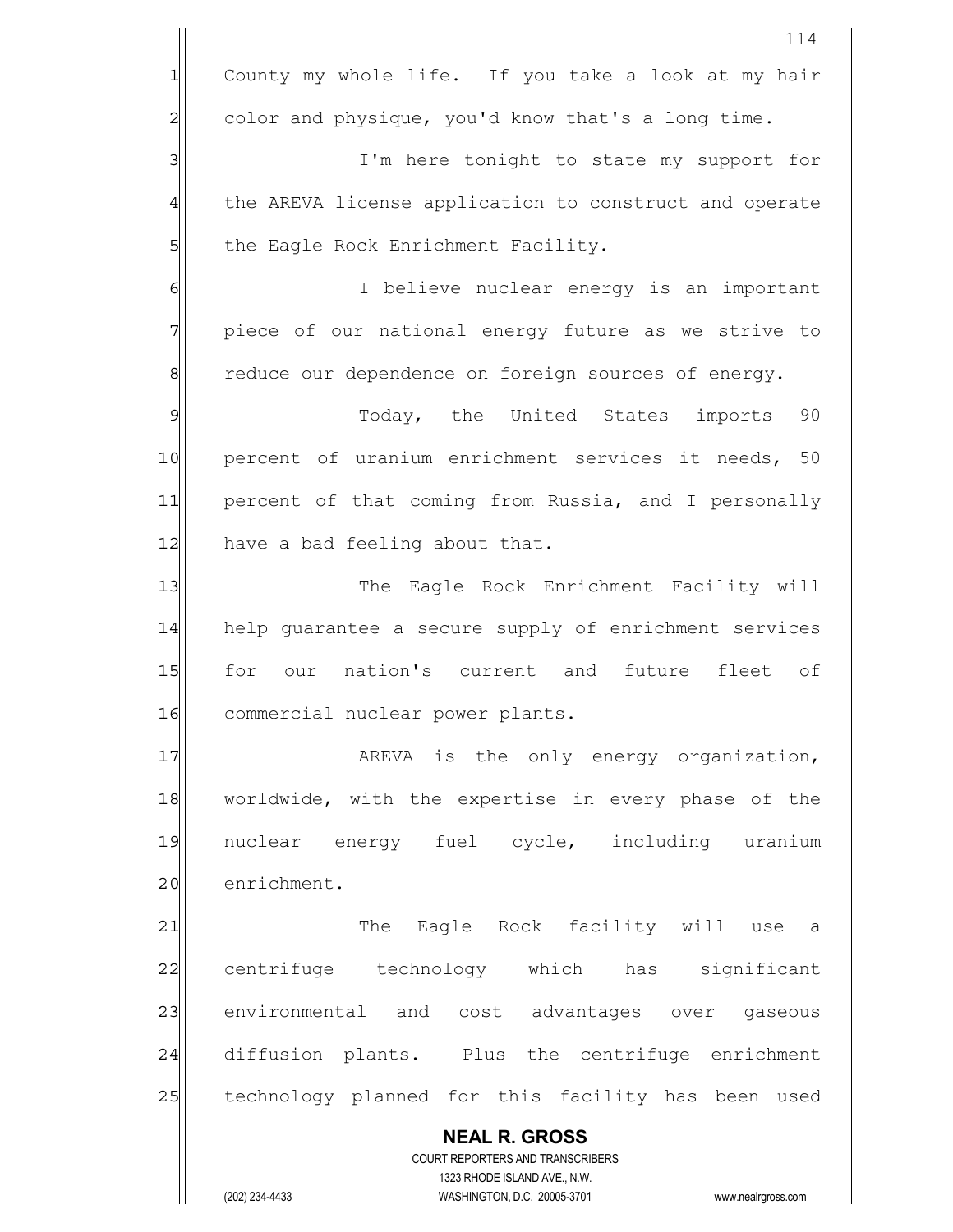**NEAL R. GROSS** COURT REPORTERS AND TRANSCRIBERS 1323 RHODE ISLAND AVE., N.W. (202) 234-4433 WASHINGTON, D.C. 20005-3701 www.nealrgross.com 115 1 successfully and safely in Europe for over 30 years. 2 2 I've had the opportunity to review AREVA's 3 | environmental report, and I feel the environmental 4 issues addressed in this report should match the scope  $5$  of a draft EIS. 6 6 KN GI CHA The environmental issues I would like to 7 see included in the scope of the EIS should include 8 8 land use, transportation, geology and soils, water 9 issues, air quality issues, historical and cultural 10 issues, public and occupational health, noise and 11 waste management. 12 I suspect you will hear from individuals 13 and organizations outside of our community and state 14 that will request you to assess issues that are out of 15 the scope of the EIS. We've heard several of those 16 this evening already. 17|| Suggest these issues be discussed and 18 debated in other venues. In closing, I thank the NRC 19 for holding tonight's meeting to gather input from our 20 community for the draft EIS. Thank you. 21 MR. CAMERON: Thank you, Lane. Is Tim 22 Solomon--Tim? Thank you. 23 MR. SOLOMON: Good evening. I'm Tim 24 Solomon. I'm executive director of the Regional 25 Development Alliance located here, in Idaho Falls, and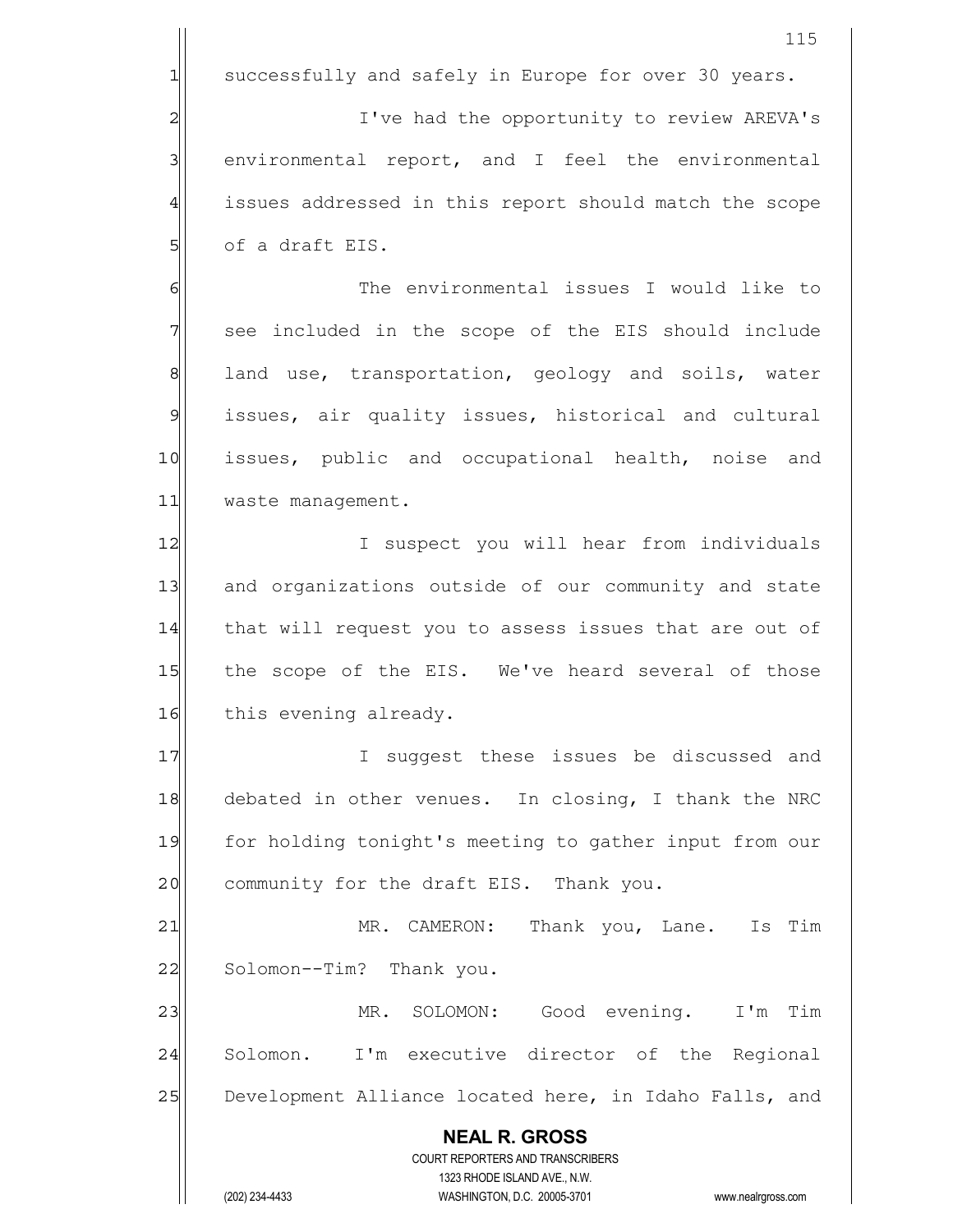|                 | 116                                                                 |
|-----------------|---------------------------------------------------------------------|
| $\mathbf{1}$    | we've conducted an economic impact analysis on the                  |
| $\overline{c}$  | AREVA plant.                                                        |
| 3               | We also were privileged to be a recipient                           |
| $\overline{4}$  | under the DOE effort for GNEP. And I must say that we               |
| $5\overline{)}$ | learned an awful lot about nuclear energy. And I must               |
| $\epsilon$      | say that my appreciation for that process<br>has                    |
| 7               | increased through the experience we've had.                         |
| $\,8\,$         | But I want to read a letter tonight on                              |
| $\mathfrak{S}$  | behalf of our corporation.                                          |
| 10              | Dear NRC Staff: The Regional Development                            |
| 11              | Alliance, a private corporation located in Bonneville               |
| 12              | County, Idaho, supports the AREVA Enrichment Services               |
| 13              | LLC license application to construct and operate the                |
| 14              | Eagle Rock Enrichment Facility.                                     |
| 15              | Uranium enrichment in the U.S. is critical                          |
| 16              | to the future of electricity power production.<br>We                |
| 17              | believe that the Eagle Rock Enrichment Facility,                    |
| 18              | managed by AREVA, will help assure a safe and                       |
| 19              | efficient supply of enrichment services for commercial              |
| 20              | reactors operating in this country.                                 |
| 21              | The Southeast Idaho region is known for                             |
| 22              | its lengthy history and expertise in nuclear energy.                |
| 23              | Widespread support has been expressed, time and time                |
| 24              | again, on all levels.                                               |
| 25              | are confident and expect that all<br>We                             |
|                 | <b>NEAL R. GROSS</b>                                                |
|                 | COURT REPORTERS AND TRANSCRIBERS<br>1323 RHODE ISLAND AVE., N.W.    |
|                 | (202) 234-4433<br>WASHINGTON, D.C. 20005-3701<br>www.nealrgross.com |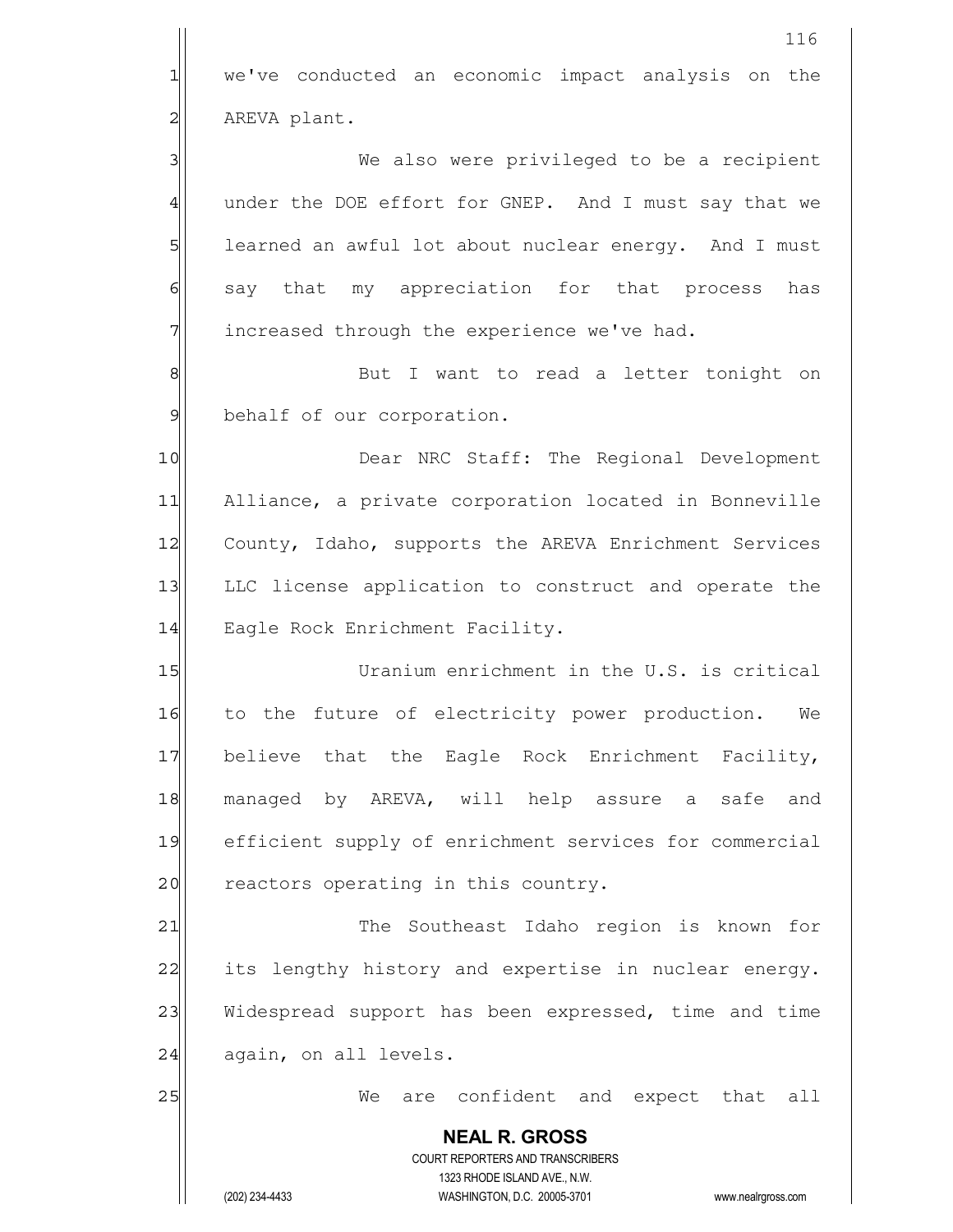**NEAL R. GROSS** COURT REPORTERS AND TRANSCRIBERS 1323 RHODE ISLAND AVE., N.W. (202) 234-4433 WASHINGTON, D.C. 20005-3701 www.nealrgross.com 117 1 questions regarding environmental impacts will be 2 properly and efficiently addressed through the process 3 1 stypically employed by the NRC. 4 We urge the NRC to move quickly in 5 | processing the Eagle Rock Enrichment Facility 6 application and look forward to reviewing and 7 commenting on the draft EIS, and it's my signature, 8 8 and we'll hand this in. Thank you very much. 9 MR. CAMERON: Okay. Thank you, Tim. 10 How about Amy Lientz and Lorin Walker. 11 Amy. Hi, Amy. 12 MS. LIENTZ: Can't read my handwriting, 13 huh? Hi. It's Amy Lientz, not "Linty," but that's 14 okay. I've got really bad handwriting. I'm currently 15 the director of Governmental Affairs and 16 Communications at Idaho National Laboratory, but I 17 come here as a private citizen and a benefitting 18 taxpayer in Idaho, tonight, to comment. 19 I'm glad there was clarification on the 20 tax incentive issue versus tax supplement issue, and 21 please look at those facts very carefully in your 22 analysis. You'll find truth in what Linda Martin 23 presented to you. 24 and 1 also wanted to mention, in a recent 25 position, I had the privilege to partner with AREVA on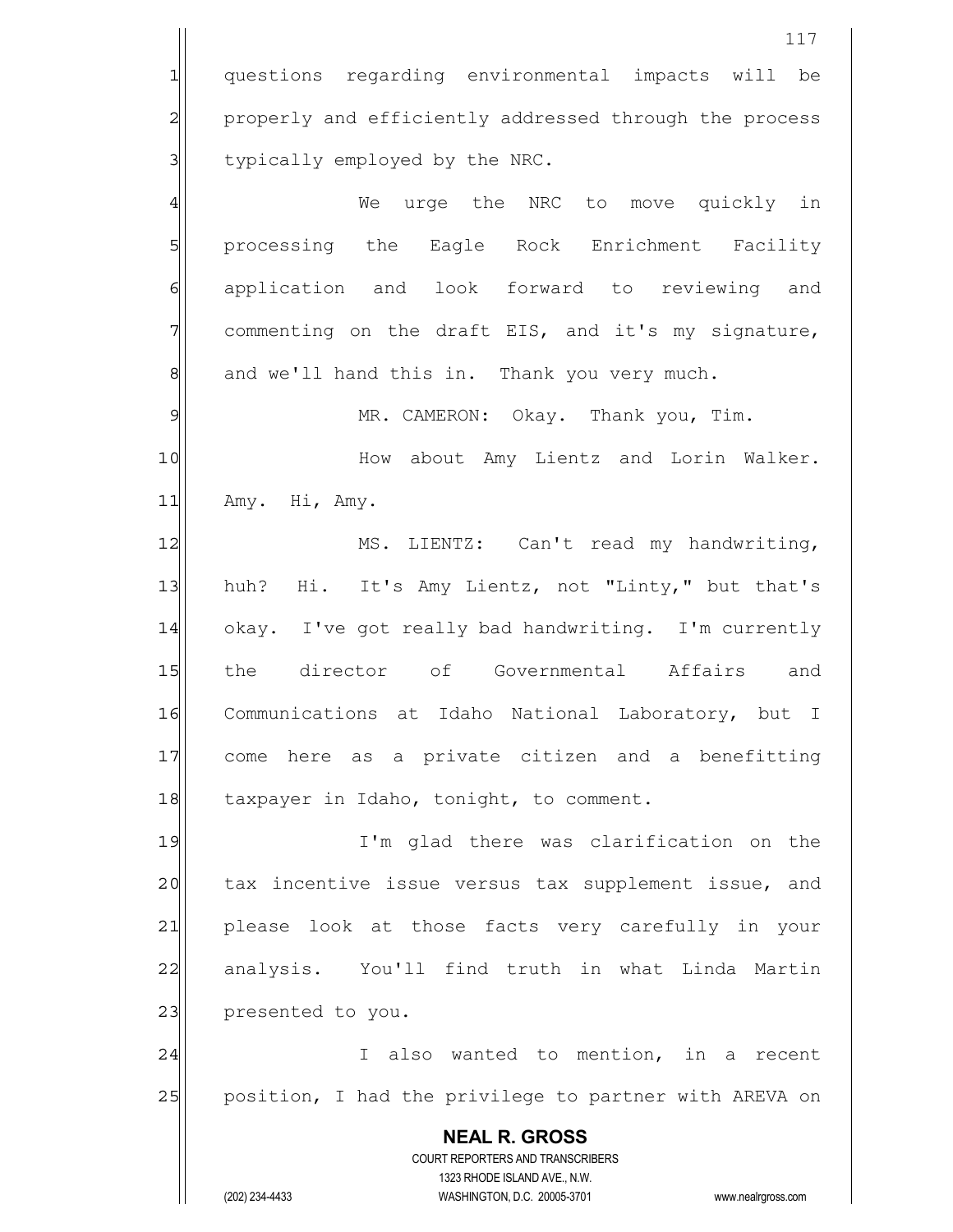1 a project in Richland, Washington, and they were a  $2$  very solid, trusted, viable company, that wouldn't 3 | even consider doing projects if they didn't feel it  $4$  was safe, that they didn't have the right people for 5 5 5 the job, and that they were causing harm to the 6 environment.

7 3 7 So I very much respected their involvement 8 with us on multiple projects, not just that one.

9 9 There's been a lot of falsehood in the 10| information posted on Web sites and in fliers. So I 11 encourage you very much to look very hard into what is 12 fact and what is fiction. There is an amazing amount 13 of resources available, for over 60 years, right here, 14 associated with Idaho National Laboratory, that will 15 cover every entity of an EIS.

16 So please don't necessarily repeat the 17 | process but just know there is a lot of great solid 18 information based on science and engineering.

19 And I also wanted to mention to you, as I 20 understand the scoping process, you define the purpose 21 and need. There is justification to really analyzing 22 the demand for enriched uranium to support the growth 23 of nuclear energy. So that is an appropriate inquiry. 24 also just know as far as the demand is 25 concerned, there is a growing queue of potential

 COURT REPORTERS AND TRANSCRIBERS 1323 RHODE ISLAND AVE., N.W. (202) 234-4433 WASHINGTON, D.C. 20005-3701 www.nealrgross.com

 **NEAL R. GROSS**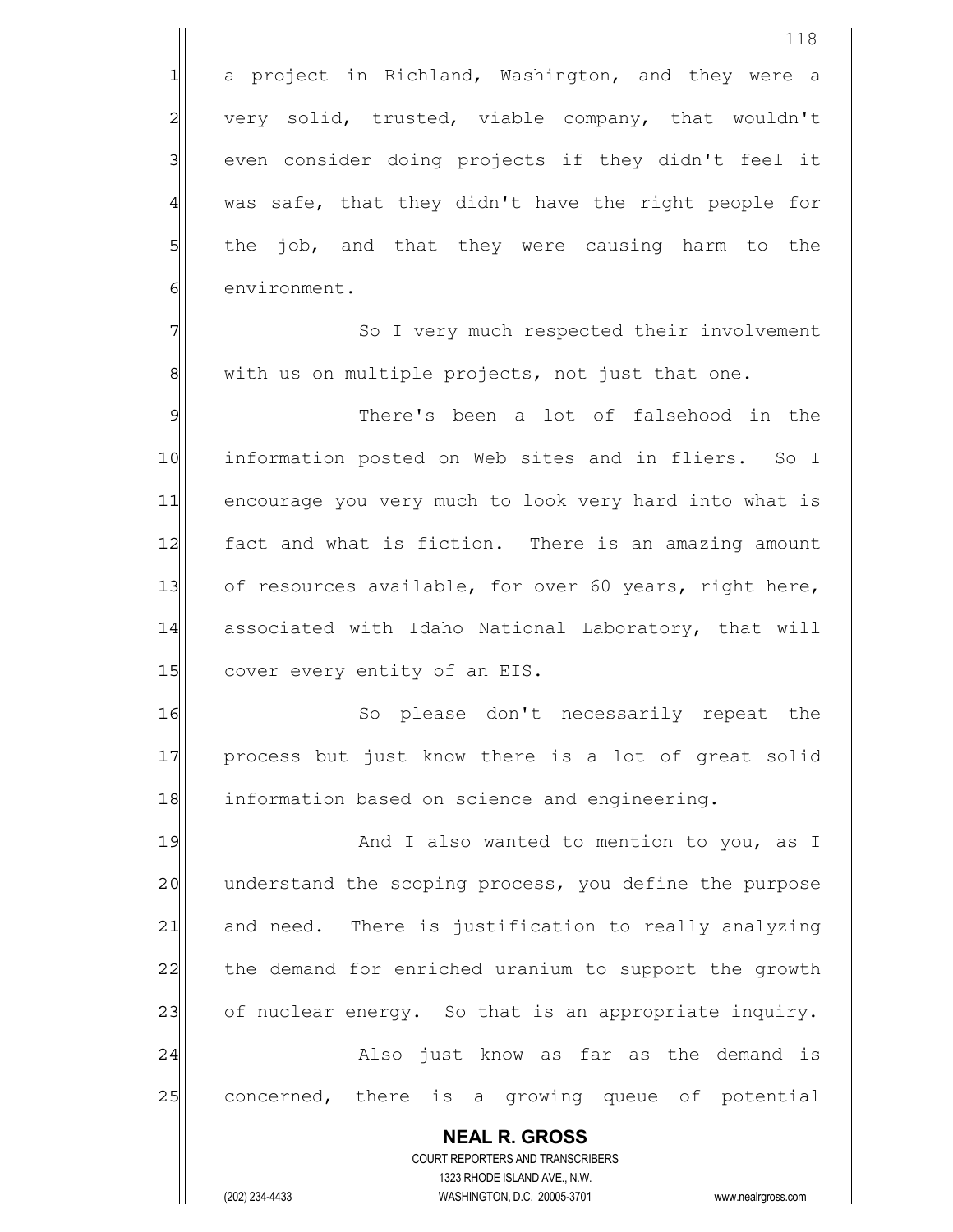**NEAL R. GROSS** COURT REPORTERS AND TRANSCRIBERS 1323 RHODE ISLAND AVE., N.W. 119 1 applications for combined licensing agreements out 2 all there in this country and a seemingly endless 3 3 expansion of nuclear generation around the world.  $4$  That would seem to answer, very clearly, the question 5 of demand and growth. 6 6 So with that, I appreciate having the 7 opportunity tonight to comment. I also will make a 8 statement that Dave Hill, who is the associate lab 9 director for the Idaho National Laboratory, had to 10 leave tonight, but he will also be commenting, in 11 writing, as a private citizen as well. Thank you. 12 MR. CAMERON: Okay. Thanks, Amy. 13 Thank you very much. 14 Is Lorin Walker here? 15 [No response] 16 MR. CAMERON: How about Akira Tokuhiro? 17 [No response] 18 MR. CAMERON: Or Dr. Chester "Matoch"? 19 I'm sure I got that one wrong. "Matloch." All right. 20 DR. MATLOCH: Hello. I'm Chet Matloch. A 21 little background. I have a BS in physics from UCLA, 22 a master's in physics from Oakland University, a PhD 23 in engineering and applied science from Idaho State 24 University. I have 15 years of nuclear system safety 25 analysis management experience, five years of nuclear

(202) 234-4433 WASHINGTON, D.C. 20005-3701 www.nealrgross.com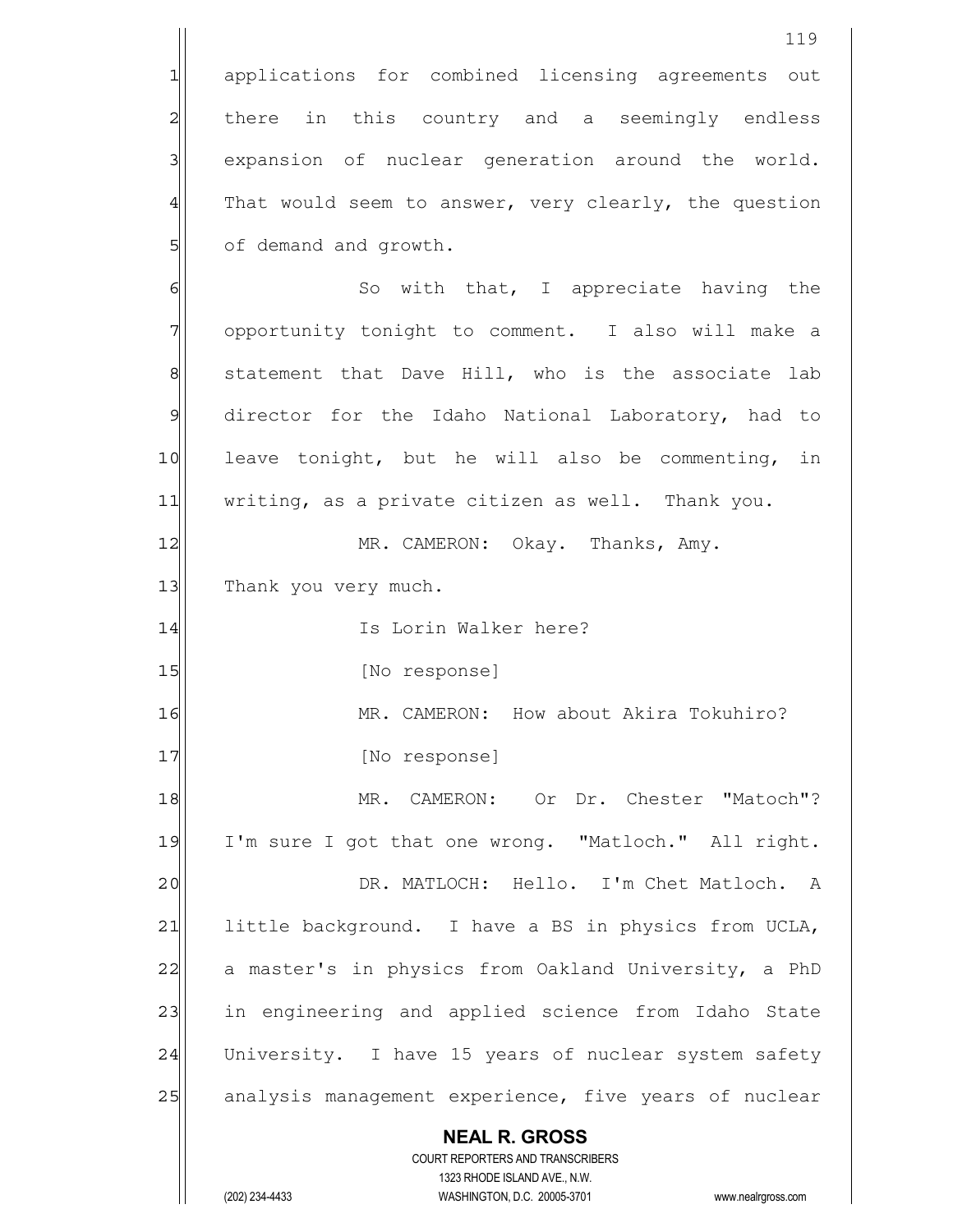|                | 120                                                                     |
|----------------|-------------------------------------------------------------------------|
| 1              | fuel safety supervision experience.                                     |
| $\overline{c}$ | I've been a resident of Idaho Falls for 32                              |
| 3              | years. I'm also a co-resident of Blaine County for 12                   |
| $\overline{4}$ | years, which includes Sun Valley, Ketchum, Bellevue,                    |
| 5              | Hailey and Carey.                                                       |
| 6              | And I mention all of these things because                               |
| 7              | some of these areas, the vocal minorities dominate the                  |
| 8              | discussions.                                                            |
| $\mathcal{Q}$  | I'd like to talk about impacts. Many                                    |
| 10             | people use the word impact to imply negative effects.                   |
| 11             | Actually, impacts could be positive or negative.                        |
| 12             | So I'd like to talk about the positive                                  |
| 13             | impacts associated with nuclear energy and, hence,                      |
| 14             | AREVA's facility.                                                       |
| 15             | Number one.<br>It will reduce carbon                                    |
| 16             | emissions. Number two.<br>This could lead to a                          |
| 17             | reduction in global warming. Number three. This will                    |
| 18             | lead to a reduction in the import of fossil fuels.                      |
| 19             | Number four. This will lead to an improved balance of                   |
| 20             | trade. Number five. This will reduce the number of                      |
| 21             | oil-motivated wars that we participate in.<br>Number                    |
| 22             | six. Fewer American soldiers will die.                                  |
| 23             | Number seven. This will lead to energy                                  |
| 24             | independence. And number eight. All of this supports                    |
| 25             | enhanced national security.                                             |
|                | <b>NEAL R. GROSS</b>                                                    |
|                | <b>COURT REPORTERS AND TRANSCRIBERS</b><br>1323 RHODE ISLAND AVE., N.W. |
|                | (202) 234-4433<br>WASHINGTON, D.C. 20005-3701<br>www.nealrgross.com     |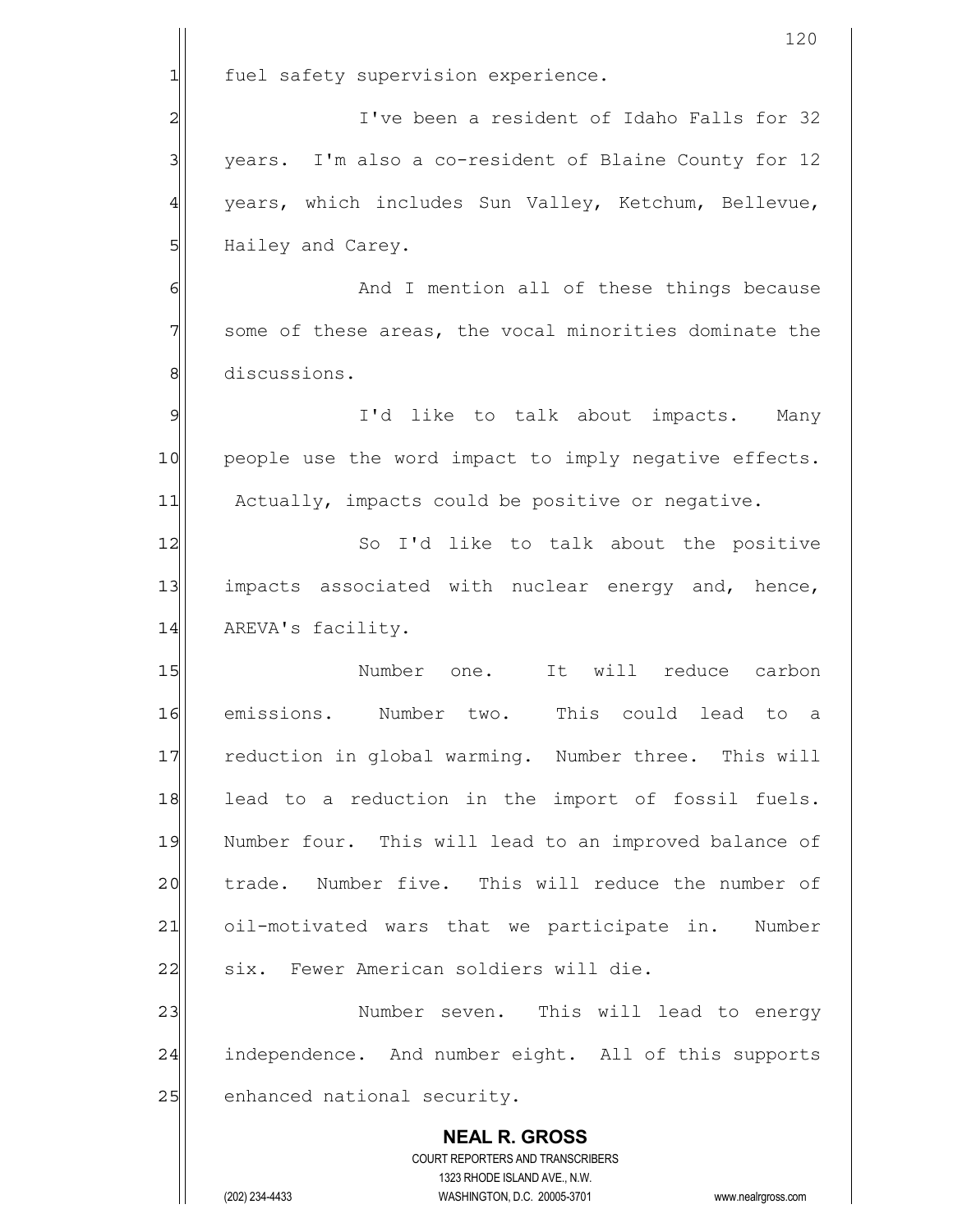1 1 I strongly urge the NRC evaluate all of 2 all these positive impacts, qualify them and quantify 3 3 | them, and include them in the Environmental Impact 4 Statement.

5 SI I fully support and advocate the safe and 6 6 judicious use of nuclear energy and AREVA's uranium 7 enrichment facility.

8 8 Nuclear waste is a political issue, not a 9 technical issue. That is, this political issue is 10 entirely created by the anti-nuclear zealots. We all 11 know that and we need to recognize that when the 12 Environmental Impact Statements are written.

13 | Lastly, America can no longer afford to 14 let the vocal minority nuclear obstructionists, such 15 as the Snake River Alliance, bully their way into 16 forcing their negative agenda on our national energy 17 policy, and hence, jeopardizing our future security 18 and those of our children.

19 Thank you.

20 MR. CAMERON: All right. How about Ryan--21 Ryan Fruth. Is it Fruth? "Frooth." Sorry. And then 22 Jeff Smith.

23 MR. FRUTH: Hi. My name's Ryan Fruth and 24 I was nine years nuclear Navy, fully qualified on all 25 the current General Electric designs in the 1990's. I

 **NEAL R. GROSS** COURT REPORTERS AND TRANSCRIBERS 1323 RHODE ISLAND AVE., N.W. (202) 234-4433 WASHINGTON, D.C. 20005-3701 www.nealrgross.com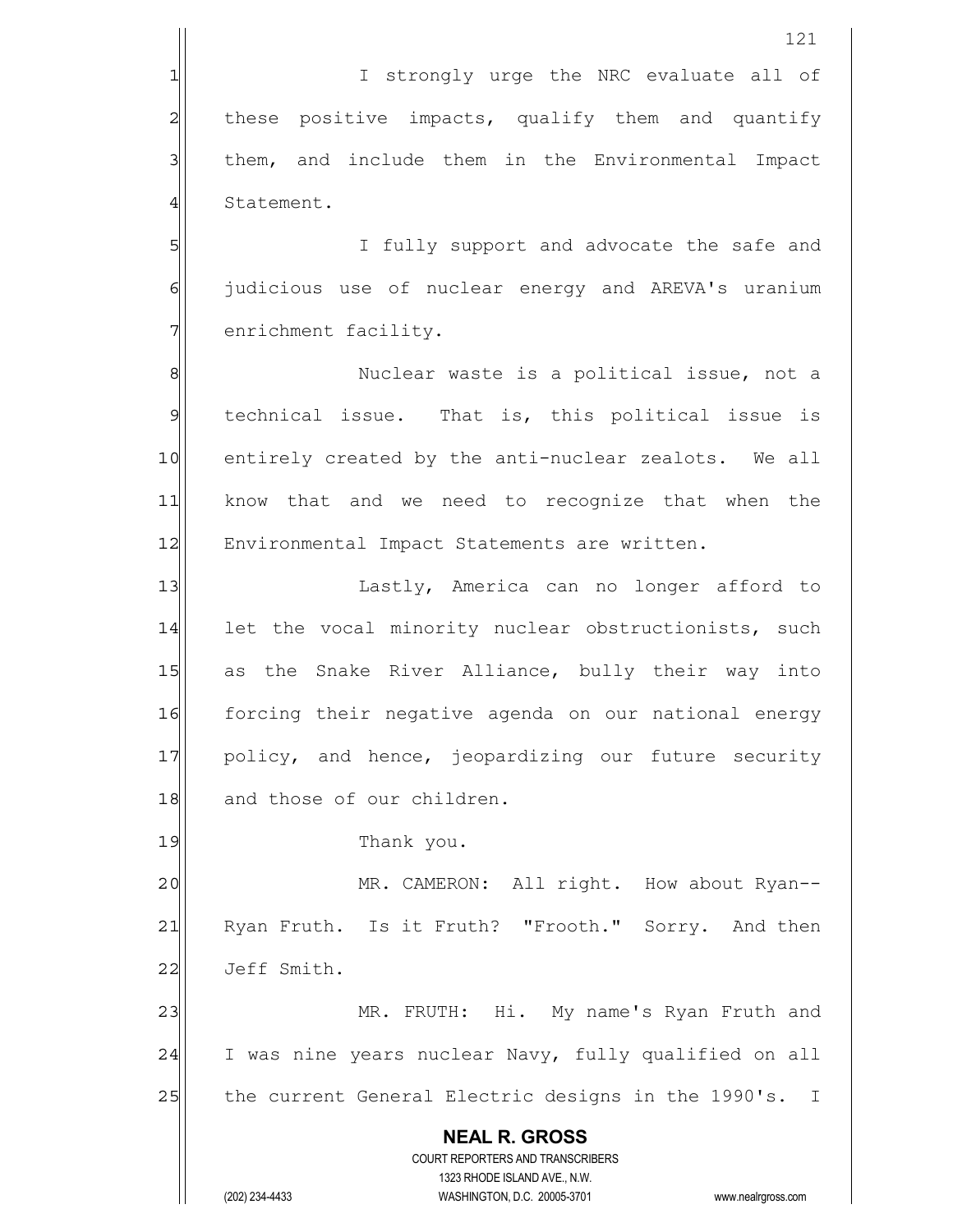$1$  have two technical degrees, one arts degree, and I've 2 been licensed by the NRC two times to operate the four 3 loop Westinghouse and the combustion engineering 4 pressurized water reactors, commercially, as an SRO in 5 5 5 blue control room.

6 6 I say that just to let everyone know that 7 I think the biggest problem is a lack of education in 8 8 this country. We've let Hollywood and the media 9 educate us about nuclear power more than hard data and 10 facts or truth.

11 I I think we need to start with our 12 children, educate them. I have five myself, that 13 aren't grown yet, and I'm really concerned about their 14 $\vert$  future, and I'm up here as a private citizen, although 15 I do currently teach at the advanced test reactor out 16 at the INL.

17 But I'm not speaking on their behalf, 18 rather, just my family. And I hope that we do keep 19 nuclear on the table because it's really our only 20 option for national security, energy security, and I 21 think that the people opposed to this project here  $22$  tonight, I'm going to give them the benefit of the 23 doubt, that they're not out for political reasons, and  $24$  that they don't want the lights to go off in this 25 country and have us powerless, for someone to just

 **NEAL R. GROSS** COURT REPORTERS AND TRANSCRIBERS 1323 RHODE ISLAND AVE., N.W. (202) 234-4433 WASHINGTON, D.C. 20005-3701 www.nealrgross.com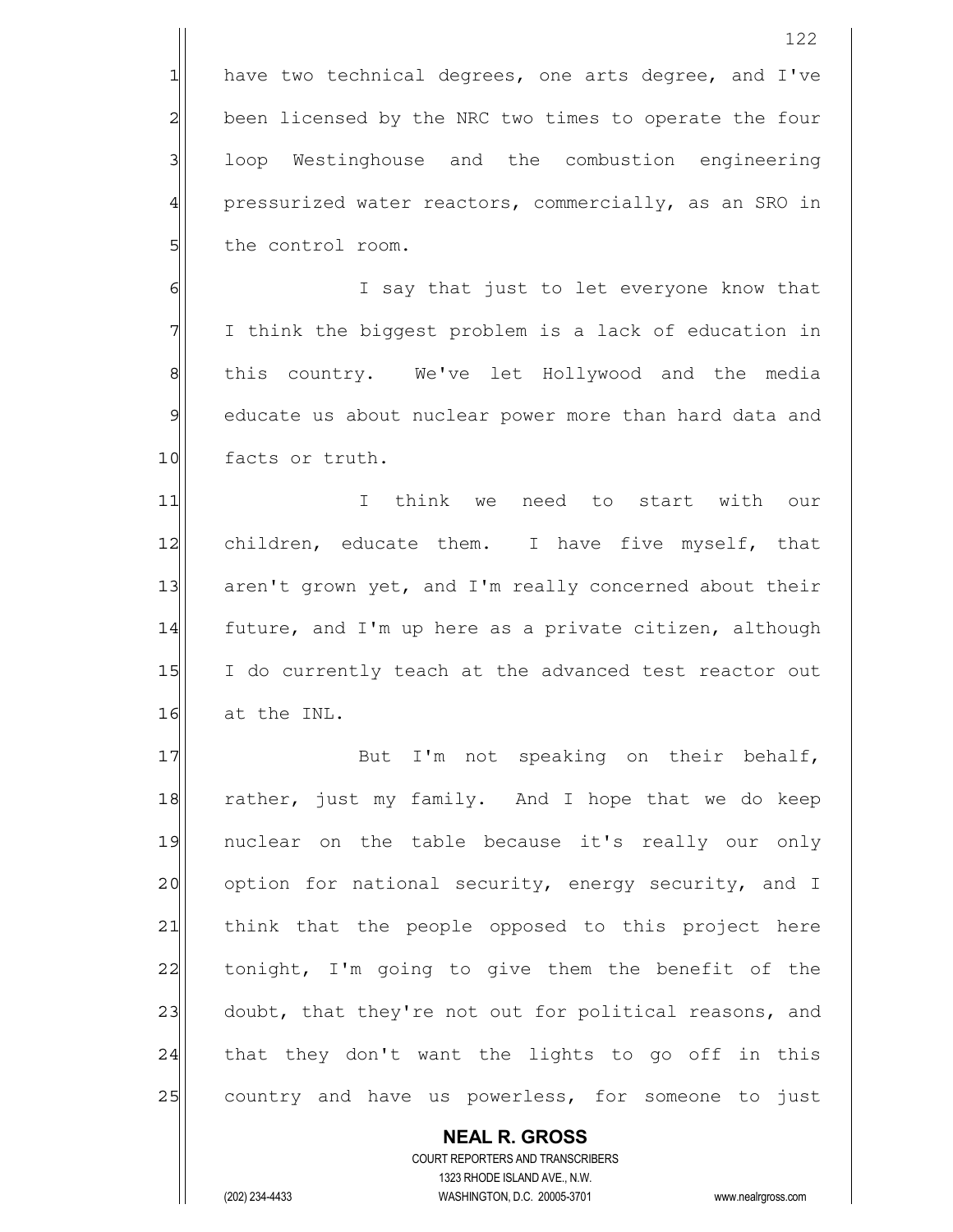**NEAL R. GROSS** COURT REPORTERS AND TRANSCRIBERS 1323 RHODE ISLAND AVE., N.W. (202) 234-4433 WASHINGTON, D.C. 20005-3701 www.nealrgross.com 123  $1$  take us over and change our way of life. 2 But rather, that they truly believe that 3 3 1 they care about the environment and that's their main 4 drive. 5 S 6 6 we need to really get our grid powered by nuclear 7 power and get off the fossil fuels, which are really 8 8 8 destroying the environment. They give off so many 9 toxins and poisons, which nuclear power gives off none 10 of. 11| So I just hope you'll take the time to do 12 the research and really listen to the, as I already 13 said, the hard data, facts and truth. Thanks. 14 MR. CAMERON: Okay, Ryan. 15 and this is Jeff. And then John Tanner. 16 Jeff Smith. 17 MR. SMITH: Thank you. Yes, I am Jeff 18 Smith. I'm with the Local 449, the International 19 Brotherhood of Electrical Workers. I represent some 20 600 licensed electricians and their families, and 21 probably more than 20 electrical contracting firms and 22 | their families. We, too, are small business and 23 family-oriented. We feel this project is not only 24 good for Eastern Idaho but our nation. 25 We have some 117 years of experience and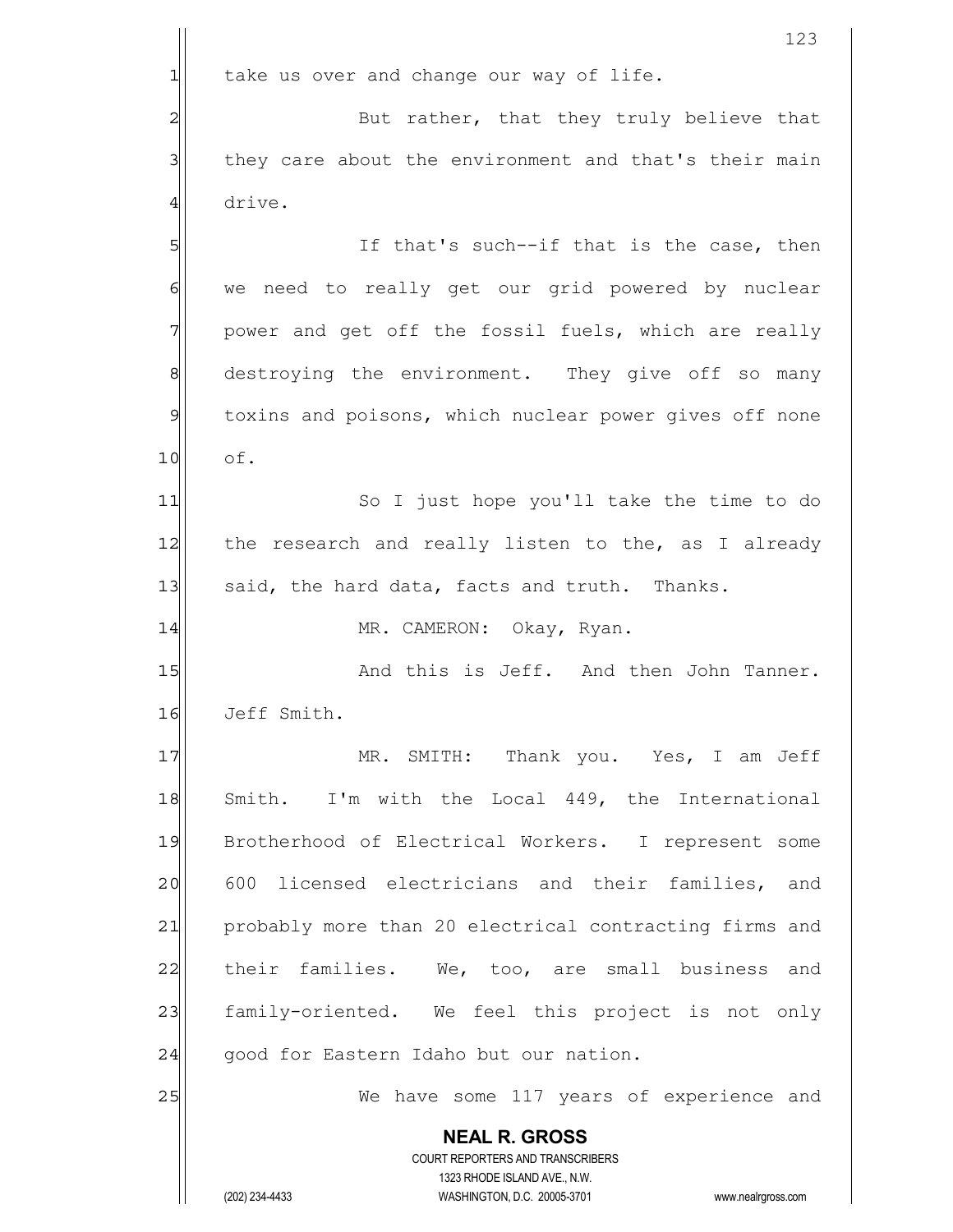|                | 124                                                                 |
|----------------|---------------------------------------------------------------------|
| $\mathbf{1}$   | skill. We have led the way in construction safety in                |
| $\overline{c}$ | the industry and we are looking forward to working                  |
| $\mathsf{3}$   | hand in hand with AREVA on this project. Thank you.                 |
| 4              | MR. CAMERON: Thank you.                                             |
| 5              | John Tanner.                                                        |
| 6              | MR. TANNER: I'm John Tanner. I'm                                    |
| 7              | president of Coalition 21, a local volunteer                        |
| 8              | organization of mostly retirees from the INL, but also              |
| $\mathcal{P}$  | some who are still working there, and a<br>few                      |
| 10             | townspeople not employed there. We think this is a                  |
| 11             | very good project. As far as safety and being a good                |
| 12             | neighbor, we point out that the Enrichment Facility                 |
| 13             | AREVA is building in France is right adjacent to a                  |
| 14             | French town.                                                        |
| 15             | We don't expect the people there to be                              |
| 16             | dying off from problems.                                            |
| 17             | As far--we don't see this project as a                              |
| 18             | proliferation risk. We're not developing any new                    |
| 19             | technology. In fact, we are trying to catch up with                 |
| 20             | the rest of the world. The NRC can point out that                   |
| 21             | water use will be only a small fraction of the water                |
| 22             | use, of using the same land for growing potatoes,                   |
| 23             | let's say, and we hope that the NRC will carefully                  |
| 24             | explain to those who are concerned, what the waste                  |
| 25             | will be and what will be done with it.                              |
|                | <b>NEAL R. GROSS</b>                                                |
|                | COURT REPORTERS AND TRANSCRIBERS<br>1323 RHODE ISLAND AVE., N.W.    |
|                | (202) 234-4433<br>WASHINGTON, D.C. 20005-3701<br>www.nealrgross.com |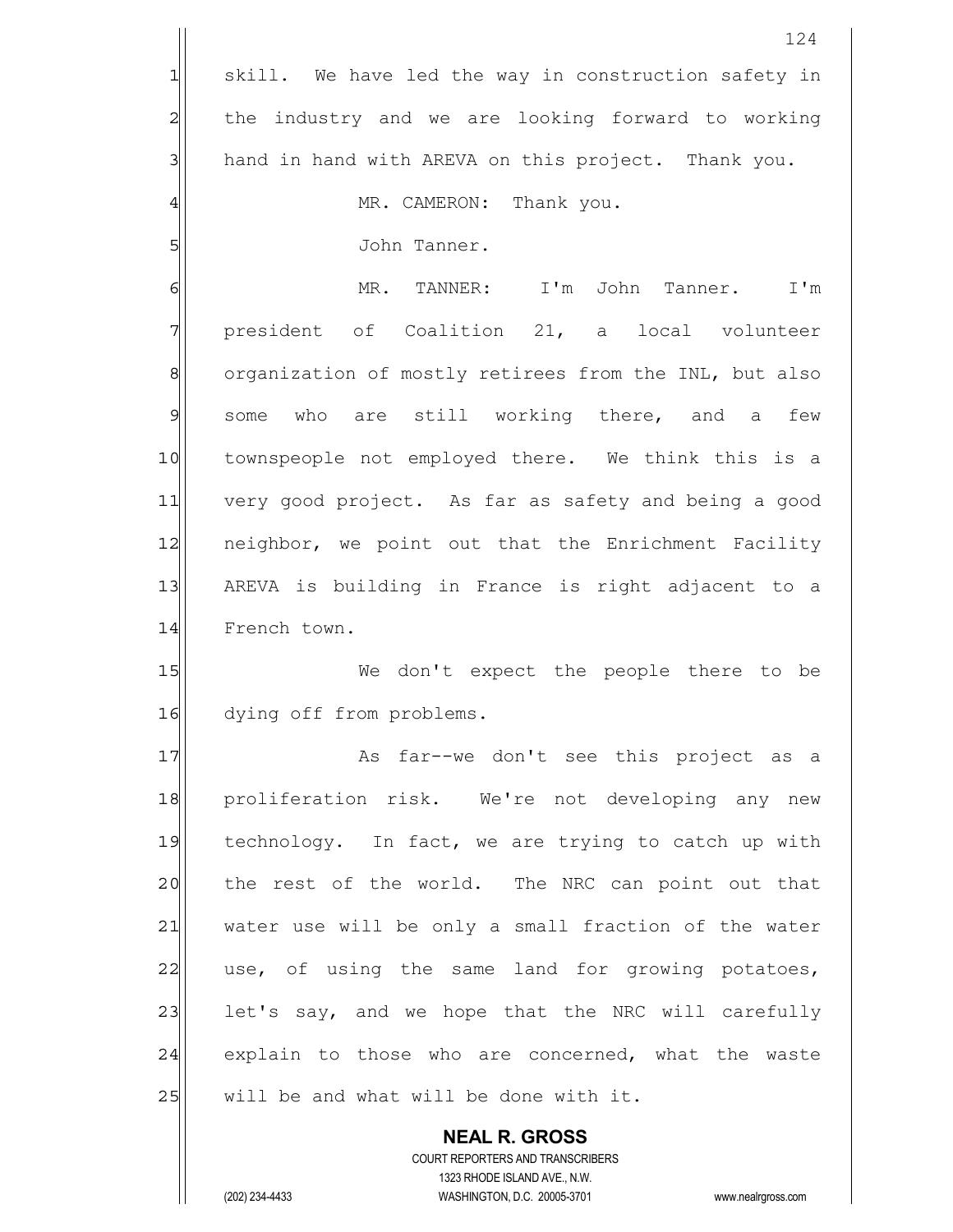|                | 125                                                                                                 |
|----------------|-----------------------------------------------------------------------------------------------------|
| 1              | And mainly point out that the major                                                                 |
| 2              | byproduct, depleted uranium hexafluoride, is already                                                |
| $\mathbf{3}$   | stored in large quantities in Ohio and I think                                                      |
| $\overline{4}$ | Kentucky, and that it's been stored safely there for                                                |
| 5              | many years.                                                                                         |
| 6              | And actually there are plants now under                                                             |
| $\overline{7}$ | construction, they're converted to a less chemically-                                               |
| $\,8\,$        | reactive form. Thank you.                                                                           |
| $\mathcal{Q}$  | MR. CAMERON: Thank you, John.                                                                       |
| 10             | Is there anybody else? Did I miss anybody                                                           |
| 11             | who wanted to make a comment tonight? Yes, sir.                                                     |
| 12             | MR. YURMAN: My name is Dan Yurman. I                                                                |
| 13             | live in Idaho Falls. I'm going to speak very freely.                                                |
| 14             | I'm a nuclear energy blogger. I have a blog called                                                  |
| 15             | Idaho Samizdat. It's been operational for three                                                     |
| 16             | years. I have readers in 70 countries. Some of my                                                   |
| 17             | readers include the Nuclear Regulatory Commission.                                                  |
| 18             | The IP address for the NRC starts with 148. So ask                                                  |
| 19             | your IT people about that.                                                                          |
| 20             | I want to talk about two things that come                                                           |
| 21             | First is demand. Current demand in the U.S. is<br>up.                                               |
| 22             | about 12 million SWU. If you take the three plants                                                  |
| 23             | that have been planned, they'll come to around nine or                                              |
| 24             | ten, without doubling the capacity of LES, and AREVA--                                              |
| 25             | the Russians will come in for the last two or three.                                                |
|                | <b>NEAL R. GROSS</b>                                                                                |
|                | COURT REPORTERS AND TRANSCRIBERS                                                                    |
|                | 1323 RHODE ISLAND AVE., N.W.<br>(202) 234-4433<br>WASHINGTON, D.C. 20005-3701<br>www.nealrgross.com |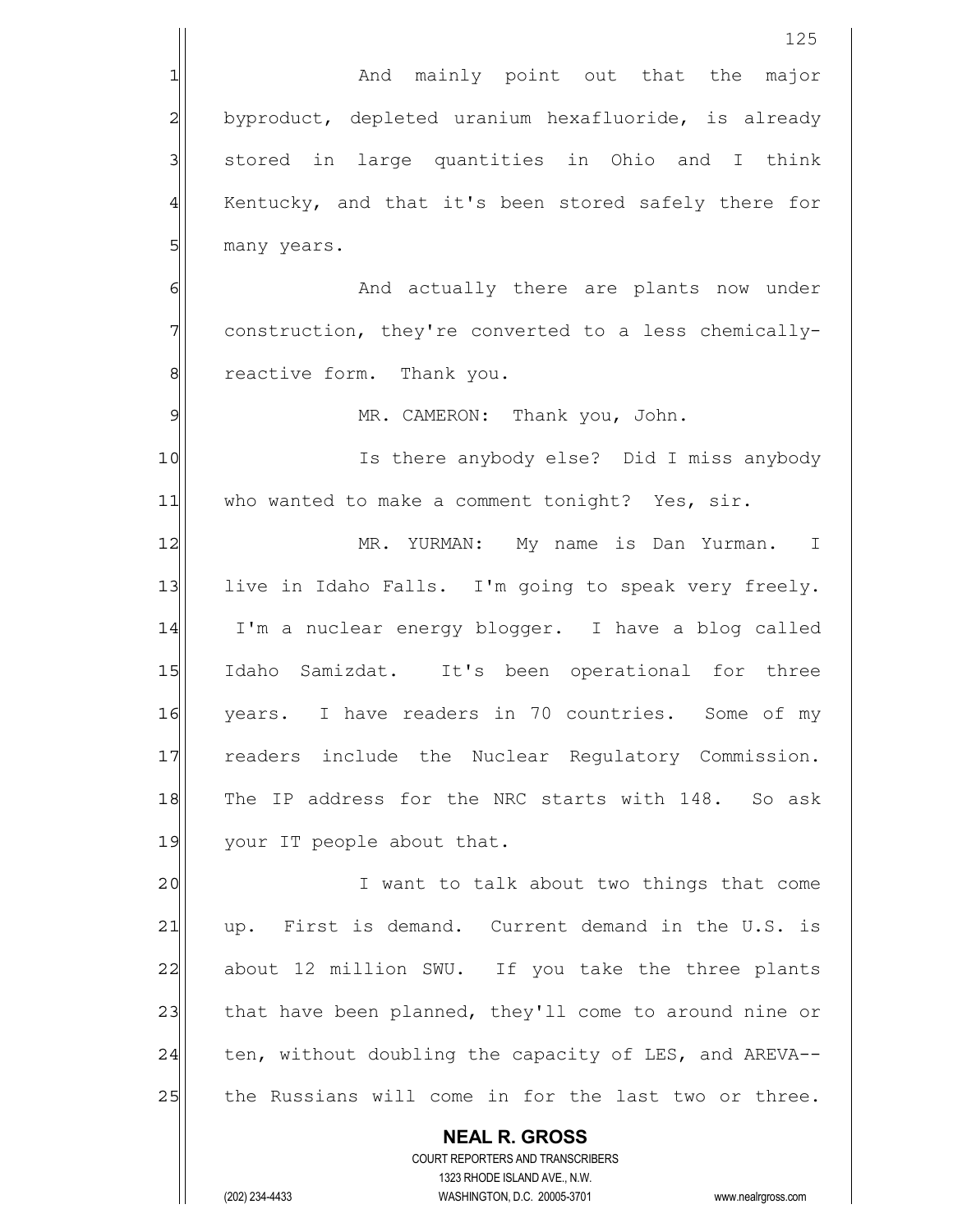**NEAL R. GROSS** COURT REPORTERS AND TRANSCRIBERS 1323 RHODE ISLAND AVE., N.W. (202) 234-4433 WASHINGTON, D.C. 20005-3701 www.nealrgross.com 126 1 They're operating under megatons to megawatts right  $2$  now. 3 3 3 Of course recent agreements have changed 4 that. But they're limited in terms of total kilograms 5 5 5 5 that they can sell. So I think about 80 percent of  $6$  the demand for SWU will be met, just barely, by the 7 The resolution of the the there's plenty of demand and 8| I think there's plenty of need. 9 The other thing that I'd like to emphasize 10 is that uranium deconversion technology is being 11 developed here in Idaho Falls by International 12 Isotopes. The fluorine actually is very valuable and 13 I think you're going to see increase in demand for 14 recovery of the fluorine from the depleted uranium, 15 which I think will address the waste issue, and that's 16 all I have. Thank you. 17 MR. CAMERON: Thank you. 18 I'm going to ask Patty Bubar, our senior 19 NRC official, to close the meeting out for us tonight. 20 Patty. 21 MS. BUBAR: Thank you. Well, thank you to 22 everyone for your very thoughtful comments and thank 23 you for your patience, for everyone listening to 24 everyone else. 25 We really value all of the input that we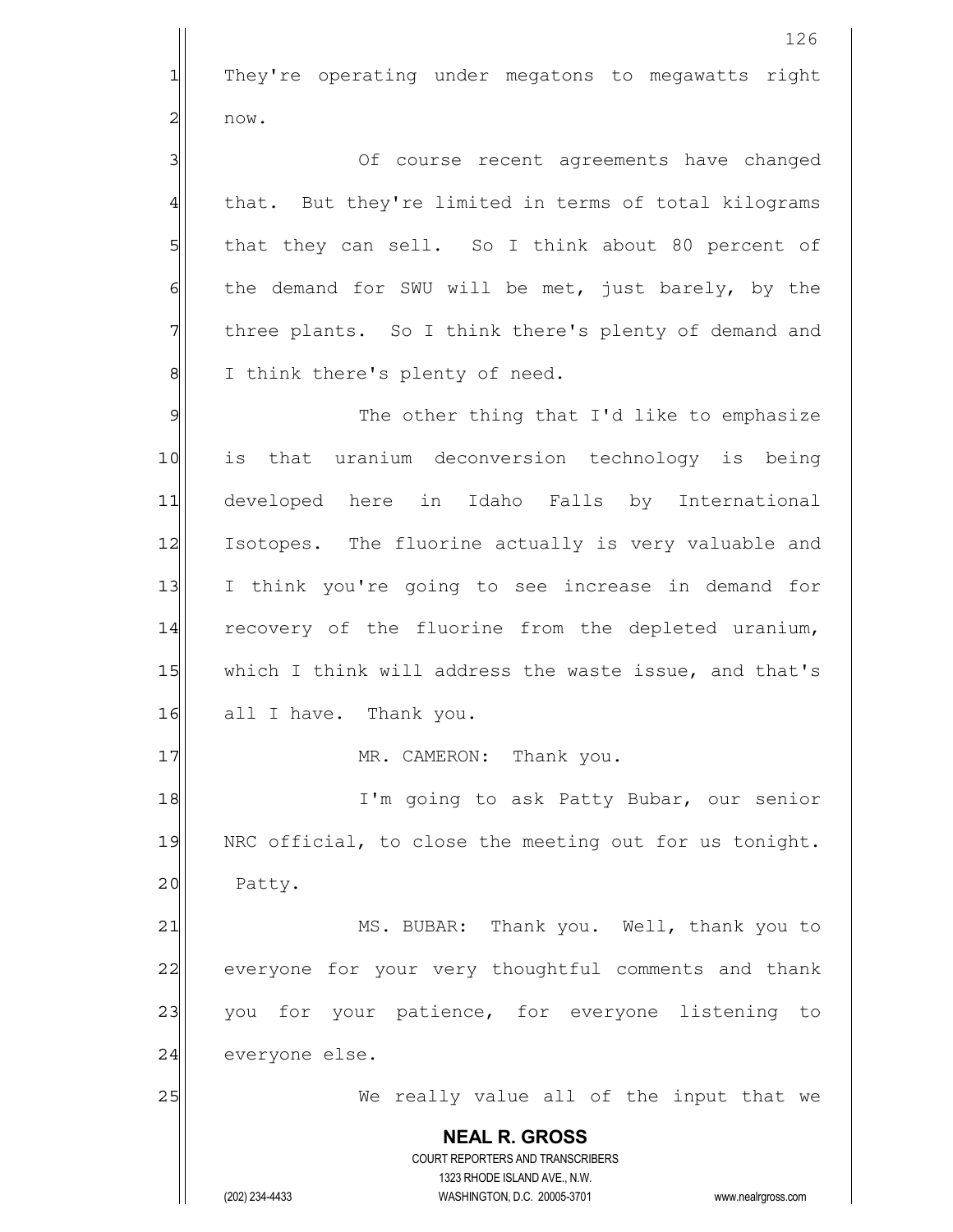|                | 127                                                                     |
|----------------|-------------------------------------------------------------------------|
| $\mathbf{1}$   | received and we will seriously evaluate everyone's                      |
| $\overline{c}$ | comments.                                                               |
| 3              | I think we talked about this earlier but                                |
| $\overline{4}$ | the next step is, well, we're going to continue with                    |
| $5 \mid$       | our evaluation in preparation of the Environmental                      |
| $\epsilon$     | Impact Statement.                                                       |
| 7              | We will produce a report from this                                      |
| 8              | evening's meeting. We will produce a scoping report                     |
| $\mathfrak{S}$ | which will summarize all of the comments that we have                   |
| 10             | heard.                                                                  |
| 11             | We encourage you to submit any more                                     |
| 12             | comments. The period is still open for the 19th.                        |
| 13             | If there's someone here, or someone that                                |
| 14             | you know of, that was not able to come this evening,                    |
| 15             | please ensure that they understand the process and                      |
| 16             | understand that there still is time to comment. So we                   |
| 17             | encourage people to continue to do that.                                |
| 18             | We will put the scoping report out on our                               |
| 19             | Web site. So you will be able to see how we captured                    |
| 20             | came out of this evening, and that's very<br>what                       |
| 21             | important to us, to do that, because we want to be                      |
| 22             | accountable for making sure that we have listened to                    |
| 23             | and are taking all of your comments into consideration                  |
| 24             | as we do our evaluation.                                                |
| 25             | We will be back out into this area after                                |
|                | <b>NEAL R. GROSS</b>                                                    |
|                | <b>COURT REPORTERS AND TRANSCRIBERS</b><br>1323 RHODE ISLAND AVE., N.W. |
|                | (202) 234-4433<br>WASHINGTON, D.C. 20005-3701<br>www.nealrgross.com     |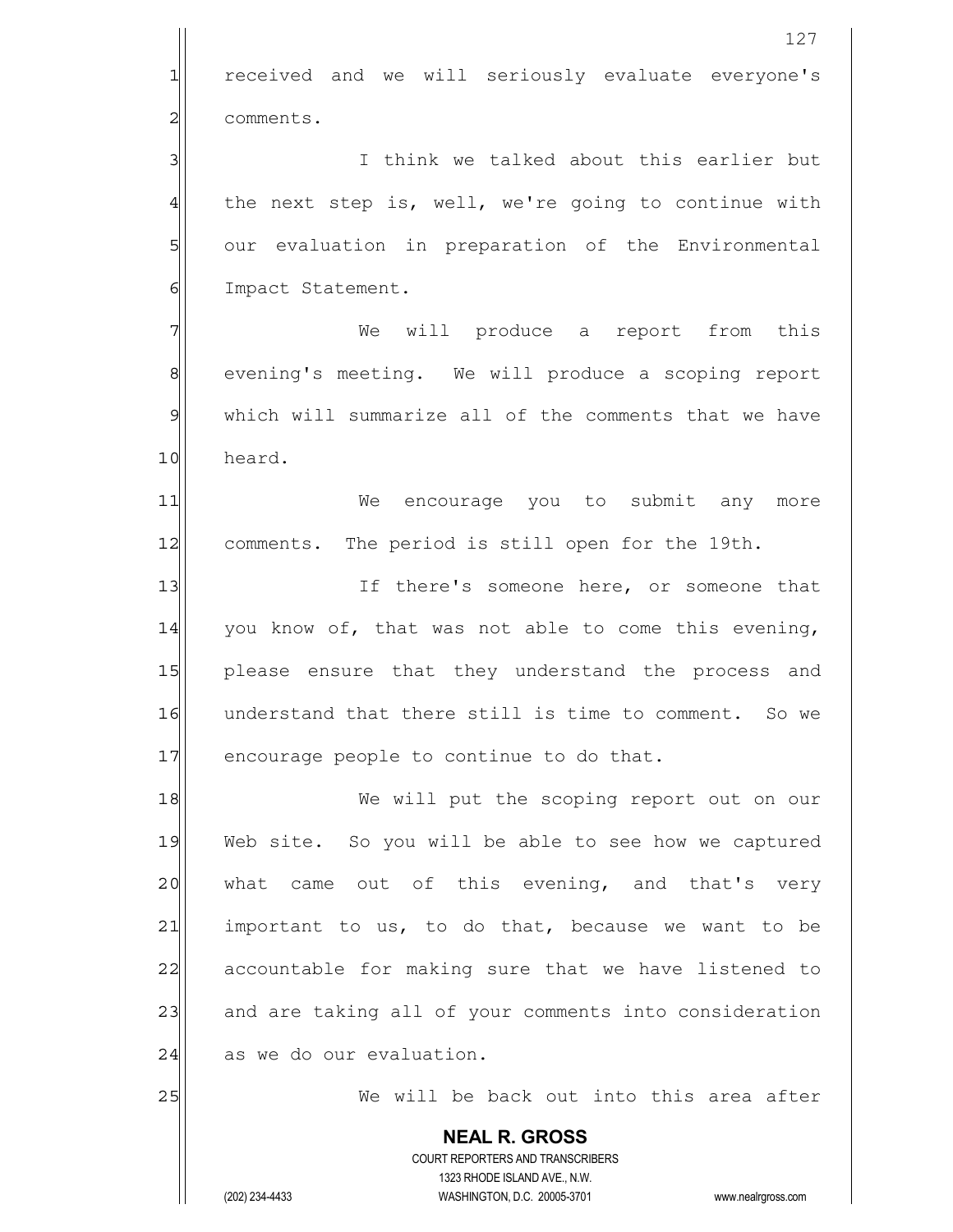|                | 128                                                                                                 |
|----------------|-----------------------------------------------------------------------------------------------------|
| 1              | we publish the draft Environmental Impact Statement.                                                |
| $\overline{c}$ | If you want to be on our mailing list,                                                              |
| 3              | fill out one of the blue cards, so that you will get a                                              |
| $\overline{4}$ | notice about the EIS being available, and any meetings                                              |
| 5              | associated with that. Or check our Web site on a                                                    |
| 6              | regular basis.                                                                                      |
| 7              | So hopefully this evening provided you an                                                           |
| 8              | opportunity to understand a little bit more<br>the                                                  |
| 9              | process that we go through.                                                                         |
| 10             | It certainly was valuable to us to hear                                                             |
| 11             | your comments, and with that we will formally close                                                 |
| 12             | the meeting. As Chip had said earlier, the NRC staff                                                |
| 13             | will stick around here, so if there's any particular                                                |
| 14             | questions that you didn't get answered or you didn't                                                |
| 15             | want to bring up in the public forum, we will still be                                              |
| 16             | here to be able to answer those questions.                                                          |
| 17             | Thank you, and have a good evening, what's                                                          |
| 18             | left of it.                                                                                         |
| 19             | [Whereupon, at 9:40 p.m., the proceedings                                                           |
| 20             | in the foregoing matter were adjourned.]                                                            |
| 21             |                                                                                                     |
| 22             |                                                                                                     |
| 23             |                                                                                                     |
| 24             |                                                                                                     |
| 25             |                                                                                                     |
|                | <b>NEAL R. GROSS</b>                                                                                |
|                | <b>COURT REPORTERS AND TRANSCRIBERS</b>                                                             |
|                | 1323 RHODE ISLAND AVE., N.W.<br>(202) 234-4433<br>WASHINGTON, D.C. 20005-3701<br>www.nealrgross.com |
|                |                                                                                                     |